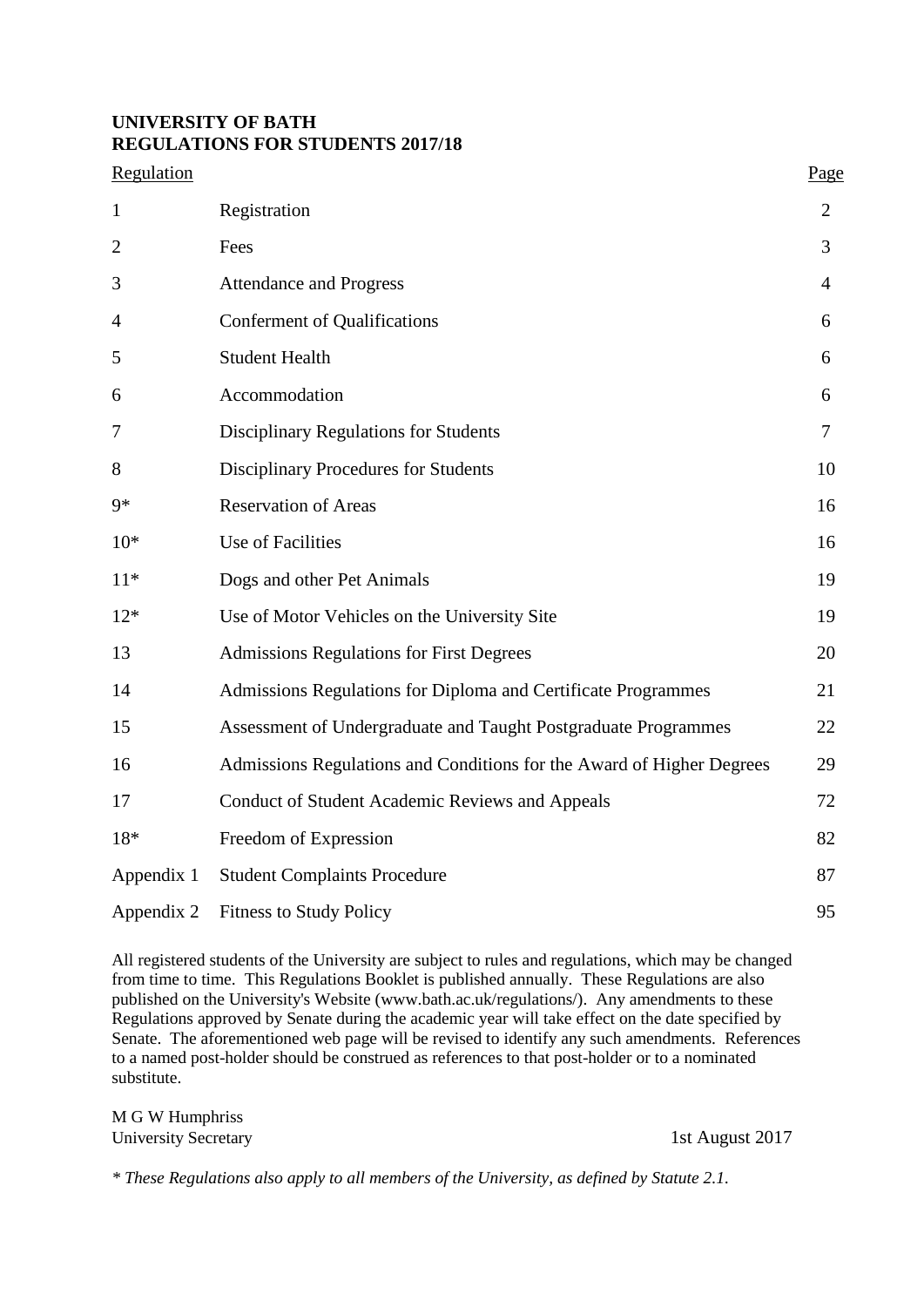## **1. REGISTRATION**

**1.1** All students, both undergraduate and graduate, are required to register at the beginning of each academic year. The days on which students shall register will be announced by the University. In exceptional circumstances a student may be permitted at the discretion of the Director of Academic Registry to register on a day other than an appointed day and in such cases an additional fee may be charged to the student. Only those who have registered shall have the rights and privileges of students and members of the University.

All persons entering the University as students shall, at the time of registration, sign a declaration in the following terms:

*'I agree to conform to all the statutes, ordinances, regulations and rules of the University for the time being in force and I accept responsibility for any loss or damage to University property rightly attributable to me.'*

- **1.2** At the time of registration students shall provide full and accurate information concerning all required personal and academic details and shall state their address during the academic year as well as their permanent address, in accordance with procedures prescribed by the Director of Academic Registry. Students must comply with all subsequent requests from University staff for proof of any changes to required personal details and are required to update their contact details, normally via the Registration On Line system, as soon as possible when any of these details change. Students failing to do this or who can be shown to have provided false or misleading information as part of an application or subsequent registration will be subject to action.
- **1.3** Students, including those away from the University on placement, are required to access at regular intervals the email account provided to them by the University, and to ensure that it remains within its permitted capacity and able to receive mail. Students failing to do this may be subject to action under the Disciplinary Regulations for Students (Regulations 7 and 8). The account will be used by the University to communicate important information about registration, unit-enrolment, assessment, degree ceremonies and other matters. Students who have failed to access their account or who have temporarily lost access to it because of failure to maintain registration, or because they have allowed the account to exceed its capacity may not cite loss of access as a reason for failing to respond appropriately to information sent to them by the University via the account.
- **1.4** Where programmes require students to provide a satisfactory check and/or Disclosure from the Disclosure and Barring Service and such checks/Disclosures are pending at Registration, students may be permitted to register provided the application process for the relevant checks/Disclosure has been completed; should the check/Disclosure subsequently returned prove to be unsatisfactory, the University will terminate the registration and require the student to withdraw.
- **1.5** Any person who fails to complete their initial student registration in accordance with Regulation 1.1 will be deemed to have declined their offer of a place to study at the University. The University reserves the right to terminate the registration of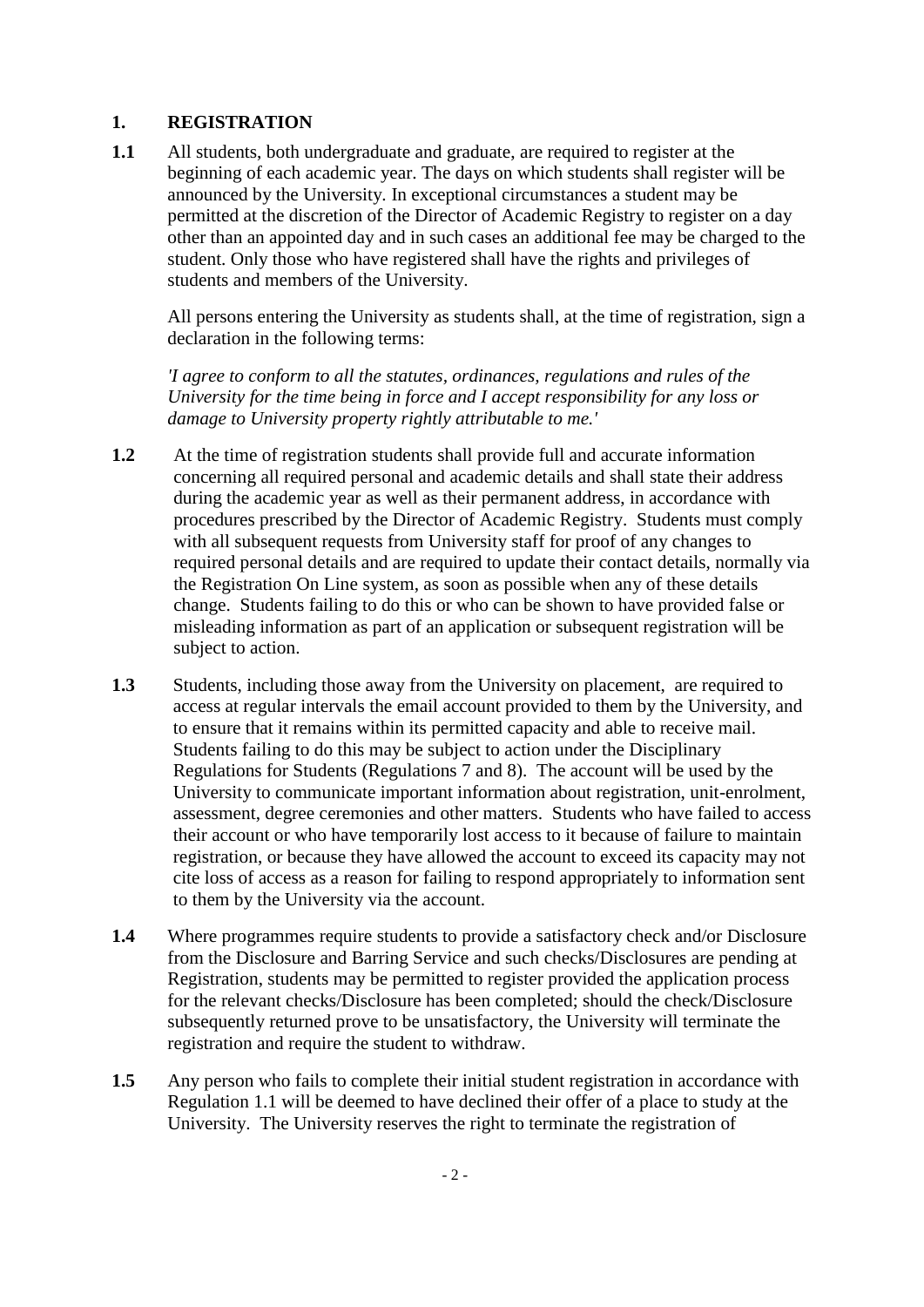continuing students who do not complete registration in accordance with Regulation 1.1.

## **2. FEES**

## **General**

**2.1** The responsibility for payment of fees rests with individual students. For further information on the payment of fees please refer to <http://www.bath.ac.uk/finance/student>

## **Tuition Fees**

- **2.2** All tuition fees are payable in full, for the academic year to which they relate, on registration. The University may from time to time allow payment by instalment or otherwise make special arrangements. Such arrangements will take account of government guidelines concerning payment of tuition fees. A period of grace may be allowed in individual cases at the discretion of the Director of Academic Registry.
- **2.3** Individual students are ultimately personally liable for tuition fees unpaid by sponsors (including Local Education Authorities and Research Councils).
- **2.4** If any student does not pay the annual tuition fee on registration, or by such time as may have been agreed either under instalment or other special University arrangements, or under any period of grace allowed by the Director of Academic Registry, then after due warning and unless the Director of Academic Registry determines otherwise, her or his registration will lapse and he or she will be required to withdraw from the University. A person who ceases in this way to be a student of the University may make representations to the Vice-Chancellor, who may exercise Statutory power to re-admit the student. Before considering any such representations the Vice-Chancellor will normally expect the debt to have been discharged in full.

# **Residence Fees**

**2.5** Students' residence fees must be paid within three weeks of the beginning of the autumn letting period and within two weeks of subsequent letting periods in respect of which the payments are due, or within two weeks of such other date as a residence fee becomes due. Where residence fees are not paid by the due time, the University reserves the right to reallocate the accommodation and to conduct a review and follow-up process to recover the outstanding debt.

### **Examination Fees**

- **2.6** Examination fees will normally be included in the annual tuition fees, but any fee for re-examination shall be paid separately and shall be such fee as shall be prescribed from time to time.
- **2.7** A student shall not normally be eligible for examination unless the appropriate fee has been paid to the University at the due time.
- **2.8** If a candidate withdraws from an examination or leaves the University without presenting herself or himself for examination, or is not required to present herself or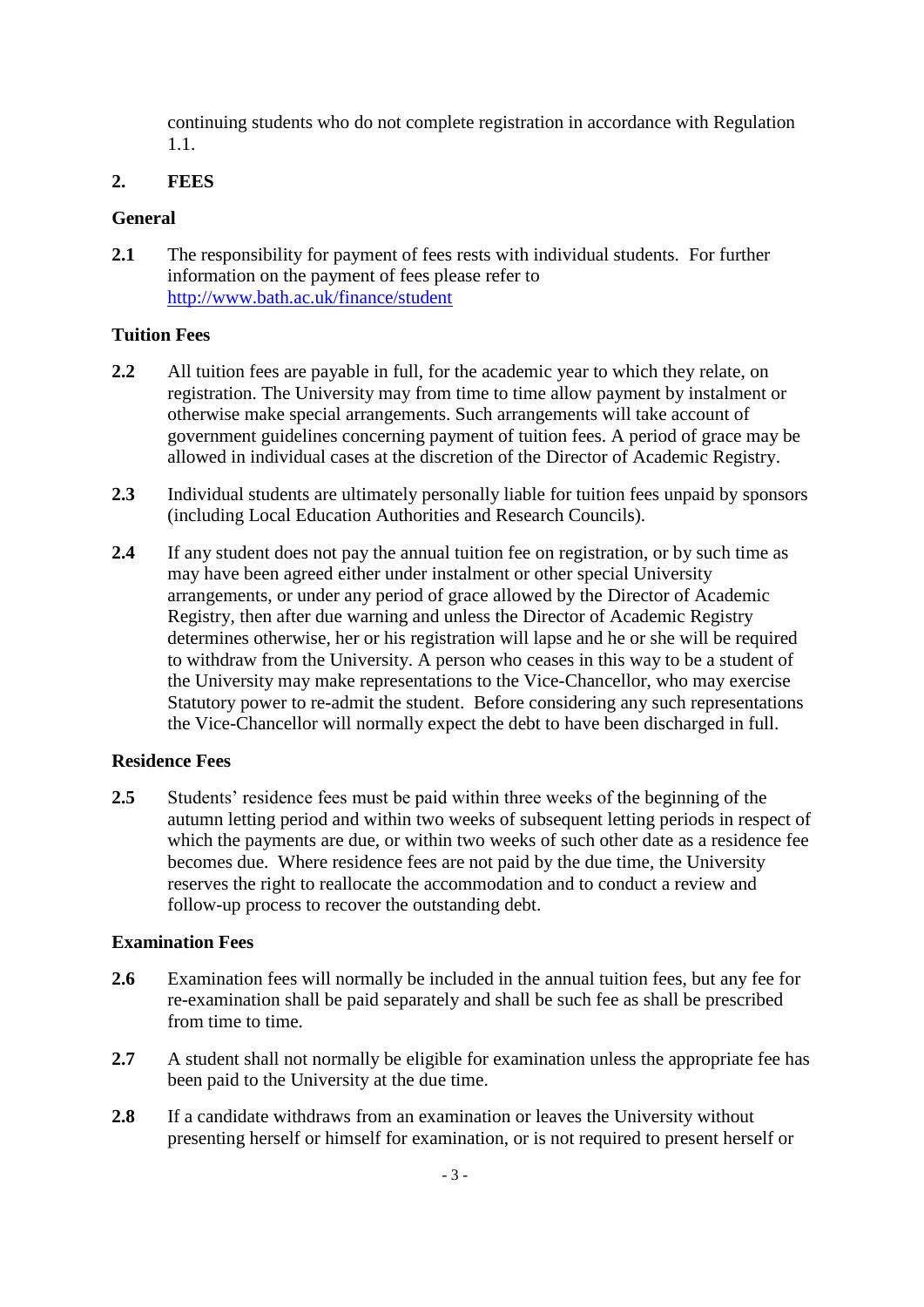himself for examination at the end of any year, the candidate shall not be entitled to recover any annual or re-examination fee paid, and the fee paid shall not be transferable to a later occasion of examination; a refund of any fee shall be made only in exceptional circumstances.

### **Other Fees and Charges**

**2.9** Other fees and charges for services, such as, but not limited to, library fines are payable in full when they are due. Non-payment of other fees and charges will be subject to a review and follow up process to recover the outstanding debt.

## **Academic Consequences of Non-Payment of Tuition Fees**

**2.10** If any person is in default in regard to payment of tuition fees to the University:

(a) no Degree, Diploma, Certificate or other academic award shall be granted to that person unless the Senate considers that there are exceptional circumstances which justify such grant, and

(b) the Senate may recommend to the Council that that person be deprived of any Degrees, distinctions or titles, Diplomas or Certificates conferred on or granted to that person by the University, and that all privileges connected therewith be withdrawn, and

(c) registration for the next academic year will normally only be permitted when all tuition fees incurred in previous years of study have been paid.

## **3. ATTENDANCE AND PROGRESS**

- **3.1** Students shall attend regularly. If a student's attendance is not satisfactory, or a student is unable to attend for legal reasons, the Director of Academic Registry, authorised to act under power delegated by Senate, and following consultation with the student's Faculty or School, may determine that the student be precluded from continuing their studies and, where applicable, their registration be terminated. A student who is prevented for legal reasons from attending will, in the first instance, normally be suspended for a period not exceeding 12 months. Where registration is terminated, a person who ceases in this way to be a student of the University may make representations to the Vice-Chancellor, who may exercise Statutory power to readmit the student.
- **3.2** If a student's progress in the programme of study is not satisfactory, the Director of Academic Registry, authorised to act under power delegated by Senate, and following consultation with the student's Faculty or School, may determine that the student be precluded from continuing their studies, and, where applicable, their registration be terminated. A person who ceases in this way to be a student of the University may make representations to the Vice-Chancellor, who may exercise Statutory power to readmit the student.
- **3.3** No student shall be treated as having completed a particular programme of study unless the student shall have complied with such conditions as the Senate may from time to time prescribe with relation thereto.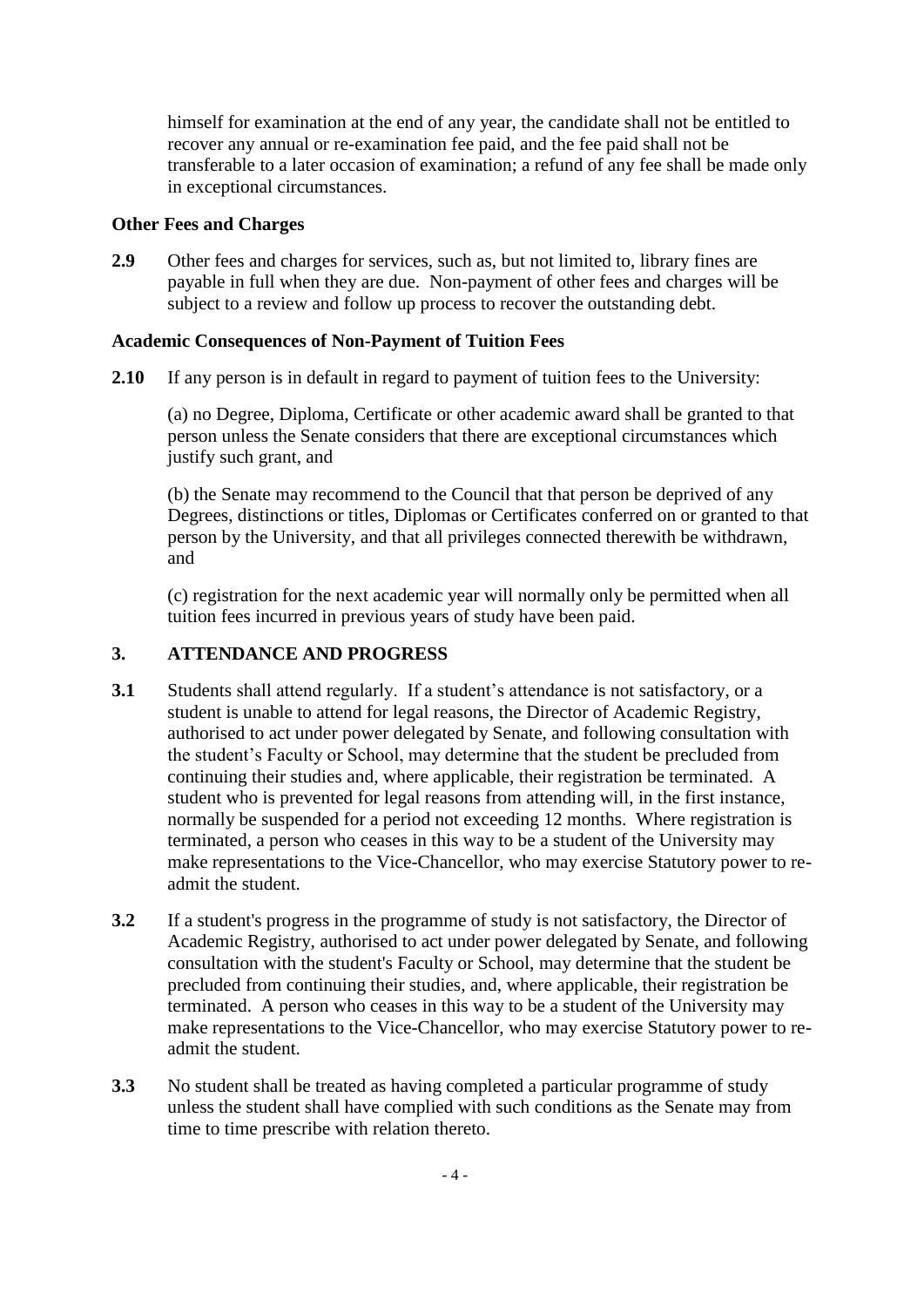- **3.4** Absence due to ill health shall within three days be notified by students to the Head of their Department if the absence extends or is likely to extend beyond the period of three days. Apart from illness students will be granted leave of absence only with the prior permission of the Head of their Department or the person to whom the Head of Department delegates responsibility in this matter.
- **3.5** The University will require students in receipt of Research Council or other awards to satisfy such terms and conditions of their awards as are acceptable to the University.
- **3.6** If any students are required by:
	- (a) their Head of Department or Group, or
	- (b) the Director of Studies for their programme of study, or
	- (c) the personal tutor to whom they have been assigned, or
	- (d) any Officer of the University, or
	- (e) the Director of Academic Registry or other Senior Administrative Officer, or
	- (f) the Dean of their Faculty or the Head of the School
	- (g) the Director of Student Services or other Professional Services Manager

to see such person, the students shall attend at such place and time as shall be specified.

## **Academic Integrity: Mandatory Skills Training and Test**

**3.7** (a) All students registering for the first time for a taught or research programme leading to an award of the University of Bath are required to undertake an academic writing skills training session and satisfactorily complete a test of understanding within a defined initial period. The skills training session and test will be those as defined in the Quality Assurance Code of Practice.

(b) The defined initial period starts with first registration upon entry and ends at the first progression point encountered thereafter, with the following exception:

For the period 1st October 2011 to 31st July 2012, all\* students in the University at any stage of a programme of study will be required to undertake the training session and satisfactorily complete the test.

(c) Students who fail to complete the test satisfactorily by their next progression point will not be permitted to progress to the next stage of their programme of study or, in the case of students in their final year or on a one year or shorter programme, to receive their award.

\*Those students on a postgraduate taught programme with a scheduled completion date on or before 31st December 2011 and postgraduate research students who submit their thesis/portfolio for examination on or before 31st December 2011 are exempt from the requirement to complete the test satisfactorily.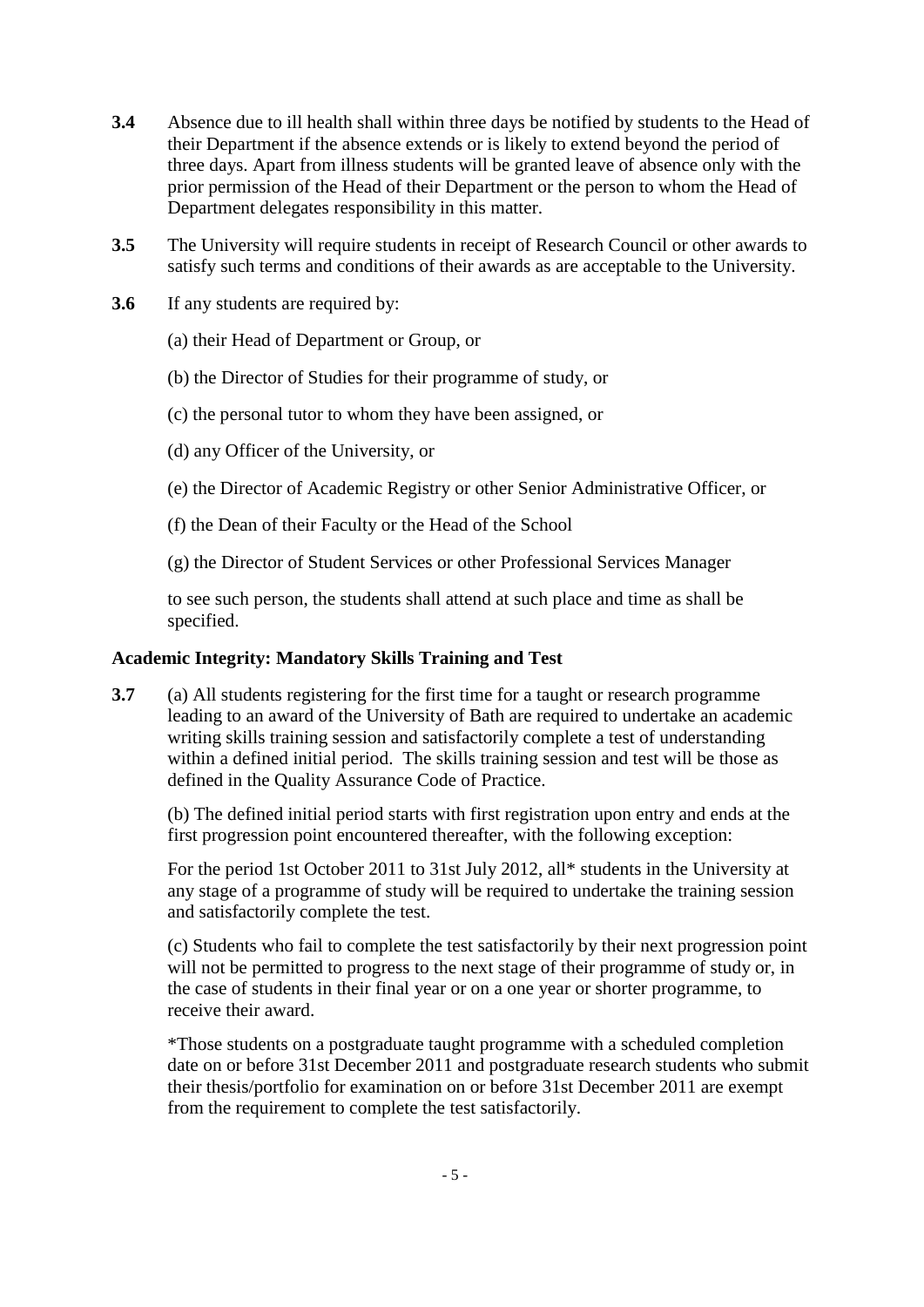# **Force Majeure**

**3.8** Neither students nor the University shall be liable for inability or delay in performing any of their obligations if caused by circumstances beyond their reasonable control including, but not limited to, industrial action, strikes, lockouts, fire, flood, earthquake, bad weather conditions, explosion, war, terrorist attack, technical failure, or power failure.

# **4. CONFERMENT OF QUALIFICATIONS**

- **4.1** No person shall be entitled to describe themselves as holding any Degree or other qualification conferred or granted by the University unless the award of such qualification has been approved by Senate.
- **4.2** Students are required to respond within the specified deadline to invitations to attend the Congregations which are held for the presentation of certificates for Degrees or other qualifications of the University*.*
- **4.3** Congregations shall be held at such times and places and in such manner as the Senate may from time to time prescribe.
- **4.4** Senate may at its discretion appoint for periods of three years a Marshal and a Deputy Marshal of the University, who shall be eligible for re-appointment.
- **4.5** The Marshal, in consultation with the University Secretary, shall have overall responsibility for the effective execution of proceedings at Congregations.
- **4.6** The Deputy Marshal shall, in the absence of the Marshal, carry out the Marshal's functions and shall otherwise carry out such duties as the Marshal shall direct.

# **5. STUDENT HEALTH**

- **5.1** Each student of the University should register with the University Medical Centre or with a local medical Practice before the expiration of a period of 14 days from the beginning of the student's academic course.
- **5.2** Any students suffering or believing themselves to be suffering from an infectious illness or in whose home or lodgings there is or has been such illness shall immediately notify their medical practitioner and they may be required to absent themselves from the University if there is any danger of infection being conveyed to other persons.

# **6. ACCOMMODATION**

- **6.1** The Rules which are applicable to students who are allocated a place in University residence (which includes all types of accommodation administered by the University) are issued on the authority of the Director of Finance and Commercial Services**:**
- **6.2** Breaches of the Rules relating to University residence constitute misconduct under the provisions of Regulation 7.4(g).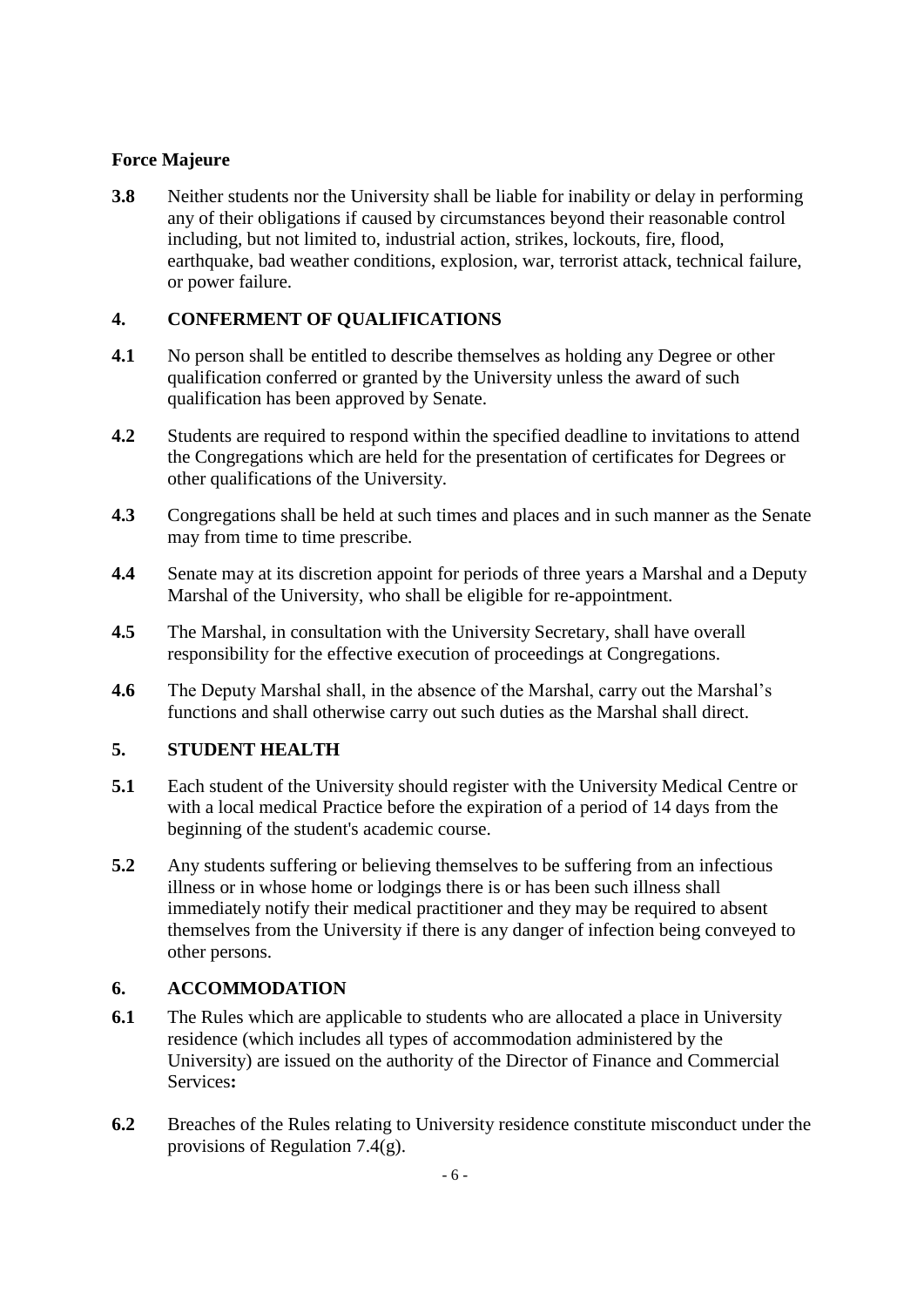## **7. DISCIPLINARY REGULATIONS FOR STUDENTS**

**7.1** The University has confirmed three principles, which support the assertion of disciplinary jurisdiction over Students, as follows: <http://www.bath.ac.uk/publications/student-accommodation-terms-and-conditions/>

(a) Universities are communities whose members work, and often live, in close proximity. This requires certain standards of behaviour. It also places obligations on universities which owe a duty of care and responsibility to the members of that community.

(b) Universities are organisations committed to certain standards and values, inherent in their aims, objects and missions.

(c) Universities are entitled to protect and defend their good names and reputations.

### **7.2 Authority**

Article 24 of the Charter of the University and Section 19.31 of the Statutes (see the University's Charter and Statutes at: [http://www.bath.ac.uk/charter\)](http://www.bath.ac.uk/charter) confer on the Senate the power to make Regulations to regulate, amongst other things, the education and discipline of the students of the University. The Students' Union has its own constitution, whose provisions are subject to approval by the University Council and apply to all members of the Students' Union.

### **7.3 General Definition of Misconduct**

(a) The essence of misconduct under these Regulations is improper interference, in the broadest sense, with the proper functioning or activities of the University or of those who work or study in the University; or action which otherwise damages the University.

(b) The following paragraphs elaborate this general rubric, but not so as to derogate from its generality. Since these Regulations are not an Act of Parliament, nor part of the law of the land, they do not seek to reflect or incorporate the approach of the criminal law in defining criminal offences with great precision. Their purpose is to regulate Students' behaviour as Students of the University in order to secure the proper working of the University.

(c) Nevertheless, serious consequences may follow a finding of misconduct. It is therefore necessary in every case for it to be shown that the conduct in question does fall within the general rubric in paragraph 7.3 (a) before it may be characterised as misconduct. It is also open to a Student facing a complaint of misconduct to argue that the conduct in question, whether or not falling within one or more of the following paragraphs, should not be treated as misconduct because it does not interfere or damage in the manner contemplated by the rubric.

# **7.4 Particular Definition of Misconduct**

In particular and by way of illustration but not limitation, the following shall (subject to the above) constitute misconduct: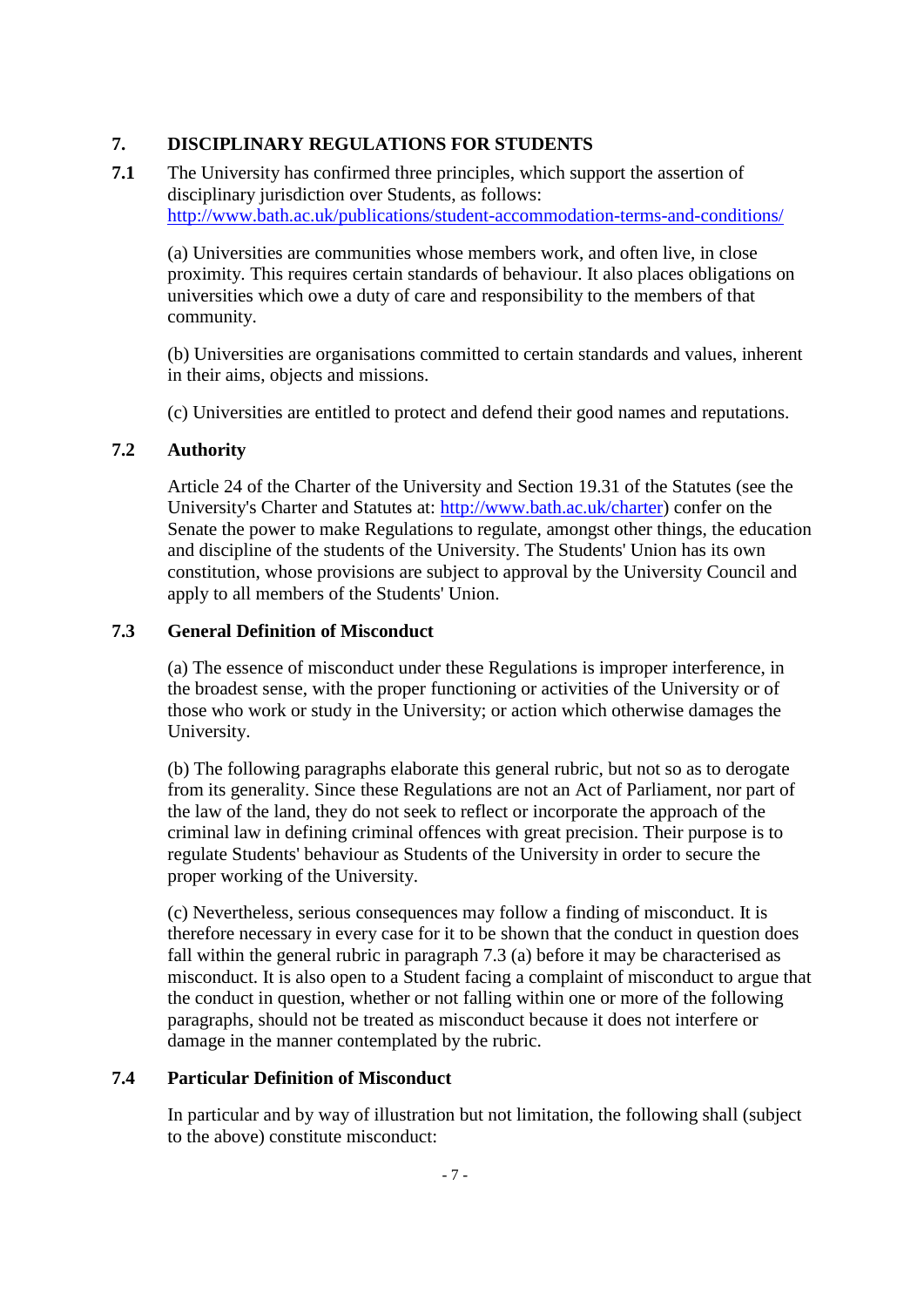(a) disruption of, or improper interference with, the academic, administrative, sporting, social or other activities of the University whether on University premises or elsewhere

(b) obstruction of, or improper interference with, the functions, duties or activities of any Student, member of staff or other employee of the University or any authorised visitor to the University

(c) violent, indecent, disorderly, threatening or offensive behaviour or language whilst on University premises or engaged in any University activities

(d) fraud, deceit, deception or dishonesty in relation to the University or its staff or in connection with holding any office in the University or in relation to being a Student of the University

(e) action likely to cause injury or impair health or safety on University premises including:

*(i)* the driving of motor vehicles in a dangerous, reckless or careless manner on any part of the University site

*(ii)* the use of any mode of personal transport or conveyance in pedestrian areas on the University site, other than where duly authorised because of disability

*(iii)* improper interference with the services or plant of the University or the fabric of any part of the University estate or with fire alarm systems or fire fighting and safety equipment

*(iv)* walking on any roof without obtaining official permission from the Director of Estates

*(v)* dropping or throwing an object from a high-rise building

*(vi)* swimming in the University lake

*(vii)* smoking in, or in close proximity to, any building of the University. Smoking is also not permitted in the Underdeck or on the Parade, except in designated smoking areas

*(viii)* unless duly authorised, using or causing to be used in the University precincts any means of sound reproduction or amplifying device so as to cause offence or inconvenience to other members of the University or to visitors

*(ix)* parking motor vehicles or bicycles in any place in the University precincts not specifically authorised for that purpose nor otherwise than in accordance with the rules from time to time prescribed by the University

*(x)* unless duly authorised taking firearms, imitation firearms, fireworks, explosives or any highly combustible materials or any article which is made,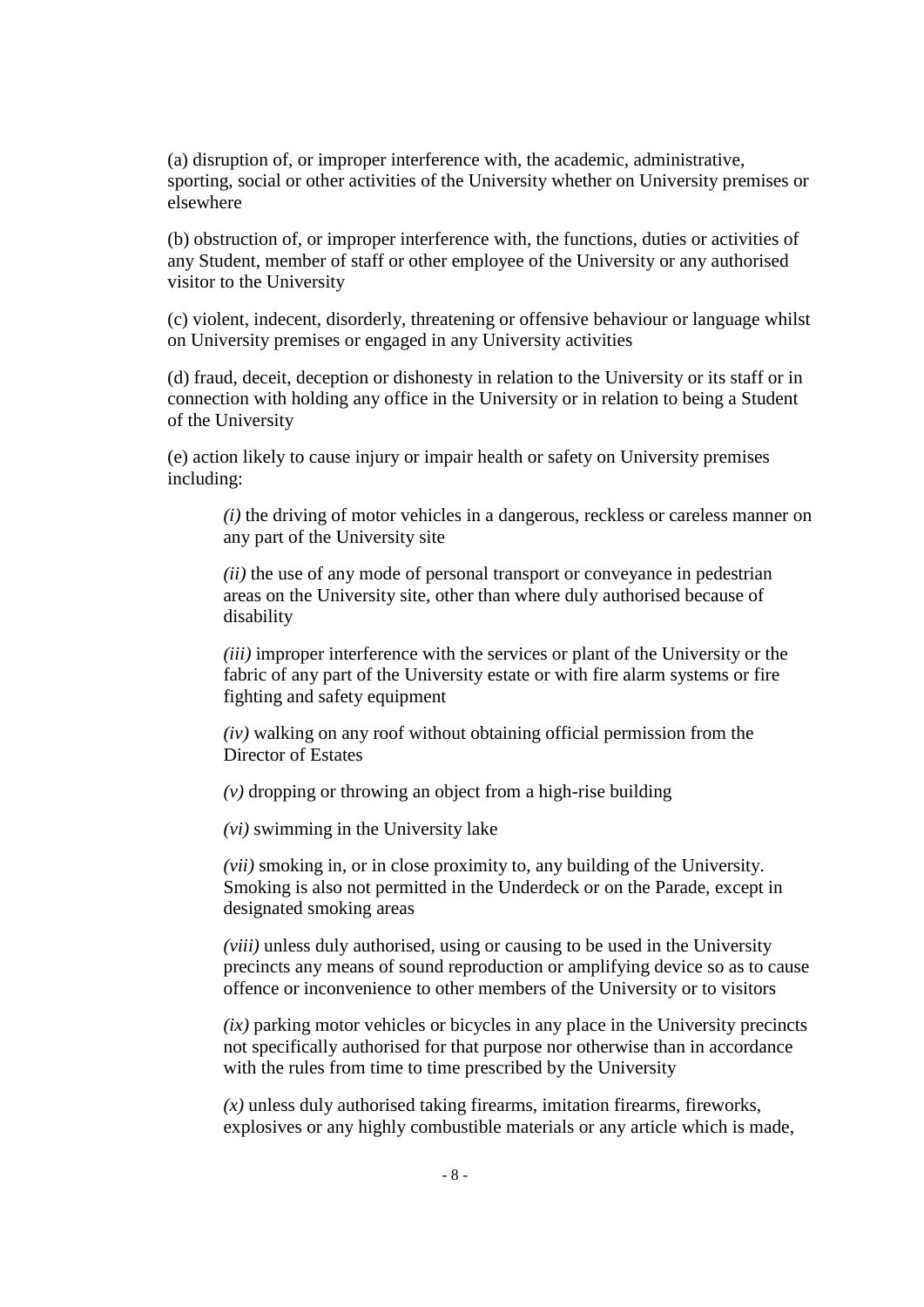adapted or intended to be used as an offensive weapon, into any University premises.

(f) harassment, including sexual or racial harassment, of any Student, member of staff or other employee of the University or any authorised visitor to the University

(g) breach of the provisions of the University's Codes of Practice on Freedom of Expression, Health and Safety and any other Code or University rule or regulation which provides for breaches to constitute misconduct under these Regulations

(h) the use of unfair means in any examination or assessment procedure, including

- cheating, for example unauthorised reference to notes or course material in an examination
- fabrication, e.g. reporting on experiments never performed
- falsification, e.g. misrepresentation of the results of experimentation
- plagiarism, i.e. taking the writings or ideas of another and representing them as one's own (see Regulations  $15.3(e)$  and  $16.1(k)$ )
- duplication of one's own work, i.e. submitting as if for the first time and without acknowledgement, content which has previously been assessed

(i) damage to, or defacement of, University property or the property of other members of the University community or authorised visitors caused intentionally or recklessly, and misappropriation of such property

(j) misuse or unauthorised use of University premises or items of property, including computer misuse

(k) taking video or photographic recordings of members of staff other than for personal use without their express consent

(l) possession of any drug or drugs, possession of which, unless prescribed for the student by a registered medical practitioner, would render the student liable to prosecution

(m) conduct which constitutes a criminal offence where that conduct -

*(i)* took place on University premises, or

*(ii)* affected or concerned other members of the University community, or

*(iii)* damages the good name of the University, or

*(iv)* itself constitutes misconduct within the terms of these Regulations, or

*(v)* is an offence of dishonesty where the Student holds an office of responsibility in the University

(n) behaviour that brings the University into disrepute, including that which occurs off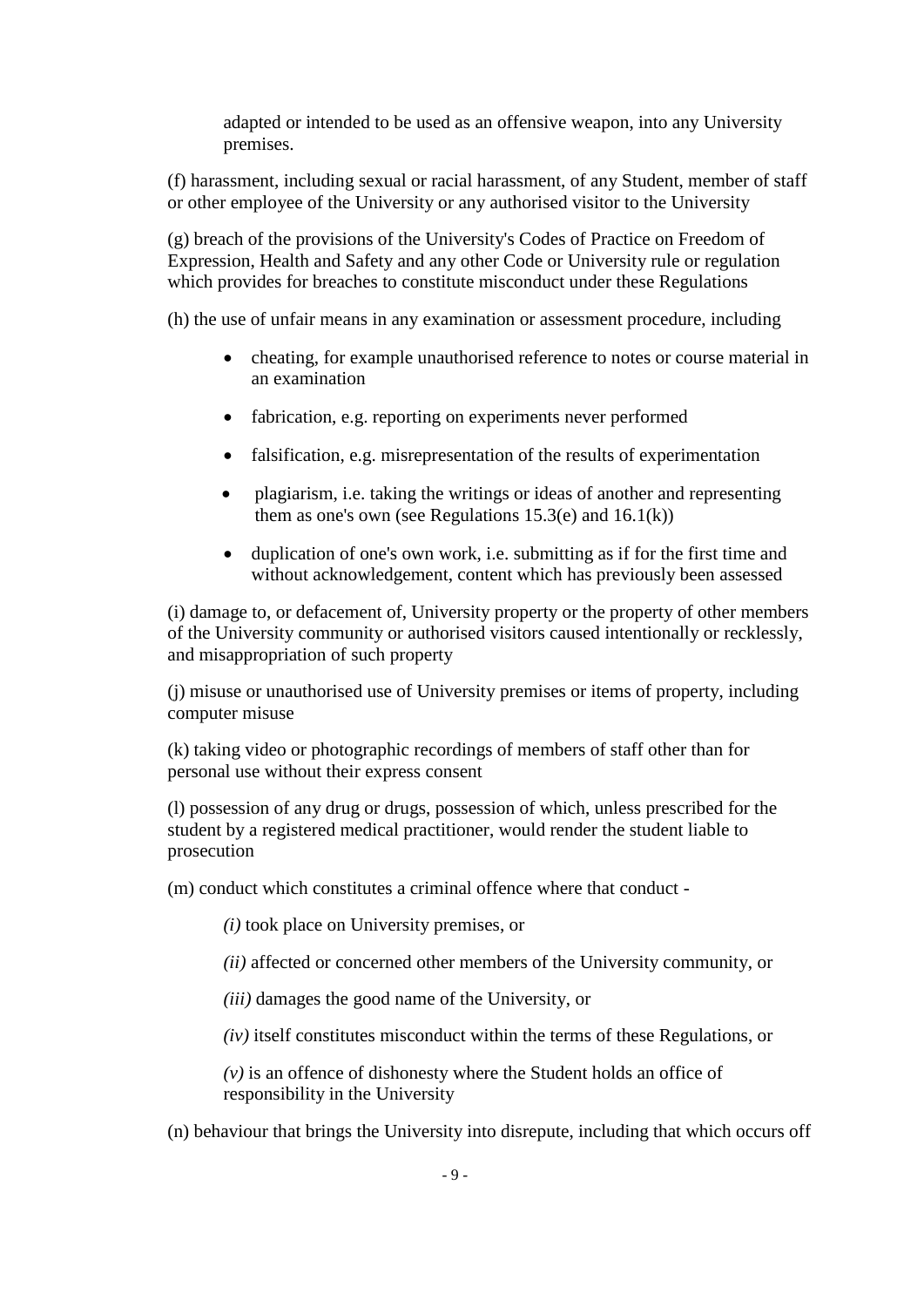campus

(o) failure to disclose name and other relevant details to an officer or employee of the University in circumstances when it is reasonable to require that such information be given

(p) using or allowing others to use a University Library / Identity Card for purposes other than identification or access by the person named on the card, or misusing the card in any other way.

(q) disciplinary action may be taken against students who make accusations against other students or staff which are not substantiated and where there are reasonable grounds to believe that the accusations have been made maliciously or in bad faith

(r) failure to comply with a previously-imposed penalty under these Regulations

# **8. DISCIPLINARY PROCEDURES FOR STUDENTS**

### **8.1 Procedures prior to a disciplinary hearing**

### (a) **Delegation by the Vice-Chancellor**

Any of the functions of the Vice-Chancellor under these Regulations may be delegated to the Deputy Vice-Chancellor or a Pro-Vice-Chancellor either generally or in respect of a particular case.

### (b) **Allegation or complaint**

*(i)* An allegation or complaint that a Student has breached the Disciplinary Regulations can be evidenced in three ways -

- verbally to a member of staff;
- witnessed by a member of staff;
- in writing to the Director of Student Services.

The allegation or complaint will then be dealt with in one of five ways:

- by a verbal warning issued by a Resident Tutor or a member of staff from the Accommodation Office, Security Services, the Library, Computing Services or Sports Development & Recreation at the time of the breach of regulation(s) and accepted by the Student;
- by a fixed penalty notice of £50 issued by an Accommodation Team Leader or a member of Security Services staff in respect of the following areas of misconduct as defined in Regulation 7.4 above ( where a student would ordinarily be referred to the Director of Student Services under the Preliminary Disciplinary Procedures): 7.4(c), 7.4(e)(ii), 7.4(e)(iii), 7.4(e)(iv), 7.4(e)(v), 7.4(e)(vi), 7.4(e)(vii), 7.4(e)(viii), 7.4(j), 7.4(n), 7.4(o) and 7.4(p).

Fixed penalty notices may also be issued by the above members of staff in respect of misconduct as specified in the Residential Rules and Regulations.

If a student does not wish to accept the fixed penalty notice, or is not in a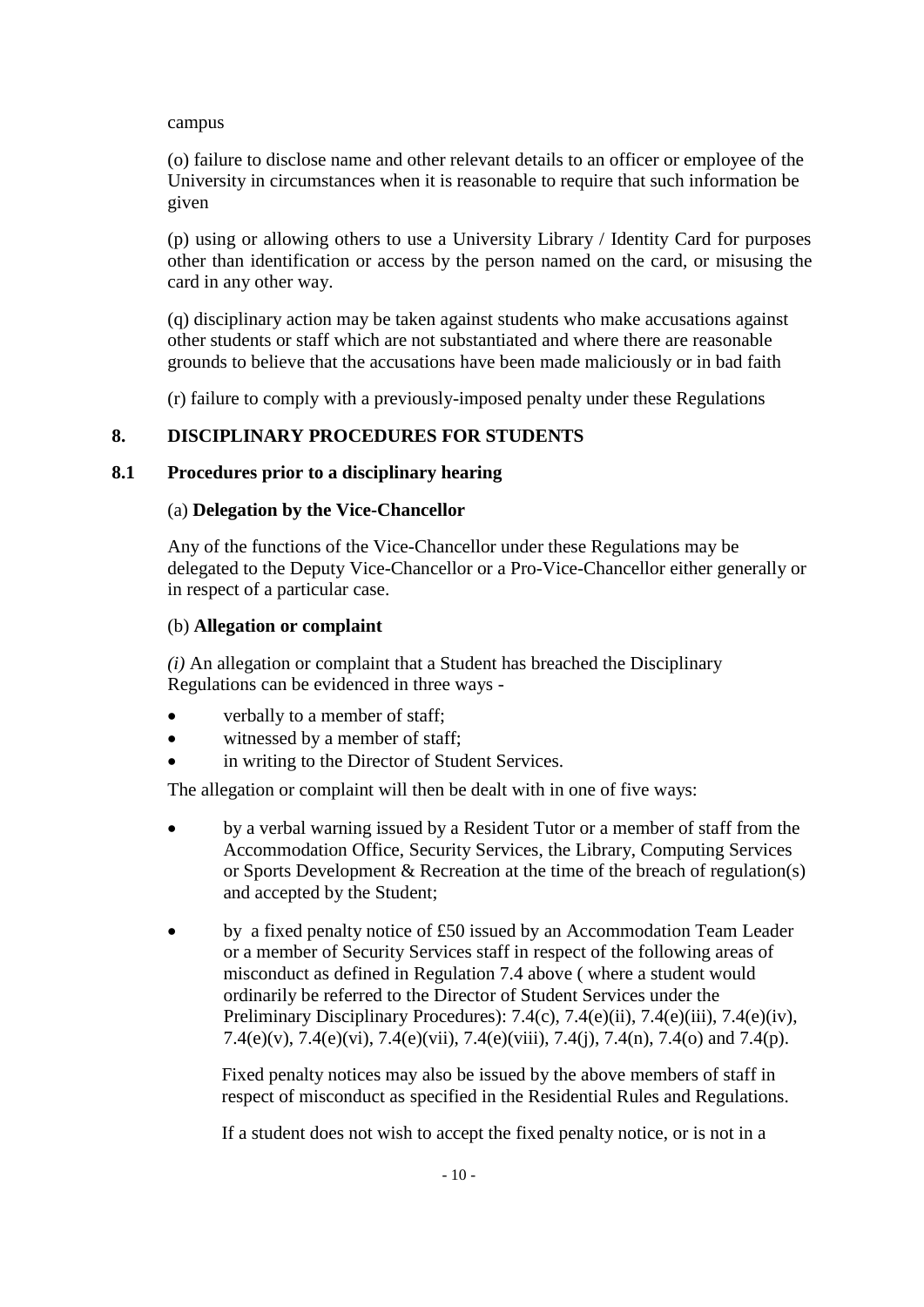condition to understand the process, they will be referred to the Director of Student Services under the Preliminary Disciplinary Procedure or the Head of Accommodation under the Residential Rules and Regulations (as appropriate).

A student may receive no more than two fixed penalty notices in any 12 month period. A third offence would result in an automatic referral to the Director of Student Services / Head of Accommodation.

- by the Head of Accommodation, the University Librarian, Director of Computing Services, the Director of Sport or the President of the Students' Union, in accordance with any local disciplinary procedures/rules and regulations;
- by the Director of Student Services (or his/her nominated substitute) in accordance with the Preliminary Disciplinary Procedures;
- by taking no action.

The Director of Student Services (or his/her nominated substitute) may refer an allegation of an offence against the Disciplinary Regulations to the University Secretary for formal action under the terms of this regulation. The University Secretary, or a person duly authorised to act in place of the University Secretary for the purpose of these Regulations, shall, after being satisfied that there is a *prima facie* case for formal disciplinary action, inform the Vice-Chancellor of the matter and communicate the substance of the allegation to the Student. The University Secretary shall determine whether the case is heard by the Vice-Chancellor or by the Disciplinary Committee of the Senate.

*(ii)* Where an allegation of misconduct has been made, the Vice-Chancellor may rule that the complaint should not be the subject of further action under these Regulations but such a ruling shall not preclude informal action by way of caution or otherwise appropriate.

### (c) **Involvement of the Police and Criminal Courts**

The following procedures will apply where the alleged misconduct is reported to the University Secretary and Vice-Chancellor and the misconduct, if proved, would also constitute an offence under the criminal law.

### (d) **Definition of a serious offence**

A guideline to what constitutes a serious offence is that the offence is likely to attract an immediate custodial sentence if proved in a criminal court or that it is triable as a criminal offence only on indictment at the Crown Court.

### (e) **Offences other than serious offences**

Where the Vice-Chancellor does not regard the alleged misconduct as constituting a serious offence, it may be dealt with internally. If the alleged offence is reported to the police (for example, by a person against whom the offence is alleged to have been committed), the Vice-Chancellor may exercise his or her discretion to defer action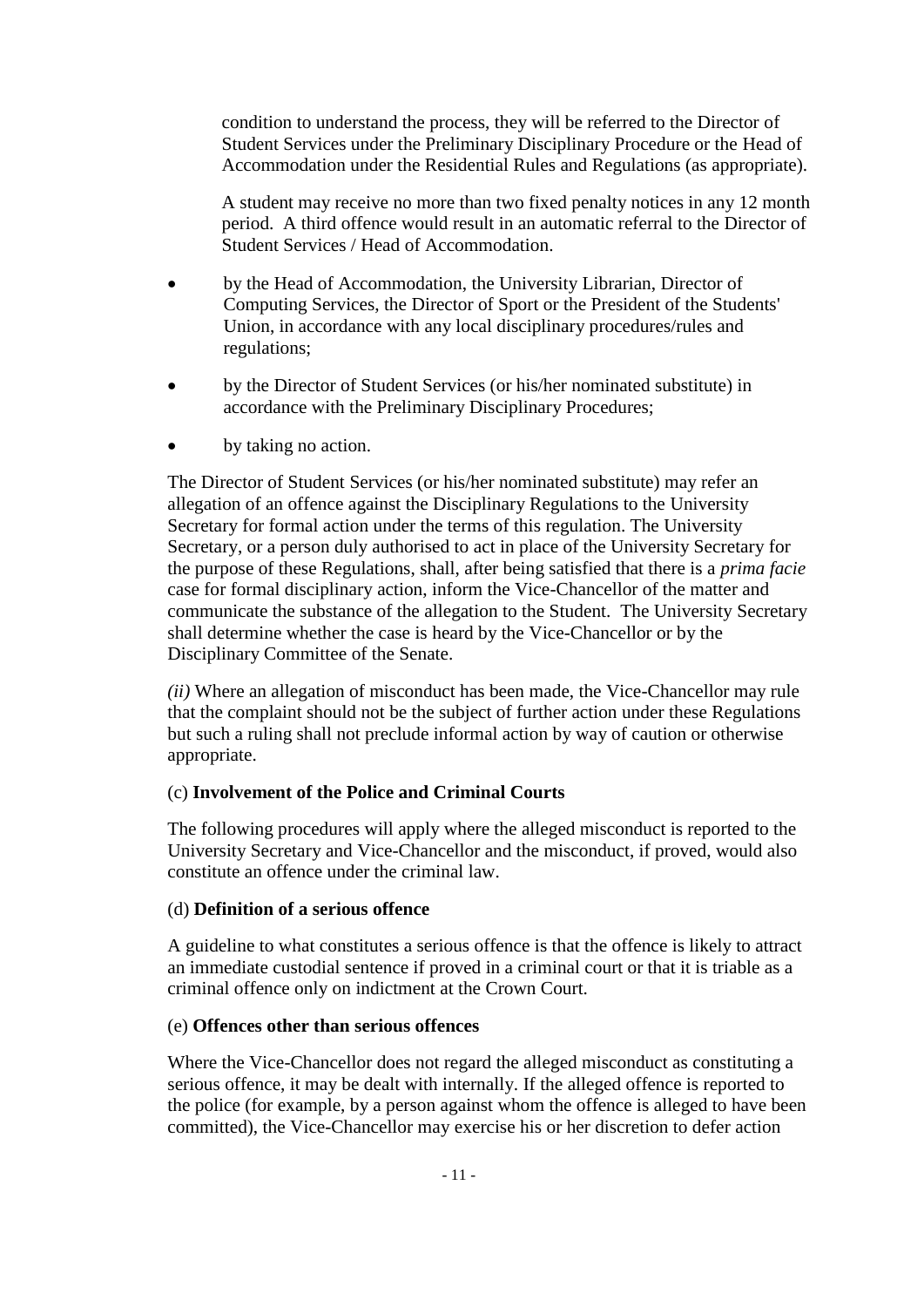until the police and courts have dealt with the matter.

# (f) **Serious offences**

In all other cases, no internal action (other than suspension or exclusion by the Vice-Chancellor) will normally be taken until the matter has been reported to the police and either a prosecution has been completed or a decision not to prosecute has been taken.

## (g) **Serious offences which are not reported to the police**

The University has the right to report any criminal offence to the police. However, if a person claims to be the victim of a serious offence committed by a Student but does not wish the police to be involved, the Vice-Chancellor may exercise discretion and agree not to report the matter to the police. In such circumstances, the University will not normally proceed with internal disciplinary measures for the serious offence, although it may take disciplinary action over related offences.

# (h) **Suspension or exclusion pending a disciplinary hearing**

*(i)* A Student who is the subject of a complaint of misconduct or against whom a criminal charge is pending, or who is the subject of police investigation, may be suspended from any class or classes or excluded from any part of the University and its precincts by the Vice-Chancellor for such period as the Vice-Chancellor may determine. The Vice-Chancellor shall report any such suspension or exclusion to the Senate at its next meeting.

*(ii)* The suspension of a Student by the Vice-Chancellor under the preceding paragraph involves a total prohibition on attendance at or access to the University and on any participation in University activities but it may be subject to qualification such as permission to attend for the purposes of a formal assessment of which the result is crucial to the Student's academic progress or contributes to the final degree result. Special permission may also be given for access to the University for the purpose of obtaining information relating to an impending disciplinary or court hearing.

*(iii)* Exclusion of a Student by the Vice-Chancellor under the preceding paragraphs involves selective restriction on attendance at or access to the University or prohibition on exercising the functions or duties of any office or committee membership in the University or the Students' Union, the exact details of which would be specified in writing by the Vice-Chancellor to the Student.

*(iv)* An order of suspension or exclusion made by the Vice-Chancellor may include requirements that the Student should have no contact of any kind with a named person or persons or be subject to such other conditions as the Vice-Chancellor may determine. Any reasons for the Vice-Chancellor's decisions in these matters shall be recorded and made available to the Student.

*(v)* Normally no Student shall be suspended or excluded by the Vice-Chancellor under this disciplinary regulation unless he or she has been given an opportunity to make written representations to the Vice-Chancellor within five days of being notified of the intention to suspend / exclude them.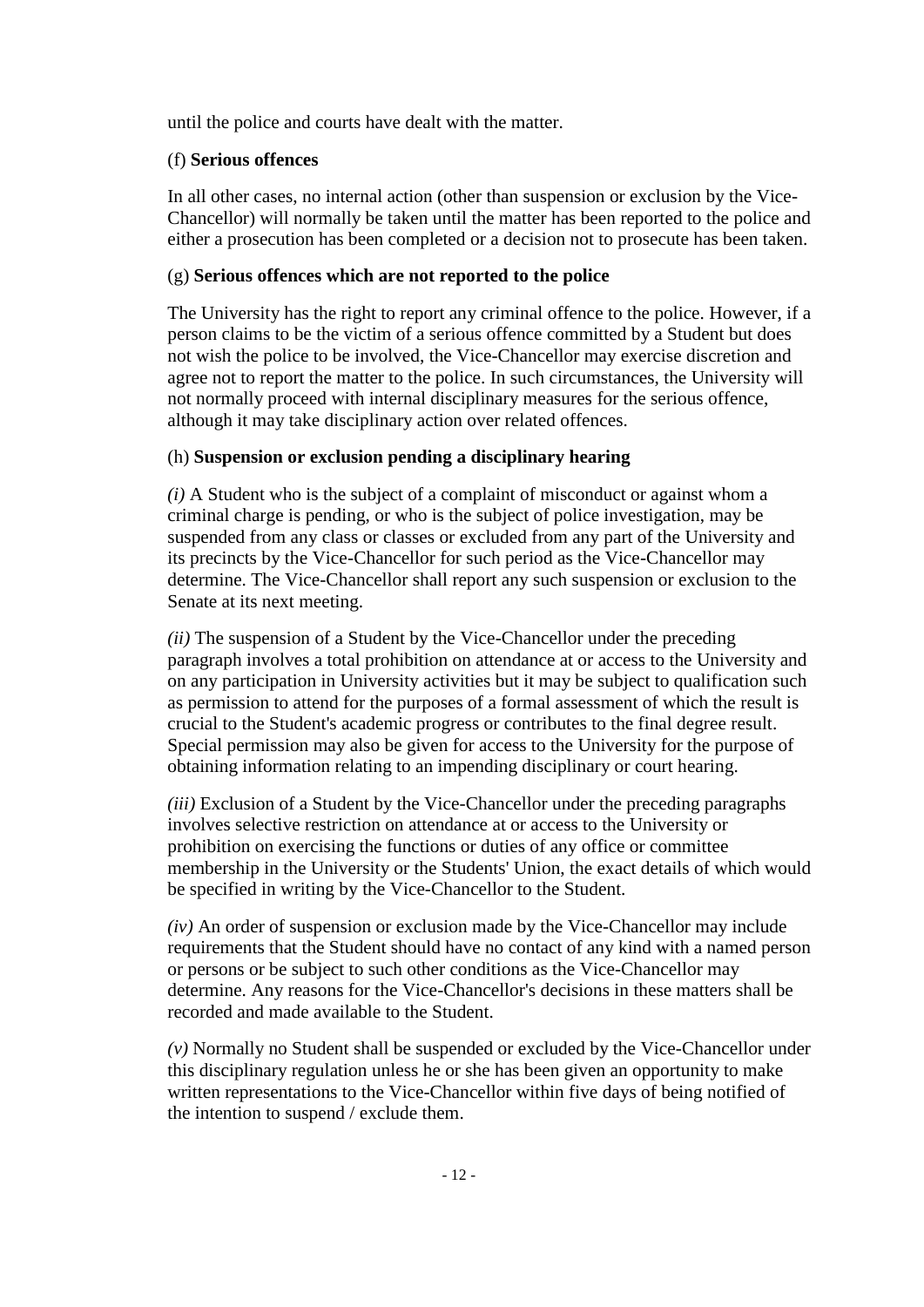*(vi)* In cases of urgency, particularly if the safety of others is perceived to be at risk, the Vice-Chancellor shall be empowered to suspend or exclude a Student with immediate effect, and before the Student has been given the opportunity to make representations. In this instance the student or his/her representative shall be permitted to put forward representations within five days of being notified of their suspension / exclusion.

*(vii)* A decision to suspend or exclude a Student shall be reviewed by the Vice-Chancellor in the light of any other developments and of any representations made by the Student or anyone else on the Student's behalf.

(viii) In accordance with Statutes Section 27.1, a student may appeal to the Senate Appeals Committee against the decision of the Vice-Chancellor to suspend or exclude them.

## (i) **After the conclusion of court proceedings**

*(i)* After all the court proceedings have been completed the Vice-Chancellor shall determine whether internal disciplinary action shall continue or be taken. In reaching a decision the Vice-Chancellor shall have regard to the decision of the court.

*(ii)* Where a finding of misconduct is made and the Student has also been sentenced by a criminal court in respect of the same facts, the penalty of the court shall be taken into consideration in determining the penalty under these Disciplinary Regulations.

## **8.2 Hearing of disciplinary matters**

(a) The intention of the Regulations is that less serious internal offences should be dealt with by the Vice-Chancellor and more serious internal offences by a committee of not more than seven containing students and staff members chaired by the Vice-Chancellor or the Vice-Chancellor's delegate.

### (b) **Notice of hearings**

The Vice-Chancellor or the Disciplinary Committee, as the case may be, shall fix a date for the hearing of the case which, unless all parties agree an earlier date, shall be at least 14 days and normally not more than 6 weeks after the allegation was communicated to the Student. At least 7 days' notice of the hearing shall be given to the Student and the Student shall be entitled to attend the hearing to present her or his case.

### (c) **Representation and assistance**

*(i)* A Student shall be entitled to be accompanied, assisted or represented by a fellow student or representative from the Students' Union at any hearing before the Vice-Chancellor or any Committee including an appellate body.

*(ii)* A Student shall have the right to see in reasonable time before any hearing all the evidence supporting an allegation, to be present throughout any hearing and to cross examine witnesses.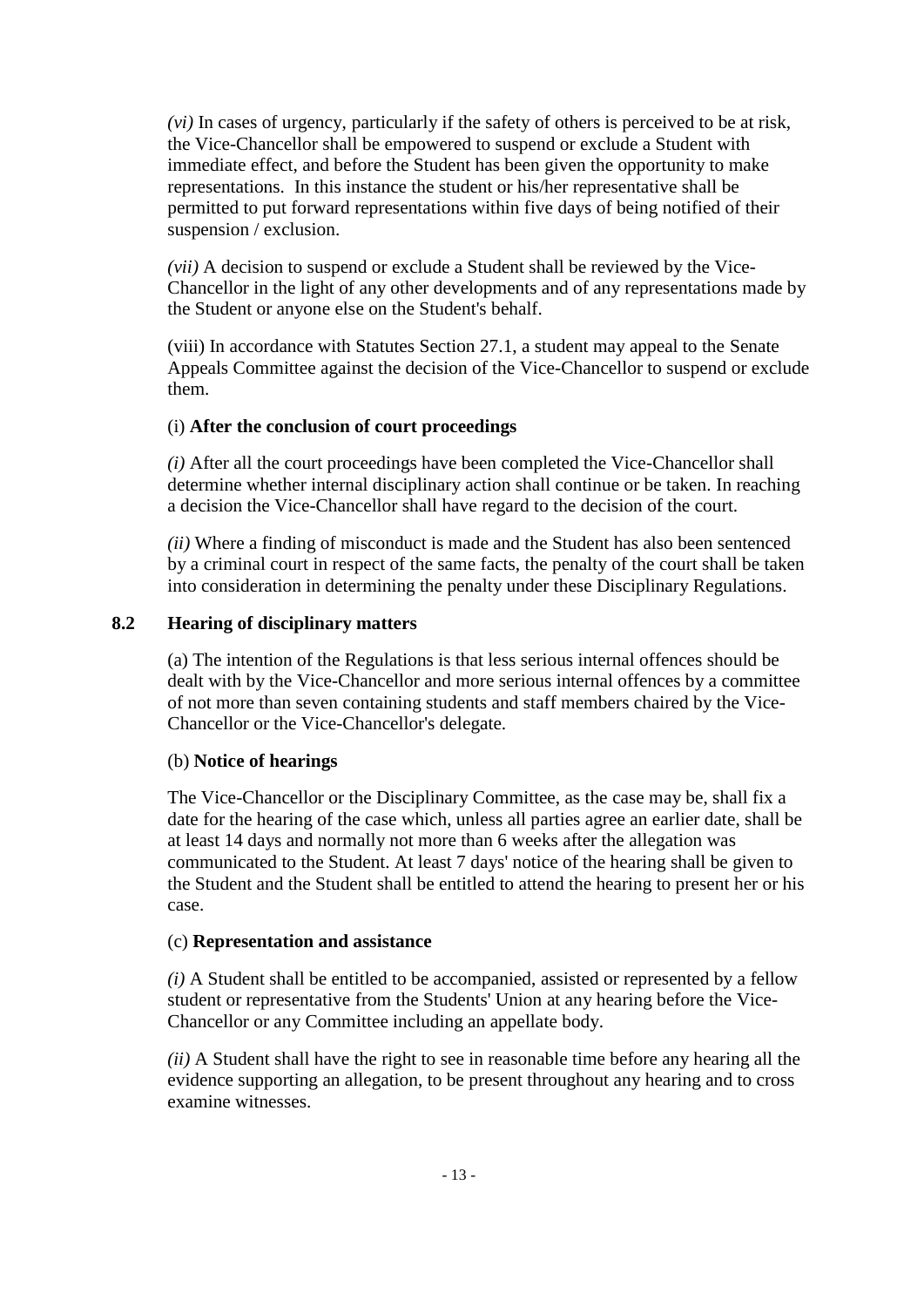### (d) **Postponement of hearings**

Disciplinary procedures are intended to be concluded as speedily as possible but the Vice-Chancellor or the Disciplinary Committee have the power to postpone a hearing pending any investigation by the police or prosecution in the courts.

### (e) **Hearings by the Vice-Chancellor**

If the case is heard by the Vice-Chancellor, the Vice-Chancellor may:

*(i)* dismiss the case or

*(ii)* refer the case to the Disciplinary Committee or

*(iii)* if the offence does not warrant a more serious penalty, reprimand the Student and order that the reprimand and the reason therefore be included in the University records or

*(iv)* at the Vice-Chancellor's discretion, if the Student has admitted the allegation of misconduct, impose on the Student a requirement to undertake specified tasks or service for the benefit of the University or, exceptionally, a fine not exceeding the equivalent of four weeks' rent for student residential accommodation in the University or

*(v)* exercise statutory power to suspend the Student from any class or classes or exclude the Student from any part of the University or its precincts for such period as the Vice-Chancellor may determine or

*(vi)* take such other disciplinary action as the Vice-Chancellor may deem appropriate.

The Vice-Chancellor shall report the outcome of the hearing to the Senate at its next meeting.

### (f) **Hearings by the Disciplinary Committee**

If the case is heard by the Disciplinary Committee it may

*(i)* dismiss the case or

*(ii)* if the offence does not warrant a more serious penalty, reprimand the Student and require that the reprimand and the reason therefore be included in the University records or

*(iii)* at its discretion impose on the Student a requirement to undertake specified tasks or service for the benefit of the University or, exceptionally, a fine not exceeding the equivalent of four weeks' rent for student residential accommodation in the University

*(iv)* exercise such disciplinary power as the Senate may specifically have delegated to it or

*(v)* refer the case to the Vice-Chancellor with a recommendation that he or she exercise the statutory power to suspend or exclude the Student or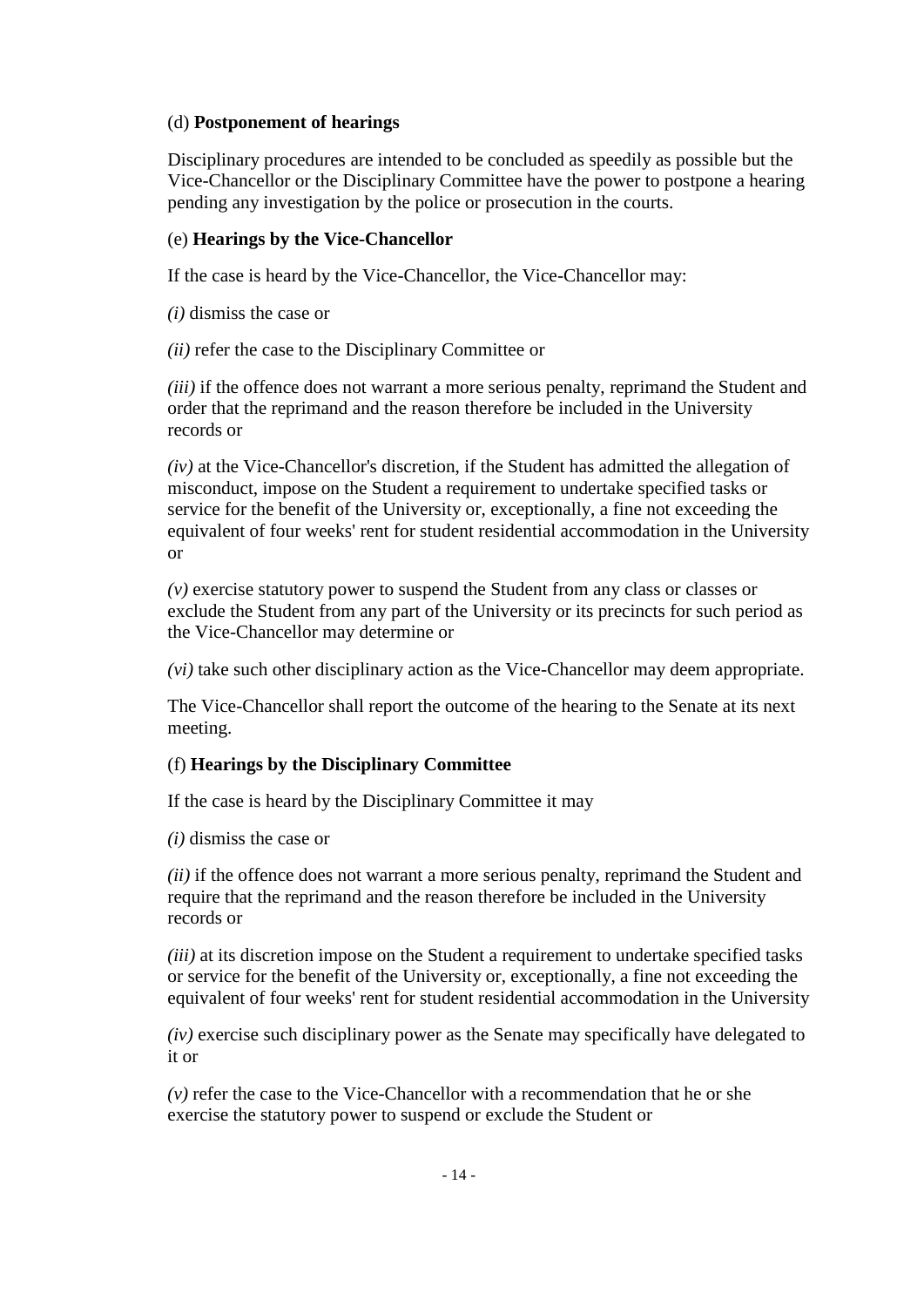*(vi)* refer the case to the Vice-Chancellor as aforesaid and also refer the case to the Senate with a recommendation that, if the Vice-Chancellor exercises the said statutory power, the Senate should exercise its statutory power to expel the Student from the University or

*(vii)* take such other disciplinary action as the Committee may deem appropriate.

If the meeting of the Disciplinary Committee, having been duly convened in accordance with the procedures prescribed under this Regulation, is not quorate or is unable for any other reason to hear the case before it, then the case shall be heard by the Vice-Chancellor, who shall determine the matter in accordance with the procedure prescribed in this Regulation.

## (g) **Procedure**

The Vice-Chancellor and the Disciplinary Committee shall order their proceedings at their discretion and may call witnesses and institute enquiries to assist their deliberations.

## (h) **Justice and fairness**

The rules of evidence in English law do not need to apply but all hearings shall be conducted in accordance with the principles of justice and fairness.

## (i) **Standard of proof**

Those determining issues under these Regulations should be satisfied on reasonable grounds on the evidence before them. Proof does not have to be 'beyond reasonable doubt'.

### (j) **Records and notification**

*(i)* The University Secretary shall keep a record in concise form of hearings held by the Vice-Chancellor or the Disciplinary Committee which record shall be made available to the Student.

*(ii)* The outcome of hearings shall be communicated to the Student forthwith after the conclusion of hearings and shall include details of appeal procedures open to the Student.

The outcome of the disciplinary hearing will be reported to the Senate at its next meeting.

# **8.3 Appeals**

(a) A Student may, in addition to the right of appeal against suspension or exclusion provided by Statutes Section 27.1, also appeal to the Senate Appeals Committee against any other determination of the Vice-Chancellor or against any determination of the Disciplinary Committee, except where this is a recommendation to Senate to expel a student. Statutes Section 27.2 provides for an appeal against a decision of the Senate to expel a Student to the Council Appeals Committee*.* The procedure of both Committees is governed by their Standing Orders. The Statutes provide that the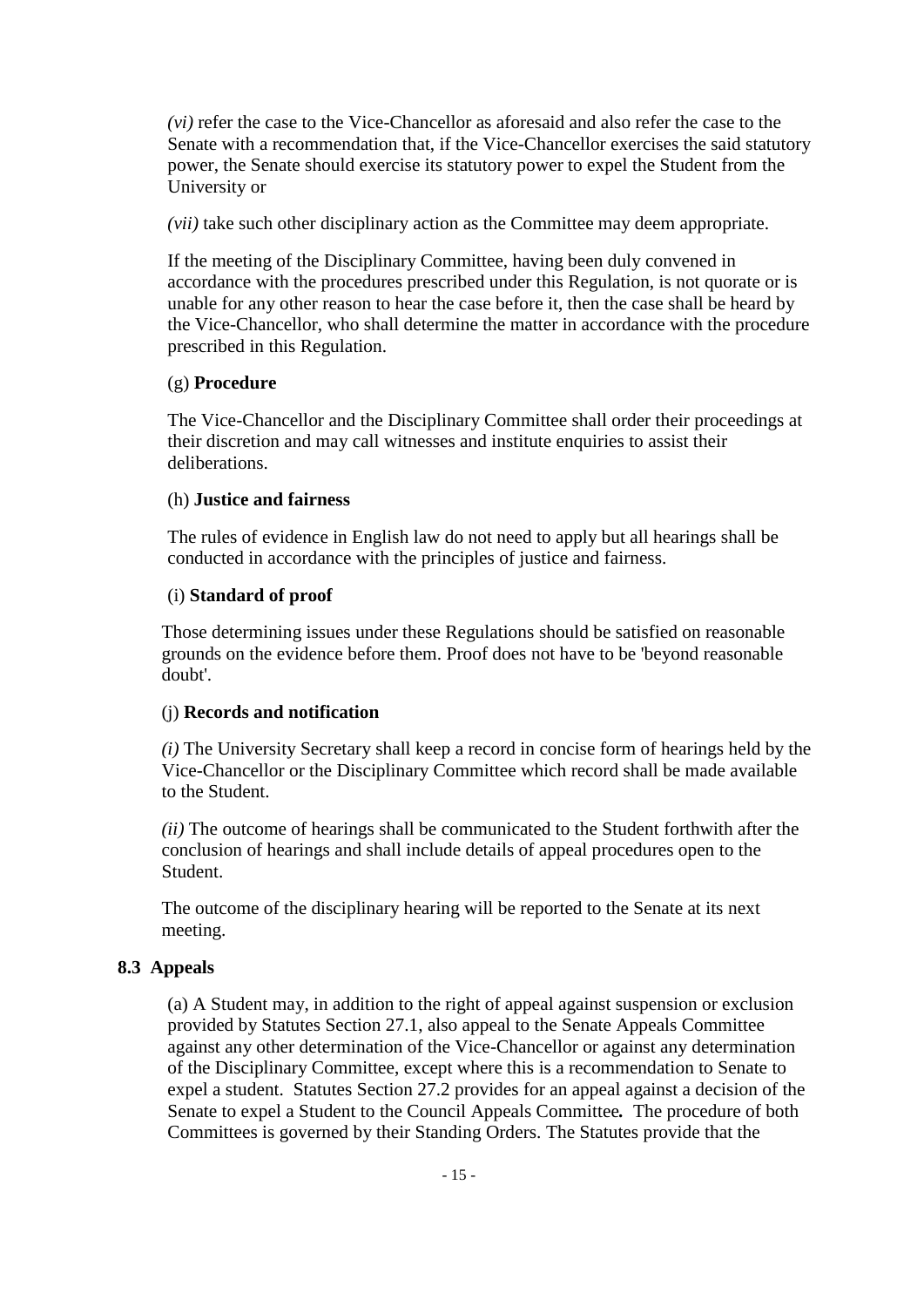Senate Appeals Committee may amend, ratify or revoke the suspension or exclusion of a Student; the Council Appeals Committee may ratify or revoke the proposed expulsion of a Student.

(b) Where a Student wishes to exercise a right to appeal against any determination of the Vice-Chancellor, of the Disciplinary Committee or of the Senate, the appeal shall not take the form of a re-hearing of the case but new evidence may be brought forward.

## (c) **Records and notification**

*(i)* The University Secretary shall keep in concise form a record of an appeal hearing which record shall be made available to the Student.

*(ii)* Forthwith after the conclusion of an appeal hearing the University Secretary shall notify the Student in writing of the decision of the Committee.

The outcome of the appeal hearing will be reported to the Senate at its next meeting.

## **9. RESERVATION OF AREAS**

- **9.1** The University recognises the wish of categories of its members and employees to have areas within the University premises reserved for their exclusive use.
- **9.2** Council may therefore determine that certain rooms be used for certain purposes only, and may on the recommendation of Senate approve the terms of agreements with the members of the Senior Common Room, the Students' Union, and such other bodies as it sees fit whereby areas are reserved for their exclusive use, and such agreements duly signed by the parties shall have the force of regulations.

# **10. USE OF FACILITIES**

### **10.1 Introduction**

The use of University facilities (Library and Learning Centre, Computing facilities, Sports facilities) is governed by this Regulation and by local rules and regulations which have the force of University Regulations for discipline. These local rules and regulations are issued and amended on the authority of the University Librarian, the Director of Computing Services or the Director of Sport, as appropriate, in consultation with any relevant University Committee representing the interests of the users. Any inappropriate behaviour not relating to the use of facilities, or which is considered sufficiently serious to warrant further disciplinary action, will be dealt with in accordance with Regulation 8.

### **10.2 The Library and Learning Centre**

(a) The University Librarian may from time to time make such rules and regulations as may be necessary for the maintenance of good order and satisfactory conditions for users of the facilities. Such rules and regulations will be publicised in Library publications and on the Library's website [\(http://www.bath.ac.uk/library/\)](http://www.bath.ac.uk/library/).

(b) Any breach of Library rules and regulations, including the misuse of a University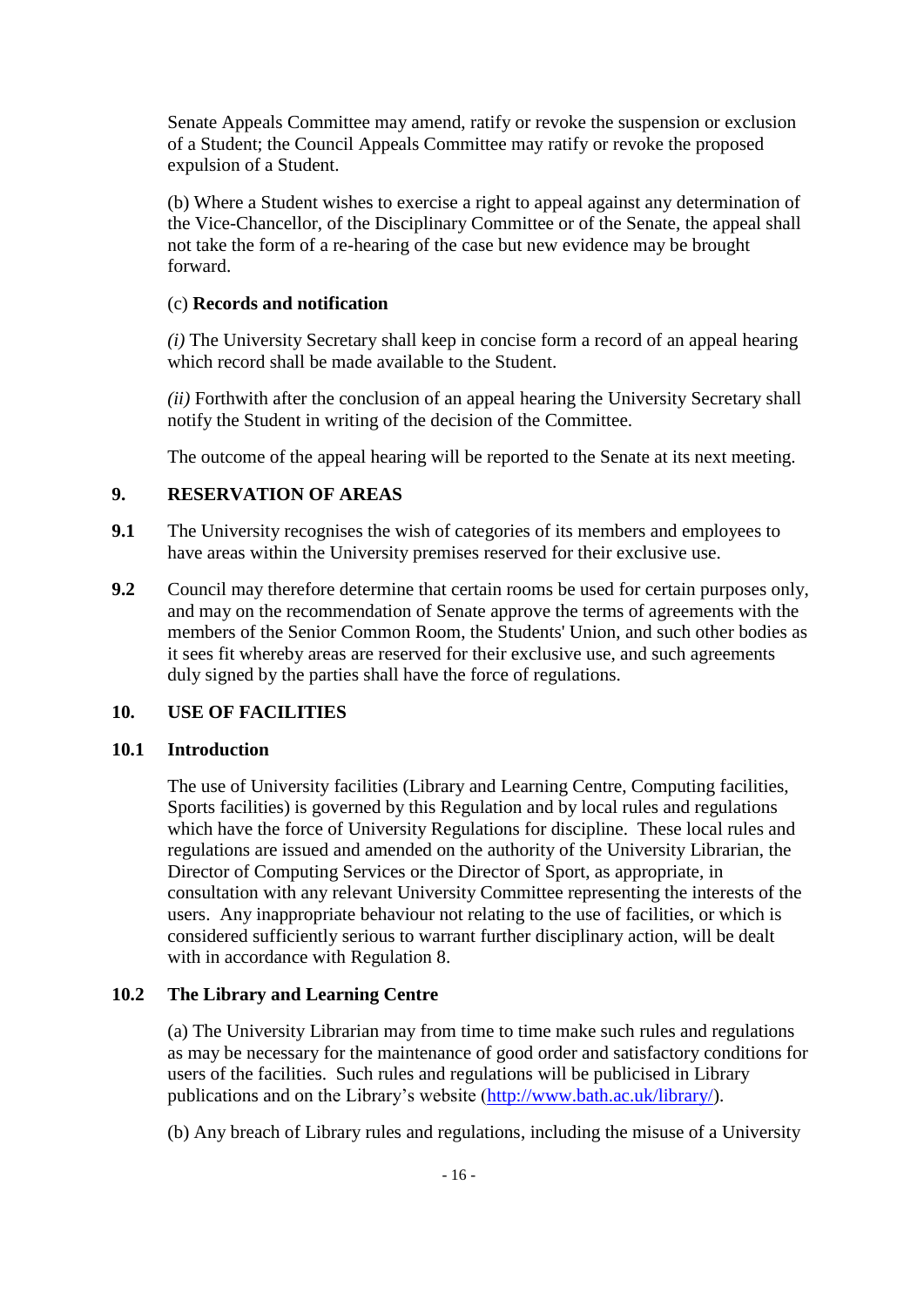Library Card*,* renders the user liable to suspension or removal of borrowing rights or exclusion from the Library and Learning Centre. For Members of the University any withdrawal of facilities by the University Librarian will be subject to a right of appeal to the University Secretary.

(c) Fines for overdue lent materials are levied at the rates agreed from time to time by the University Librarian, in consultation with staff and student representatives. Current fines in force are advertised at the Library Issue Counter and on the Library's website [\(http://www.bath.ac.uk/library/\)](http://www.bath.ac.uk/library/).

(d) The University Librarian may additionally impose fines or replacement costs on any individual responsible for damage or loss of Library property, where such fines may represent the material and administrative costs to the Library of reparation.

(e) The following are eligible to make use of the Library:

- Members of the University as defined in Section 2 of the Statutes
- Other persons at the discretion of the University Librarian

All Members of the University who wish to use the Library are required to register on the occasion of their first visit. Persons who are not Members of the University may register as external members, subject to any required fee payment.

Any member of the public may apply in writing to the University Librarian for occasional reference use of the Library, on the understanding that the material consulted is not readily available to the public elsewhere within the region or at other libraries accessible to the applicant. Where permission is granted, individuals must provide proof of identity and must sign a visitors' book for each admission.

(f) Borrowing from the Library, subject to current rules and regulations, is an automatic right of staff and students of the University who are defined as Members of the University by the Statutes. Borrowing rights may be arranged for other persons at the discretion of the University Librarian and subject to any required fee payment.

(g) The hours of opening of the Library and Learning Centre are determined by the University Librarian from time to time in accordance with the needs of the University. Within these hours, use may be restricted to consultation at certain times of the day.

(h) Smoking, eating and drinking are not permitted within the Library.

(i) Silence must be maintained in the silent study areas of the Library.

## **10.3 Computing Facilities**

#### **Definitions:**

(i) Computing facilities: any facility which is directly or indirectly linked through a computer processor (including the use of authorised software) whether or not all or part of the process lies under the jurisdiction and ownership of the University of Bath.

(ii) Head of Department: Heads of Departments, the Deans, the Heads of School, the Librarian, the University Secretary, Director of Computing Services, or the Heads of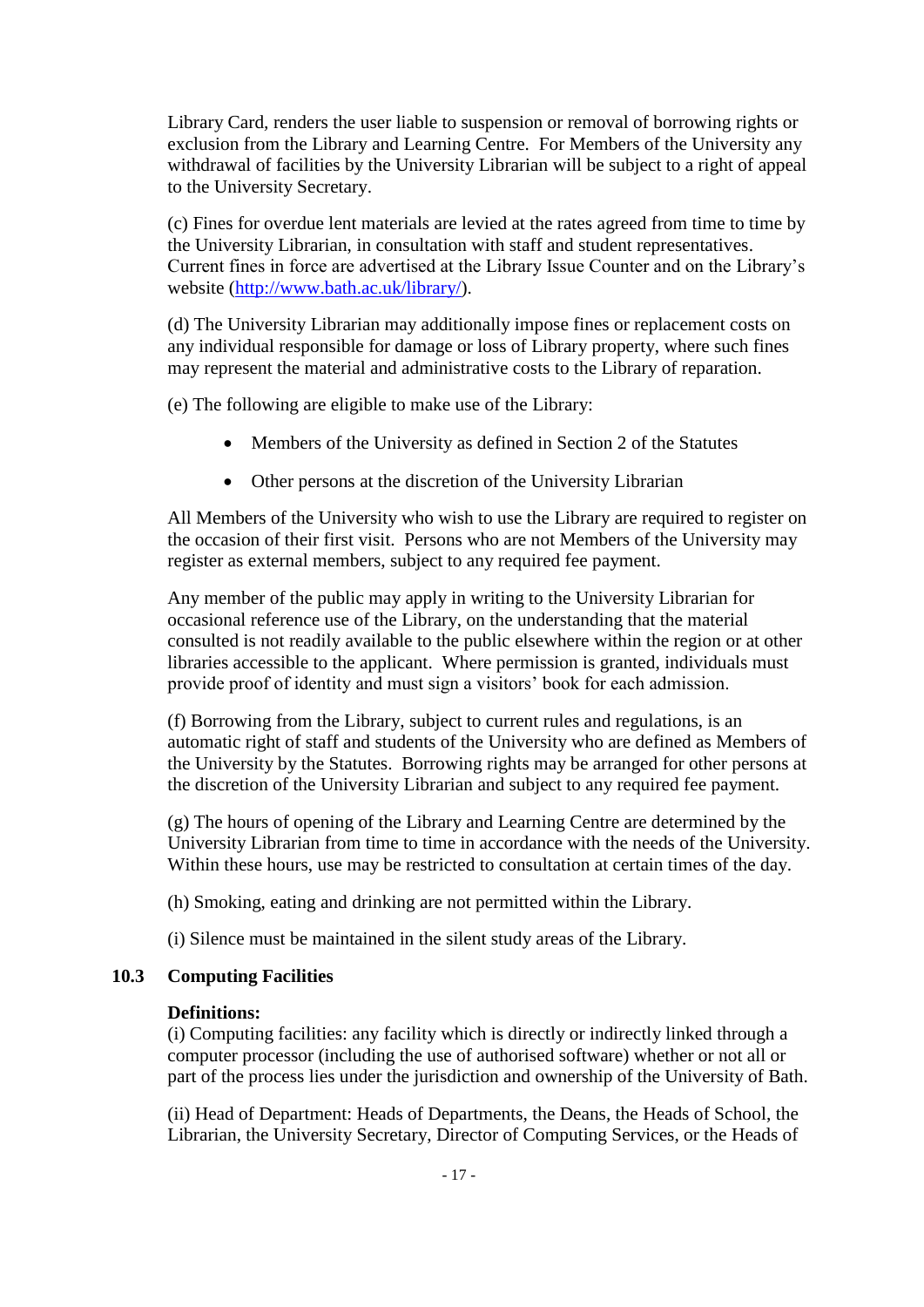such other units as Senate may determine.

(iii) Code of Practice - Computer Users Code of Practice issued by Computing Services [\(http://www.bath.ac.uk/bucs/aboutbucs/policies-guidelines/policies](http://www.bath.ac.uk/bucs/aboutbucs/policies-guidelines/policies-acceptable-use.html)[acceptable-use.html\)](http://www.bath.ac.uk/bucs/aboutbucs/policies-guidelines/policies-acceptable-use.html)

(iv) eduserv chest - software and information negotiation and licensing services for education and the public sector

(v) JANET/SuperJANET - Joint Academic Network

(a) All users of computing facilities are bound by general law, this Regulation, the Code of Practice, together with any specific rules that a Head of Department may from time to time introduce which apply to specific facilities within the appropriate department or to specific users.

(b) Computer facilities shall be used for approved purposes and by approved users only. If a person appears to be using computing facilities for other purposes which are in breach of the Code of Practice, that person shall be subject to the regulatory disciplines laid down in the Code of Practice.

(c) All users must respect the rights of others including those in proprietary software and datasets. The University subscribes to the eduserv User Acknowledgement of Third Party Rights [\(http://www.eduserv.org.uk/services/Chest-Agreements/about-our](http://www.eduserv.org.uk/services/Chest-Agreements/about-our-licences/user-obligations)[licences/user-obligations\)](http://www.eduserv.org.uk/services/Chest-Agreements/about-our-licences/user-obligations). Breaches of these obligations shall be deemed to be breaches of this Regulation.

(d) Intended users of computing facilities for financial gain must obtain approval in advance from the appropriate Head of Department, in order to ensure that suitable arrangements are made and to avoid infringement of licensing regulations. Such use must not start without the written permission of the relevant Head of Department. Such usage must also conform to the regulatory measures laid down in the JANET-Acceptable Use Policy [\(https://community.ja.net/library/acceptable-use-policy\)](https://community.ja.net/library/acceptable-use-policy).

(e) No person shall use computing facilities to hold or process personal data except in accordance with the provisions of the Data Protection Act 1998, or its successor Acts, in accordance with the procedures laid down by the University for that purpose.

(f) No person shall make use of computing facilities allocated to another person without the specific authorisation of the appropriate Head of Department.

(g) Where a breach of the Regulation, or the Code of Practice, occurs or is alleged, the user in breach shall be subject to the procedures laid down in the Code of Practice.

(h) Breaches of any rules relating to a computing facility will be regarded as a prima facie evidence of a breach of discipline. If the user in breach is a student, disciplinary measures may be taken under the appropriate Regulation or Statute, regardless of the academic consequences.

If the user in breach is a member of staff, disciplinary measures may be taken through the Director of Human Resources.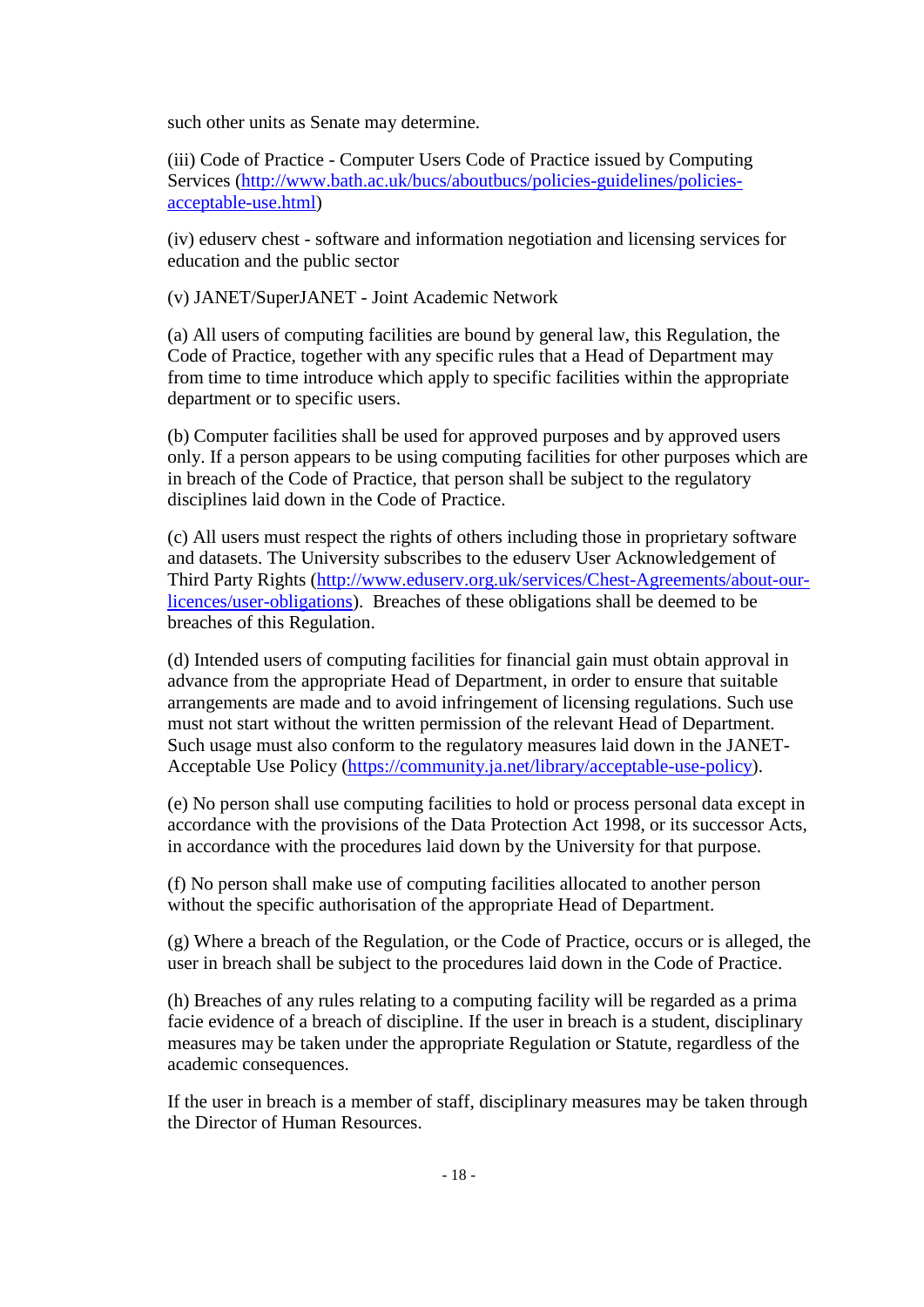(i) Potentially criminal behaviour may be reported by the University directly to the police. A note of current relevant law is appended to the Code of Practice. (Regulations 7 and 8 also refer).

# **10.4 Sports Facilities**

(a) The Director of Sport may from time to time make such rules and regulations as may be necessary for the maintenance of good order and for the safety of users. Such rules and regulations will be displayed in appropriate places.

(b) Any breach of local rules and regulations for the use of sports facilities renders the user liable to suspension or exclusion from the facilities. The Director of Sport, with or without such rules and regulations, has the power to withhold facilities. For members of the University an appeal against any withdrawal of facilities may be made to the University Secretary.

(c) The following are eligible to make use of the sports facilities:

- Members of the University as defined in Section 2 of the Statutes
- Other persons at the discretion of the Director of Sport.

Any person using the facilities may be required to produce evidence of eligibility.

(d) The hours of opening of the sports facilities are determined by the Director of Sport from time to time in accordance with the needs of the University. Within these hours, use may be restricted to certain categories of persons at certain times of the day.

(e) Any person committing a breach of any of the local rules and regulations or causing a disturbance within the facilities may be asked to leave.

# **11. DOGS AND OTHER PET ANIMALS**

Dogs and other pet animals may not be brought into University buildings or on to the playing fields, with the exception of assistance dogs for people with disabilities.

# **12. USE OF MOTOR VEHICLES ON THE UNIVERSITY SITE**

- **12.1** No motor vehicle may be driven or parked within the University grounds unless it is licensed, insured, roadworthy and registered with the University through the Head of Security. Learner drivers are not permitted to drive within the University grounds whether accompanied by a qualified driver or not.
- **12.2** A vehicle will not be accepted for registration unless the person wishing to register it possesses a full driving licence.

If registration is granted, a permit will be issued in the form of an identification parking permit. This must be displayed on the vehicle so that it is clearly visible.

**12.3** A permit is issued subject to the conditions notified at the time of issue, and will be cancelled if the conditions are not complied with.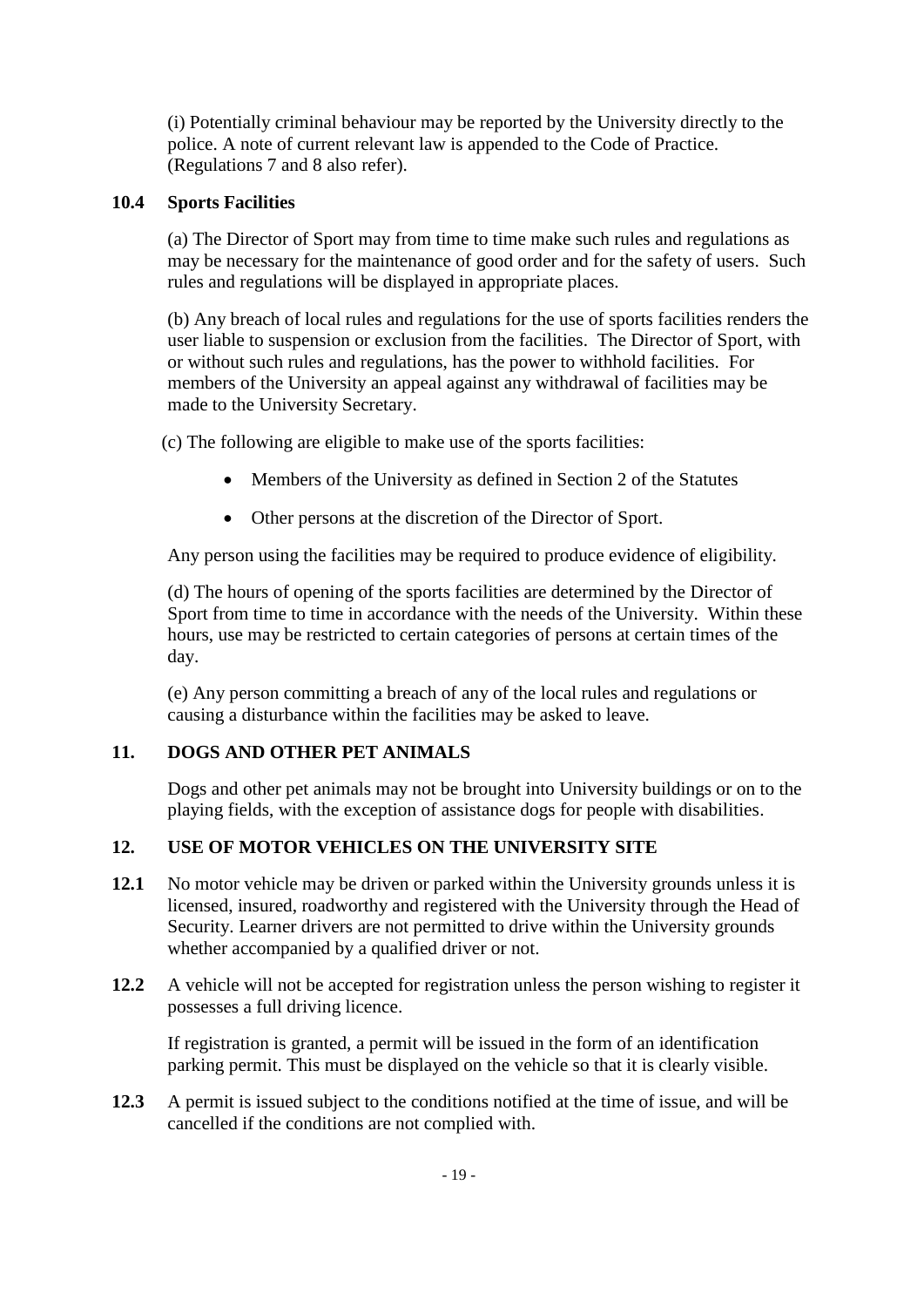- **12.4** Undergraduate students living in non-University accommodation in postal districts BA1 and BA2 will not be granted a permit except in exceptional circumstances.
- **12.5** Students living in University accommodation on or off campus may not park motor vehicles on University property, unless granted a permit, or on public roads within the City of Bath boundaries. Permits will only be issued in exceptional circumstances.
- **12.6** When a registered driver disposes of his or her vehicle the Head of Security must be notified and the permit returned to the Head of Security. If the registered driver wishes to bring a different vehicle into use a fresh permit must be obtained before doing so.
- **12.7** The University has a parking enforcement procedure, details of which can be found at [www.bath.ac.uk/security/parking.](http://www.bath.ac.uk/security/parking) Security Officers are authorised to take appropriate action under this procedure to deal with vehicles which they consider to be improperly parked; action could include the issue of a warning or civil penalty notices.
- **12.8** Drivers must observe the speed limits in force on roads within the University site, and drivers must observe the road signs for the safety of all road users. Drivers must stop when requested to do so by the Security Staff.
- **12.9** The University reserves the right to remove unauthorised vehicles and to dispose of them. The vehicle owner shall have no claim against the University if it exercises this right.

## **13. ADMISSIONS REGULATIONS FOR FIRST DEGREES**

**13.1** No applicant shall be admitted to a programme leading to a first degree in the University, except by special permission, unless:

(a) he or she has satisfied the general entrance requirements of the University and

(b) he or she has satisfied the specific requirements for the programme to which admission is sought and

(c) he or she, if under 18 on 1st October of the year in which admission is sought, has complied with the requirements of the University Policy on the Admission of Students Under 18 and

(d) he or she has accurately informed the University of any relevant criminal convictions as directed during the application process and has complied with the University's requirements in relation to the further scrutiny of any criminal convictions and

(e) he or she has completed the application process for any checks and/or Disclosures required by the University from the Disclosure and Barring Service.

### **13.2 General Entrance Requirements**

The University maintains General Entrance Requirements for first degrees which will include at all times provisions that: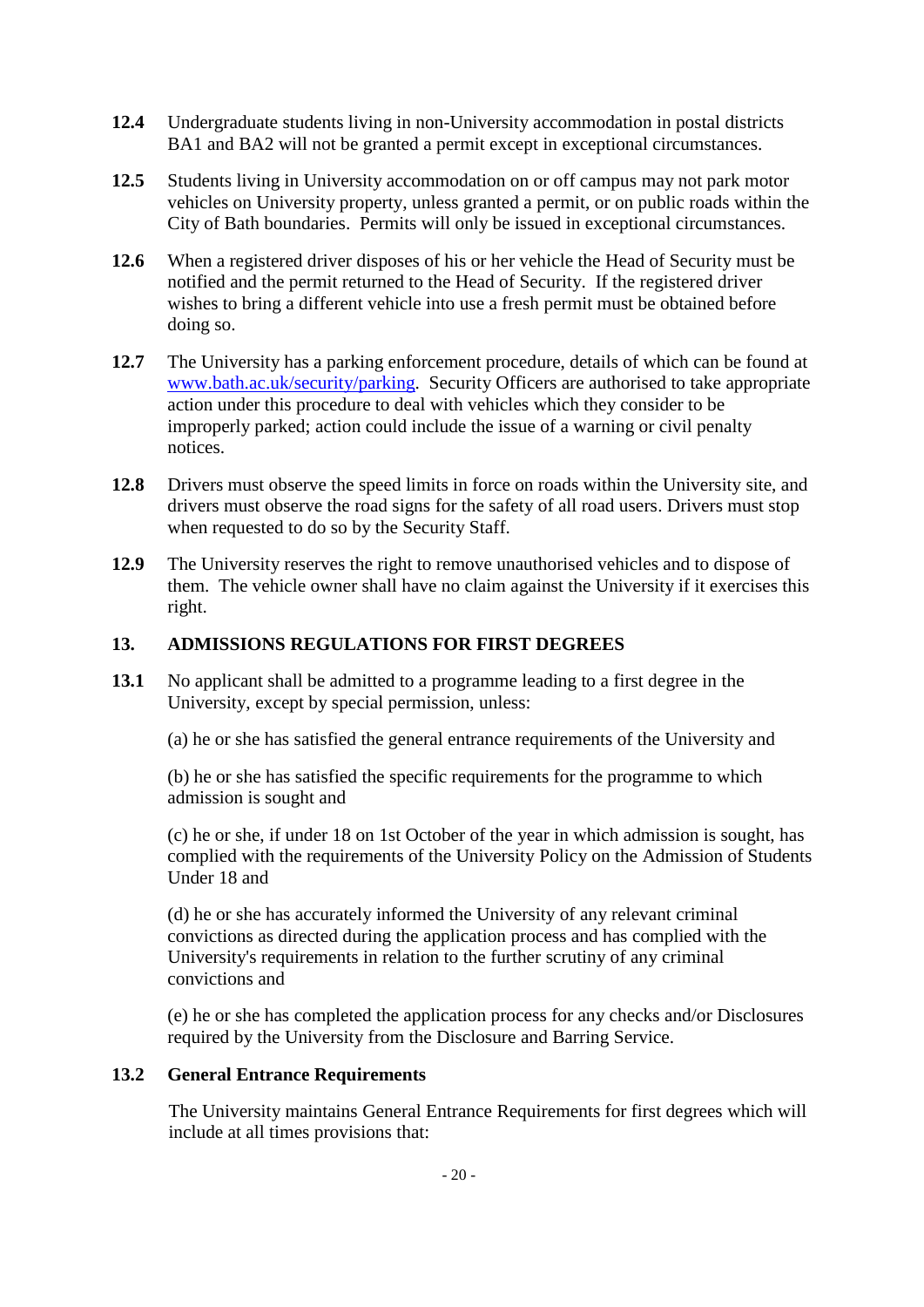(a) applicants should hold an appropriate range of prior qualifications. Detailed requirements, including appropriate references to international equivalent frameworks, will be specified in the admissions area of the University website. International qualifications for which general entrance requirements are not specified will be assessed by the Recruitment and Admissions Office on a case-by-case basis;

(b) applicants' prior Level 2 qualifications will normally include a formal qualification at an appropriate level in English Language. A list of qualifications deemed to meet these requirements will be made available in the admissions area of the University website.

Departments, Schools and partner organisations may apply for exemptions from the General Entrance Requirements where they have evidence to show that the candidate has other equivalent or acceptable qualifications and/or experiences. Written cases outlining the basis on which the department, School or partner organisation believes the candidate to be qualified for admission may be submitted to the Director of Academic Registry, or nominated deputy. The number and nature of exemptions will be monitored by Director of Academic Registry and any exceptional cases will be reported to Senate on an annual basis.

Applicants must provide full and accurate information in relation to all the qualifications and personal information contained on a University application form. The University may withdraw the applications of candidates failing to do this.

## **13.3 Programme Requirements**

Programme requirements are approved by the Senate and may specify:

(a) the academic qualifications necessary for entry in addition to the general entrance requirements;

(b) any particular non-academic skills or attributes required for entry together with an indication of how these will be assessed as part of the admissions process;

(c) the nature of any additional tests which may form part of the admissions process and whether selective interviews are routinely required.

Departments, Schools and partner organisations are required to publish a summary of programme requirements in the Undergraduate Prospectus and, with appropriate further detail, on their web pages.

## **14. ADMISSIONS REGULATIONS FOR DIPLOMA AND CERTIFICATE PROGRAMMES**

No applicant shall be admitted to a programme leading to a Diploma or Certificate of the University, except by special permission, unless:

(a) he or she has satisfied the programme requirements for the particular programme to which admission is sought and

(b) he or she, if under 18 on 1st October of the year in which admission is sought, has complied with the requirements of the University Policy on the Admission of Students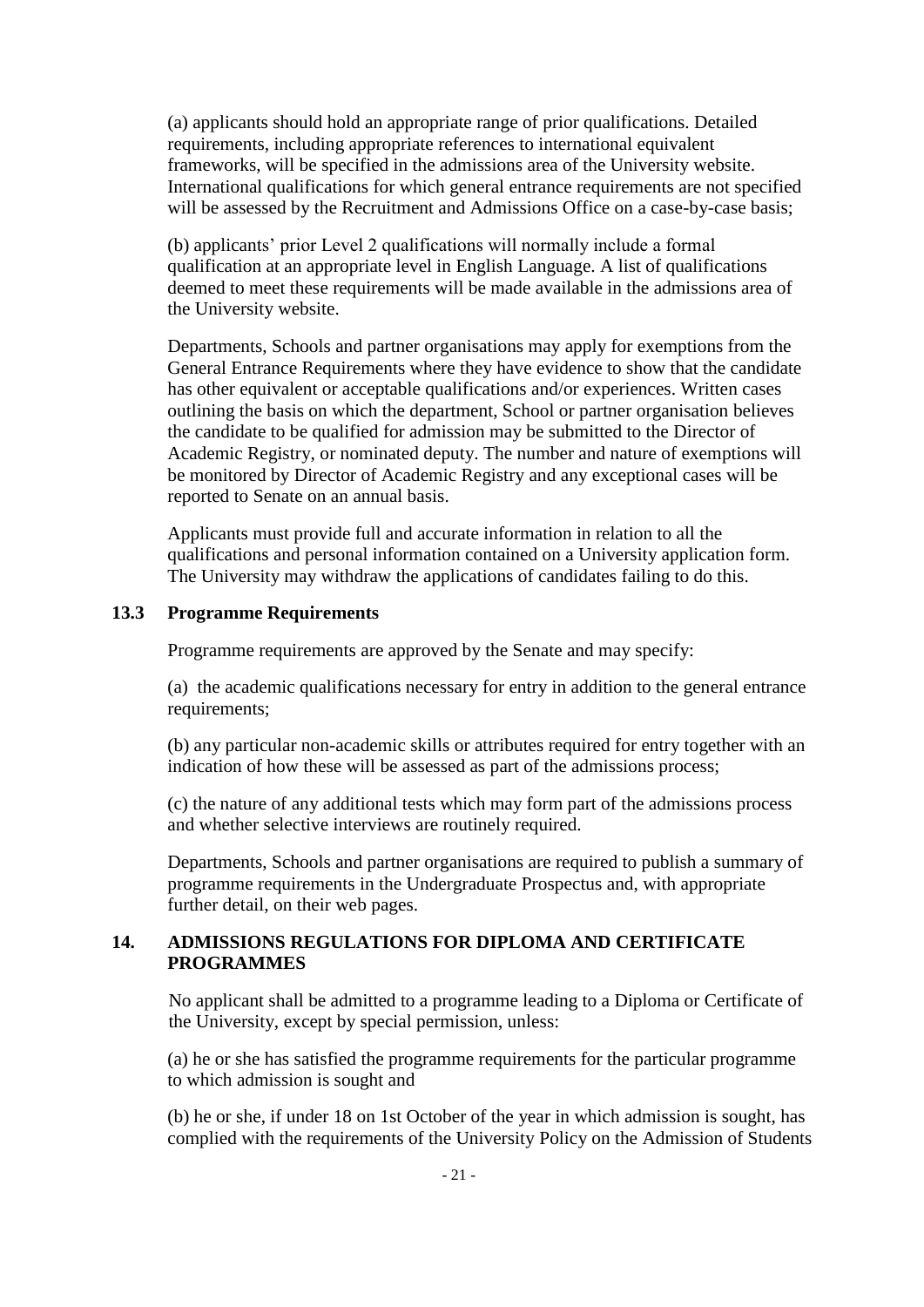Under 18 and

(c) he or she has accurately informed the University of any relevant criminal convictions as directed during the application process and has complied with the University's requirements in relation to the further scrutiny of any criminal convictions and

(d) he or she has completed the application process for any checks and/or Disclosures required by the University from the Disclosure and Barring Service.

Programme requirements are approved by the Senate and departments, Schools and partner organisations are required to publish a summary in the Undergraduate or Postgraduate Prospectus and, with appropriate further detail, on their web pages.

Applicants must provide full and accurate information in relation to all the academic and personal information contained on a University application form. The University may withdraw the applications of candidates failing to do this.

## **15. ASSESSMENT OF UNDERGRADUATE AND TAUGHT POSTGRADUATE PROGRAMMES**

## **15.1 Scope**

(a) These regulations apply to all summative assessments, i.e. assessments used to determine progression or eligibility of an award, approved by Senate, or by any formally-constituted body receiving delegated authority from Senate to undertake such approval.

(b) These regulations do not apply to formative assessment, ie. assessment not defined in approved schemes of studies but contributing to the student's learning experience. Such formative assessment shall be entirely at the discretion of the appropriate academic Department.

(c) With effect from 1st August 2008, the New Framework for Assessment: Assessment Regulations (NFAAR) will constitute the regulations and procedures applicable to the students defined in Regulation 15.1(d) below who are on the programmes defined in Regulation 15.1(f) below, for whom the following sections of Regulation 15 will not apply:

*(i)* all of paragraph 15.2;

*(ii)* all of paragraph 15.3;

*(iii)* and paragraph 15.4(a) and (b).

The provisions of the new framework will formally be part of the University Regulations, but will be separately produced as a supplement to them entitled, for the time being: *New Framework for Assessment: Assessment Regulations*, and abbreviated as *NFAAR* [\(http://www.bath.ac.uk/registry/nfa/#nfaar\)](http://www.bath.ac.uk/registry/nfa/#nfaar).

(d) For the purpose of defining the students to which the new framework for assessment is applicable, the following will be the **relevant students**: *(i)* all new entrants with effect from those joining the first stage of **Phase 1 relevant programmes** in 2008/09, **Phase 2 relevant programmes** in 2010/11, **Phase 3 relevant programmes** in 2011/12, **Phase 4 relevant programmes** in 2011/12, and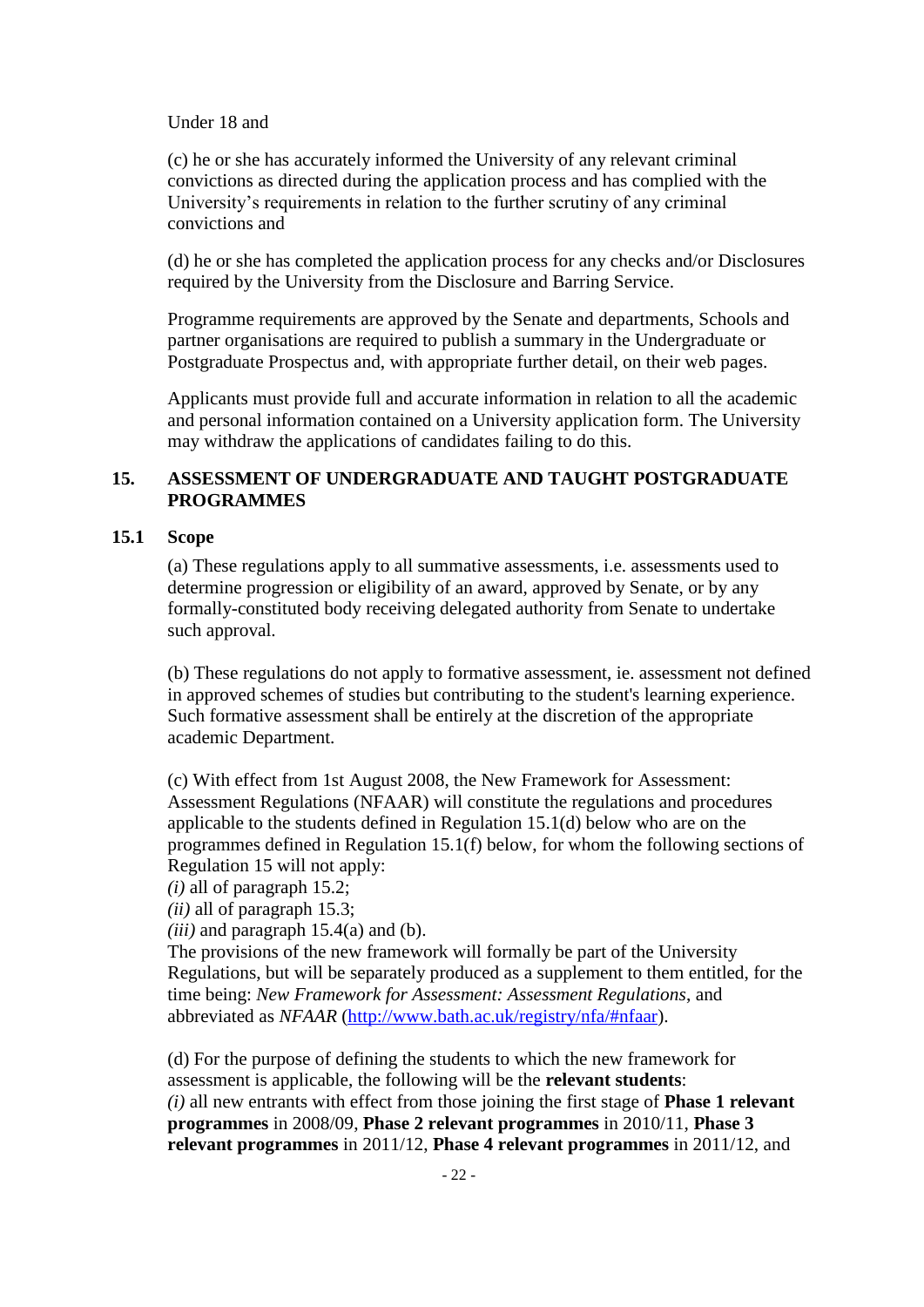**Phase 5 relevant programmes** in 2012/13;

*(ii)* any continuing students required to repeat the first stage of **Phase 1 relevant programmes** in 2008/09, **Phase 2 relevant programmes** in 2010/11, and **Phase 3 relevant programmes** in 2011/12, **Phase 4 relevant programmes** in 2011/12, and **Phase 5 relevant programmes** in 2012/13;

*(iii)* all other continuing students on **Phase 4 relevant Continuing Professional Development framework programmes** in 2011/12.

(e) For the purpose of defining the students to which the new framework for assessment is applicable, the following will *not* be **relevant students**: *(i)* all students already on **Phase 1 relevant programmes** in 2008/09, **Phase 2 relevant programmes** in 2010/11, **Phase 3 relevant programmes** in 2011/12, **Phase 4 relevant programmes** in 2011/12 (other than Continuing Professional Development framework programmes), or **Phase 5 relevant programmes** in 2012/13;

*(ii)* any students entering **Phase 1 relevant programmes** in 2008/09, **Phase 2 relevant programmes** in 2010/11, **Phase 3 relevant programmes** in 2011/12, **Phase 4 relevant programmes** in 2011/12 (other than Continuing Professional Development framework programmes), or **Phase 5 relevant programmes** in 2012/13, with advanced standing (*i.e.*, not starting at the beginning with all other new entrants);

*(iii)* all students undertaking individual units under the auspices of the Continuing Professional Development framework without being registered for a programme, who are assessed under the Unit Regulations established for that purpose.

(f) For the purpose of defining the programmes to which the new framework for assessment is applicable, the following will be the **relevant programmes**:

*(i)* in Phase 1, all first degree programmes leading to Bachelor awards with honours or to Master of Architecture with honours;

*(ii)* in Phase 1, integrated first degree programmes leading to classified Master awards with honours;

*(iii)* in Phase 2, postgraduate taught programmes listed in NFAAR-PGT, Appendix 10;

*(iv)* in Phase 3, all other postgraduate taught programmes not listed in NFAAR-PGT, Appendix 10;

*(v)* in Phase 4, Foundation degree programmes listed in NFAAR-FD, Appendix 10; *(vi)* in Phase 4, all Honours Year programmes leading to Bachelor awards with honours;

*(vii)* in Phase 4, all Continuing Professional Development (CPD) framework programmes;

*(viii)* in Phase 5, all other Foundation degree programmes not listed in NFAAR-FD, Appendix 10.

(g) For the purpose of defining the programmes to which the new framework for assessment is applicable, the following will *not* be **relevant programmes**: *(i)* integrated master programmes leading to awards that are not classified;

*(ii)*Bachelor ordinary programmes already in existence;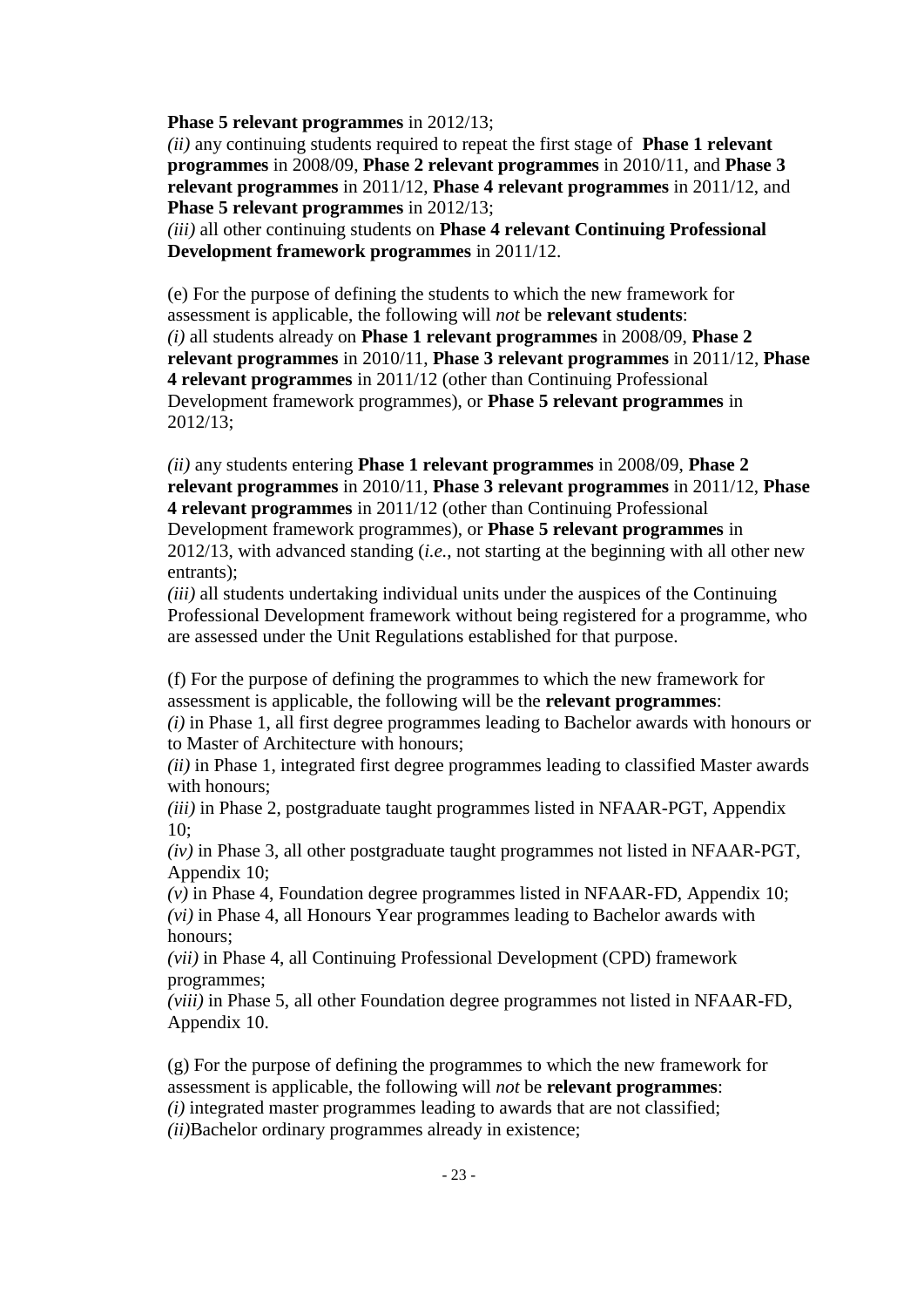*(iii)* research postgraduate programmes.

## **15.2 Definitions**

(a) **Units** are discrete components of learning with defined outcomes and assessment. Each unit has a credit weighting which represents its fractional contribution to a student's notional workload in a full-time academic year of study.

(b) **Schemes of study** are those documents which set down the approved curriculum, rules, requirements and scheme of assessment for a programme of study.

(c) **Programmes of study** are those compulsory, optional and elective units defined within approved schemes which lead to named awards of the University.

(d) **Final Assessments** are those assessments the results of which count in determining the award or the level of the final award (Degree, Diploma or Certificate of the University).

(e) **Progress Assessments** are those assessments the results of which contribute to the evaluation of a candidate's fitness to proceed from one year, or part of the programme of study, to the next.

(f) **Supplementary Assessments** are those assessments approved by the appropriate Board of Studies for deferred assessment or retrieval of failure in accordance with the provisions of approved schemes. Supplementary assessments are regarded as 'final' or 'progress' in accordance with the provision of the individual scheme of study.

(g) **Formative Assessments** are those assessments not defined in approved schemes of studies but contributing to the student's learning experience.

(h) **Summative Assessments** are those assessments defined within approved schemes of studies to test the achievement of learning outcomes. Summative assessments can be either 'final' or 'progress' according to the individual scheme of study.

### **15.3 Assessment Procedure**

(a) Each unit within the University's modularised academic framework has its own assessment requirements which enable a Board of Examiners for Units to determine whether or not a candidate has achieved the intended learning outcomes. A Board of Examiners for Units will be responsible for determining the marks achieved by students taking units under its academic authority. External examiners will be involved in agreeing the marks for any final assessment*.*

(b) Examinations will be conducted by a Board of Examiners for Units and will be subject to the provisions of Ordinance 15. All examinations will be conducted in English, unless the scheme of study otherwise requires. All other forms of assessment will be submitted in English unless the Board of Studies approves a presentation in another specified language.

(c) Unit results will be forwarded to the appropriate Board(s) of Examiners for Programmes. A Board of Examiners for Programmes will be responsible for determining award classifications and for considering the progression of students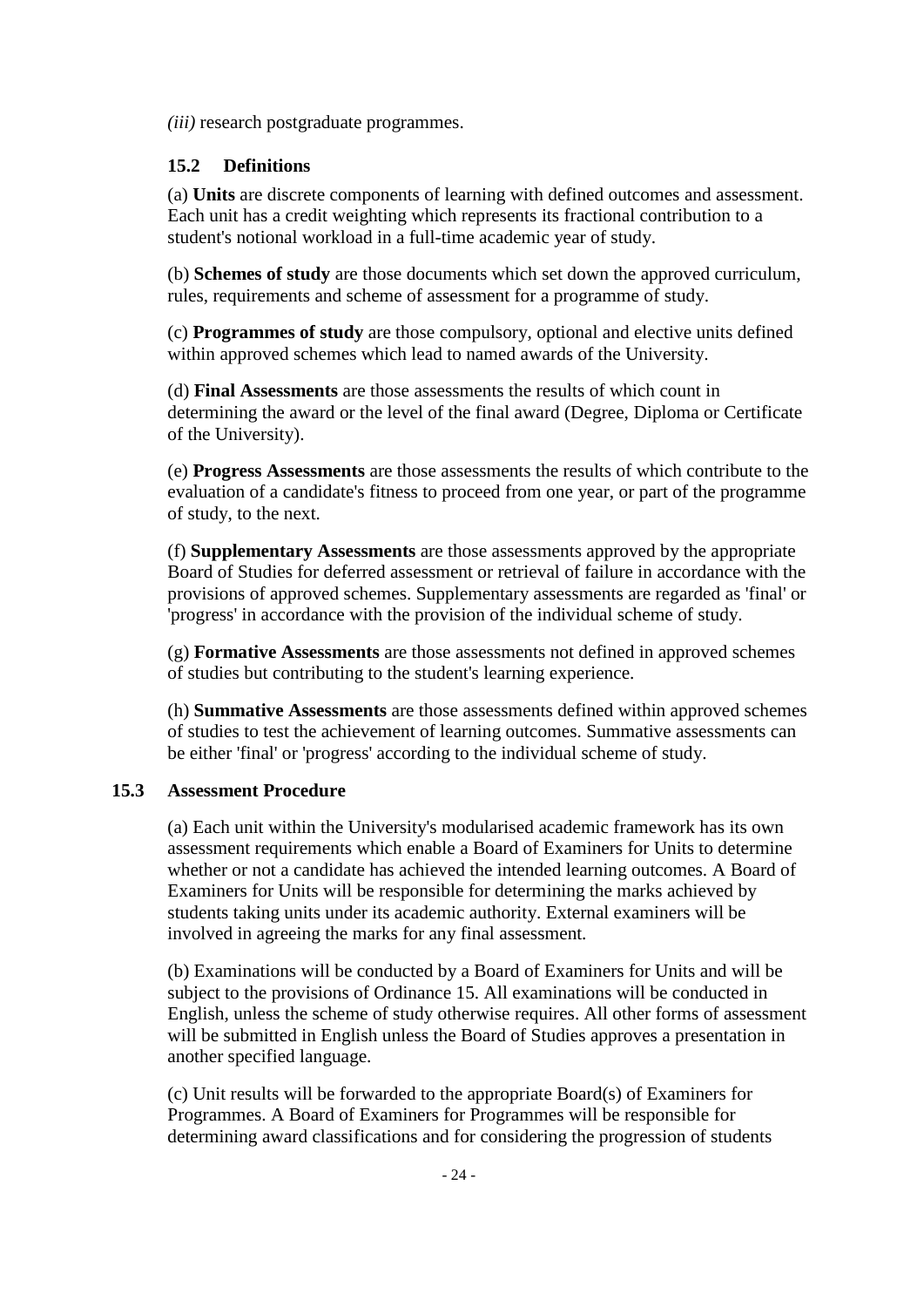registered on programmes of study under its academic authority, taking account of individual mitigating circumstances as it deems appropriate. External examiners will be involved in reaching all decisions relating to the conferment of awards and the determination of final degree classifications.

(d) A student who wishes any individual mitigating circumstances to be taken into account by the Board of Examiners for Programmes should notify the appropriate Director of Studies within three days of the completion of the assessment for which representation is being made and should submit a medical certificate if the circumstances relate to illness or injury.

Where individual mitigating circumstances exist prior to the assessment period, students will normally be expected to have notified the Director of Studies of those circumstances before the start of the assessment period.

## **Full guidance on the University's principles and procedures for dealing with IMCs and assessment are set out in the document entitled** *Individual Mitigating Circumstances & Assessment – Principles & Procedures within & outside the New Framework for Assessment: Assessment Regulations***, abbreviated as** *IMCA***.**

(e) Any student who is requested by her or his Director of Studies to do so must provide an electronic version of a piece of work to be assessed, selected by the Director of Studies, for submission to a service such as the Joint Information Services Committee (JISC) Plagiarism Detection Service [\(http://www.plagiarismadvice.org/\)](http://www.plagiarismadvice.org/). All assessed coursework will be accompanied by a declaration from the student that the work is their own and that any re-use of their own work, or use of the work of others, is referenced appropriately. Where work is submitted electronically via Moodle the coursework submission page will include a statement indicating that by submitting the assessed work the student confirms that the work is their own and that any re-use of their own work, or use of the work of others, is referenced appropriately.

(f) Boards of Examiners for Programmes will assess the performance of each student and will make recommendations to the appropriate Board of Studies concerning the progress of each student. These recommendations will be based on the impartial application of the assessment criteria embodied in the scheme of assessment. In the case of students who have failed to satisfy the criteria for progression, a Board of Examiners for Programmes will specify any supplementary assessment that will need to be successfully completed before the student can proceed to the next year or part of their programme of study.

(g) In the case of a student the extent of whose failure precludes the possibility of retrieval by supplementary assessment, a Board of Examiners for Programmes will recommend to the Board of Studies whether the candidate should be required to withdraw from the University or should be required to re-take all of the failed units and their associated assessments or should be required to repeat the failed year of their programme. The Board of Studies will not normally approve any recommendation to require a student to withdraw from the University at the end of the first semester.

(h) Boards of Studies will consider the recommendations of the Board of Examiners for Programmes and will approve decisions on progression and the conferment of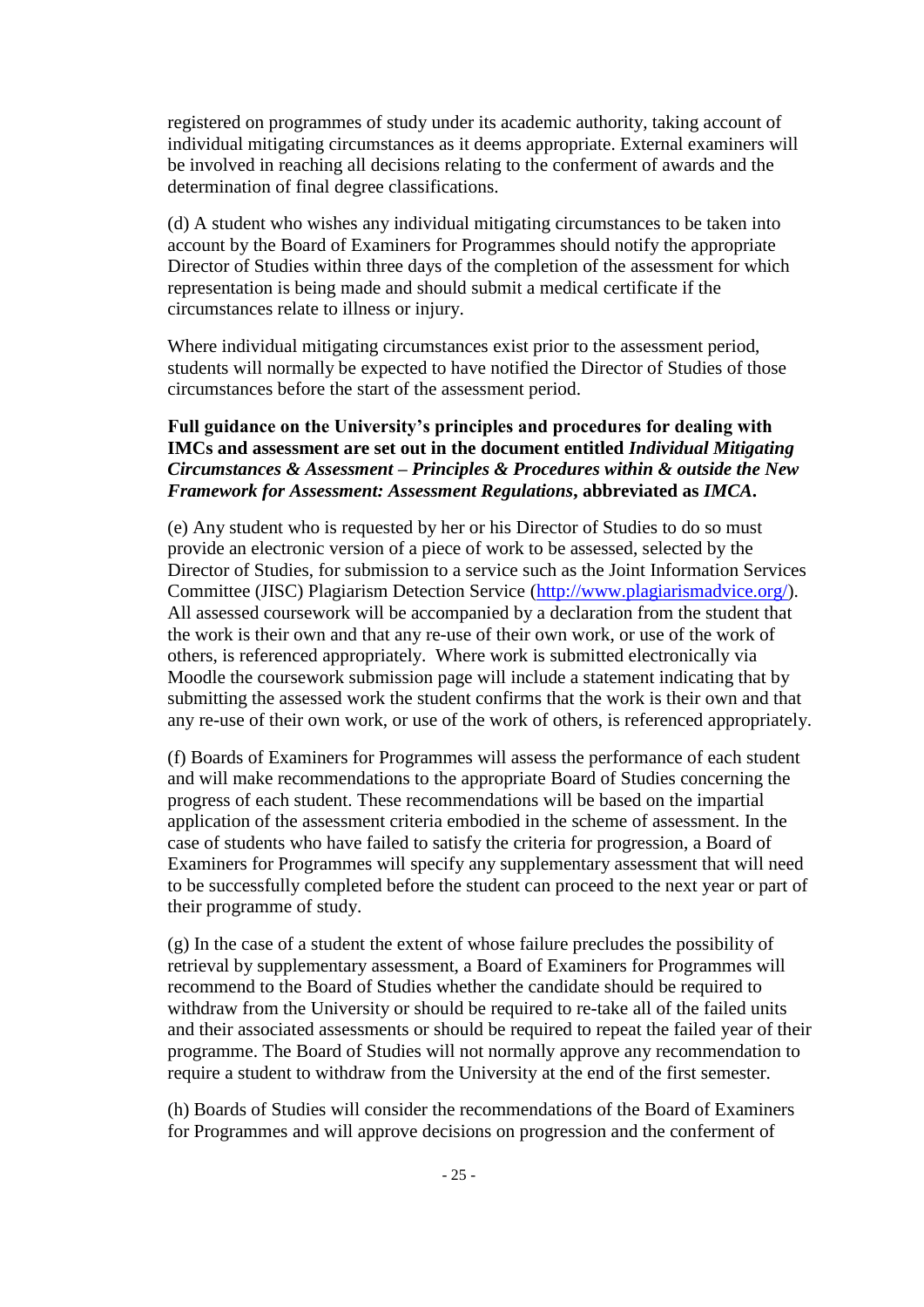awards by the authority of Senate. Boards of Studies will be responsible for the publication of their decisions.

(i) A student may appeal against a Board of Studies' decision on any of the grounds listed in Regulation 17. Regulation 17 outlines the appeal procedures to be adopted in such a case.

(j) If a candidate is prevented by death*,* illness or other sufficient cause from presenting for, or completing, a final assessment for the Degree, Diploma or Certificate, Senate may confer the award of an Aegrotat Degree (with or without Honours), Diploma or Certificate but may not place the candidate in a class or division. (The procedure for the award of an Aegrotat Degree is stated in Ordinances 14.8 and 14.9).

(k) Only in exceptional circumstances, known and accepted in advance by the Board of Studies, may a final year candidate be permitted to retrieve failure in order to qualify for a classified Honours Degree.

## **15.4 Regulatory Framework**

(a) Detailed policies and guidelines relating to assessment procedures and the conduct of Boards of Examiners are included in the University's Quality Assurance Code of Practice. [\(http://www.bath.ac.uk/quality/cop/\)](http://www.bath.ac.uk/quality/cop/)

(b) Schemes of assessment outline the regulations for progression and conferment associated with particular programmes. Schemes of assessment are published by the Departments and are available to students.

(c) The Director of Academic Registry, in consultation with Boards of Studies, may from time to time prescribe the procedure of preparing question papers, invigilation arrangements, and any other matters relating to assessment. These procedures will be published as University Rules.

### **15.5 Use of Calculators in Examinations**

1. Candidates are not permitted to bring calculators into examinations unless the rubric of the examination specifically permits it. In such cases, only calculators approved by the Board of Studies under approved procedures will be permitted.

2. Where the rubric specifies the use of University-supplied calculators, candidates should on no account be allowed to use their own calculators even though the model be alleged to be identical to those supplied by the University.

3. No power supply will be made available to candidates.

4. Calculators must operate quietly and cause no disturbance to other candidates; invigilators are empowered to remove offending machines.

5. All forms of instruction manual, operating guide or aide memoire, and written or printed program record or listing, are prohibited.

**Note:** In rare instances, where students are permitted to use their own calculators,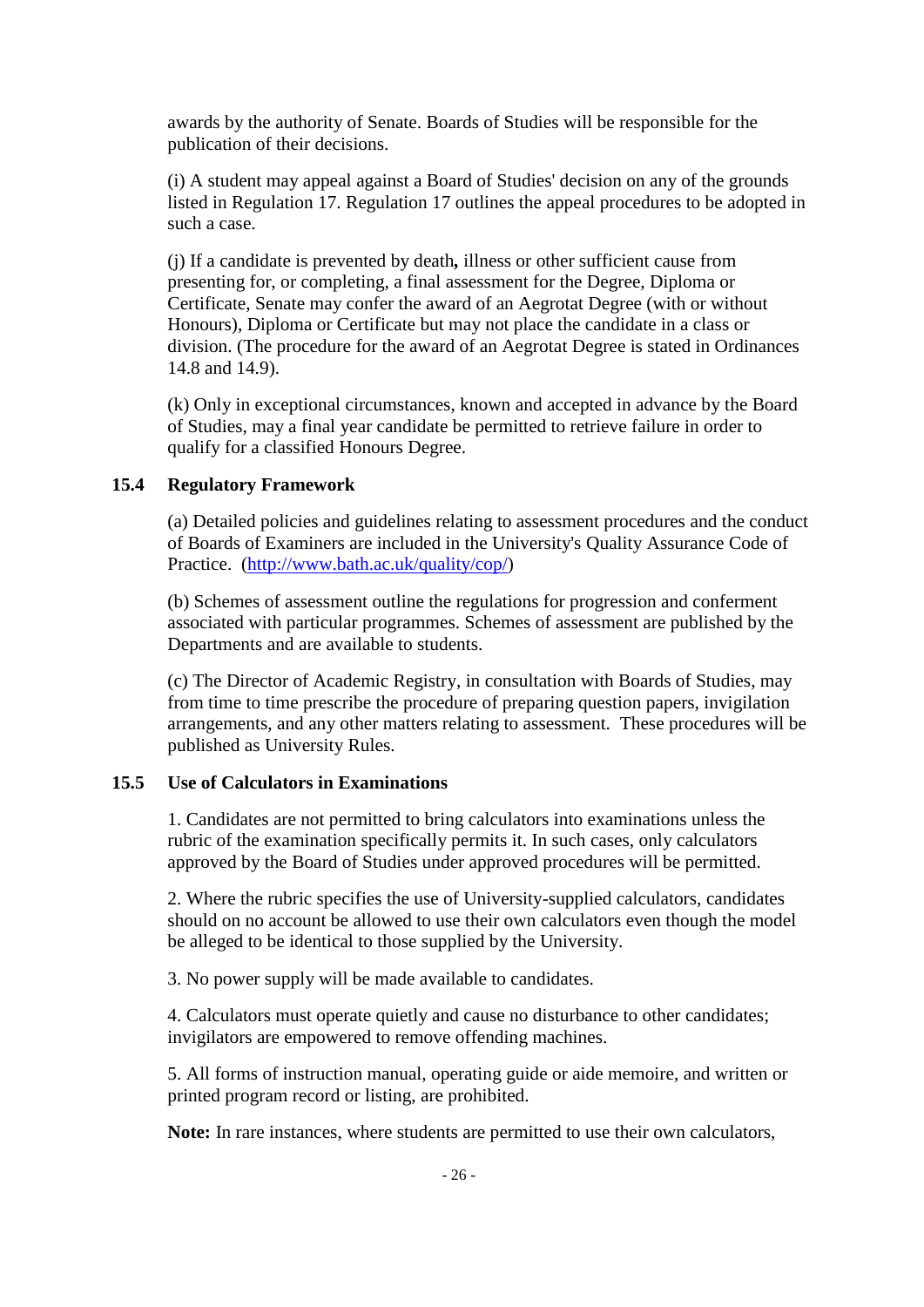they use them at their own risk, and no account can be taken by the Examiners of any malfunction.

## **15.6 Use of Dictionaries in Examinations**

1. Dictionary provision may be made as follows:

Senate has resolved that all candidates should be allowed access to an English (only) dictionary, except in cases where this is inappropriate because part of the purpose of the examination is to test the use of language. It is the responsibility of the Board of Studies concerned to determine which examinations are excluded from this provision.

2. English (only) dictionaries will be present in each examination venue and provided to students upon request during the examination.

3. Electronic dictionaries may only be used in examinations if their use has been approved by the appropriate Board of Studies as a special need for a named individual. The Board of Studies will determine the procedures necessary to ensure that such a named individual does not have an unfair advantage over other students through use of an electronic dictionary.

## **15.7 Maximum period for completion of study and assessment**

- (a) This regulation limits the period available for the completion of studies and assessments for specified awards, and applies to:
- (i) students on first-degree programmes assessed under the Phase 1 of the New Framework for Assessment (defined above in paragraph 15.1(d) and (f)); and
- (ii) students on equivalent programmes assessed outside Phase 1 of the New Framework for Assessment, including those ordinary degree programmes leading to Bachelor awards, but excluding any first-degree programmes assessed under Phase 4 of the New Framework for Assessment for Continuing Professional Development (CPD) framework programmes.
- (b) This limited period will be the length of the programme in years plus two years, such that the following maximum periods of study will apply unless a specific variation has been sought and granted:
- (i) Two-year full-time Master of Architecture with honours: four years;
- (ii) Three-year full-time Bachelor (ordinary): five years;
- (iii) Three-year full-time Bachelor with honours: five years;
- (iv) Four-year Bachelor with honours including professional placement and/or study abroad: six years;
- (v) Four-year full-time Master with honours: six years;
- (vi) Four-year Master with honours including professional placement and/or study abroad: six years;
- (vii) Five-year Master with honours including professional placement and/or study abroad: seven years.
- (c) Extended periods for the completion of studies and/or assessments, up to the maximum period allowed, will only be permitted for students for whom such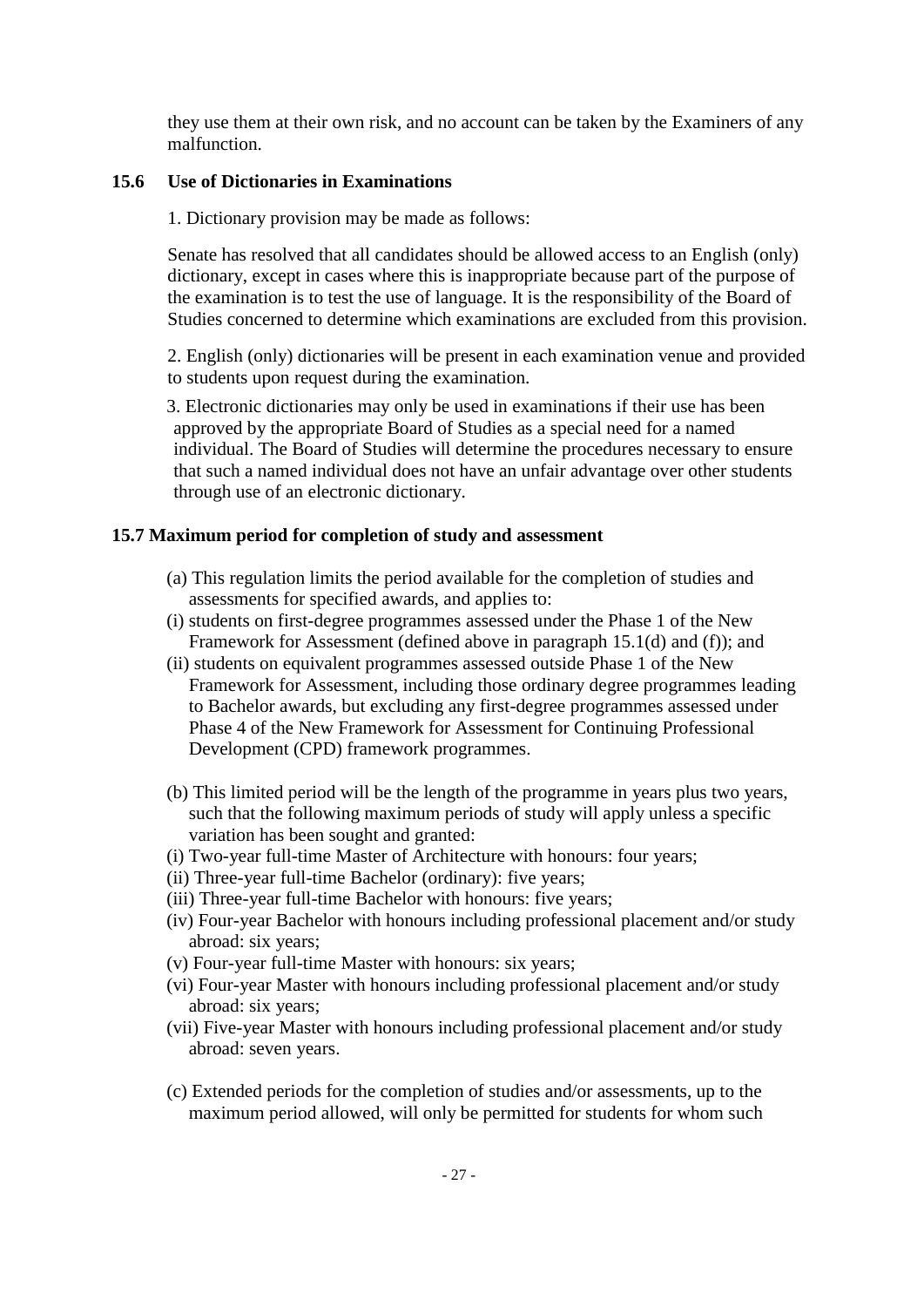extension becomes necessary as a result of failure to progress normally within a programme.

- (d) When calculating a student's position in relation to the maximum period for completion of studies and assessments for a specified award, the following definitions and criteria will apply:
- (i) any whole academic year (or whole twelvemonth period, or as necessitated by the structure of a thin-sandwich programme an equivalent pre-arranged period or periods not exceeding twelve months) for which a period of suspension of study has been granted will not be counted;
- (ii) any individual pattern of study and/or assessment considered for approval by a Board of Studies must fall within the provisions of this regulation.
- (e) For the purposes of this regulation, decisions to grant or deny requests to transfer from one programme to another are considered to be made at the University's discretion. Where a transfer between programmes is permitted, the period already elapsed in the former programme will be counted as elapsed in the latter programme at the point of transfer. A transfer between programmes subject to different maximum periods may only be permitted in accordance with the following provisions:
- (i) a student who transfers to a longer programme may only subsequently transfer back to a shorter programme if the latter can be completed within its maximum period;
- (ii) a student who, at the point of being considered for transfer from a longer programme to a shorter programme, would be able to complete either within the respective maximum period, must accept the limit of the maximum period for the latter programme;
- (iii) a student who, at the point of being considered for transfer from a longer programme to a shorter programme, would be able to complete the longer programme within its maximum period but would not be able to complete the shorter programme within its maximum period, may be permitted to transfer and to complete the shorter programme within the longer maximum period;
- (iv) a student who, at the point of being considered for transfer, would not be able to complete the current programme within its maximum period, will not be permitted to transfer and will only be eligible to be awarded any exit award available from the current programme.
- (f) Three special provisions will apply, as follows:
- (i) a student who, at the start of the 2014/15 academic year, would have exceeded the relevant maximum period of study will be permitted to seek to complete the programme and its assessment as if this regulation did not apply;
- (ii) a Board of Examiners for Programmes considering a student's eligibility for a final award may determine that an award from a Designated Alternative Programme be made without consideration of the maximum period specified for that programme;
- (iii) a Board of Studies may make a recommendation to Senate to agree specific arrangements for any student who might be deemed, for good reason, to be unable to meet the terms of the regulation.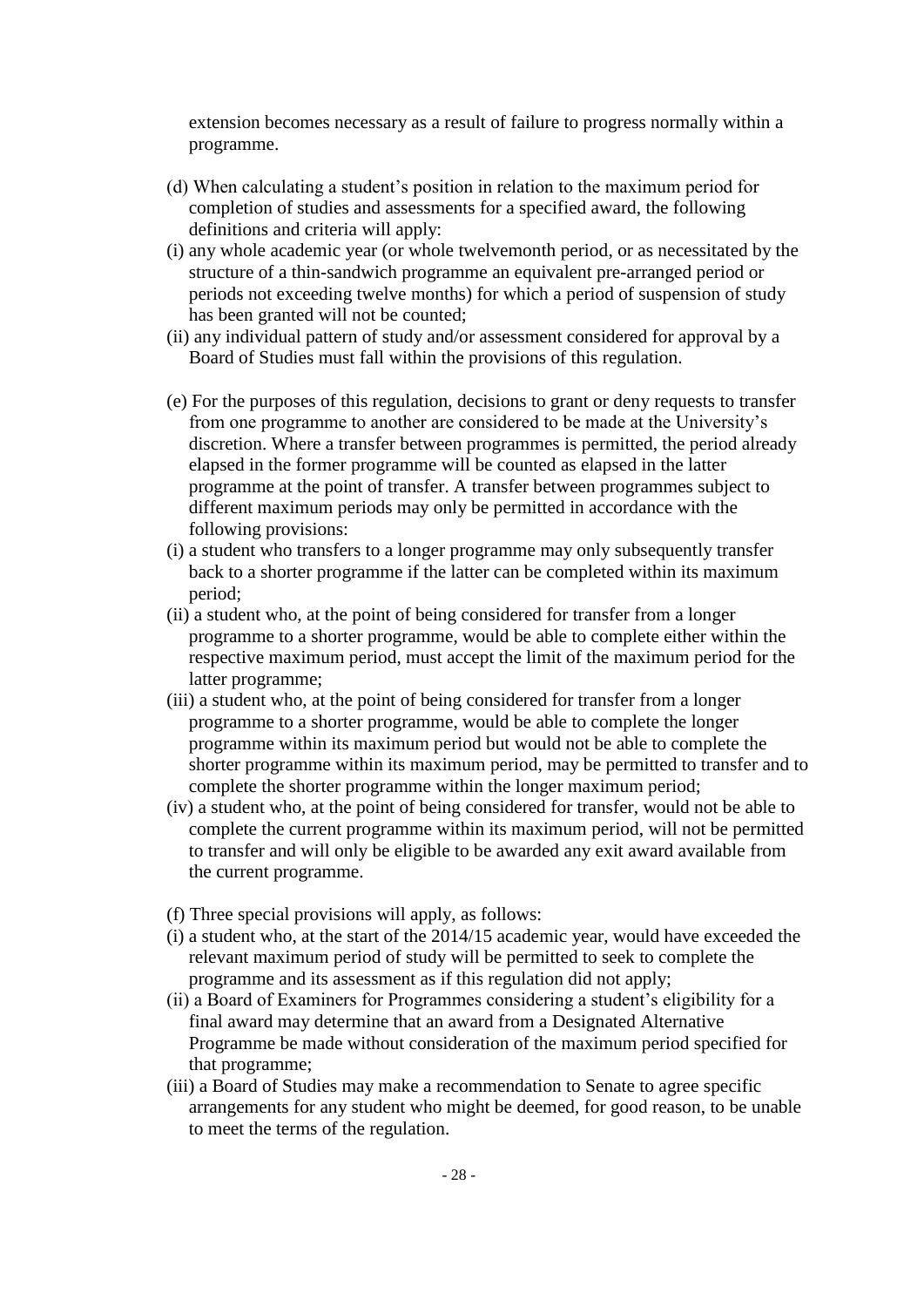### **16. ADMISSIONS REGULATIONS AND CONDITIONS FOR THE AWARD OF HIGHER DEGREES**

These Regulations shall apply to the following higher degrees awarded by the University:

Master of Arts (MA) Master of Business Administration (MBA) Master of Research (MRes) Master of Science (MSc) Master of Philosophy (MPhil) Doctor of Business Administration (DBA) Doctor of Education (EdD) Doctor of Philosophy (PhD) Master of Surgery (MS) Doctor of Medicine (MD) Doctor of Science (DSc) Doctor of Letters (DLitt) Doctor of Health (DHealth) Doctor of Engineering (EngD) Doctor of Clinical Psychology (DClinPsy) Doctor of Policy Research and Practice (DPRP)

### **16.1 General Provisions applying to Higher Degrees**

(a) ADMISSIONS PROVISIONS FOR ALL HIGHER DEGREES OTHER THAN DSc AND DLitt

Applicants must provide full and accurate information in relation to all the qualifications and personal information contained on a University application form. The University may withdraw the applications of candidates failing to do this.

No applicant shall be admitted to a programme leading to a higher degree in the University, except by special permission, unless:

*(i)* he or she has provided the University with satisfactory evidence of his or her standard of English language ability. This evidence will normally comprise a formal recognised test. Minimum standards for entry to higher degrees, together with a list of recognised tests such as IELTS, will be approved by the Senate. Applicants who have been awarded a bachelors or higher degree from a recognised higher education institution in which English is the medium of instruction will normally be deemed to have satisfied these minimum requirements provided they have not subsequently spent a significant period of time away from an English-speaking environment. Departments and Schools may stipulate additional or higher requirements for which further testing or evidence is required. Candidates attending and achieving appropriate outcomes on a pre-sessional English language programme at the University of Bath will be deemed to have satisfied the minimum English language requirements set by the Senate. Departments and schools may apply for exemption from the formal minimum English Language requirement for particular applicants where they have satisfactory evidence to show that the candidate has the capacity to cope with the demands of the programme. Written cases outlining the basis on which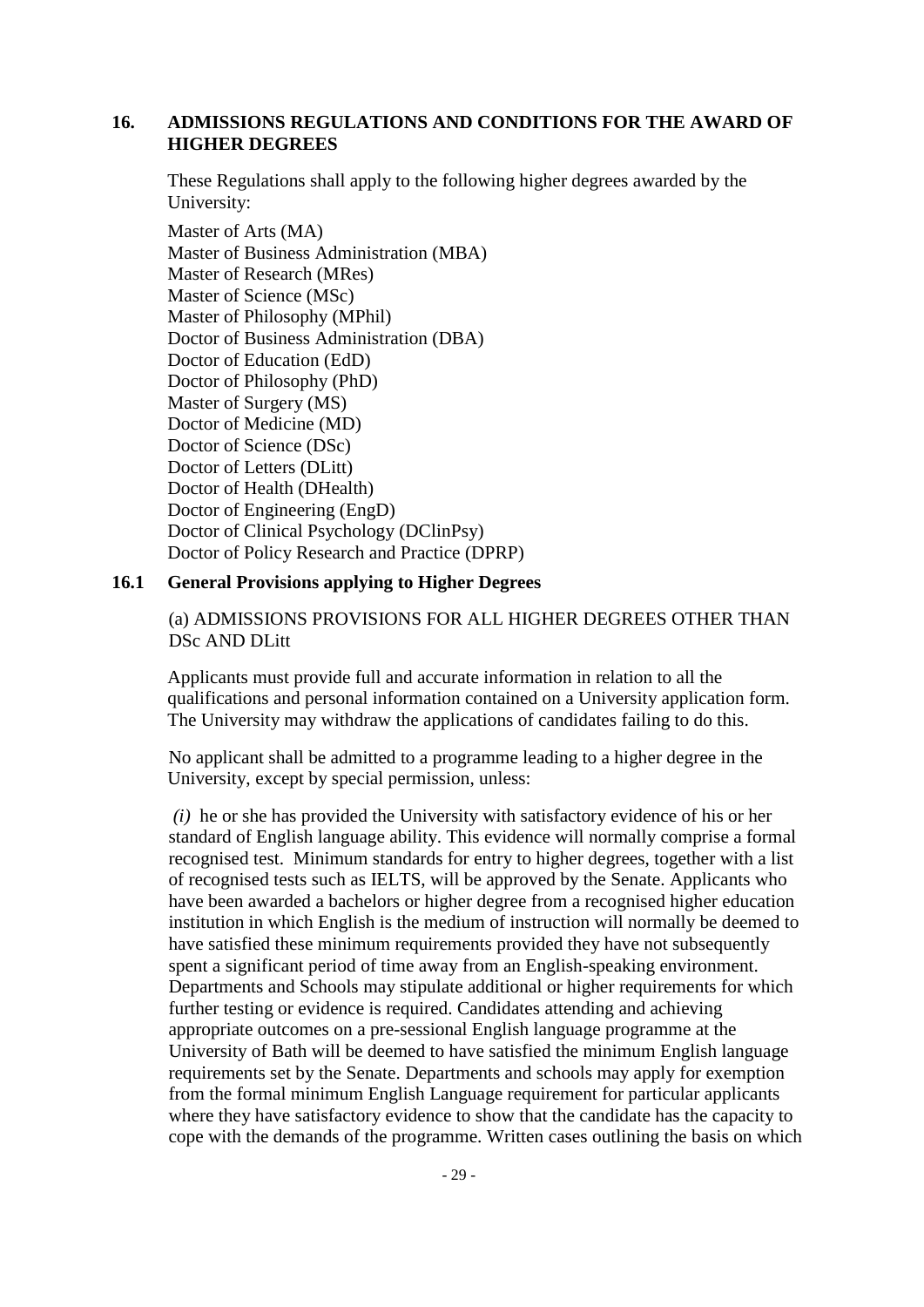the exemption is sought may be submitted to the Director of Student Recruitment and Admissions or nominated deputy. The number of exemptions will be monitored annually by the Recruitment and Admissions Committee and

*(ii)* he or she has a first degree from a recognised higher education institution, normally at honours (or equivalent) level . Applicants who have an ordinary degree (or equivalent) may be admitted provided this is consistent with the department or school's approved admissions criteria. Applicants who do not have a degree but who may be qualified for admission through the assessment of Accreditation of Prior (Experiential) Learning must be considered under specific procedures in place in Departments and Schools and approved by the Board of Studies and

*(iii)* he or she has satisfied any additional specific requirements for the programme to which admission is sought and

*(iv)* he or she has accurately informed the University of any relevant criminal convictions as directed during the application process and has complied with the University's requirements in relation to the further scrutiny of any criminal convictions and

*(v)* he or she has completed the application process for any checks and/or Disclosures required by the University from the Disclosure and Barring Service.

*(vi)* in the case of candidates transferring into the University in order to continue work started in another institution (for example when accompanying a supervisor moving from another University to Bath), the candidate will, in accordance with the provision of Ordinance 14.5, be required to complete a minimum of 12 months' full-time study/24 months' part-time study before submitting the final thesis/portfolio for examination.

## (b) CHANGES IN ACADEMIC DETAILS OF THE CANDIDATE'S REGISTRATION FOR ALL HIGHER DEGREES

Any changes proposed to the academic details of the registration are subject to approval by the appropriate Board of Studies. 'Academic details' include the following: transfer from one programme of study to another (including confirmation of PhD registration and transfer from MPhil to PhD, both of which require Board of Studies' approval); change of mode of study (including transfer to 'writing up' status); change of supervisory arrangements; change of thesis/portfolio title; suspension of registration; extension of registration; termination of registration; withdrawal; transfer to another institution.

### (c) COMPLETION OF REGISTRATION PERIOD FOR THE DEGREES OF MA, MBA, MRes, MSc, MPhil, DBA, DClinPsy, DHealth, DPRP, EdD, EngD and PhD

A candidate who, having completed the prescribed minimum period of attendance, has not completed the work and requires continued supervision and use of University facilities at the same level as during the prescribed minimum period, must continue to be registered on a full-time, part-time, industrially/externally-based or distancelearning basis as appropriate and pay the appropriate fee.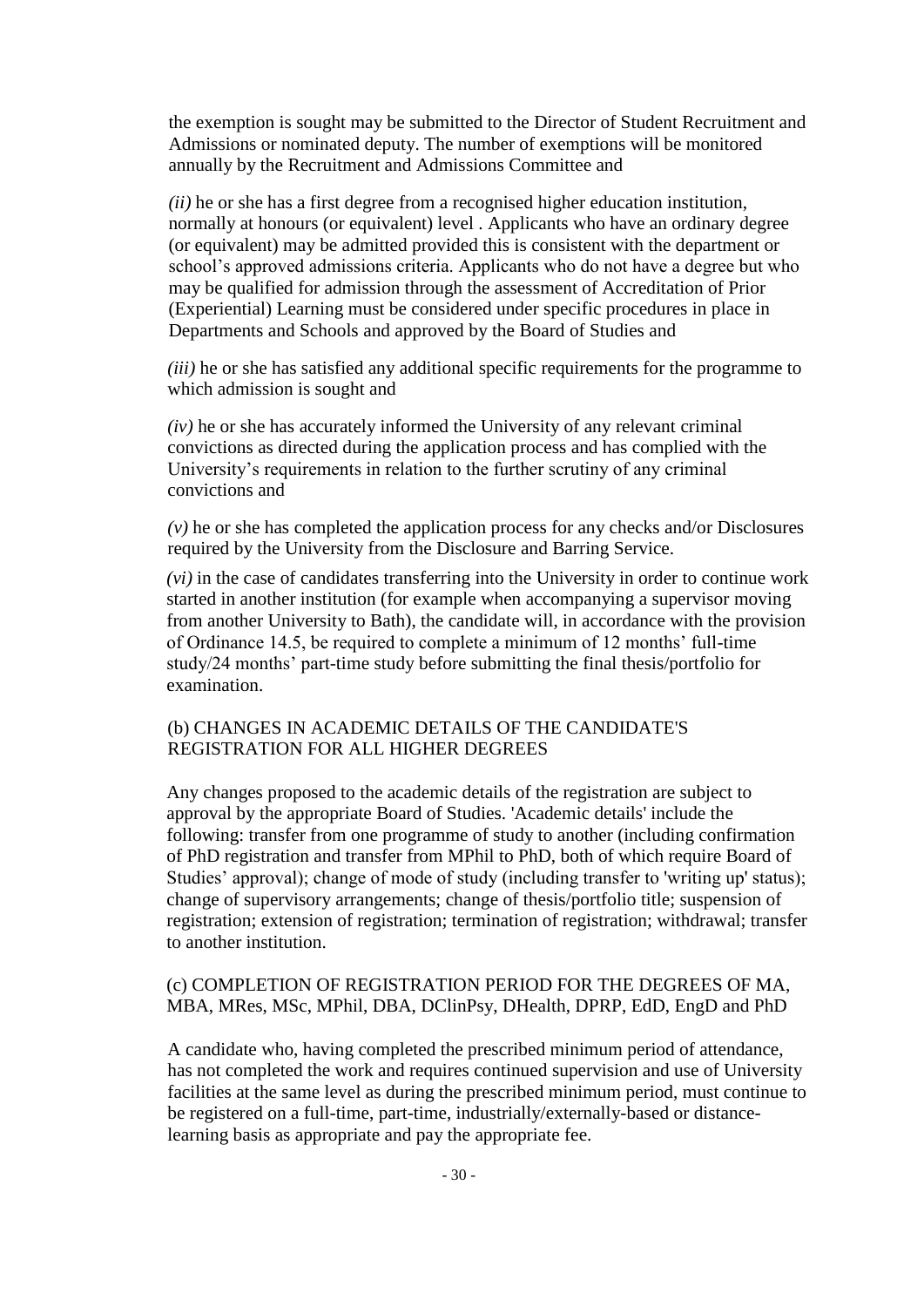A candidate who, having completed the prescribed minimum period of full-time, parttime, industrially/externally-based or distance-learning-based study (such as may be permitted by the regulations applying to the particular degree), requires continued supervision and use of University facilities at a reduced level, must continue to be registered and pay a continuation fee.

A candidate who, having completed the prescribed minimum period of full-time, parttime, industrially/externally-based or distance-learning-based study (such as may be permitted by the regulations applying to the particular degree), and any period in which a continuation fee has been payable, and who no longer requires supervision or the use of University facilities, must pay an administration fee until the work is presented for examination.

If a candidate, having attended on a full-time basis, wishes to transfer registration to part-time, industrially/externally-based or distance-learning candidature (such as may be permitted by the regulations applying to the particular degree), this transfer requires approval by the Board of Studies who may specify the minimum period of study required of the candidate.

## (d) SUSPENSION OF REGISTRATION FOR ALL HIGHER DEGREES

A candidate who has to discontinue the programme of study for a period of time by reason of illness or other specific reasons or, except in the case of full-time candidature, pressure of other business, may apply for suspension of registration for a period of up to twelve months. Each application must be considered by the Board of Studies on its merits and will not normally be granted for reasons other than the following:

*(i)* A serious or incapacitating injury, illness, or medical condition (or a sudden, marked deterioration in an on-going or longer-term condition), or an emergency operation.

*(ii)* Significant disruption of personal life including maternity, paternity, childbirth and, in the case of part-time students only, pressure from other business/employment.

(iii) Election as a Students' Union Officer.

Appropriate corroborating evidence (such as a medical certificate) will normally be required in support of requests for suspension.

Approval will not normally be given for retrospective requests for suspension, or for periods of suspension totalling more than 12 months during a candidate's total period of registration, or*,* in the case of Degrees by Research*,* for suspension during the final 12 months of registration of the normal maximum period of study (as defined in the Regulation for the particular degree).

No fees shall be charged during a period of approved suspension of studies.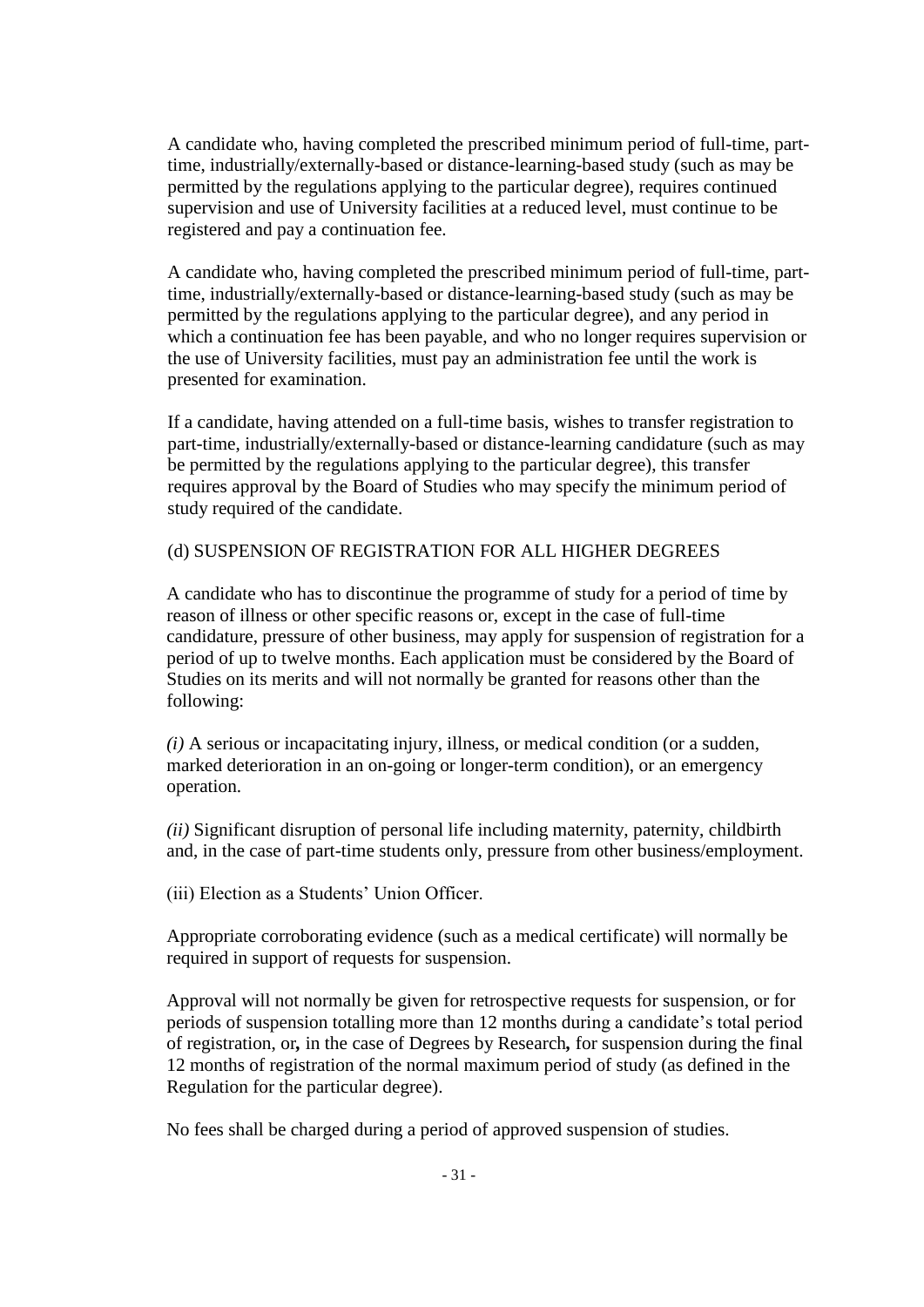Suspension of registration should not be sought in cases where an extension of registration or re-registration is more appropriate. In the case of the degrees by research, the effect of the suspension of registration will be to postpone the earliest date for the submission of the research thesis and the expiry date of the registration by the length of the suspension granted.

# (e) EXTENSION OF REGISTRATION FOR ALL HIGHER DEGREES

The Regulation for each particular Degree sets out the scope for extension of registration for that degree. Significant data loss or unforeseeable difficulties with data gathering which have not completely prevented the candidate from pursuing their research or preparing a dissertation, and which were beyond their control, will normally be acceptable as a basis for an extension. These may include, but not be limited to, difficulties in conducting fieldwork, or equipment failure. Requests for extension received later than 3 months prior to the expiry of registration for a Degree by Research will only exceptionally be granted.

The following will not normally be acceptable as grounds for permitting an extension of registration:

- *i)* Conduct of research, such as fieldwork, away from the University.
- *ii)* Issues more properly addressed by means of suspension (see Regulation 16.1(d)).
- *iii)* Lack of progress/attendance on the part of the student.
- iv) Any decision to change the format of the thesis.

# (f) CHANGE OF MODE OF STUDY

Where the particular Degree Programme Regulations permit both full-time and parttime study, candidates will normally be permitted to seek change from full-time to part-time registration or vice-versa on only one occasion during their registration for the particular Degree. Change of mode of study will not normally be permitted during the final twelve months of registration of the normal maximum period of study for Degrees by Research.

# (g) PROGRESSION MONITORING FOR ALL HIGHER DEGREES BY RESEARCH

A report must be completed by the candidate and the lead supervisor and submitted to Boards of Studies every six months, starting six months after the date of first registration. In the case of programmes with a formally assessed taught element, the first report shall be completed six months after the date of commencement on the research element of the programme.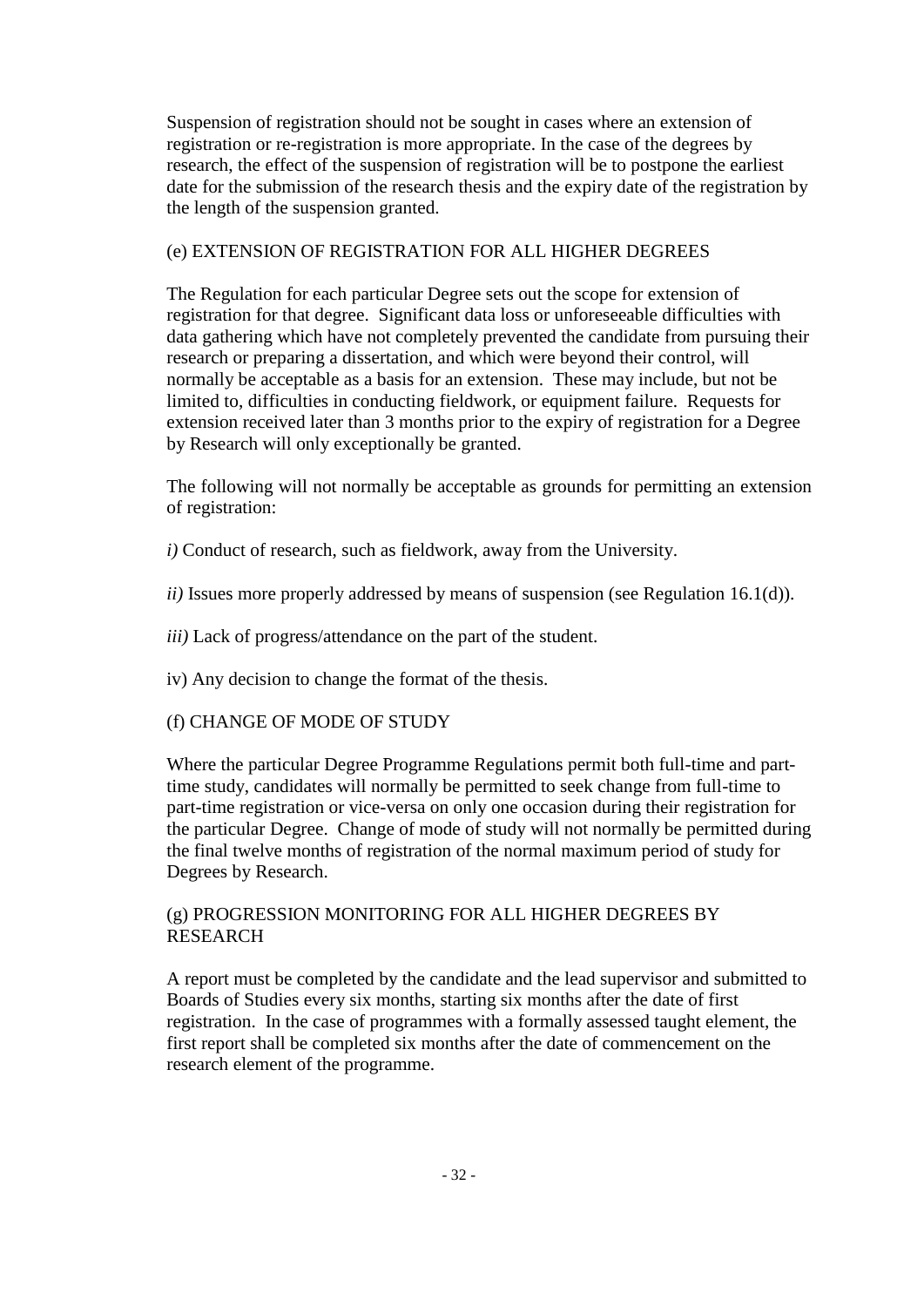#### (h) TERMINATION OF REGISTRATION

In addition to the provisions of Regulations 3.1 and 3.2, a candidate's registration may be terminated by the Board of Studies on one or more of the following grounds:

i) The wish of the candidate, with or without the agreement of the supervisor or Director of Studies, to withdraw from the University.

ii) Failure by the candidate to make progress considered by the Board of Studies to be satisfactory where the cause of the failure is beyond the University's control.

iii) Failure by a probationer PhD candidate both to be confirmed for PhD registration and to achieve a standard of work considered by the Progression Board of Examiners to be sufficient to enable the candidate to continue on MPhil registration (see Regulation 16.5 (b)).

### (i) HOLIDAY ENTITLEMENT

Research students are entitled to take up to 25 working days' (full-time students, prorata for part-time students) leave from their programme in any 12 month period, in addition to days on which the University is closed. The scheduling of periods of leave must be negotiated with the Lead Supervisor. Students on research programmes that include a formally-assessed taught element should not normally take leave during the taught element.

## (j) PRESENTATION OF THE THESIS/PORTFOLIO FOR THE DEGREES OF MPhil, PhD, DBA, DClinPsy, DHealth, DPRP, EdD, EngD, MS and MD

Candidates shall present a thesis or portfolio as permitted by the Regulation for the particular Degree as follows.

*(i)* Two (three in the cases of MS and MD) copies of the thesis or, in the case of the degrees of MS, MD and MPhil/PhD by Staff Method B only, submission of published or other works, in accordance with a format specified in the Specification for Higher Degree Theses and Portfolios given at Appendix 6 of QA7 Research Degrees or in the case of the degrees of EngD and DClinPsy, a portfolio, must be lodged with the Doctoral College. The candidate shall keep a third (fourth) copy, identical to the submitted copies, for reference before and during the examination process. Theses/portfolios shall embody at the beginning a summary of the work not exceeding 300 words in length. Theses submitted for the degrees of MPhil, DBA, EdD, DHealth and PhD may include academic papers in accordance with the alternative format specified in the Specification for Higher Degree Theses and Portfolios given at Annex 6 of QA7 Research Degrees. After completion of any viva voce examination, and approval of the outcome of the examination, one paper and one electronic copy of the thesis/portfolio shall be retained in the University Library.

*(ii)* The thesis/portfolio shall be written in English. In the case of a candidate in the Department of Politics, Languages and International Studies, the Board of Studies, where appropriate, may agree that the thesis be written in another language offered in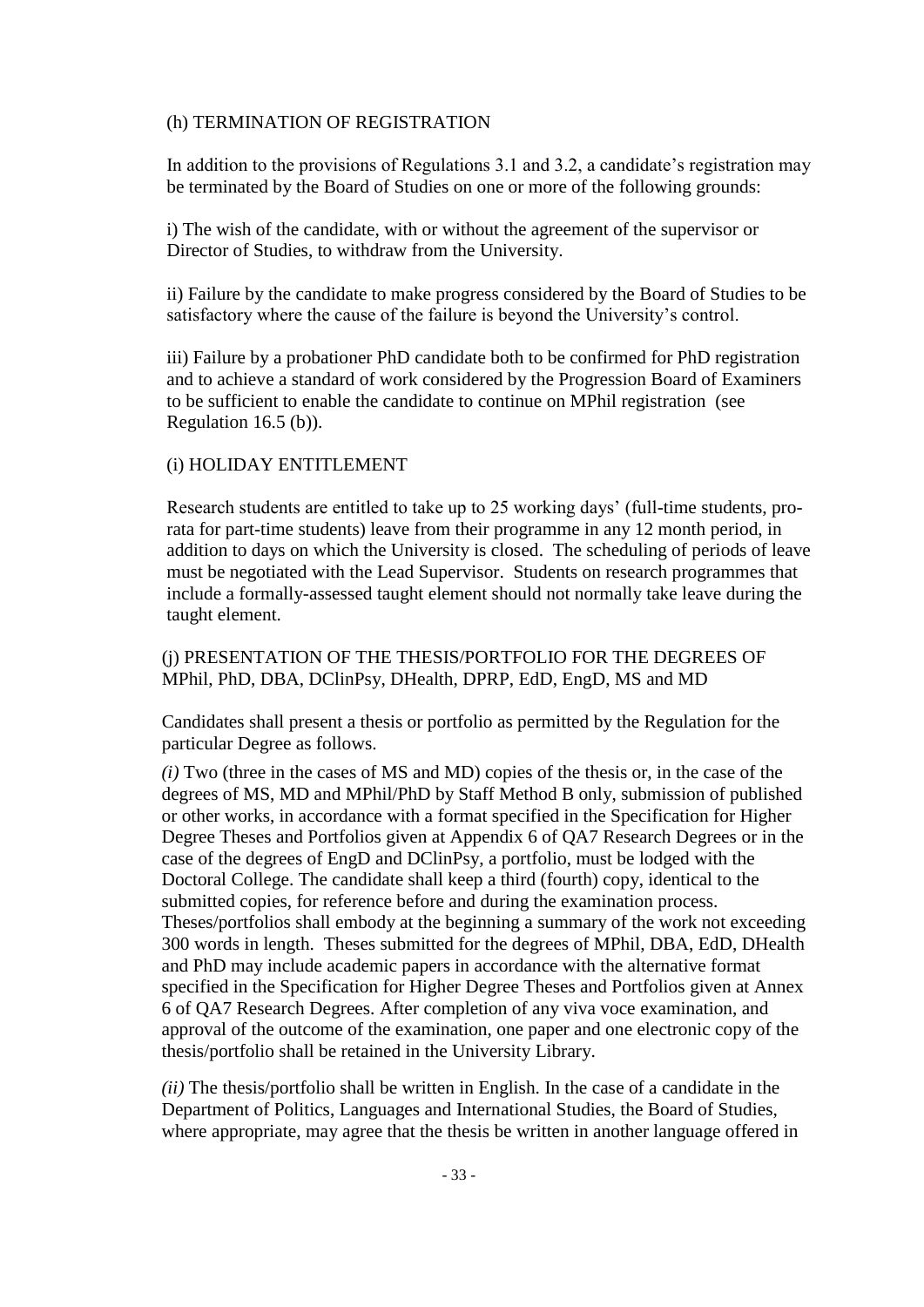the Department. In such a case, a summary of the thesis shall be provided in English.

*(iii)* Candidates who are about to submit theses/portfolios shall give at least two months' prior notice to the Doctoral College, including the full title of the thesis/portfolio.

*(iv)* A hardbound paper copy of the thesis/portfolio, in good condition, shall be deposited by the candidate or the candidate's representative in the Doctoral College no later than fourteen days before the meeting of the Board of Studies at which the award of a degree to the candidate is approved. The Doctoral College shall arrange for deposit of the thesis/portfolio in the Library. In addition, it is required that a copy must be submitted in a suitable electronic format to the Library. The electronic copy shall be deposited no later than the hardbound paper copy and shall be accompanied by a declaration by the candidate to confirm that the hardbound paper and electronic copies are identical in content, and a declaration by the Department or School that they include all corrections and revisions required by the Board of Examiners.

*(v)* Access to a thesis/portfolio deposited in the Library shall be unrestricted unless, for reasons of confidentiality, the Board of Studies has approved a proposal which states the reasons for such restricted access, and the period of time for which the restriction should hold. If the proposed restriction is for longer than three years, the Board of Studies decision must be reported to Senate.

## (k) PLAGIARISM CHECKING

Any student who is requested by his or her Director of Studies to do so must provide an electronic version of a piece of work to be assessed, selected by the Director of Studies, for submission to a service such as the Joint Information Services Committee (JISC) Plagiarism Detection Service. This piece of work may be the entire thesis.

### (l) CONSTITUTION OF BOARDS OF EXAMINERS FOR THE DEGREES

The Board of Examiners shall be constituted in accordance with Ordinance 15 for the degrees of MA, MBA, MRes, MSc, MPhil, DBA (by thesis), DPRP, EdD (by thesis) and PhD. The Board of Examiners for all other higher degrees (including DBA by portfolio of papers, DClinPsy, DHealth, EdD by portfolio of papers and EngD) shall be constituted in accordance with the Regulations for the particular degree.

### (m) PROGRAMME OF RESEARCH

Registration as a student for a Higher Degree does not imply approval of a proposed programme of research; such approval must be given by the Board of Studies, and in some cases candidates may be required to undergo tuition and/or successfully complete assessments to pass an examination to the satisfaction of the Board as a condition of and prior to the registration of their topic of research (see also Regulation 16.13).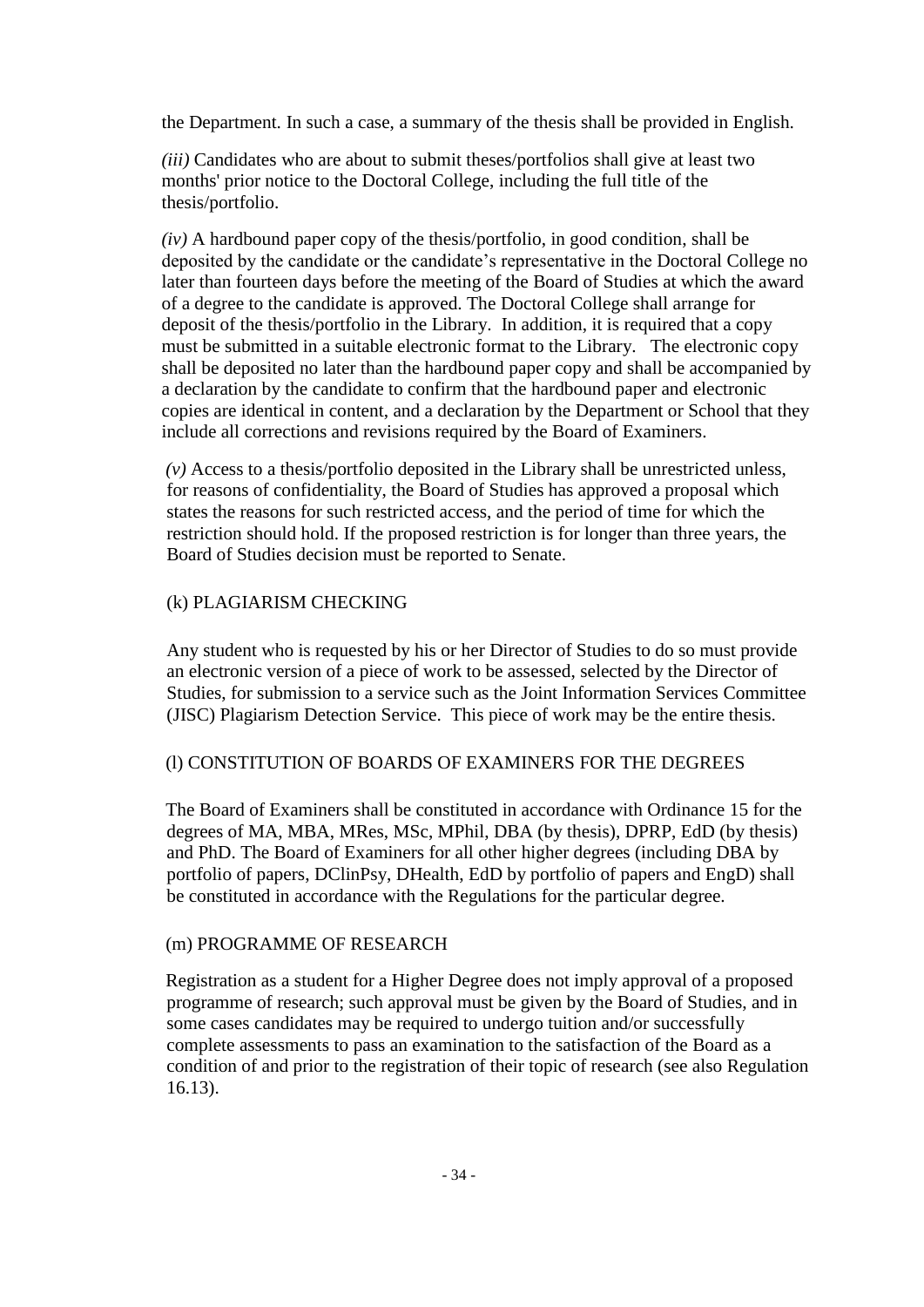### (n) CONSTRAINTS UPON PUBLICATION OF WORK

Any constraint upon publication of the thesis/portfolio must be approved by the relevant Board of Studies. If constraint relates to a period of confidentiality longer than three years, the Board of Studies decision must be reported to Senate.

#### (o) BOARD OF STUDIES

All references to the 'Board of Studies' means the Board of Studies (Doctoral), with the exception of section 16.1(b) and 16.2 where it refers to the Board of Studies of the Faculty or School in which the candidate is registered. In the case of the School of Management it means the Board of Studies of the School of Management.

### (p) RESEARCH INTEGRITY

Candidates conducting research whilst registered at the University of Bath are expected to comply with the *Code of good practice in research integrity* in addition to meeting the requirements for academic integrity set out in Regulation 3.7. Candidates who initially registered on a higher degree by research on or after 1 August 2016 are required, by a suitable progression point in their programme, to have:

*(i)* Completed the University's online course on research integrity;

*(ii)* Completed a data management plan;

*(iii)* Secured appropriate ethical approvals for their research project.

A suitable progression point will be dependent on the programme and mode of study but will normally be 12 months (18 months for part-time students) after starting the research element of the programme. This point will therefore be:

*(i)* at confirmation or transfer of candidature where these are requirements of the programme, or

*(ii)* as defined within the Scheme of Studies for the Programme, where confirmation or a transfer do not apply, or

*(iii)* if neither of the preceding provisions is applicable, as determined by the Candidate's Lead Supervisor.

## **16.2 The Degrees of Master of Arts (MA), Master of Business Administration (MBA), Master of Research (MRes) and Master of Science (MSc)**

This Regulation should be read in conjunction with Regulation 16.1.

#### (a) ADMISSION

*(i)* For English Language requirements, see Regulation 16.1 (a).

*(ii)* Graduates of the University, or any other University approved by the Senate for this purpose, may be admitted to a programme leading to the Degree of Master, provided they have satisfied the Head of the Department concerned (or a nominated deputy) as to their fitness to pursue the programme of study.

Persons who are not graduates of a University may be admitted as candidates for the Degree by the appropriate Board of Studies provided they hold qualifications which are approved by the Board of Studies for this purpose and provided they have satisfied the Board of Studies as to their fitness to pursue the programme of study. The current minimum non-graduate qualifications acceptable to individual Departments for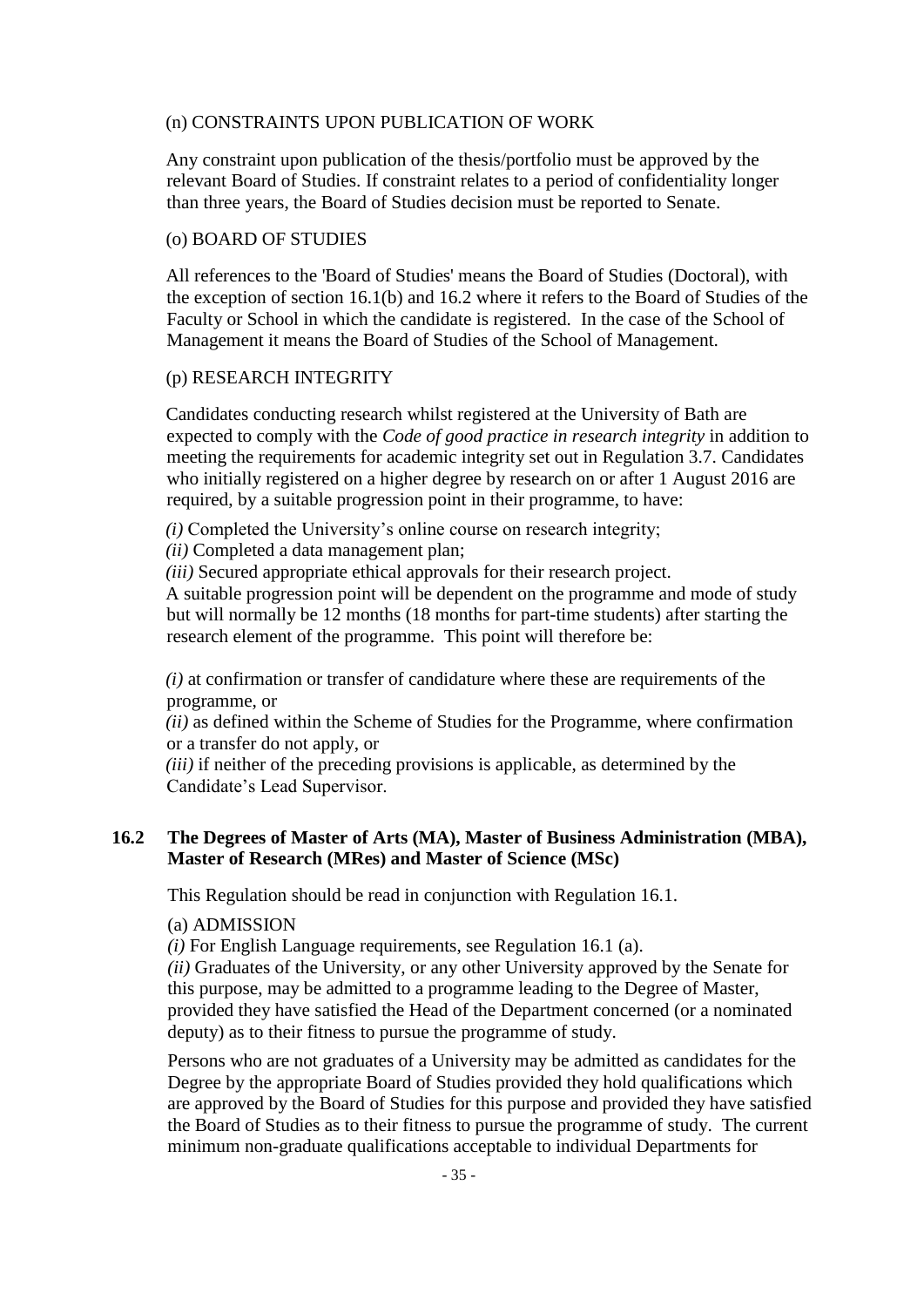registration for higher degrees are published in the Postgraduate Prospectus.

### (b) PROGRAMME OF STUDY

The programme to be followed shall be one of supervised study following an approved scheme of studies.

## (c) MINIMUM PERIODS OF REGISTRATION

In accordance with Ordinance 14, the period of study shall not be less than twelve calendar months.

*(i) Full-time candidature* The period of study shall be at least twelve calendar months. *(ii) Part-time and distance-learning candidature* The period of study shall be at least twenty-four calendar months.

## (d) MAXIMUM PERIODS OF REGISTRATION *Full-time, part-time and distancelearning candidature*

A full-time, part-time or distance-learning candidate for a Degree by coursework shall present the required written work for examination as prescribed in the scheme of studies. Subject to the provision of Regulation 16.1 (e) a candidate unable to do so may seek an extension of registration for a period not exceeding twelve months and the Board of Studies may grant such extension on one occasion only.

### (e) SUSPENSION OF REGISTRATION

See Regulation 16.1 (d).

(f) COMPLETION OF REGISTRATION See Regulation 16.1 (c).

### (g) RE-REGISTRATION

A candidate whose registration has lapsed either by the passage of time or through non-payment of fees must seek permission of the Board of Studies to register as a candidate for the degree. In such cases the Board of Studies may specify what previous periods of study if any may be counted towards the minimum prescribed period of study.

### (h) ATTENDANCE REQUIREMENTS

*(i) Full-time candidature* The programme of study shall be pursued in the University. *(ii) Part-time and distance-learning candidature* The attendance requirements shall be as specified in the appropriate scheme of studies.

### (i) SUPERVISION

Every candidate shall be assigned to an internal supervisor or supervisors, by the

Board of Studies. In the case of distance-learning candidates and for other candidates where necessary, an external supervisor shall in addition be assigned.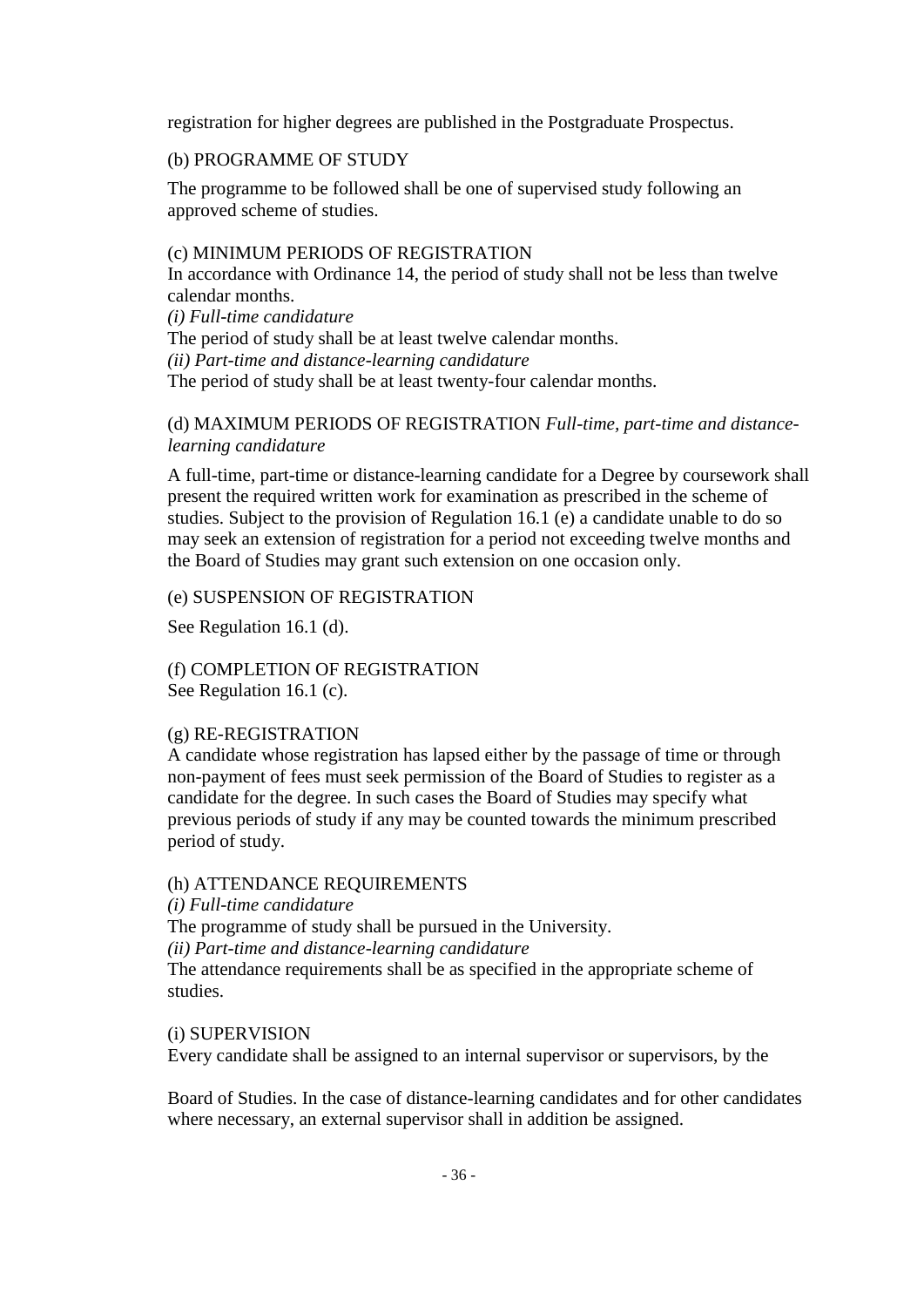# (j) BOARD OF EXAMINERS

See Regulation 16.1 (l).

# (k) AWARD OF THE DEGREE OF MASTER

*(i)* The Degree of Master may be awarded to candidates who shall have pursued a programme as prescribed under Regulation 16.2(b) above and have satisfied the examiners by presenting a satisfactory dissertation or project (having passed the examination requirements as prescribed in the scheme of studies).

*(ii)* Candidates who fail to satisfy the examiners may, subject to the provisions of Regulation 15, present themselves again for examination as directed. If they fail to satisfy the examiners at the second attempt they shall not be eligible again as candidates for the same award.

*(iii)* Subject to Regulation 16.2 (d) dissertations, projects or other required work must be submitted as prescribed in the scheme of studies.

# (l) REVIEWS

Regulation 17 sets out the procedures to be followed in cases where a review of a candidate's progression or result is required.

# **16.3 The Degree of Master of Philosophy (MPhil)**

This Regulation should be read in conjunction with Regulation 16.1

## (a) ADMISSION

*(i)* For English Language requirements, see Regulation 16.1 (a).

(*ii)* Graduates of the University, or any other University approved by the Senate for this purpose, may be admitted to a programme of study leading to the Degree of Master, provided they have satisfied the Board of Studies (or a nominated representative) as to their fitness to pursue the programme of study. Persons who are not graduates of a University may be admitted as candidates for the Degree by the Board of Studies provided they hold qualifications which are approved by the Board of Studies for this purpose and provided they have satisfied the Board of Studies as to their fitness to pursue the programme of study. The current minimum non-graduate qualifications acceptable to individual Departments for registration for higher degrees are published in the Postgraduate Prospectus.

## (b) PROGRAMME OF STUDY

The programme to be followed shall be one of supervised research.

# (c) MINIMUM PERIODS OF REGISTRATION

In accordance with Ordinance 14, the period of study shall not be less than twelve calendar months.

*(i) Full-time candidature within the University or on an Industrial/External basis* The period of study shall be at least twelve calendar months.

*(ii) Part-time candidature within the University or on a Distance-Learning basis* The period of study shall be at least twenty-four calendar months.

*(iii)* Candidates for the Degree of Doctor of Philosophy may be permitted by the Board of Studies to submit for the Degree of Master, and the whole or part of the period while registered for the Degree of Doctor of Philosophy may be regarded as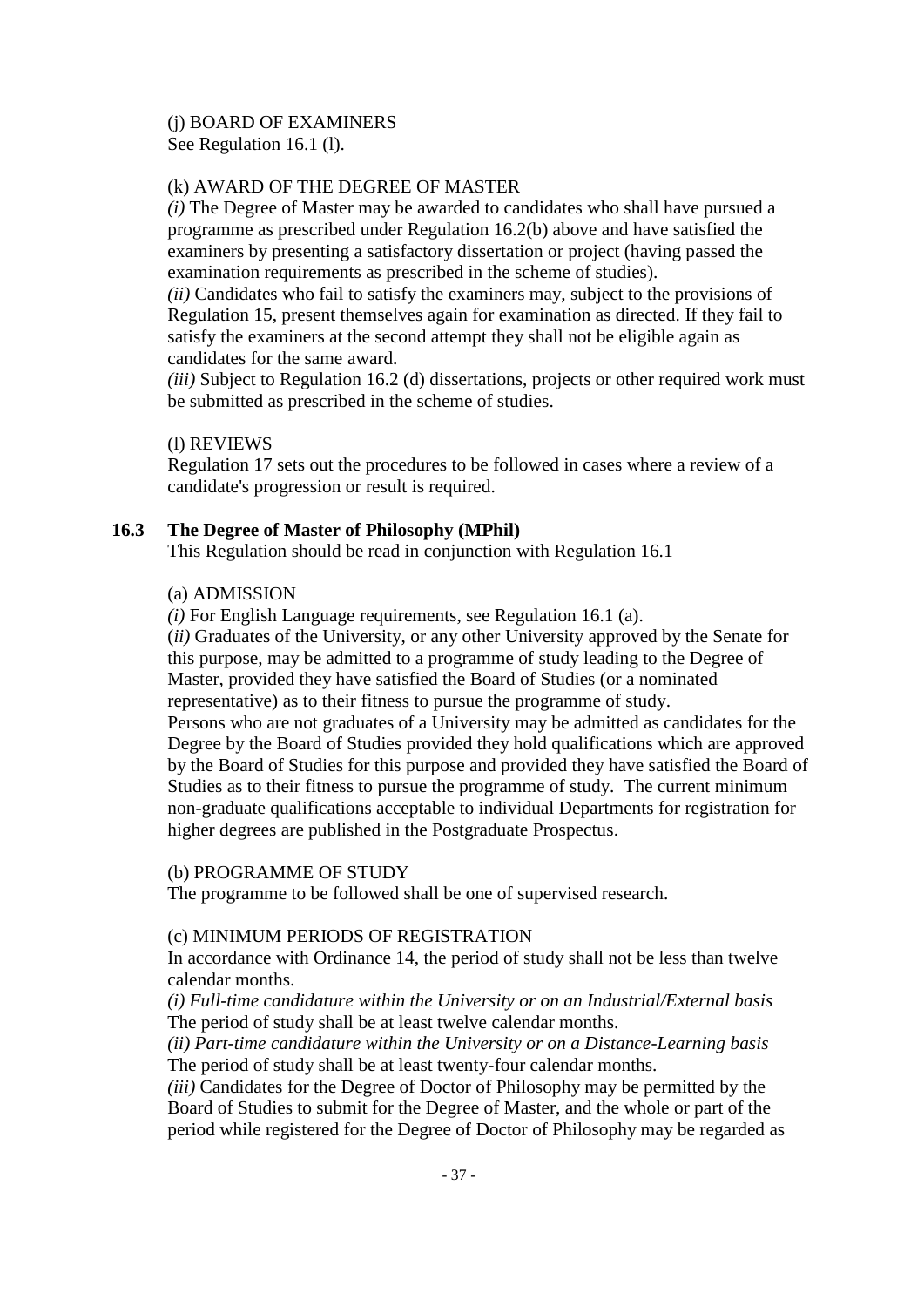equivalent to the whole or part of the period required for the Degree of Master.

## (d) MAXIMUM PERIODS OF REGISTRATION

*(i) Full-time candidature and Industrially/externally-based candidature*  A full-time candidate or industrially/externally-based candidate for a Degree by research shall present for examination within three years of the date of registration. Subject to the provision of Regulation 16.1 (e) a candidate unable to do so may, before the end of the third year, seek an extension of registration for a period not exceeding twelve months, and the Board of Studies may grant such an extension on one occasion only.

## *(ii) Part-time candidature*

A part-time candidate for a Degree by research shall present for examination within four years of the date of registration. Subject to the provision of Regulation 16.1 (e) a candidate unable to do so may before the end of the fourth year seek an extension of registration for a period not exceeding twelve months and the Board of Studies, may grant two such twelve-months extensions only.

(e) SUSPENSION OF REGISTRATION See Regulation 16.1 (d).

(f) COMPLETION OF REGISTRATION See Regulation 16.1 (c).

## (g) RE-REGISTRATION

A candidate whose registration has lapsed either by the passage of time or through non-payment of fees or who wishes to change the registered research topic must seek permission of the Board of Studies to re-register as a candidate for the degree. In such cases the Board of Studies may specify what previous periods of study if any may be counted towards the minimum prescribed period of study.

## (h) ATTENDANCE REQUIREMENTS

#### *(i) Full-time candidature*

The programme of study shall be pursued in the University, except for any period, which may, with the approval of the Board of Studies, be spent elsewhere. *(ii) Part-time candidature*

The attendance requirements shall be as prescribed by the Board of Studies. *(iii) Industrial/Externally-based candidature*

Candidates pursuing full-time research at another establishment shall normally be expected to accept a programme of attachment to include attendance at the University for periods as prescribed by the Board of Studies.

*(iv) Distance-learning candidature*

The attendance requirements shall be as specified in the appropriate scheme of studies.

## (i) SUPERVISION

Every candidate shall be assigned to a supervisory team by the Board of Studies. In the case of industrially/externally-based candidates, an external supervisor shall in addition be assigned. Where more than one internal supervisor is appointed, the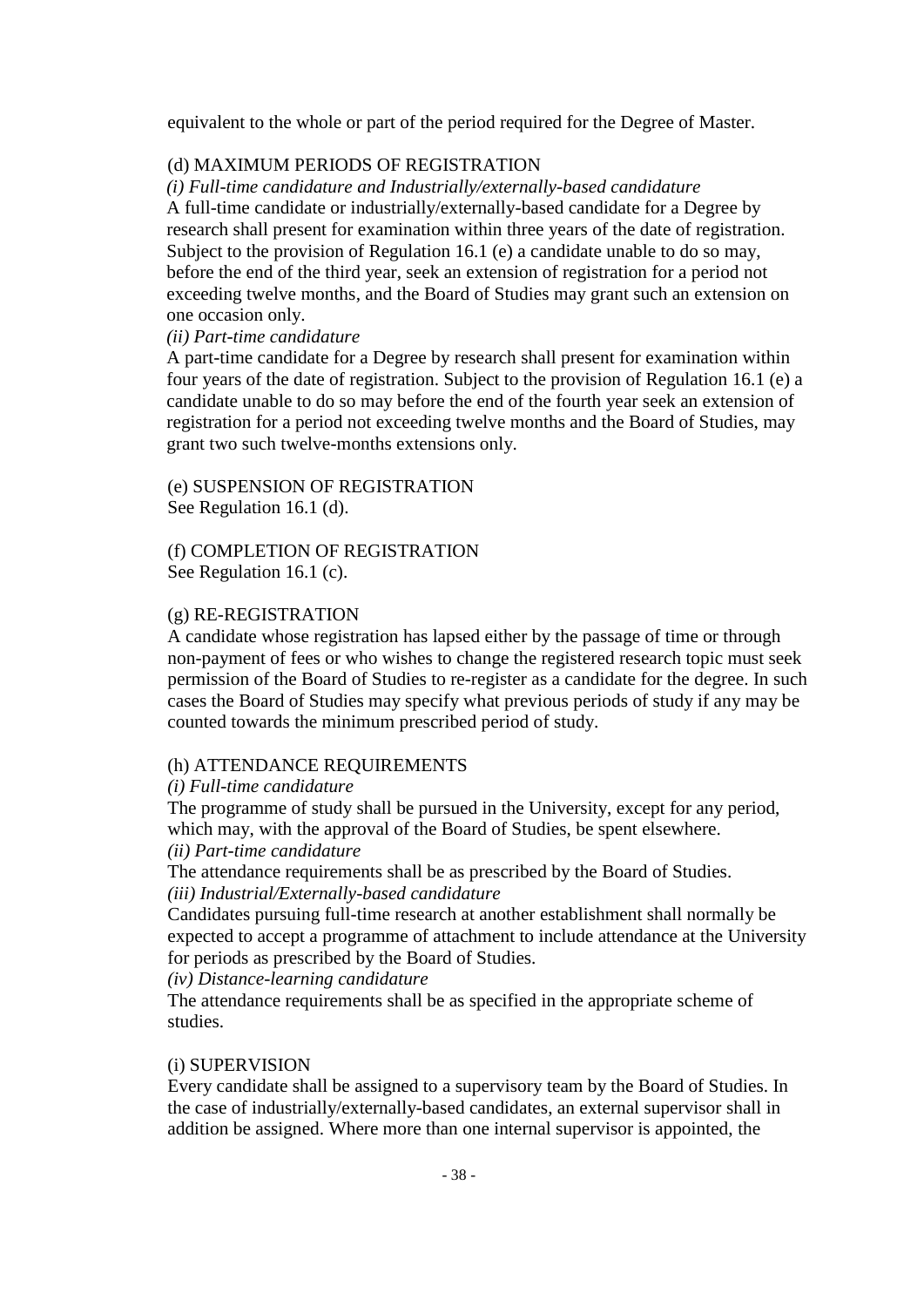Faculty/School Doctoral Studies Committee shall nominate one to report on the work and progress of the candidate as and when required by the Board of Studies. The Board of Studies shall ensure the appointment of a replacement internal supervisor in those cases where the original supervisor has left the employ of the University or is on leave of absence or study leave.

#### (j) PRESENTATION OF THE THESIS See Regulation 16.1 (j).

## (k) SUBMISSION OF THE THESIS

(i) Subject to the provisions of Ordinance 14.5, the thesis for the Degree of Master of Philosophy must be the result of work done mainly while the student is registered as a candidate for the Degree of Master or Doctor (see Regulation 16.3 (c) (iii)) of Philosophy of this University. A certificate to this effect shall be signed by the candidate when presenting the thesis.

(ii) The thesis shall also indicate:

(a) where the thesis, or any part of the thesis such as a published paper, has been produced by a candidate jointly with others, that a substantial part is the original work of the candidate, and

(b) where the thesis incorporates material already submitted for another degree, the extent of that material and the degree, if any, obtained.

(iii) Subject to Regulation 16.3(d) and (e) above, theses may be submitted at any time after completion of the prescribed minimum period of study or research.

#### (l) BOARD OF EXAMINERS

*(i)* The Board of Examiners for research degrees shall make recommendations as detailed below. If the Board of Examiners cannot agree, the Board of Examiners shall report this disagreement to the Board of Studies who may recommend to Senate that a new Board of Examiners be appointed, without prejudice to the candidate.

*(ii)* The Board of Examiners for research degrees may recommend to the Board of Studies:

either: (1) that the candidate be awarded the degree of Master of Philosophy; or: (2) that the candidate be awarded the degree of Master of Philosophy subject to minor corrections to the thesis being executed to the satisfaction of the internal examiner(s):

or: (3) that the candidate be permitted to submit a revised thesis;

or: (4) that the candidate fail and be neither awarded for the degree of Master of Philosophy nor be allowed to submit a revised thesis.

*(iii)* A written report on the thesis submitted must be provided by the examiners. Where a candidate satisfies the examiners regarding the contents of the thesis but fails to satisfy the examiners at the viva voce, the candidate shall be given the opportunity of re-examination at a second viva voce; failure to satisfy at the second viva voce shall constitute failure of the degree submission as a whole.

*(iv)* Under the provisions of paragraph (3), candidates may, with the permission of the Board of Studies, be permitted to submit a revised thesis, within such lapse of time as may be prescribed, and present themselves for re-examination; no further resubmission is permitted if the candidates fail to satisfy the Board of Examiners at this second attempt.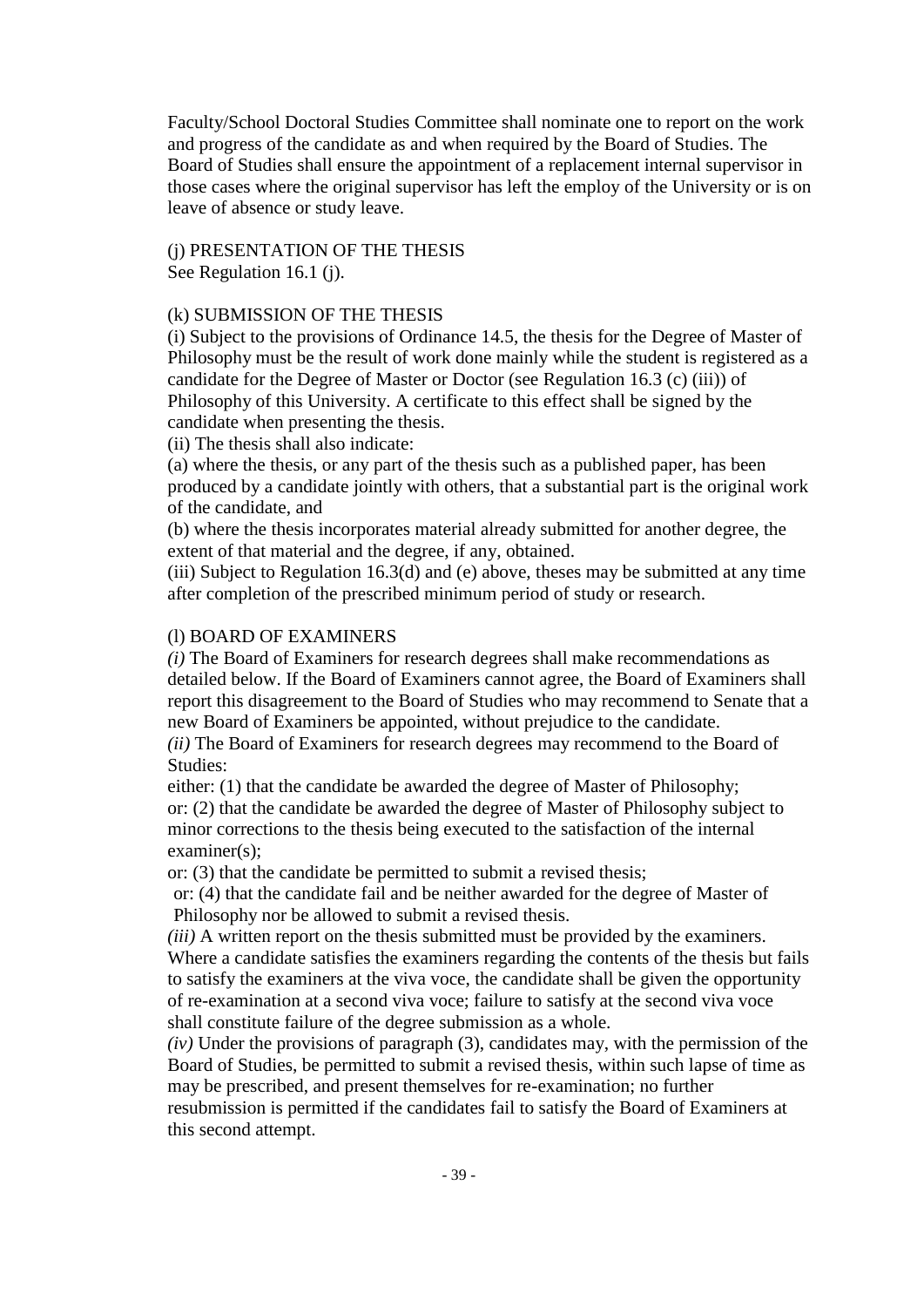## (m) AWARD OF THE DEGREE OF MASTER OF PHILOSOPHY

The Degree of Master of Philosophy may be awarded to candidates who shall have pursued a programme as prescribed under Regulation 16.3(b) above and have satisfied the Board of Examiners by presenting a satisfactory thesis and, if the Board of Examiners so requires, by passing a viva voce examination. The thesis must satisfy the examiners as giving evidence of originality of mind and critical judgement in a particular subject. The examiners may, at their discretion, require that a candidate presents for a written examination.

#### (n) REVIEWS

Regulation 17 sets out the procedures to be followed in cases where a review of a candidate's progression or result is required.

#### **16.4 The Degree of Doctor of Education (EdD)**

This Regulation should be read in conjunction with Regulation 16.1.

#### (a) ADMISSION

*(i)* For English Language requirements, see Regulation 16.1 (a).

*(ii)* Graduates holding at least upper second class honours or equivalent of the University, or of any other Institution approved by the Senate for this purpose and who have at least three years of appropriate professional experience as set out in the Scheme of Studies, or those who hold an approved graduate-equivalent qualification*,*  and who also hold an advanced qualification (eg a Masters degree) in education or a related field, and who have at least three years of appropriate professional experience as set out in the Scheme of Studies*,* may be admitted as candidates for the Degree of Doctor of Education provided that they have satisfied the Board of Studies as to the subject of their research enquiry and their fitness to undertake it. Candidates who meet the entry criteria except for the advanced qualification referred to above may be admitted to the degree following the successful completion of two education-focused units from the Department's Masters programme as specified in the Scheme of Studies.

#### (b) PROGRAMME OF STUDY

The Programme of Study for the degree of Doctor of Education shall be one of supervised study following an approved Scheme of Studies of taught units and a thesis. Candidates shall be registered initially for the degree of Doctor of Education (EdD). However, depending upon the quantity and nature of the work undertaken and subject both to the criteria set out in the Scheme of Studies, candidates may be awarded one of the qualifications of Postgraduate Certificate in Educational Studies, Postgraduate Diploma in Education or Master of Philosophy in place of the Degree of Doctor of Education.

#### (c) MINIMUM PERIODS OF REGISTRATION

In accordance with Ordinance 14, the period of study for the degree shall be not less than twenty-four calendar months.

*(i) Full-time candidature*

The period of study shall be at least twenty-four calendar months.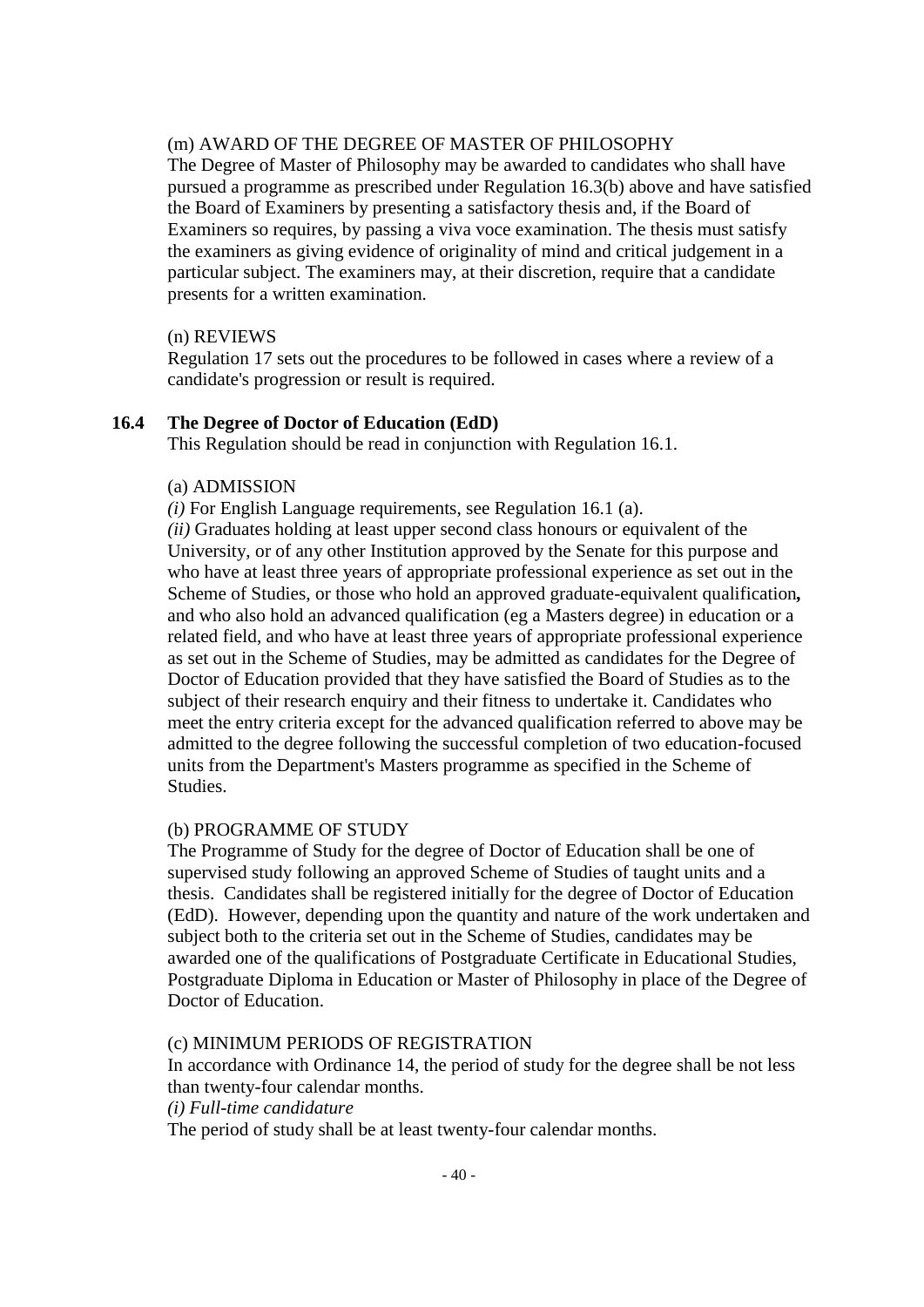#### *(ii) Part-time candidature*

The period of study shall be at least thirty-six calendar months.

#### (d) MAXIMUM PERIODS OF REGISTRATION

*(i)* A full-time candidate shall present for examination within five years of the date of registration for the degree. Subject to the provision of Regulation 16.1 (e) a candidate unable to do so may, before the end of the fifth year, seek an extension of registration for a period not exceeding twelve months and the Board of Studies may grant such an extension on one occasion only.

*(ii)* A part-time candidate shall present for examination within eight years of the date of registration for the degree. Subject to the provision of Regulation 16.1 (e) a candidate unable to do so may, before the end of the eighth year, seek an extension of registration for a period not exceeding twelve months and the Board of Studies may grant such an extension on two occasions only.

(e) SUSPENSION OF REGISTRATION See Regulation 16.1 (d).

(f) COMPLETION OF REGISTRATION See Regulation 16.1 (c).

#### (g) RE-REGISTRATION

A candidate whose registration has lapsed either by the passage of time or through non-payment of fees or who wishes to change the registered topic must seek permission of the Board of Studies to re-register as a candidate for the degree. In such cases, the Board may specify what previous periods of study may be counted towards the minimum prescribed period of study. The Board of Studies may specify the minimum period of study of a candidate before it is deemed that the provisions of the Regulations have been met.

#### (h) ATTENDANCE REQUIREMENTS

#### *(i) Full-time candidature*

The programme of study shall be pursued in the University, except for any period which may, with the approval of the Board of Studies be spent at any establishment or institution outside the university where attendance is required in order to pursue the research.

#### *(ii) Part-time candidature*

The attendance requirements shall be prescribed by the Board of Studies.

#### (i) SUPERVISION

Every candidate shall be assigned to a supervisory team by the Board of Studies. Where more than one supervisor is appointed, the Faculty/School Doctoral Studies Committee shall nominate one to report on the work of the candidate. The Board of Studies shall ensure the appointment of another supervisor in those cases where the original supervisor has left the employ of the University or is on leave of absence or study leave.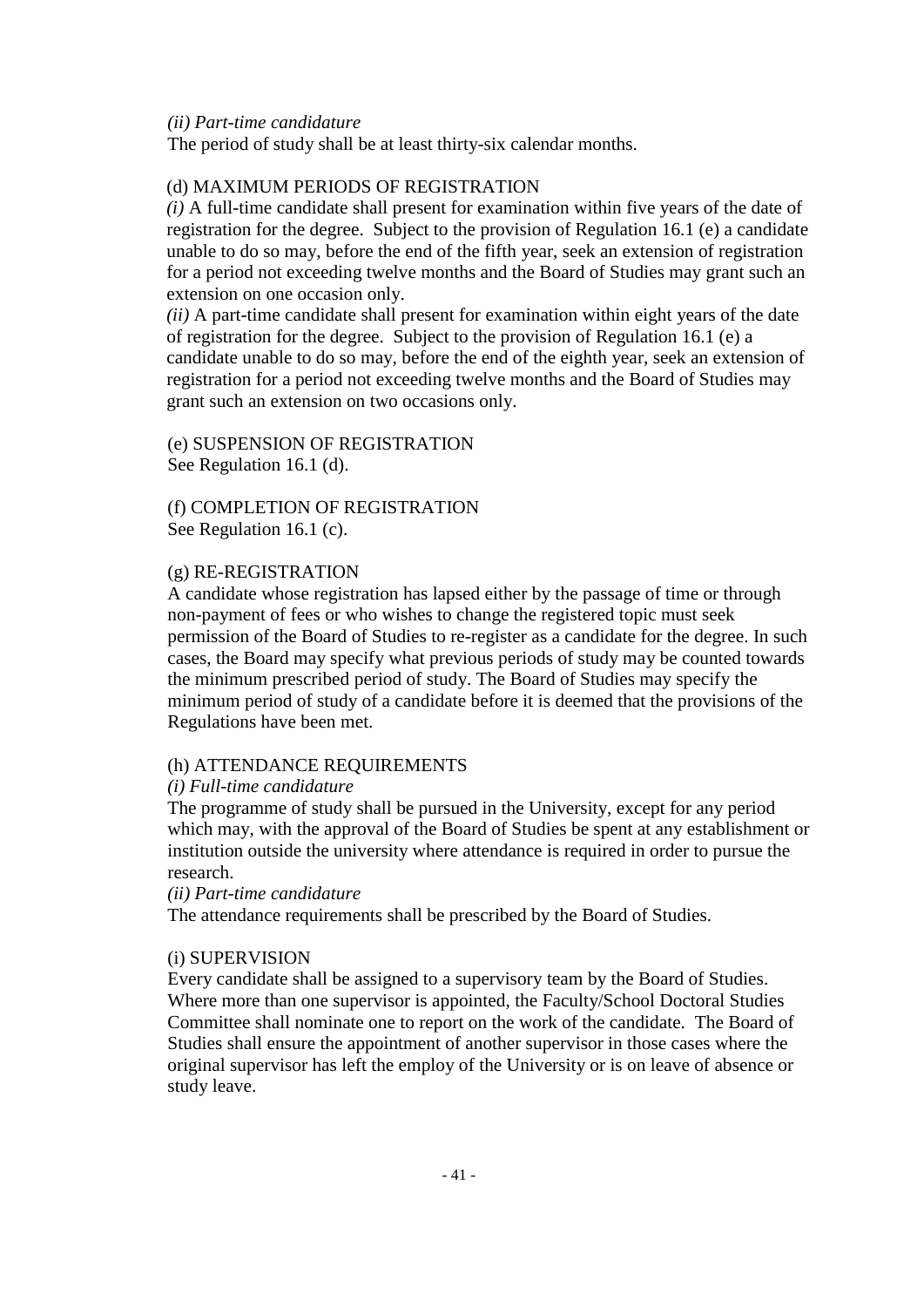# (j) PRESENTATION OF THE THESIS

See Regulation 16.1 (j).

# (k) SUBMISSION OF THE THESIS

*(i)* Subject to the provisions of Ordinance 14.5, and excepting those circumstances set out in 16.4(l)*(i)*, the thesis of the Degree of Doctor of Education must be the result of work done mainly while the student is registered as a candidate for the Degree of Doctor of Education of this University. A certificate to this effect shall be signed by the candidate when presenting the thesis.

*(ii)* The thesis shall also indicate:

- *(a)* where the thesis or any part of the thesis such as a published paper, has been produced jointly with others, that a substantial part is the original work of the candidate, and
- *(b)* where the thesis incorporates material already submitted for another degree, the extent of that material and the degree, if any, obtained.
- *(c)* Subject to Regulation 16.4(d), a thesis may be submitted at any time after completion of that prescribed minimum period of study and research.
- *(d)* Where, in place of a thesis, a candidate submits a portfolio of four papers (which have recently been published or accepted for publication in accredited refereed national or international journals and which embody the results of sustained personal research in the field of Education), the papers submitted need not have been produced whilst the candidate has been registered at the University.

# (l) BOARD OF EXAMINERS

*(i)* Where, in place of a thesis, a candidate submits a portfolio of published papers, the Board of Examiners shall include two external examiners, at least one of whom shall be a recognised authority in the field of the candidate's work. The Board of Examiners shall make recommendations as detailed below. A report on the thesis must be provided by the examiners. If the Board of Examiners cannot agree, the Board of Examiners shall report this disagreement to the Board of Studies which may recommend to Senate that a new Board of Examiners be appointed, without prejudice to the candidate.

*(ii)* The Board of Examiners may recommend to the Board of Studies:

either: (1) that the candidate be awarded the Degree of Doctor of Education; or: (2) that the candidate be awarded the Degree of Doctor of Education, subject to minor corrections to the thesis being executed to the satisfaction of the internal examiner(s):

or: (3) that the candidate be awarded the Degree of Doctor of Education subject to satisfactory performance at a second viva voce examination and subject also to any minor corrections to the thesis required by the examiners. Failure to satisfy the examiners at the second viva shall constitute failure of the submission for the Degree of Doctor of Education;

or: (4) that the candidate not be awarded the Degree of Doctor of Education but be given the opportunity of submitting a revised thesis for the degree of Doctor of Education. The examiners shall normally require the candidate to undergo a second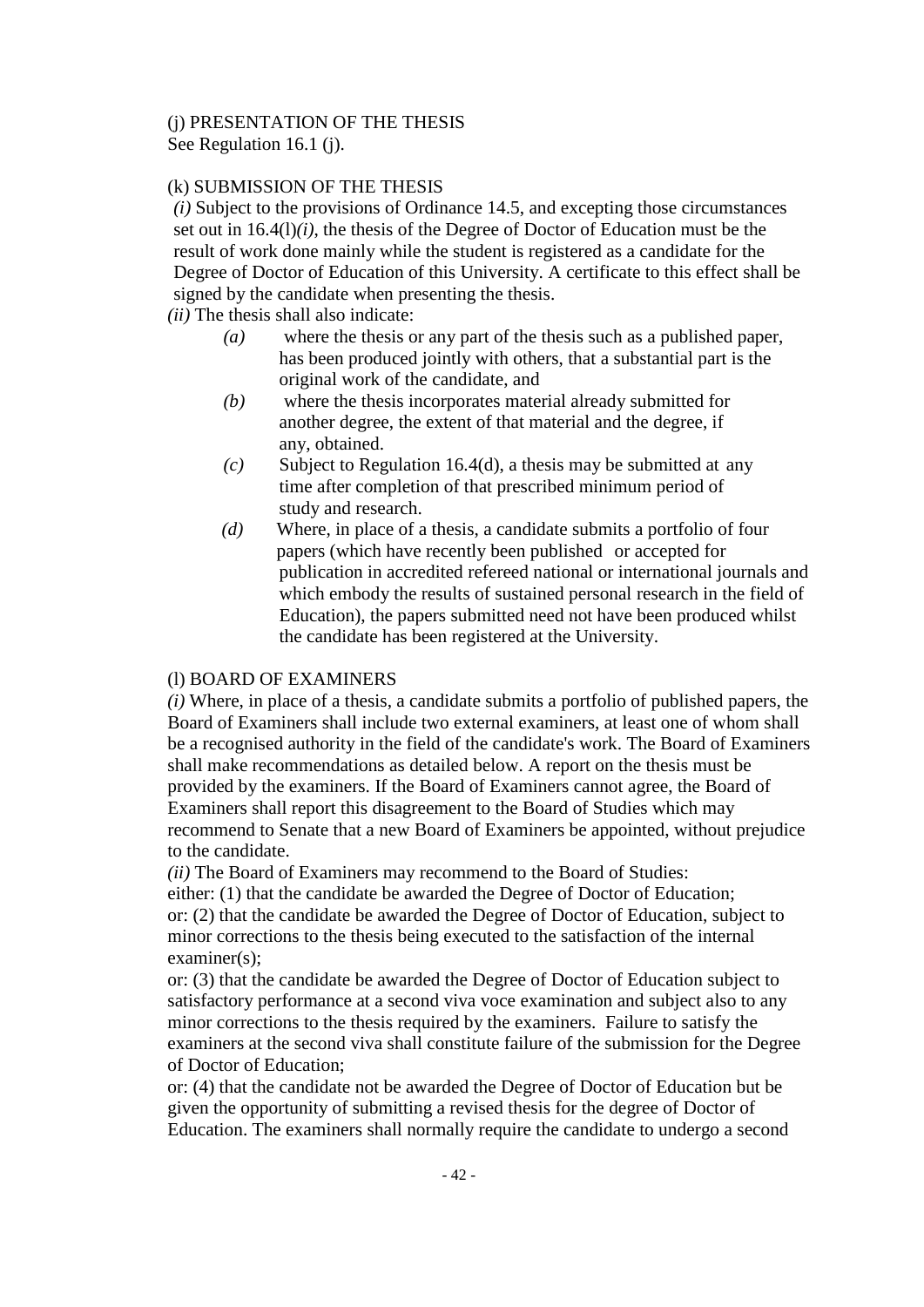viva voce examination. If, in the opinion of the examiners, the thesis as first submitted is worthy of the award of the Degree of Master of Philosophy, the examiners may offer the candidate the opportunity to accept the Degree of Master of Philosophy, subject to any minor corrections to the thesis which may be prescribed by the examiners and which must be carried out to their satisfaction. A candidate wishing to accept the Degree of Master of Philosophy under these circumstances shall inform the examiners in writing of this wish by the date prescribed by the examiners; or: (5) that the candidate not be awarded the Degree of Doctor of Education but be awarded the Degree of Master of Philosophy (subject to any minor revisions to the thesis which may be prescribed by the examiners and which must be carried out to their satisfaction;

or: (6) that the candidate be awarded neither the Degree of Doctor of Education nor the Degree of Master of Philosophy, but be awarded either the Postgraduate Diploma in Education or the Postgraduate Certificate in Educational Studies, subject to the requirements for each award as set out in the Scheme of Studies;

or: (7) that the candidate fail and be awarded none of the relevant awards (Doctor of Education, Master of Philosophy, Postgraduate Diploma in Education, Postgraduate Certificate in Educational Studies).

*(iii)* Where submission of a revised thesis has been recommended candidates may, with the approval of the Board of Studies, be permitted to submit a revised thesis, within such lapse of time as may be prescribed, and present themselves for reexamination; no further resubmission is permitted if the candidate fails to satisfy the Board of Examiners at this second attempt.

## (m) AWARD OF THE DEGREE OF DOCTOR OF EDUCATION

The Degree of Doctor of Education shall be awarded to a candidate who shall have: *(i)* pursued a programme of study as prescribed under Regulation 16.4(b) above; and *(ii)* presented a thesis on the candidate's advanced study and research which satisfies the Board of Examiners as:

- *(a)* making an original and significant contribution to knowledge
- *(b)* giving evidence of originality of mind and critical judgement in a particular subject
- *(c)* containing material worthy of peer-reviewed publication
- *(d)* being satisfactory in its literary and/or technical presentation and structure with a full bibliography and references
- *(e)* demonstrating an understanding of the context of the research: this must include, as appropriate for the subject of the thesis, the scientific, engineering, commercial and social contexts

*(iii)* passed a viva voce examination conducted by the examiners on the broader aspects of the field of research in addition to the subject of the thesis. A viva voce examination is mandatory once a Doctor of Education candidate has submitted a thesis. Where a candidate satisfies the examiners regarding the contents of the thesis but fails to satisfy the examiners at the viva voce, the candidate shall be given an opportunity of re-examination at a second viva voce; failure to satisfy at the second viva voce shall constitute failure of the submission for the Doctor of Education.

Candidates at the discretion of the examiners may be required to pass a written examination to test their knowledge of the chosen field of research.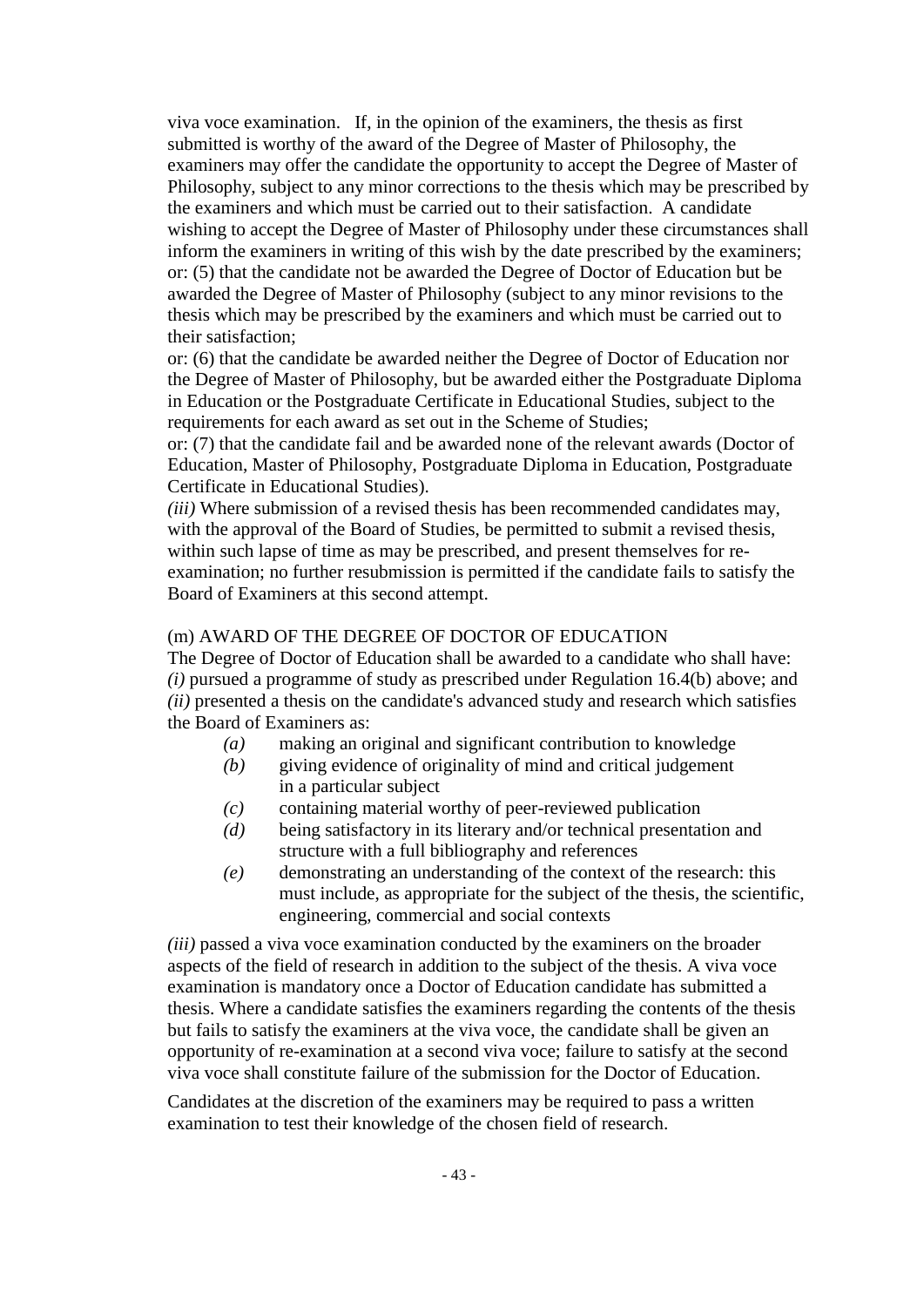#### (n) REVIEWS

Regulation 17 sets out the procedures to be followed in cases where a review of a candidate's progression or result is required.

#### **16.5 The Degree of Doctor of Philosophy (PhD)**

This Regulation should be read in conjunction with Regulation 16.1 and, in the case of Integrated PhD programmes, Regulation 16.13.

#### (a) ADMISSION

*(i)* For English Language requirements, see Regulation 16.1 (a).

*(ii)* Graduates may be admitted as candidates for the Degree of Doctor of Philosophy, provided that they have satisfied the Board of Studies both as to their chosen subject of research and their fitness to undertake it and either hold the degree of Master by research of the University or of another Institution approved by Senate for this purpose or hold the degree of Master by taught course of the University or of another Institution approved by Senate for this purpose and have satisfied the Board of Studies that they have an appropriate level and quantity of research experience/training.

*(iii)* Graduates entering the University on or after 1st October 2012 who do not hold the degree of Master as specified in paragraph (ii) above may be admitted as probationer candidates for the Degree of Doctor of Philosophy, provided they hold a first or second class Honours Degree or its approved equivalent and have satisfied the Board of Studies both as to their chosen subject of research and their fitness to undertake it.

#### b) CONFIRMATION/TRANSFER OF PhD REGISTRATION

*(i)* Probationer candidates for the Degree of Doctor of Philosophy shall have their candidature confirmed only after they have submitted a satisfactory report, passed an oral examination conducted by a Progression Board of Examiners (established for this purpose by the Board of Studies), completed any skills training specified during candidature approval, and have been the subject of a satisfactory progress report by their supervisor. Candidates shall be permitted to seek confirmation of PhD status on a maximum of two occasions. No third attempt will be permitted. Submission of work for the first attempt must take place on or before the deadline specified during the process of formal approval of candidature. This deadline will normally fall within twelve months of a full-time candidate's first registration for the degree of PhD (eighteen months for part-time candidates). A candidate who fails to submit the work by the deadline will normally be deemed to have failed their first attempt. Where the candidate fails either to meet the deadline or to achieve the required standard for confirmation for PhD candidature, submission of work for the second attempt must take place on or before a further deadline specified by the Board of Examiners, normally within six months (nine months for part-time candidates) of the first attempt. A candidate who fails to submit the work by this deadline will normally be deemed to have failed their second attempt.

The Progression Board of Examiners may recommend to the Board of Studies that: (1) the candidate's registration for the Degree of Doctor of Philosophy be confirmed;

- or
- (2) the candidate be permitted to make a second submission for confirmation within a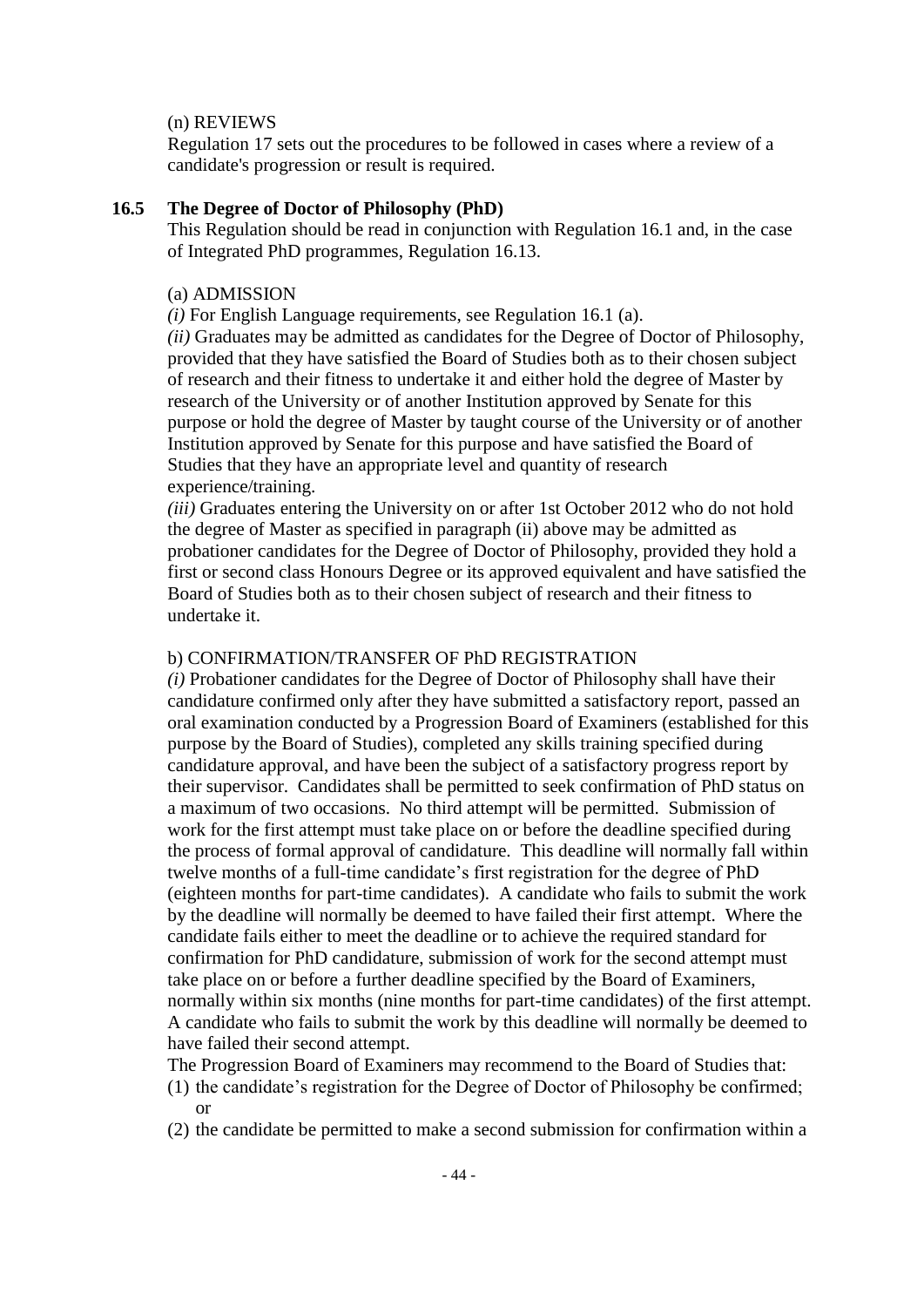timescale to be determined by the Progression Board of Examiners; or

- (3) the candidate's registration be transferred to the Degree of Master of Philosophy; or
- (4) the candidate, having failed to achieve the standard required for continuation as a candidate for the degree of Master of Philosophy, be required to withdraw.

Regulation 17 sets out the procedures to be followed in cases where a review of a progression decision is required.

Recommendations (3) and (4) shall only be made either:

(a) following a candidate's first attempt to seek confirmation of PhD registration where no second attempt is permitted because the academic judgement of the Progression Board of Examiners is that the candidate has failed to demonstrate sufficient potential to achieve the required standard at a second attempt; or (b) following a candidate's second attempt..

Once confirmation of PhD candidature has been approved, the start date for that candidature shall be deemed to be the same as that of the original probationer candidature, and the period of registration carried out since that date shall be counted as part of the minimum and maximum periods of registration permitted for the Degree of PhD.

*(ii)* Candidates for the Degree of Master of Philosophy of the University, may, with the permission of the Board of Studies, and provided they hold a first or second class Honours Degree or its approved equivalent transfer their candidature to the Degree of Doctor of Philosophy. Permission for this transfer shall only be given after candidates have submitted a satisfactory report, passed an oral examination conducted by a Progression Board of Examiners (established for this purpose by the Board of Studies), completed the skills training specified during the process of candidature approval, and have had a satisfactory report on their progress presented by their supervisor. Candidates shall be permitted to seek confirmation of PhD status on a maximum of two occasions. No third attempt will be permitted. Submission of work for the first attempt must take place on or before the deadline specified during the process of formal approval of candidature. This deadline will normally fall within twelve months of a full-time candidate's first registration for the degree of MPhil (eighteen months for part-time candidates). A candidate who fails to submit the work by the deadline will normally be deemed to have failed their first attempt. Where the candidate fails either to meet the deadline or to achieve the required standard for transfer to PhD candidature, submission of work for the second attempt must take place on or before a further deadline specified by the Board of Examiners, normally within six months (nine months for part-time candidates) of the first attempt. A candidate who fails to submit the work by this deadline will normally be deemed to have failed their second attempt.

The Progression Board of Examiners may recommend to the Board of Studies:

- (1) that the candidate's registration be transferred to the Degree of Doctor of Philosophy; or
- (2) that the candidate be permitted to make a second submission for confirmation within a timescale determined by the Progression Board of Examiners; or
- (3) that the candidate's registration for the Degree of Master of Philosophy be confirmed; or
- (4) that the candidate, having failed to achieve the standard required for continuation as a candidate for the degree of Master of Philosophy, be required to withdraw.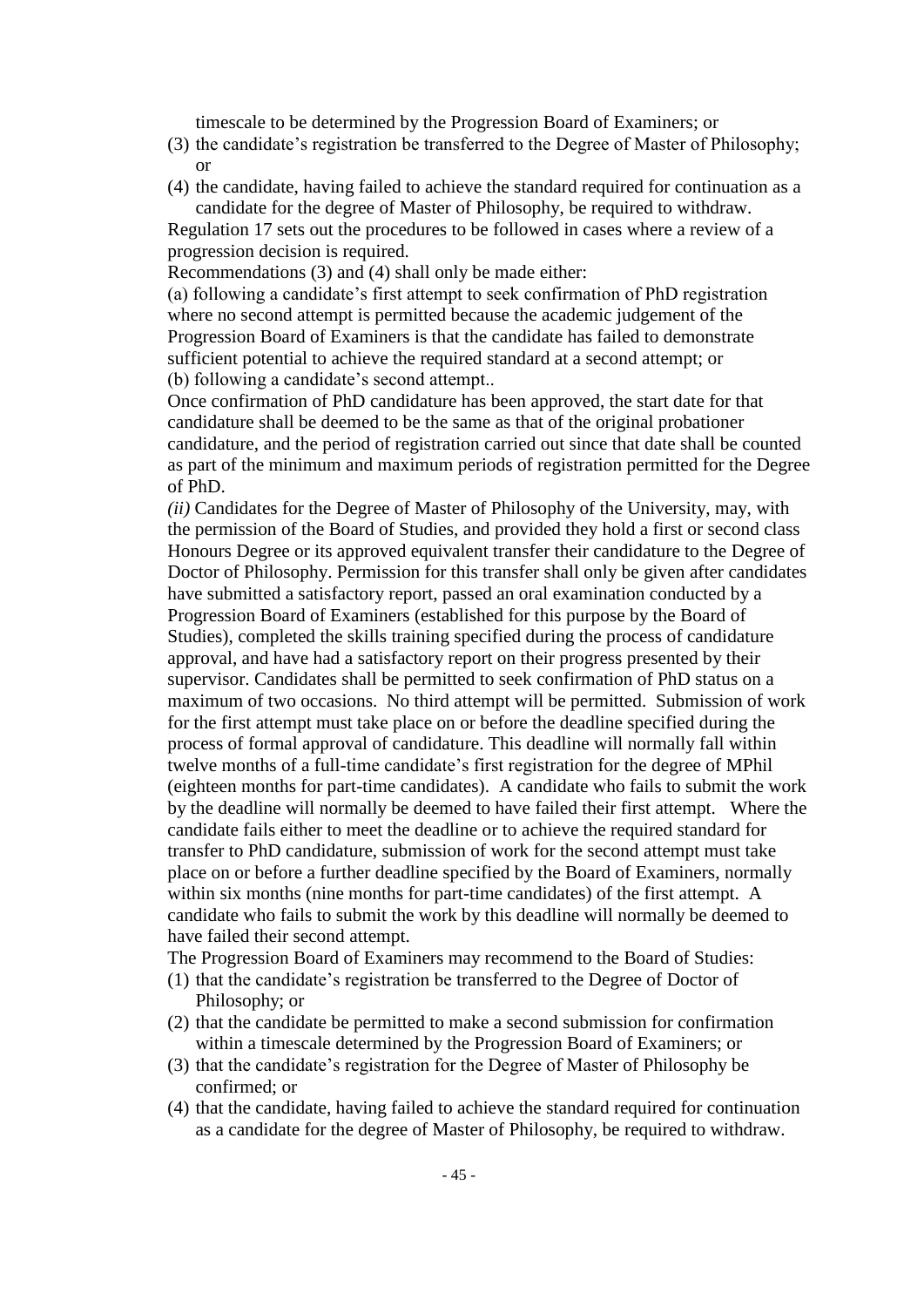Regulation 17 sets out the procedures to be followed in cases where a review of a progression decision is required.

Recommendations (3) and (4) shall normally only be made either:

(a) following a candidate's first attempt to seek transfer to PhD registration where no second attempt is permitted because the academic judgement of the Progression Board of Examiners is that the candidate has failed to demonstrate sufficient potential to achieve the required standard at a second attempt, or

(b) following a candidate's second attempt.

Once the transfer to PhD candidature has been approved, the start date for that candidature shall be deemed to be the same as that of the original MPhil candidature, and the period of registration carried out since that date shall be counted as part of the minimum and maximum periods of registration permitted for the Degree of PhD. Candidates whose registration has been transferred from probationer PhD to MPhil under the provision of 16.5(b)(i) above may not subsequently seek transfer from MPhil to PhD candidature.

*(iii)* Candidates who are qualified for registration for a Master's Degree and intend ultimately to pursue a course for a Doctorate but are debarred from transfer by reason of an inadequate first qualification, must submit for and be awarded the Degree of Master in the first instance. Thereafter registration for the Degree of Doctor of Philosophy shall be subject to the general rules in the first part of this section. The period of registration for the degree of Master of Philosophy shall not be counted towards the maximum period of registration permitted for candidature for the Degree of Doctor of Philosophy.

#### (c) PROGRAMME OF STUDY

The programme to be followed shall be one of supervised research.

## (d) MINIMUM PERIODS OF REGISTRATION

In accordance with Ordinance 14, the period of study shall not be less then twentyfour calendar months.

#### *(i) Full-time candidature*

The period of study shall be at least twenty-four calendar months. *(ii) Part-time candidature* The period of study shall be at least thirty-six calendar months. *(iii) Industrially/Externally-based candidature* The period of study shall be at least twenty-four calendar months.

## (e) MAXIMUM PERIODS OF REGISTRATION

*(i)* A full-time candidate shall present for examination within four years of the date of registration. Subject to the provision of Regulation 16.1 (e) a candidate unable to do so may, before the end of the fourth year, seek an extension of registration for a period not exceeding twelve months and the Board of Studies may grant such an extension on one occasion only.

*(ii)* An industrially/externally-based candidate shall present for examination within four years of the date of registration. Subject to the provision of Regulation 16.1 (e) a candidate unable to do so may before the end of the fourth year, seek an extension of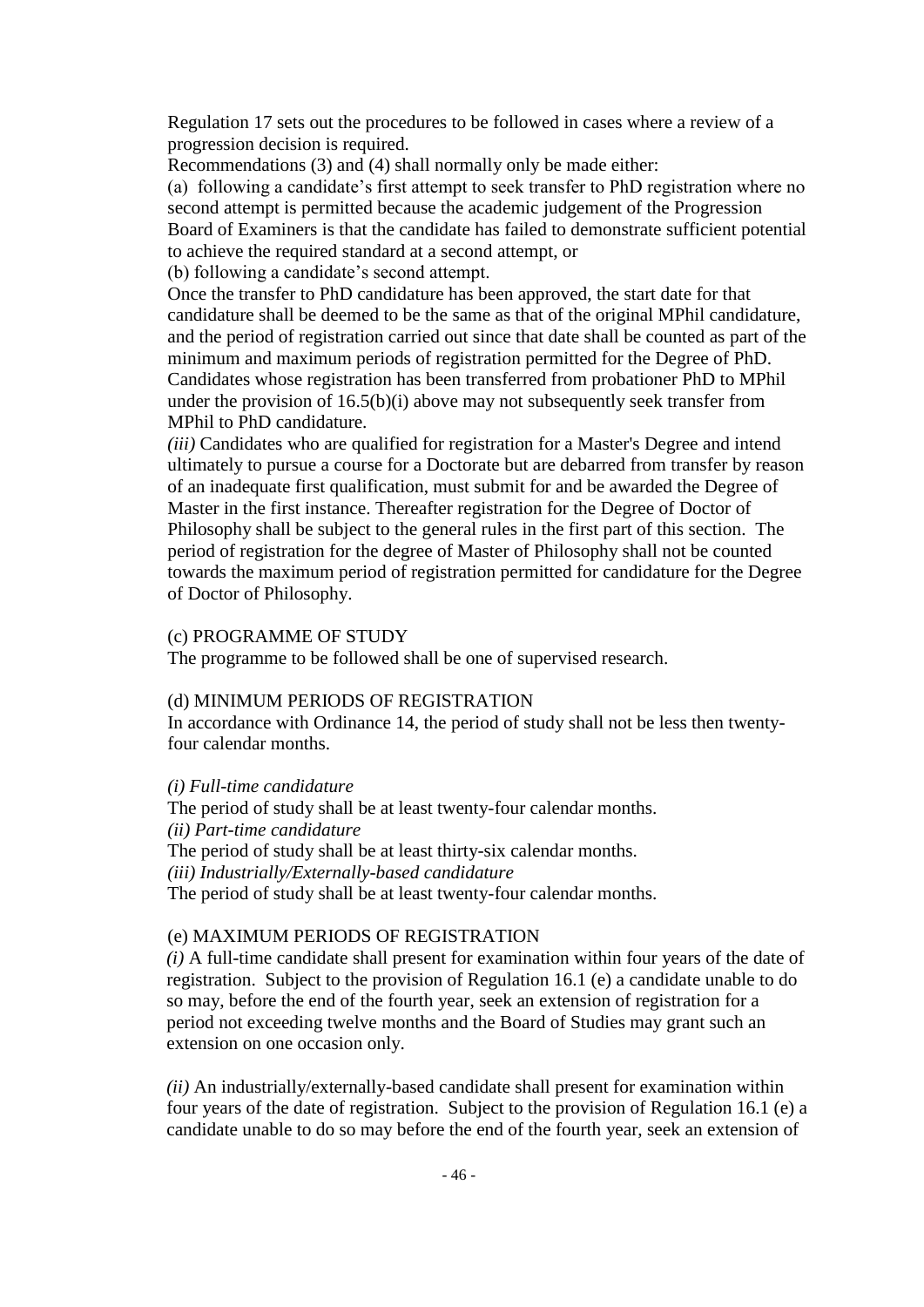registration for a period not exceeding twelve months and the Board of Studies may grant such an extension on one occasion only.

*(iii)* A part-time candidate shall present for examination within six years of the date of registration. Subject to the provision of Regulation 16.1 (e) a candidate unable to do so may before the end of the sixth year, seek an extension of registration for a period not exceeding twelve months and the Board of Studies may grant two such twelve months extensions only.

(f) SUSPENSION OF REGISTRATION See Regulation 16.1 (d).

(g) COMPLETION OF REGISTRATION See Regulation 16.1 (c).

#### (h) RE-REGISTRATION

A candidate whose registration has lapsed either by the passage of time or through non-payment of fees or who wishes to change the registered topic must seek permission of the Board of Studies to re-register as a candidate for the Degree. In such cases the Board of Studies may specify what previous periods of study, if any, may be counted towards the minimum prescribed period of study. The Board of Studies may specify the minimum period of study of a candidate before it is deemed that the provisions of the Regulations have been met.

#### (i) ATTENDANCE REQUIREMENTS

#### *(i) Full-time candidature*

The programme of research shall be pursued in the University, except for any period which may, with the approval of the Board of Studies, be spent at any establishment or institution outside the University which has been approved by Senate for this purpose.

#### *(ii) Part-time candidature*

The attendance requirements shall be as prescribed by the Board of Studies.

#### *(iii) Industrially/Externally-based candidature*

Candidates pursuing full-time research at another establishment shall normally be expected to accept a programme of attachment, to include such attendance at the University as may be prescribed by the Board of Studies.

#### (j) SUPERVISION

Every candidate shall be assigned to a supervisory team by the Board of Studies. In the case of industrially/externally-based candidates, an external supervisor shall in addition be assigned. Where more than one supervisor is appointed, the Faculty/School Doctoral Studies Committee shall nominate one to report on the work and progress of the candidate. The Board of Studies shall ensure the appointment of another internal supervisor in those cases where the original supervisor has left the employ of the University or is on leave of absence or study leave.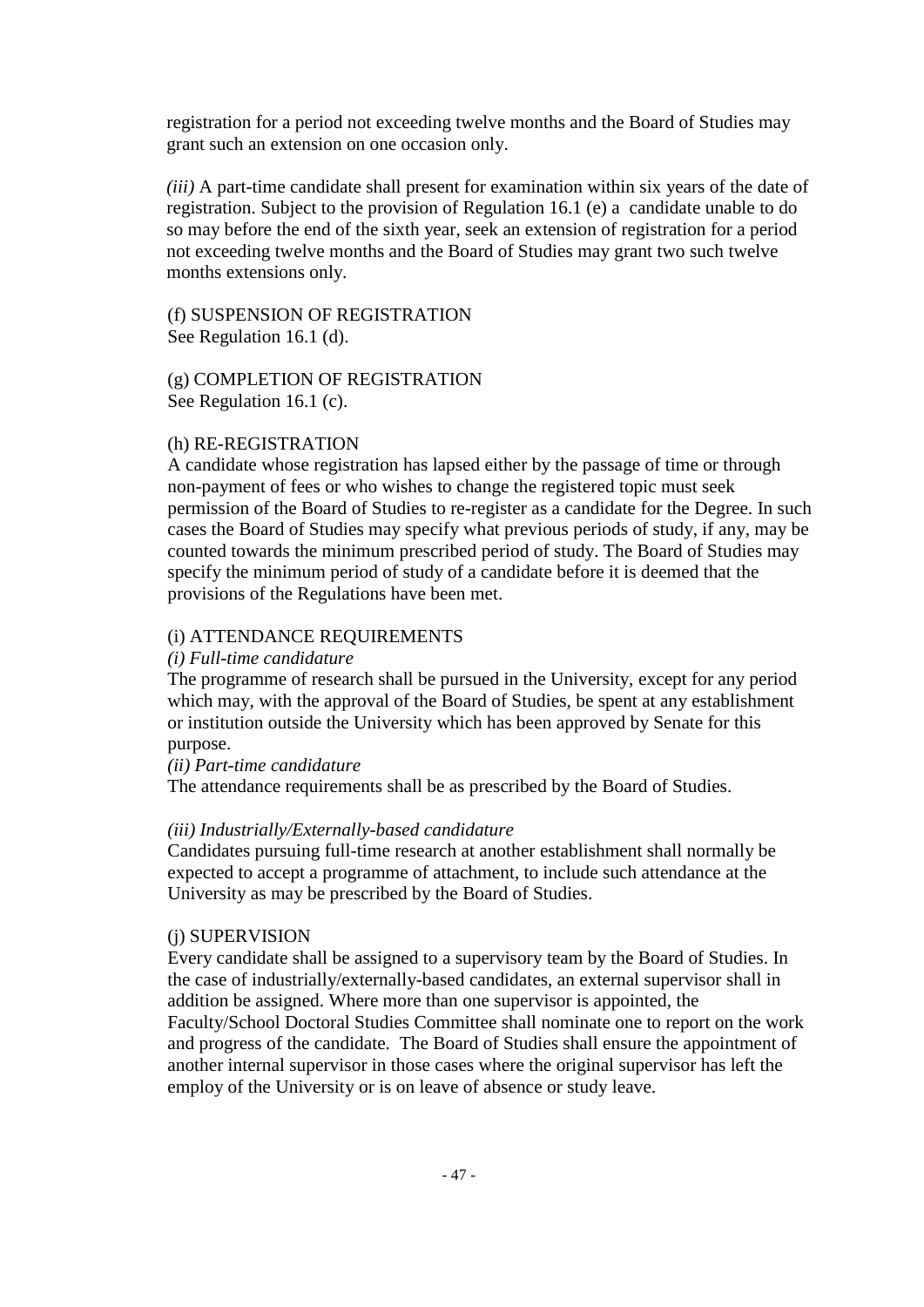# (k) PRESENTATION OF THE THESIS

See Regulation 16.1 (j).

# (l) SUBMISSION OF THE THESIS

*(i)* Subject to the provisions of Ordinance 14.5, the thesis for the Degree of Doctor of Philosophy must be the result of work done mainly while the student is registered as a candidate for the Degree of Doctor of Philosophy of this University. A certificate to this effect shall be signed by the candidate when presenting the thesis. *(ii)* The thesis shall also indicate:

- *(a*) where the thesis or any part of the thesis such as a published paper, has been produced by a candidate jointly with others, that a substantial part is the original work of the candidate, and
- *(b)* where the thesis incorporates material already submitted for another degree, the extent of that material and the degree, if any, obtained.

*(iii)* Subject to Regulation 16.5(e), a thesis may be submitted at any time after completion of the prescribed minimum period of study and research.

# (m) BOARD OF EXAMINERS

*(i)* The Board of Examiners shall make recommendations as detailed below. A report on the thesis and the viva examination must be provided by the examiners. If the Board of Examiners cannot agree, the Board of Examiners shall report this disagreement to the Board of Studies who may recommend to Senate that a new Board of Examiners be appointed, without prejudice to the candidate.

*(ii)* The Board of Examiners may recommend to the Board of Studies:

either: (1) that the candidate be awarded the Degree of Doctor of Philosophy; or: (2) that the candidate be awarded the Degree of Doctor of Philosophy subject to minor corrections to the thesis being executed to the satisfaction of the internal examiner(s);

or: (3) that the candidate be awarded the Degree of Doctor of Philosophy subject to satisfactory performance at a second viva examination and subject also to any minor corrections to the thesis required by the examiner(s). Failure to satisfy the examiners at the second viva shall constitute failure of the submission for the Degree of Doctor of Philosophy;

or: (4) that the candidate not be awarded the Degree of Doctor of Philosophy but be given the opportunity to submit a revised thesis for the degree of Doctor of Philosophy. The examiners may require the candidate to undergo a second viva voce examination. If, in the opinion of the examiners, the thesis as first submitted is worthy of the award of the Degree of Master of Philosophy, the examiners may offer the candidate the opportunity to accept the Degree of Master of Philosophy, subject to any minor corrections to the thesis which may be prescribed by the examiners and which must be carried out to their satisfaction. A candidate wishing to accept the degree of Master of Philosophy under these circumstances shall inform the examiners in writing of this wish by a date prescribed by the examiners;

or: (5) that the candidate not be awarded the Degree of Doctor of Philosophy but be awarded the Degree of Master of Philosophy (subject to any minor revisions to the thesis which may be prescribed by the examiners and must be carried out to their satisfaction);.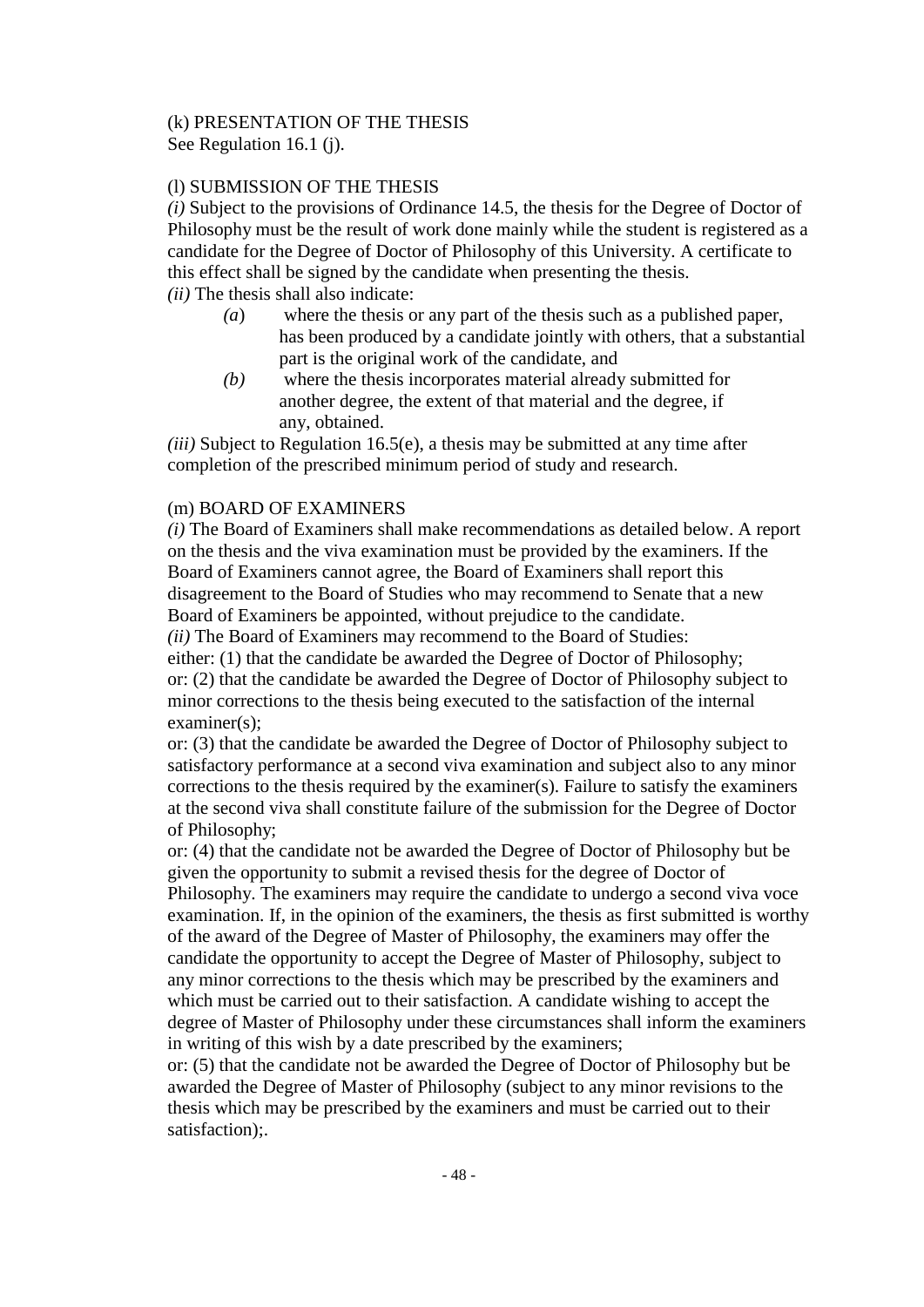or: (6) that the candidate fail and be awarded neither the Degree of Doctor of Philosophy nor the Degree of Master of Philosophy.

*(iii)* Where submission of a revised thesis has been recommended candidates may, with the permission of the Board of Studies, be permitted to submit a revised thesis, within such lapse of time as may be prescribed, and present themselves for reexamination; no further resubmission is permitted if the candidate fails to satisfy the Board of Examiners at this second attempt.

# (n) AWARD OF THE DEGREE OF DOCTOR OF PHILOSOPHY

The Degree of Doctor of Philosophy shall be awarded to a candidate who shall have: *(i)* pursued a programme of study as prescribed under Regulation 16.5(b) during which PhD candidature has been confirmed under the provision of 16.5(b) above *(ii)* presented a thesis on the candidate's advanced study and research which satisfies the Board of Examiners as:

- *(a)* making an original and significant contribution to knowledge
- *(b)* giving evidence of originality of mind and critical judgement in a particular subject
- *(c)* containing material worthy of peer-reviewed publication
- *(d)* being satisfactory in its literary and/or technical presentation and structure with a full bibliography and references
- *(e)* demonstrating an understanding of the context of the research: this must include, as appropriate for the subject of the thesis, the scientific, engineering, commercial and social contexts, and

*(iii)* passed a viva voce examination conducted by the examiners on the broader aspects of the field of research in addition to the subject of the thesis. A viva voce examination is mandatory once a Doctor of Philosophy candidate has submitted a thesis.

Candidates at the discretion of the examiners may be required to pass a written examination to test their knowledge of the chosen field of research.

# (o) REVIEWS

Regulation 17 sets out the procedures to be followed in cases where a review of a candidate's progression or result is required.

# **16.6 The Degrees of Doctor of Medicine (MD) and Master of Surgery (MS)**

This Regulation should be read in conjunction with Regulation 16.1. (a) Graduates holding a qualification which is recognised for registration by the General Medical Council of the UK may be admitted as candidates for the degrees of Doctor of Medicine (MD) or Master of Surgery (MS) provided that they have satisfied the Board of Studies that they:

*(i)* hold the qualification recognised by the General Medical Council of the UK referred to above at the time of admission (candidates wishing to submit work in accordance with Regulation 16.6(e)*(i)*);

*(ii)* have held the qualification recognised by the General Medical Council of the UK referred to above for at least three years at the time of submission (candidates wishing to submit work in accordance with Regulation 16.6(e)*(ii)*);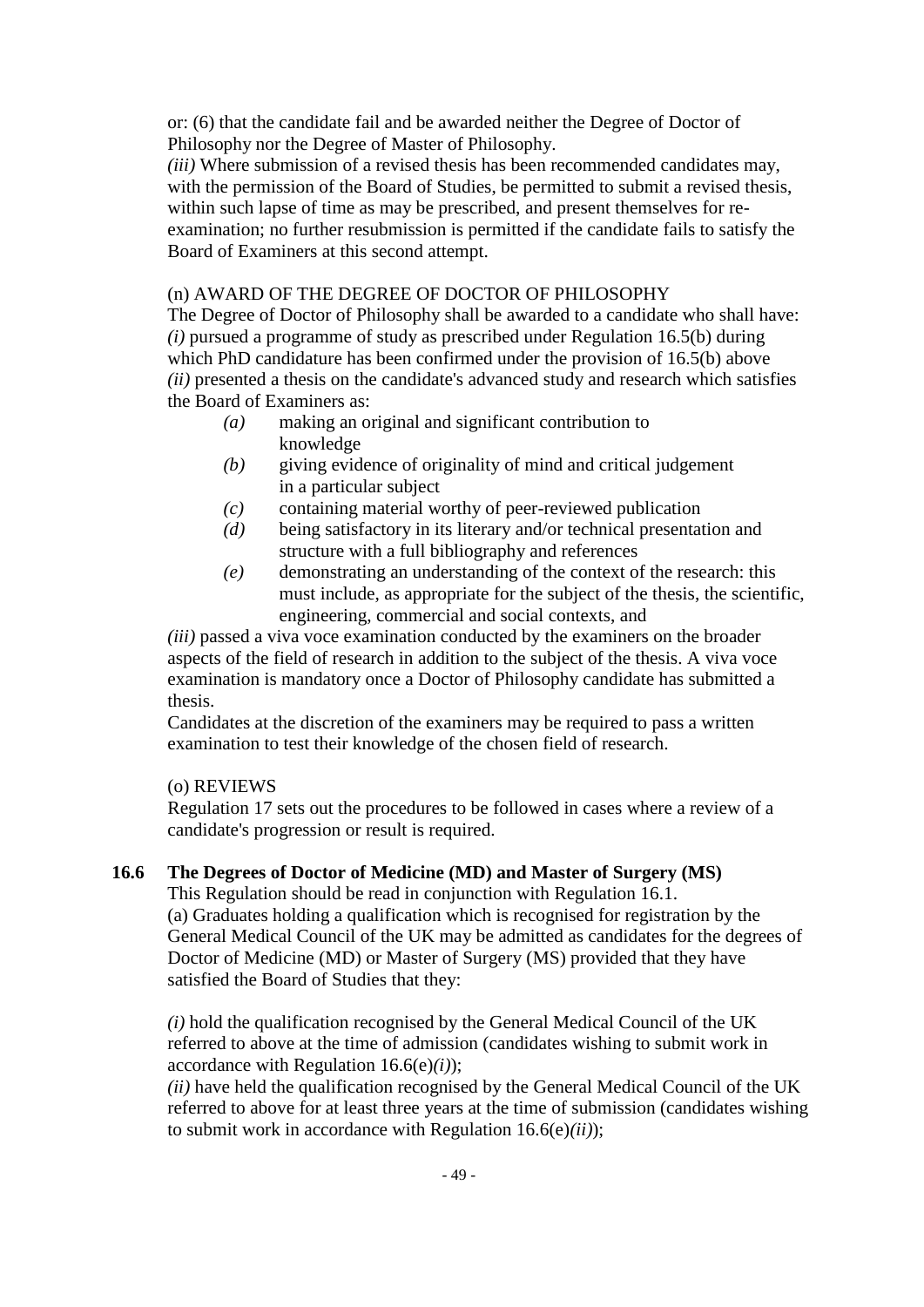*(iii)* have been engaged for at least two years in appropriate clinical or scientific work in one or more hospitals or institutions approved by the Board of Studies and have completed the majority of the work for the degree during that employment; *(iv)* have satisfied any other University requirements. For English Language requirements, see Regulation 16.1 (a).

(b) A candidate wishing to present for the MD or MS degree shall give at least six month's notice of intention to the Head of the appropriate Department or School, together with an outline of the proposed research and a list of the candidate's qualifications. The Head of Department or School shall forward this to the Board of Studies for its consideration of the chosen subject of research and the candidate's fitness to undertake it. If the candidature and the proposed research are approved, the Board shall appoint supervisors (both internal and external as required), at least one of whom normally shall be a clinician.

(c) The supervisors shall, in due course, report to the Board of Studies whether the work presented is worthy of examination, and, if so:

*(i)* the candidate's name, qualifications and the nature of the work to be submitted shall be put before the Board of Studies for approval of the candidature;

*(ii)* the candidate shall submit his or her work to the Director of Academic Registry in the manner prescribed below; and

*(iii)* the Board of Studies shall nominate a Board of Examiners consisting of one internal and two external examiners, at least one of whom must be a recognised authority in the field of the candidate's work.

#### (d) MAXIMUM PERIOD OF REGISTRATION

If a thesis or other submission is not submitted within five years of the approval of candidature as outlined in Regulation 16.6 (b) above, the candidature will normally lapse. Subject to the provision of Regulation 16.1(e) a candidate unable to submit for examination may before the end of the fifth year seek an extension of registration for a period not exceeding twelve months and the Board of Studies may grant two such twelve-months extensions only.

#### (e) PRESENTATION AND SUBMISSION OF THE THESIS OR OTHER WORK

Candidates should note that they are expected and advised to seek consultation at an early date. The work shall be submitted in accordance with paragraph *(i)* or *(ii)* below. In either case the work shall be presented in accordance with Regulation 16.1 (e). *(i)* **Either:** a candidate for the degree of Doctor of Medicine or the degree of Master of Surgery may present a thesis embodying the results of work done mainly while the candidate is employed in appropriate clinical or scientific work in one or more of the hospitals or institutions as approved under 16.6(a)*(iii)* above. A certificate to this effect shall be signed by the candidate when presenting the thesis. The certificate should indicate, where the thesis or other submission has been produced by a candidate jointly with others, that a substantial part is the original work of the candidate.

*(ii)* **Or:** a candidate may submit a substantial body of published work or works embodying the results of personal observations or research in some aspect of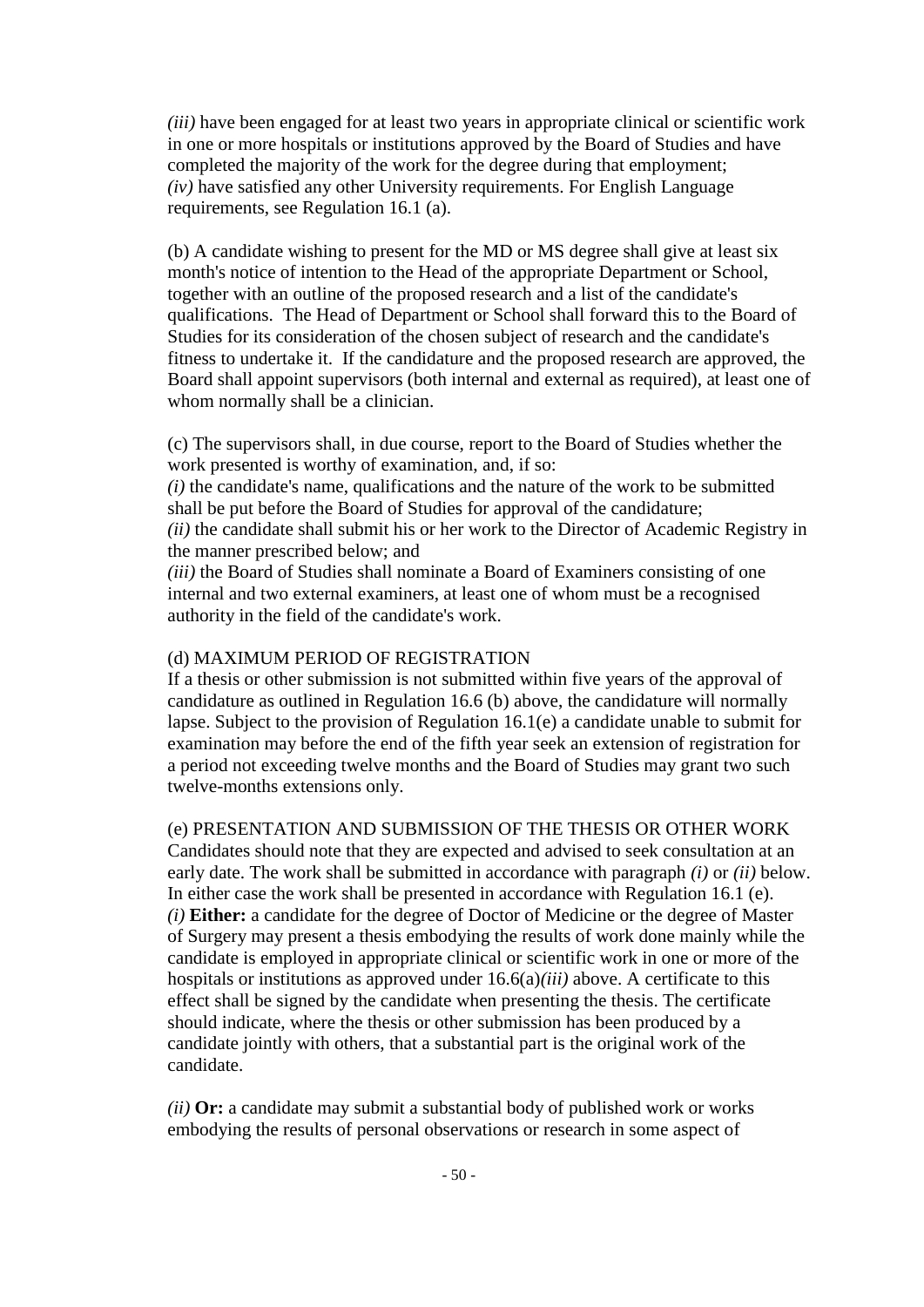Medicine or Surgery. There should be an accompanying account of the candidate's role in initiating and carrying out the research which should normally be the result of sustained work in a single field to which it makes an original contribution.

# (f) AWARD OF THE DEGREES OF DOCTOR OF MEDICINE OR MASTER OF **SURGERY**

The degree of Doctor of Medicine or Master of Surgery may be awarded by the Board of Studies either if:

 $(i)$  the candidate has presented a thesis (see Regulation 16.6(e) $(i)$ ) which satisfies the examiners as containing original work worthy of publication, having been supervised for a minimum of twelve months;

**or:** the candidate has submitted published work (see Regulation 16.6(e)*(ii)*). In either case the examiners must be satisfied that the submitted work:

- *(a)* makes an original and significant contribution to knowledge in a particular subject of Medicine or Surgery
- *(b)* gives evidence of originality of mind and critical judgement in a particular subject of Medicine or Surgery
- *(c)* contains material worthy of peer-reviewed publication
- *(d)* is satisfactory in its literary and/or technical presentation and structure with a full bibliography and references
- *(e)* demonstrates an understanding of the context of the research: this must include, as appropriate for the subject of the thesis, the scientific, engineering, commercial and social contexts, and

*(ii)* the candidate has passed a viva voce examination conducted by the examiners on the broader aspects of the field of research in addition to the subject of the submitted work. A viva voce examination is mandatory once a Doctor of Medicine or Master of Surgery candidate has submitted a thesis or other work as provided in Regulation 16.6(e)*(i)* or *(ii)* above.

*(iii)*If the thesis or other submission, though inadequate, shall seem of sufficient merit to justify such action, the Board of Examiners may at their discretion permit the candidate to represent the work in a revised form not later than a date to be prescribed by the examiners.

# **16.7 The Degrees of Doctor of Science (DSc) and Doctor of Letters (DLitt)**

This Regulation should be read in conjunction with Regulation 16.1. A graduate of the University, or a student of one of the former institutions from which the University has developed, holding a qualification of equivalent degree standard, after the expiry of eight years from qualifying in the former institution, or a member of staff applying under the provisions of Regulation 16.9(c), may make application to the Senate to be admitted as a candidate for the Degree of Doctor of Science or the Degree of Doctor of Letters.

(a) A candidate for the Degree shall submit specially composed or published work, or a series of published papers within a field of work, or any combination of these. (b) The matter submitted shall be accompanied by a declaration signed by the candidate stating:

*(i)* that the candidate is the author of the thesis or publication submitted, and

*(ii)* that the work described therein has been carried out by the candidate personally,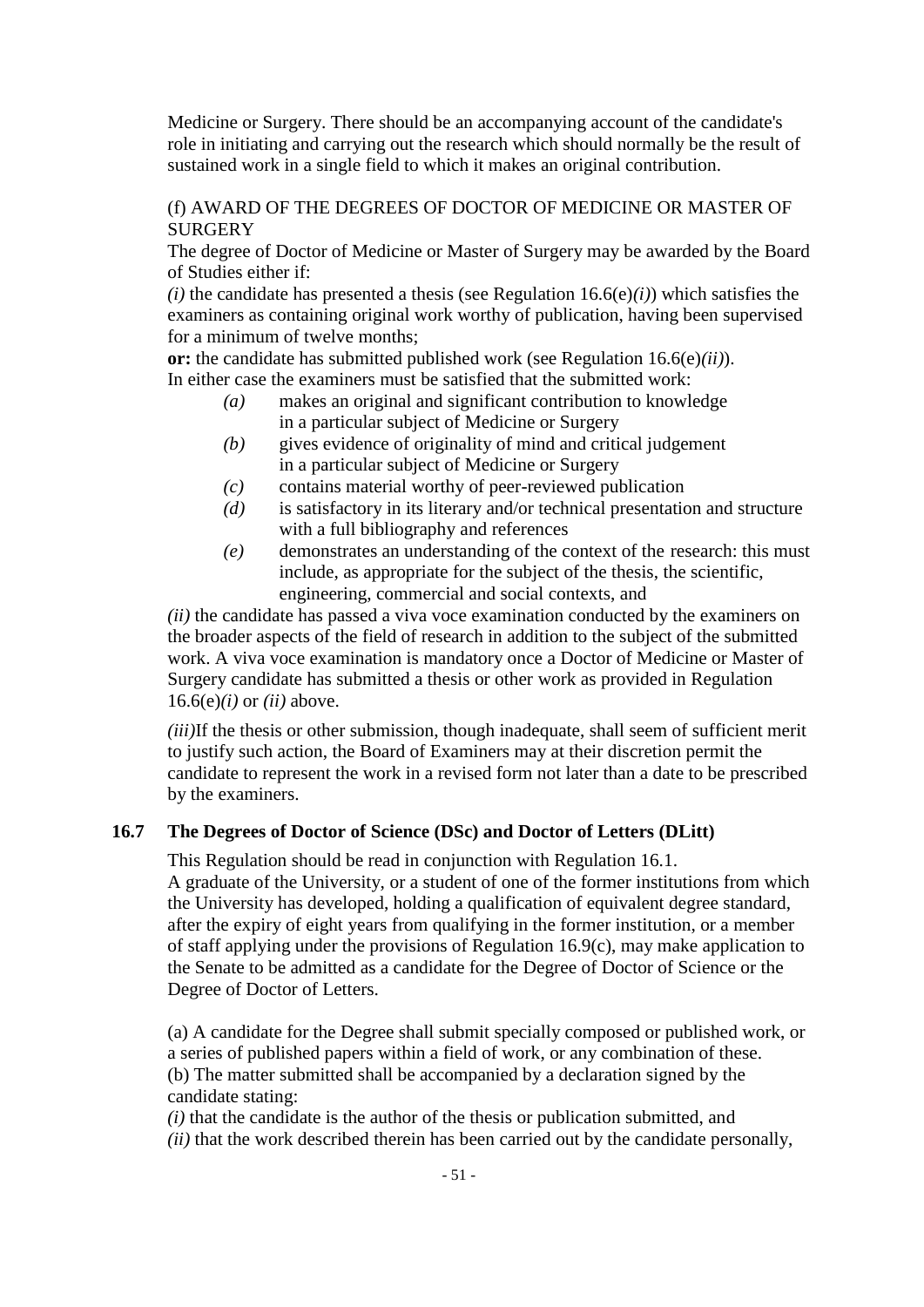*(iii)* those parts of the work which have been done by others, and *(iv)* those parts of the work which have previously been submitted for a higher degree, the University to which they were submitted and the degree, if any, awarded.

(c) Three copies of the work to be submitted must be presented with the application. If the Degree is awarded to the candidate, one copy of the work shall be retained in the University Library, one in the appropriate Department or School, and the third shall be returned to the candidate.

(d) The Senate, if satisfied by the candidate's compliance with Regulation  $16.7(a)$ hereof, shall submit the work to a Board of Examiners consisting of two internal and two external examiners, one of whom must be a recognised authority in the field of the candidate's work.

(e) The Board of Examiners shall certify to the Senate that: *(i)* the candidate's work constitutes an original and substantial contribution to knowledge, and

*(ii)* the candidate is a fit and proper person to have the Degree awarded.

(f) The Senate if satisfied by the report of the Board of Examiners, shall award the Degree.

**Note:** Senate has delegated its functions under this section to the Vice-Chancellor, except for the award of the degree by Senate on the Vice-Chancellor's recommendation. The names of candidates or examiners will not be disclosed unless an award is recommended.

# **16.8 Staff Candidature for Higher Degrees and Postgraduate Diplomas**

For the purposes of candidature for postgraduate qualifications the following are defined as members of staff:

- (i) At the discretion of the Director of Student Recruitment and Admissions members of the staff of the University of Bath who are employed by the University on at least a half-time basis
- (ii) At the discretion of the Director of Student Recruitment and Admissions members of staff of the partner organisations associated with the University of Bath who teach on a programme leading to a University of Bath award.

# **16.9 Staff Candidature - Method A**

(a) A member of staff as defined in Regulation 16.8 may be admitted by the Board of Studies as a candidate for the Degree of Master by research, or for the Degree of Doctor of Education, or for the Degree of Doctor of Business Administration, or for the Degree of Doctor of Health, or for the Degree of Doctor of Philosophy in accordance with the appropriate regulations for those Degrees provided that the candidate is a graduate of a University approved by Senate for this purpose or holds another approved qualification. A candidate may in exceptional cases apply to the Board of Studies for a reduction in the period of registration by 6 months, but a reduction of more than 6 months shall need specific Senate approval.

or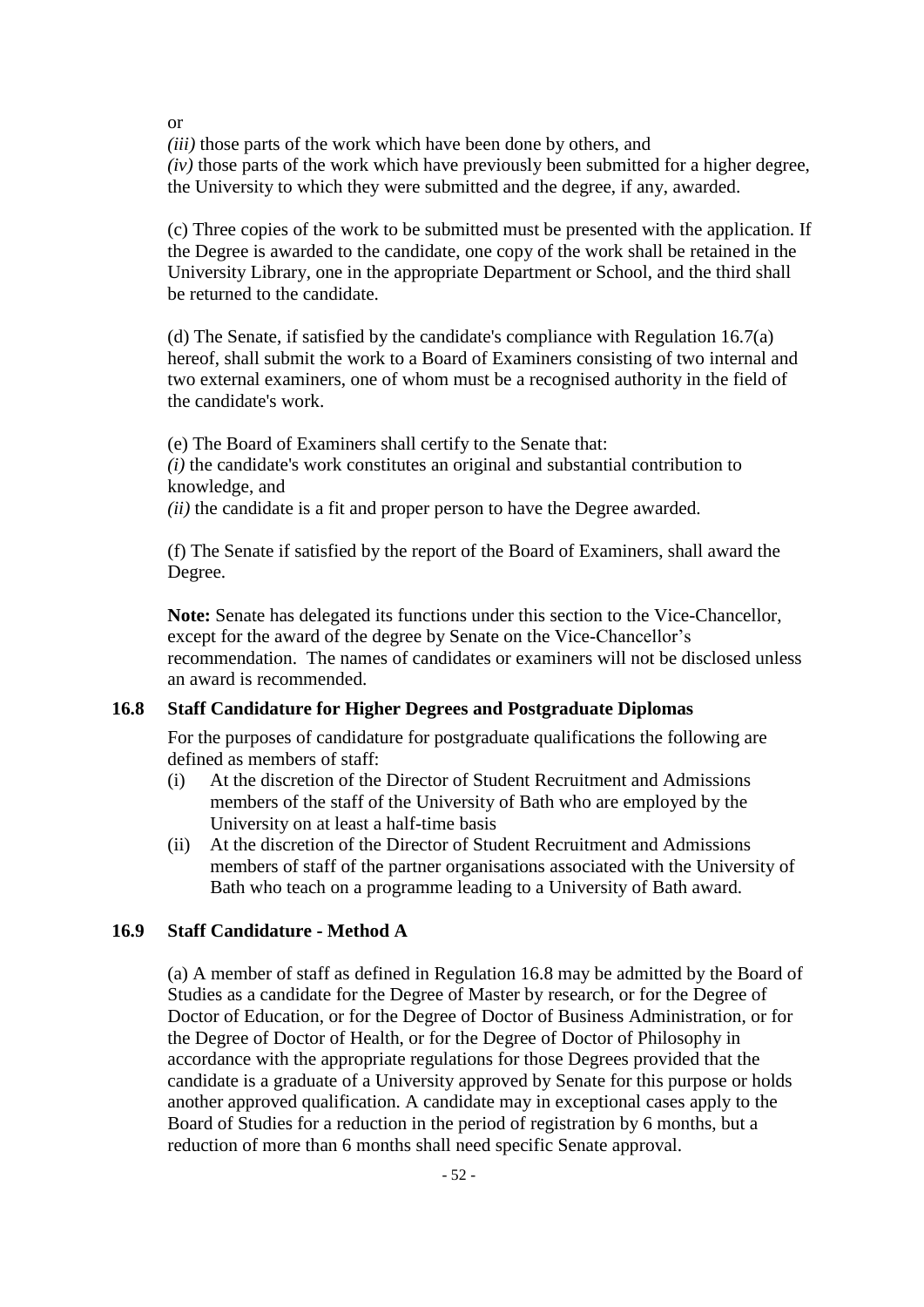(b) A candidate for a higher degree under this Regulation shall be otherwise bound by the Regulations applying to the particular degree for which the candidate is registered.

(c) A member of the academic staff of the University may, after the expiry of four years from the date of appointment and not less than eight years from the date of first graduation, make application to the Senate to be admitted as a candidate for the Degree of Doctor of Science or the Degree of Doctor of Letters.

## **16.10 Staff Candidature - Method B**

(a) A member of staff as defined in Regulation 16.8 may be admitted as a candidate for the Degree of Master by research, or for the Degree of Doctor of Philosophy in accordance with the subsequent provisions of this Regulation, provided that the candidate is a graduate of a University approved by Senate for this purpose or holds another approved qualification.

(b) A candidate for a higher Degree under this regulation:

*(i)* shall not be required to attend a prescribed programme of study *(ii)* shall have been engaged in research during the period of employment at the University and if a candidate for the Degree of Master, shall have been employed at the University for at least two years and if a candidate for the Degree of Doctor of Philosophy shall have been employed at the University for at least three years *(iii)* shall submit either: a thesis consisting solely of work written specifically for submission for consideration for the higher degree within a field of work included in the studies of the University; or a collection of published work consisting of books and/or published papers within a field of work included in the studies of the University; or a combination of specifically composed work and previously published work within a field of work included in the studies of the University. Where previously published work forms all or part of the submission, the candidate shall also submit a commentary on the published work in order to demonstrate its contribution to the field of study.

(c) A candidate wishing to present for examination under this regulation shall give at least six months' notice of intention to the Director of Academic Registry, and shall specify the nature of the work to be submitted. The Director of Academic Registry shall submit the application to the Board of Studies, which shall appoint a member or members of the academic staff of the University to advise the candidate on whether the work presented should be worthy of examination and, if so, on its presentation. The candidate is required to satisfy the Board of Studies both as to their chosen subject of research and to their fitness to undertake it by putting their qualifications and the nature of the work to be submitted before the Board for approval of the candidature. If the candidate is approved the candidate shall submit the work to the Director of Academic Registry in the manner prescribed below; and the Board of Studies shall nominate a Board of Examiners consisting of one internal and two external examiners, at least one of whom must be a recognised authority in the field of the candidate's work.

(d) The work submitted under the provisions of Regulation 16.10(c) shall be accompanied by a declaration signed by the candidate stating: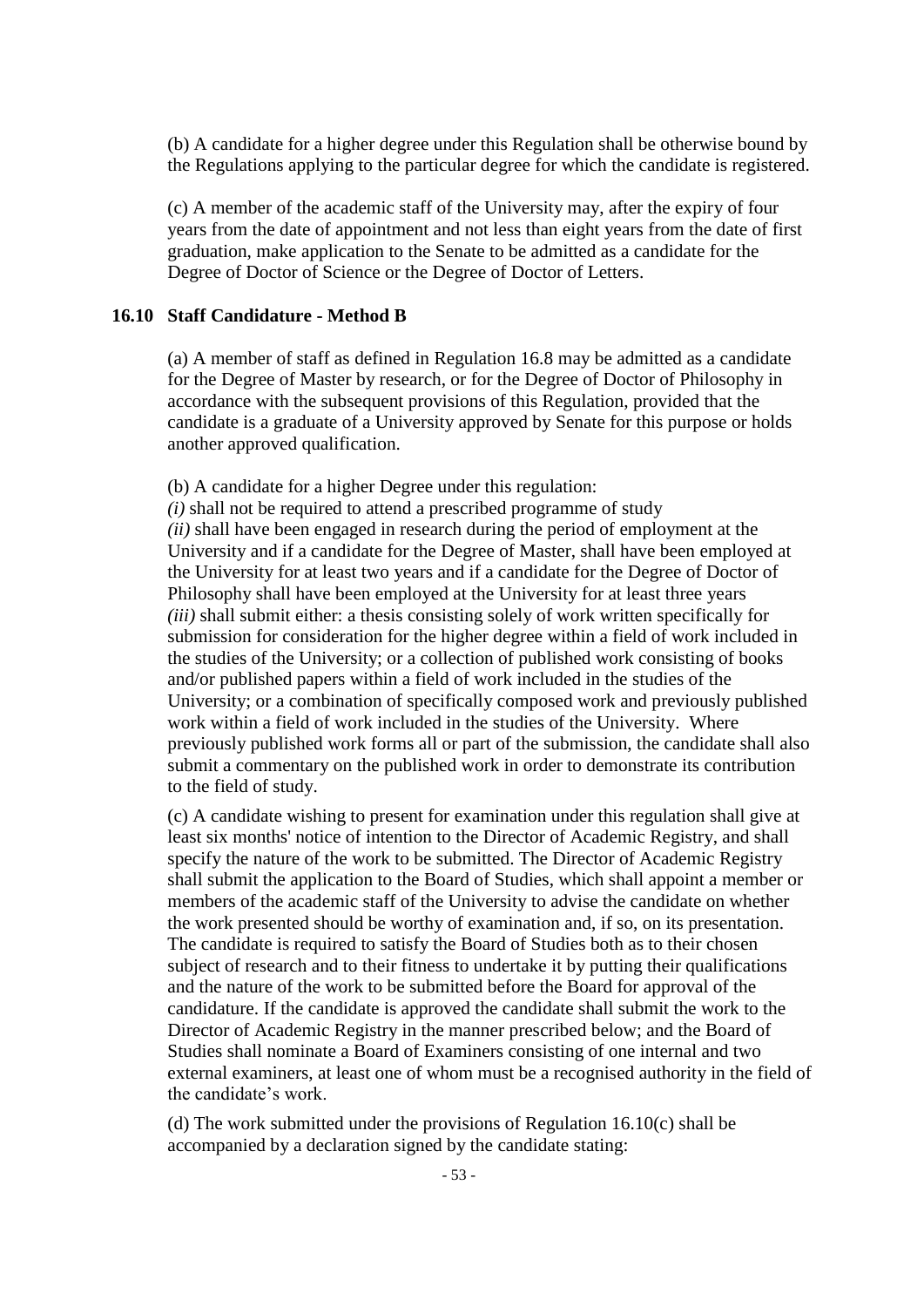*(i)* that the candidate is the author of the thesis, or the author or co-author of the published or other works submitted, and

*(ii)* that the work described therein has been carried out by the candidate, or, if the candidate is a co-author, which specific parts of the work have been done by others, and

*(iii)* those parts of the work which have previously been submitted for a Higher Degree, the University to which they were submitted and the Degree, if any, awarded. Those parts shall not be taken into account by the examiners except as supporting evidence in determining whether the candidate is worthy of a Degree of the University.

(e) The work shall be presented in accordance with Regulation 16.1 (j).

(f) The Board of Examiners shall examine the candidate by viva voce examination and may if it thinks fit also examine the candidate by written or practical examination or both. The viva voce examination is optional, at the discretion of the Board of Examiners, in the case of candidates who have submitted work for the degree of Master by Research.

(g) The Board of Examiners shall then if it sees fit, certify to the Board of Studies that the candidate has presented a body of work on the candidate's advanced study and research which satisfies the Board of Examiners as giving evidence of originality of mind and critical judgement in a particular subject. In the case of work submitted for the degree of Doctor of Philosophy the submitted work in all or in part should contain material worthy of publication.

(h) The Board of Studies, if satisfied by the report of the Board of Examiners, shall award the Degree.

(i) A member of staff who leaves the employment of the University having already been admitted as a staff candidate shall, subject to the approval of the Board of Studies, be permitted to submit for a Higher Degree by research as a part-time student with such reduction of the minimum qualifying period as the Board of Studies agrees; provided that the reduction is not greater than the period of employment of the member of staff in the University.

(j) Save as provided in this Regulation the candidature of members of staff of the University for Higher Degrees shall otherwise be governed by the general Regulations for Higher Degrees.

#### **16.11 Staff candidature for taught programmes**

(a) A member of staff as defined in Regulation 16.8 may be admitted to a postgraduate Diploma, or to the Degree of Bachelor by taught programme, or to the Degree of Master by taught programme provided that the member of staff is appropriately qualified and that the particular scheme of studies makes provision for the programme to be followed on a part-time or modular basis.

(b) A candidate who ceases to be eligible under Regulation 16.8 due to leaving the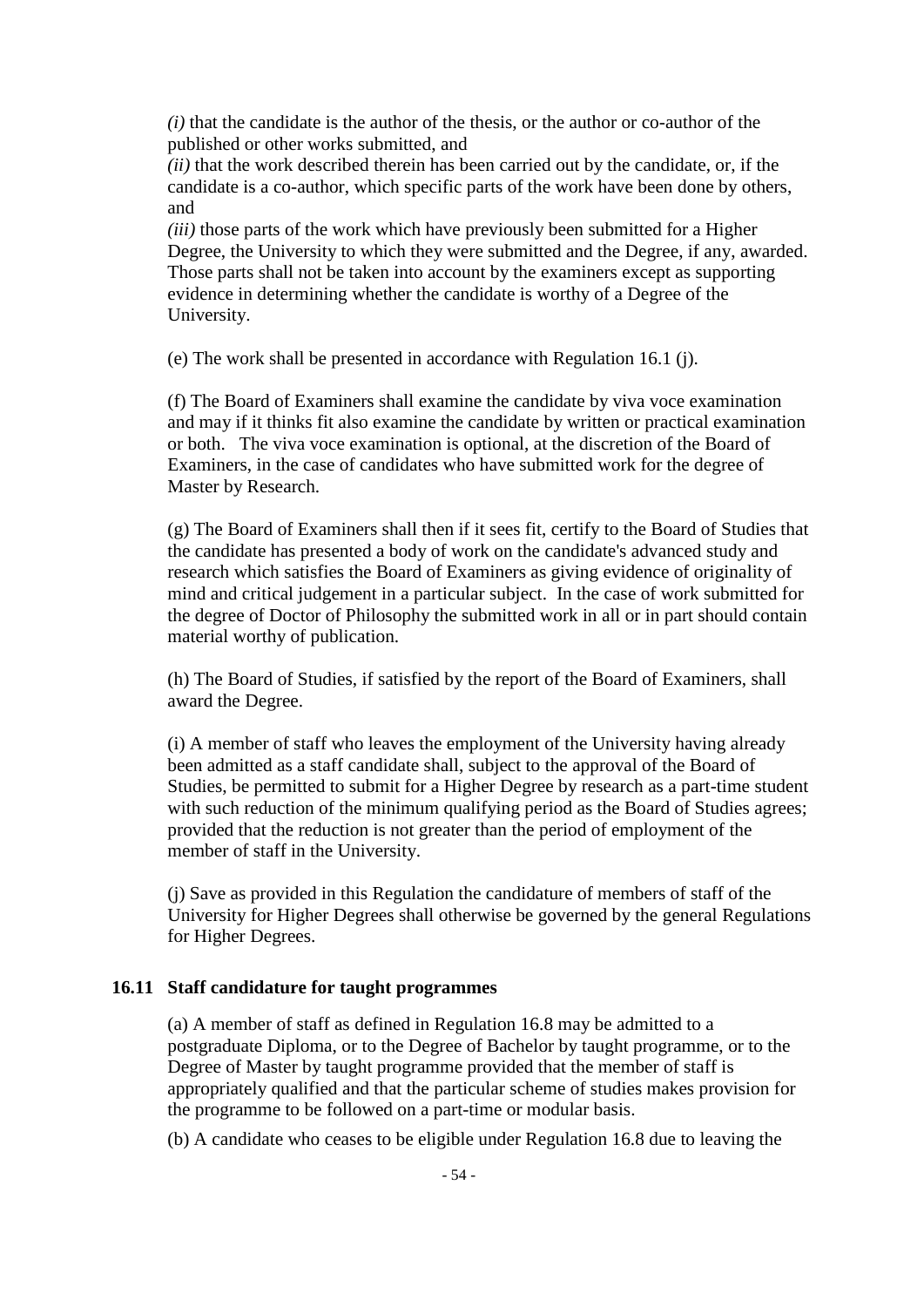employment of the University or one of the associated FE colleges but wishes to continue to follow the degree or diploma programme is required to transfer registration to part-time or modular as appropriate to the scheme of studies.

(c) Save as provided for in this Regulation the candidature of members of staff for taught programmes shall otherwise be governed by the general Regulations for Higher Degrees, First Degrees and Diplomas as appropriate.

#### **16.12 The Degree of Doctor of Business Administration (DBA).**

This Regulation should be read in conjunction with Regulation 16.1.

#### a) ADMISSION

*(i)* For English Language requirements, see Regulation 16.1 (a).

*(ii)* Candidates should be graduates of an approved university or hold a graduate equivalent professional qualification. In addition, they will be expected to hold a postor advanced graduate qualification in a field relevant to the programme, and the particular DBA specialism they wish to follow. Candidates will have held a senior management position of responsibility for at least a period of 3-4 years. They will be expected, normally, to have the full support of their organisation, to facilitate completion, and access to project data.

#### b) PROGRAMME OF STUDY

The Programme of Study for the Doctor of Business Administration shall be one of supervised study following an approved Scheme of Studies and a research enquiry leading to submission of a thesis.

#### c) MINIMUM PERIODS OF STUDY

Part-time candidature The period of study shall be at least thirty-six calendar months.

#### d) MAXIMUM PERIODS OF STUDY

A part-time candidate shall present for examination within eight years of the date of registration for the degree. Subject to the provision of Regulation 16.1 (e) a candidate unable to do so may, before the end of the eighth year, seek an extension of registration for a period not exceeding twelve months and the Board of Studies may grant such an extension on two occasions only.

e) SUSPENSION OF REGISTRATION See Regulation 16.1 (d).

f) COMPLETION OF REGISTRATION See Regulation 16.1 (c).

#### g) RE-REGISTRATION

A candidate whose registration has lapsed either by the passage of time or through non-payment of fees or who wishes to change the registered topic must seek permission of the Board of Studies to re-register as a candidate for the degree. In such cases, the Board may specify what previous periods of study may be counted towards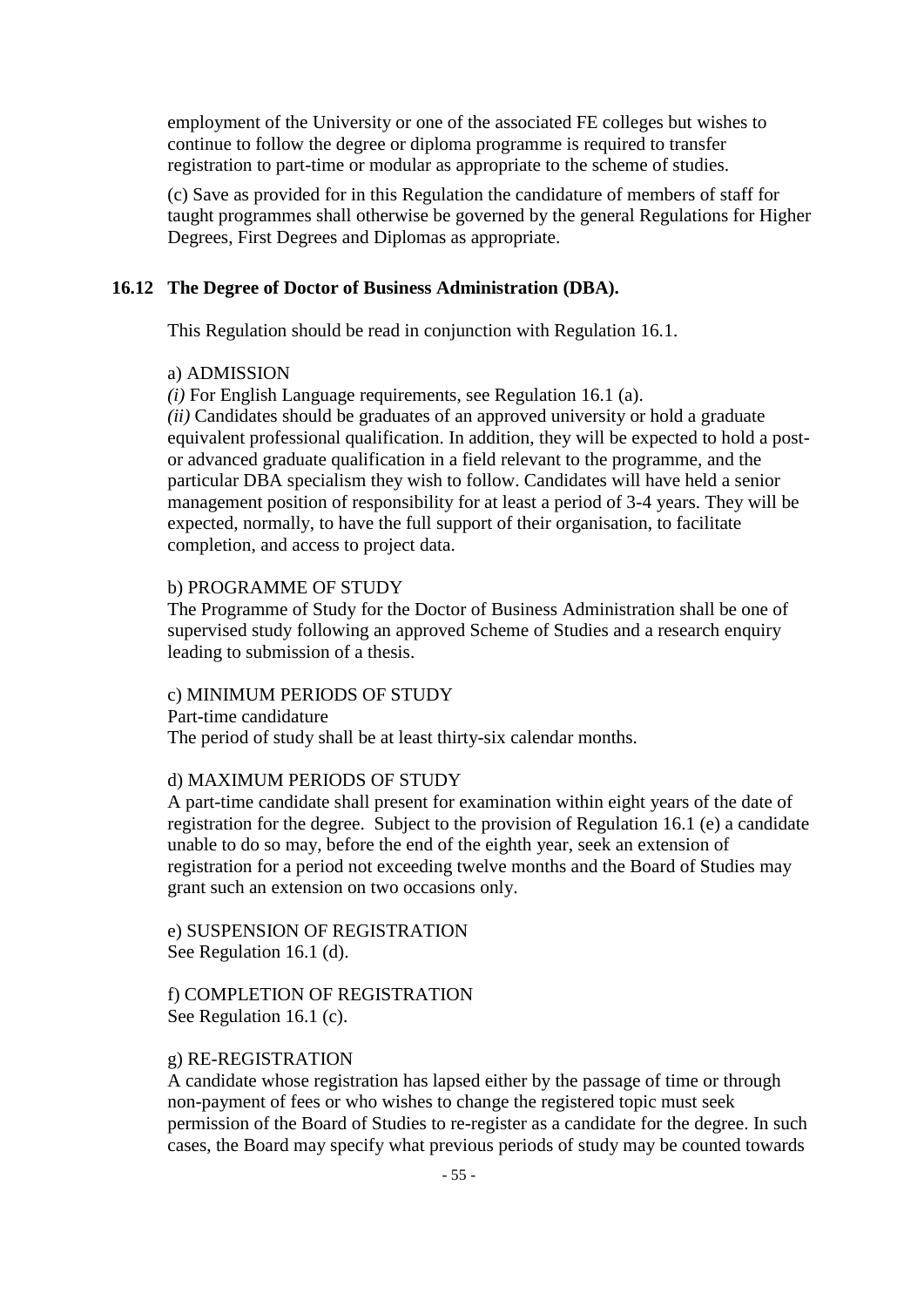the minimum prescribed period of study. The Board of Studies may specify the minimum period of study of a candidate before it is deemed that the provisions of the Regulations have been met.

#### h) ATTENDANCE REQUIREMENTS

Part-time candidature

The attendance requirements shall be prescribed by the Board of Studies.

## i) SUPERVISION

Every candidate shall be assigned to a supervisory team by the Board of Studies. Where more than one supervisor is appointed, the Faculty/School Doctoral Studies Committee shall nominate one to report on the work of the candidate as and when required by the Board of Studies. The Board of Studies shall ensure the appointment of another supervisor in those cases where the original supervisor has left the employ of the University or is on leave of absence or study leave.

# j) PRESENTATION OF THE THESIS

See Regulation 16.1 (j).

# k) SUBMISSION OF THE THESIS

Subject to the provisions of Ordinance 14.5 the thesis of the Degree of Doctor of Business Administration must be the result of work done mainly while the student is registered as a candidate for the Degree of Doctor of Business Administration of this University. A certificate to this effect shall be signed by the candidate when presenting the thesis.

The thesis shall also indicate:

*i)* where the thesis, or any part of the thesis such as a published paper, has been produced jointly with others, that a substantial part is the original work of the candidate,

## and

*ii*) where the thesis incorporates material already submitted for another degree, the extent of that material and the degree, if any, obtained.

Subject to Regulation 16.12d) a thesis may be submitted at any time after completion of that prescribed minimum period of study and research.

## l) BOARD OF EXAMINERS

The Board of Examiners shall be constituted in accordance with Ordinance 15. The Board of Examiners shall make recommendations as detailed below. A report on the thesis must be provided by the examiners. If the Board of Examiners cannot agree, the Board of Examiners shall report this disagreement to the Board of Studies which may recommend to Senate that a new Board of Examiners be appointed, without prejudice to the candidate.

The Board of Examiners may recommend to the Board of Studies: either: (1) that the candidate be awarded the Degree of Doctor of Business Administration;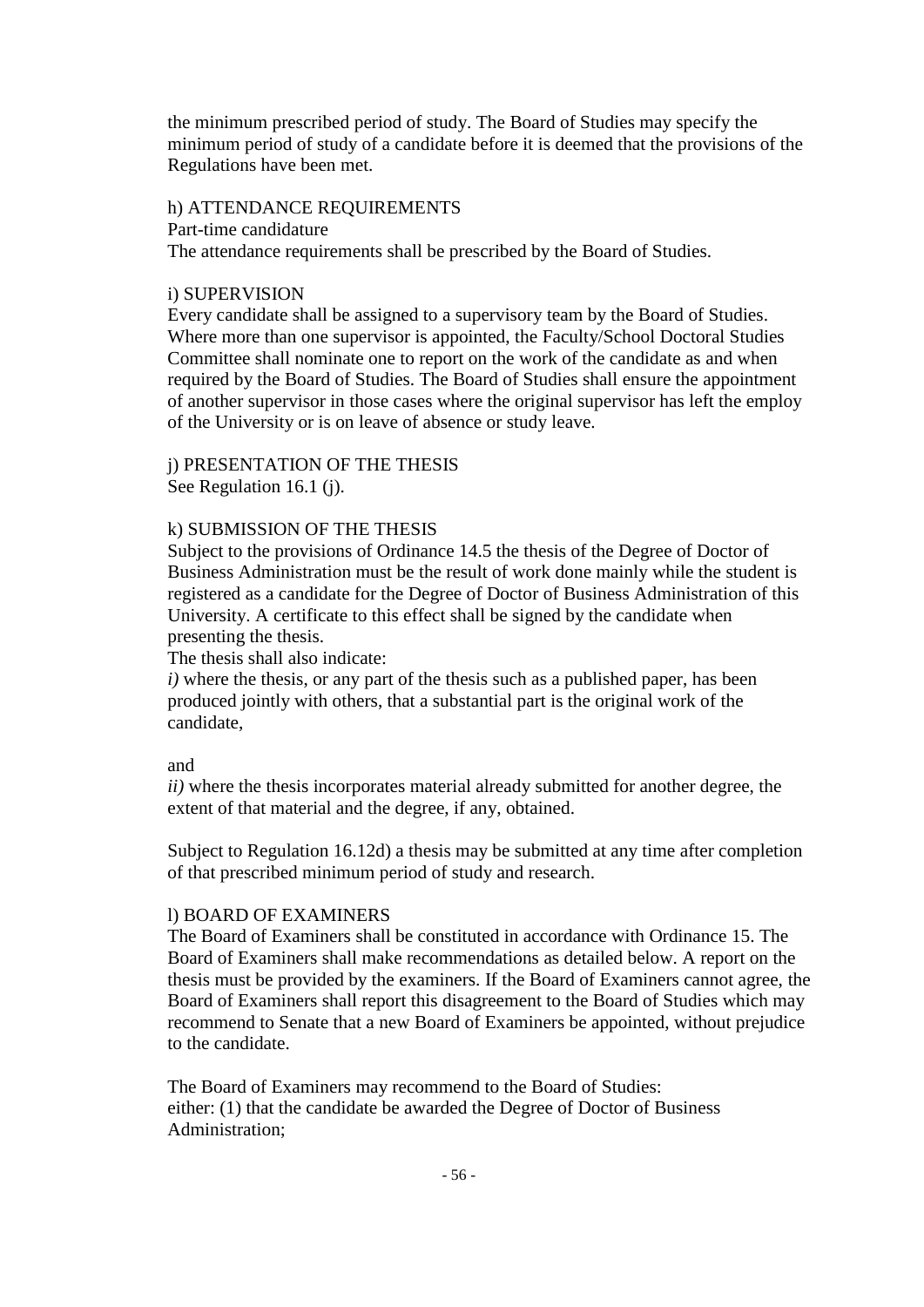or: (2) that the candidate be awarded the Degree of Doctor of Business Administration, subject to minor corrections to the thesis being executed to the satisfaction of the internal examiner(s);

or: (3) that the candidate not be awarded the Degree of Doctor of Business Administration but be given the opportunity of submitting a revised thesis for examination. The examiners shall normally require the candidate to undergo a second viva voce examination if a revised thesis is submitted;

or: (4) that the candidate fail and not be awarded the Degree of Doctor of Business Administration.

Where resubmission has been recommended candidates may, with the approval of the Board of Studies, be permitted to submit a revised thesis, within such a lapse of time as may be prescribed, and present themselves for re-examination; no further resubmission is permitted if the candidate fails to satisfy the Board of Examiners at this second attempt.

m) AWARD OF THE DEGREE OF DOCTOR OF BUSINESS ADMINISTRATION The Degree of Doctor of Business Administration shall be awarded to a candidate who shall have:

*i)* pursued a programme of study as prescribed under Regulation 16.12b) above: And

*ii)* presented a thesis on the candidate's advanced study and research which satisfies the Board of Examiners as:

- *(a)* making an original and significant contribution to knowledge
- *(b)* giving evidence of originality of mind and critical judgement in a particular subject
- *(c)* containing material worthy of peer-reviewed publication
- *(d)* being satisfactory in its literary and/or technical presentation and structure with a full bibliography and references
- *(e)* demonstrating an understanding of the context of the research: this must include, as appropriate for the subject of the thesis, the scientific, engineering, commercial and social contexts, and

*iii)* passed a *viva voce* examination conducted by the examiners on the broader aspects of the field of research in addition to the subject of the thesis. A *viva voce* examination is mandatory once a Doctor of Business Administration candidate has submitted a thesis. Where a candidate satisfies the examiners regarding the contents of the thesis but fails to satisfy the examiners at the *viva voce*, the candidate shall be given an opportunity of re-examination at a second *viva voce*: failure to satisfy at the second *viva voce* shall constitute failure of the submission for the Doctor of Business Administration.

Candidates at the discretion of the examiners may be required to pass a written examination to test their knowledge of the chosen field of research.

## n) REVIEWS

Regulation 17 sets out the procedures to be followed in cases where a review of a candidate's progression or result is required.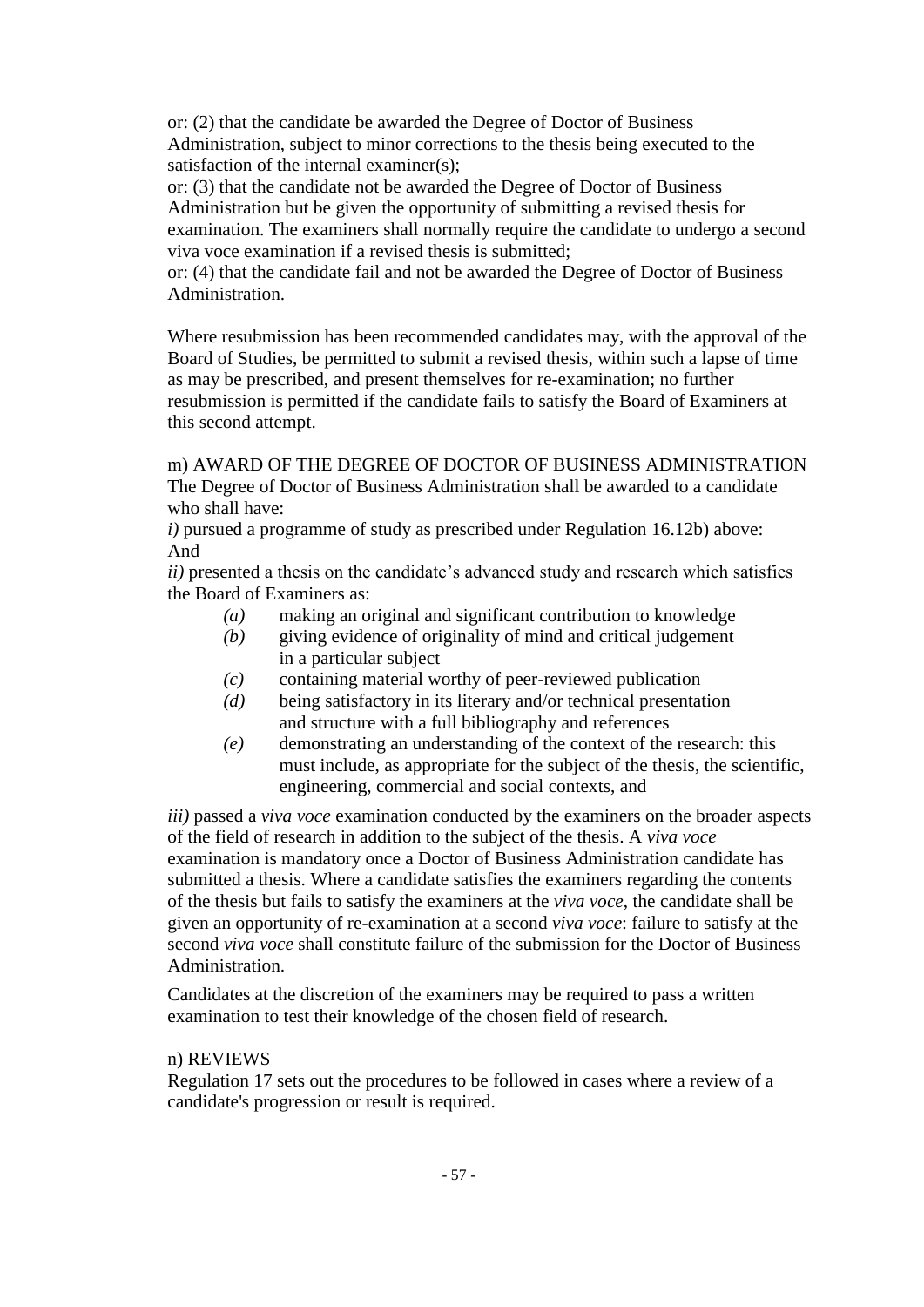## **16.13 Integrated PhD Programme***s*

Integrated PhD Programmes are subject to Regulations 16.1, 16.2 (Master by taught course), (where the approved Scheme of Studies prescribes the award of Degree of Master following successful completion of the taught component) 16.3 (MPhil) and 16.5 (PhD), except in the following aspects:

(a) PROGRAMME OF STUDY (in place of Regulations 16.2b (where applicable) and 16.5b)

The programme to be followed shall be one of supervised research, taught modules, professional training and training in research skills. The timescales set out in Regulation 16.5 (b) for confirmation of PhD candidature shall apply from the beginning of the research component of the programme.

(b) MINIMUM AND MAXIMUM PERIODS OF REGISTRATION FOR PROGRAMMES THAT INCLUDE THE AWARD OF THE DEGREE OF MASTER BY TAUGHT COURSE (in place of Regulations 16.2 paragraphs c and d, and 16.5 paragraphs c and d)

The minimum and maximum periods of registration for the Integrated PhD programme shall equal the combined periods prescribed in Regulation 16.2 and 16.5 for the full-time degrees of Master by taught course and PhD, namely:

*(i)* The period of study shall be at least thirty-six calendar months, and shall not exceed sixty months from the date of initial registration on the programme

*(ii)* A full-time candidate unable to present a thesis for examination within sixty months of the date of registration may, before the end of the fifth year and subject to the provision of Regulation 16.1 (e), seek an extension of registration for a period not exceeding twelve months and the Board of Studies may grant such an extension on one occasion only.

# (c) AWARD OF THE DEGREES OF MASTER OF RESEARCH OR MASTER OF SCIENCE AND DOCTOR OF PHILOSOPHY FOR PROGRAMMES THAT INCLUDE THE AWARD OF THE DEGREE OF MASTER BY TAUGHT COURSE

At the end of the first twelve months, and subject to satisfactory completion of the required work as specified in the scheme of studies, the candidate shall be awarded the degree of Master of Research or Master of Science, as specified in the scheme of studies. Following this award and subject to the requirements of Regulation 16.5(a)(iii) the candidate shall be permitted to transfer to probationer candidature for the degree of Doctor of Philosophy with the opportunity subsequently to seek confirmation of candidature for the degree of Doctor of Philosophy, as set out in Regulation 16.5a) (iii). The award of the degree of Doctor of Philosophy (or Master of Philosophy) shall be subject to the requirements set out in Regulation 16.5(n) (or Regulation 16.3(m)).

## (d) MINIMUM AND MAXIMUM PERIODS OF REGISTRATION FOR PROGRAMMES THAT DO NOT INCLUDE THE AWARD OF THE DEGREE OF MASTER BY TAUGHT COURSE

(i) The period of study shall be at least twenty-four calendar months, and shall not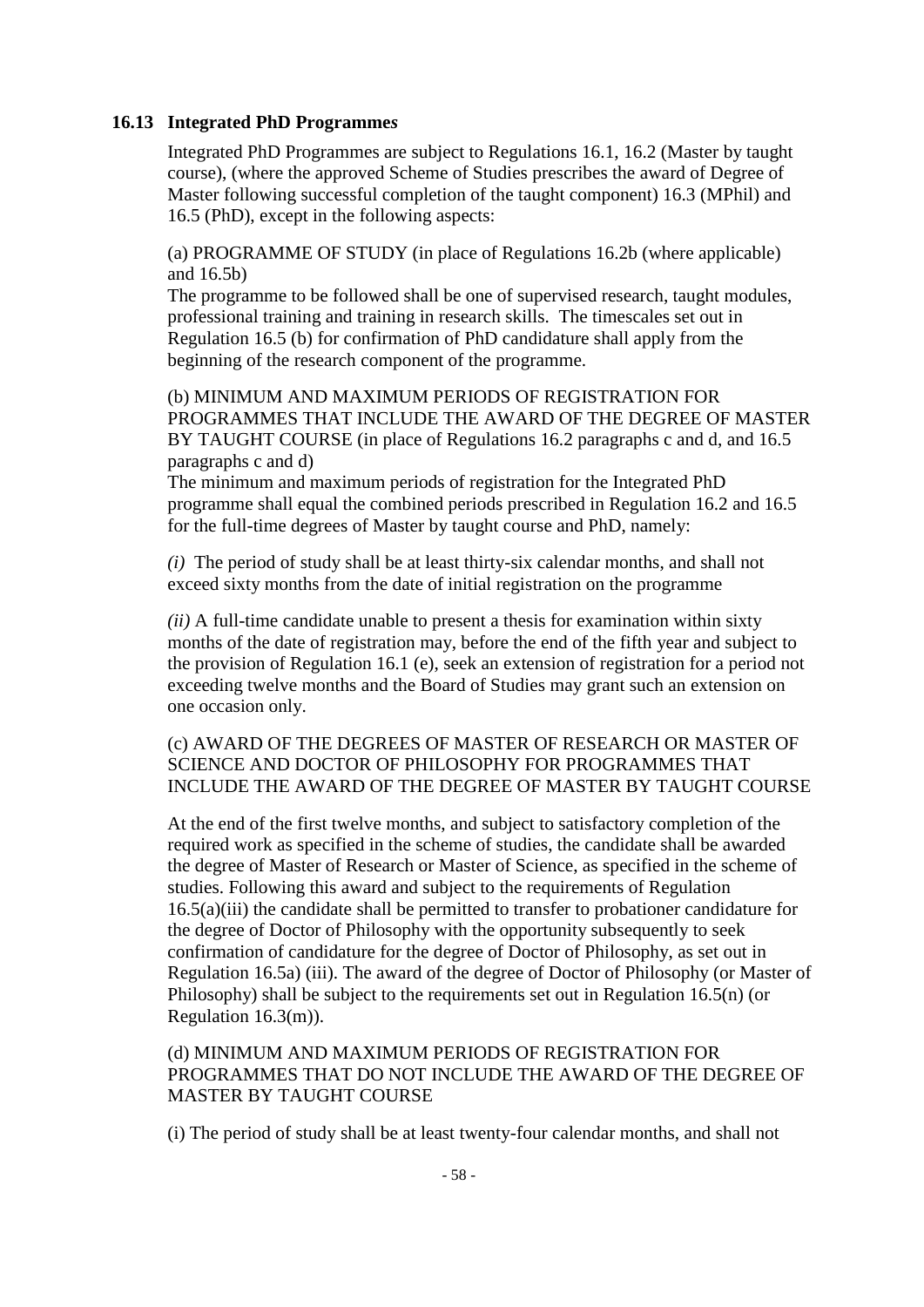exceed the maximum period of registration from the date of initial registration on the programme as prescribed in the approved Scheme of Studies.

(ii) A full-time candidate unable to present a thesis for examination within the maximum period of registration prescribed in the approved Scheme of Studies may, before the end of that period and subject to the provision of Regulation 16.1(e), seek an extension of registration for a period not exceeding twelve months and the Board of Studies may grant such an extension on one occasion only.

(e) AWARD OF THE DEGREES OF MASTER OF RESEARCH OR MASTER OF SCIENCE AND DOCTOR OF PHILOSOPHY FOR PROGRAMMES THAT DO NOT INCLUDE THE AWARD OF THE DEGREE OF MASTER BY TAUGHT **COURSE** 

Subject both to satisfactory completion of the required work as specified in the approved Scheme of Studies and to the requirements of Regulation 16.5(a)(iii), the candidate shall be permitted to transfer to probationer candidature for the degree of Doctor of Philosophy with the opportunity subsequently to seek confirmation of candidature for the degree of Doctor of Philosophy, as set out in Regulation 16.5(a)(iii). The award of the degree of Doctor of Philosophy (or Master of Philosophy) shall be subject to the requirements set out in Regulation 16.5(n) (or Regulation 16.3(m)).

#### **16.14 The Degree of Doctor of Health (DHealth)**

This Regulation should be read in conjunction with Regulation 16.1.

#### (a) ADMISSION

*(i)* For English Language requirements, see Regulation 16.1 (a).

*(ii)* Graduates of the University, or of any other Institution approved by the Senate for this purpose, or those who hold an approved graduate-equivalent qualification, and who additionally have at least five years of appropriate professional experience, may be admitted as candidates for the Degree of Doctor of Health provided that they have satisfied the Board of Studies as to the subject of their research enquiry and their fitness to undertake it. Candidates are required to have completed Phases 1 and 2 successfully in order to progress to Phase 3.

## (b) PROGRAMME OF STUDY

The Programme of Study for the Degree of Doctor of Health shall be one of supervised study following an approved Scheme of Studies and a research enquiry leading to submission of a thesis.

#### (c) MINIMUM PERIODS OF STUDY

Part-time candidature The period of study shall be at least thirty-six calendar months.

#### (d) MAXIMUM PERIODS OF STUDY

A part-time candidate shall present for examination within eight years of the date of registration for the degree. Subject to the provision of Regulation 16.1 (e) a candidate unable to do so may, before the end of the eighth year, seek an extension of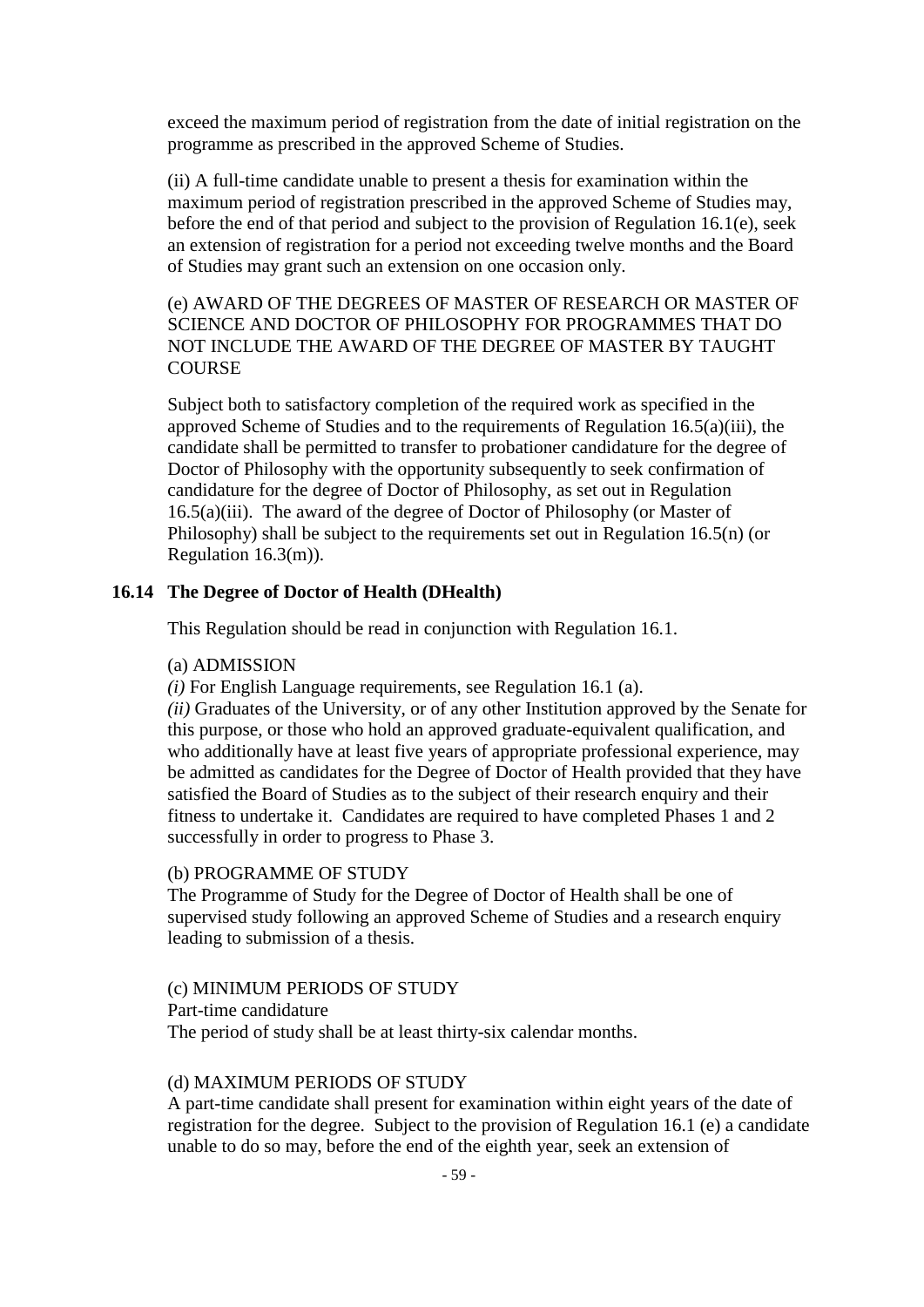registration for a period not exceeding twelve months and the Board of Studies may grant such an extension on two occasions only.

(e) SUSPENSION OF REGISTRATION See Regulation 16.1 (d).

(f) COMPLETION OF REGISTRATION See Regulation 16.1 (c).

#### (g) RE-REGISTRATION

A candidate whose registration has lapsed either by the passage of time or through non-payment of fees or who wishes to change the registered topic must seek permission of the Board of Studies to re-register as a candidate for the degree. In such cases, the Board may specify what previous periods of study may be counted towards the minimum prescribed period of study. The Board of Studies may specify the minimum period of study of a candidate before it is deemed that the provisions of the Regulations have been met.

#### (h) ATTENDANCE REQUIREMENTS

Part-time candidature

The attendance requirements shall be prescribed by the Board of Studies.

#### (i) SUPERVISION

Every candidate shall be assigned a panel of supervisors by the Board of Studies. The Board of Studies shall nominate one to report on the work of the candidate as and when required by the Board of Studies. The Board of Studies shall ensure the appointment of another supervisor in those cases where the original supervisor has left the employ of the University or is on leave of absence or study leave.

# (j) PRESENTATION OF THE THESIS

See Regulation 16.1 (j).

## (k) SUBMISSION OF THE THESIS

*(i)* Subject to the provisions of Ordinance 14.5, the thesis of the Degree of Doctor of Health must be the result of work done mainly while the student is registered as a candidate for the Degree of Doctor of Health of this University. A certificate to this effect shall be signed by the candidate when presenting the thesis. *(ii)* The thesis shall also indicate:

- *(a)* where the thesis, or any part of the thesis such as a published paper, has been produced jointly with others, that a substantial part is the original work of the candidate, and
- *(b)* where the thesis incorporates material already submitted for another degree, the extent of that material and the degree, if any, obtained.
- *(c)* Subject to Regulation 16.14(d), a thesis may be submitted at any time after completion of that prescribed minimum period of study and research.

## (l) BOARD OF EXAMINERS

*(i)* The Board of Examiners shall make recommendations as detailed below. A report on the thesis must be provided by the examiners. If the Board of Examiners cannot agree, the Board of Examiners shall report this disagreement to the Board of Studies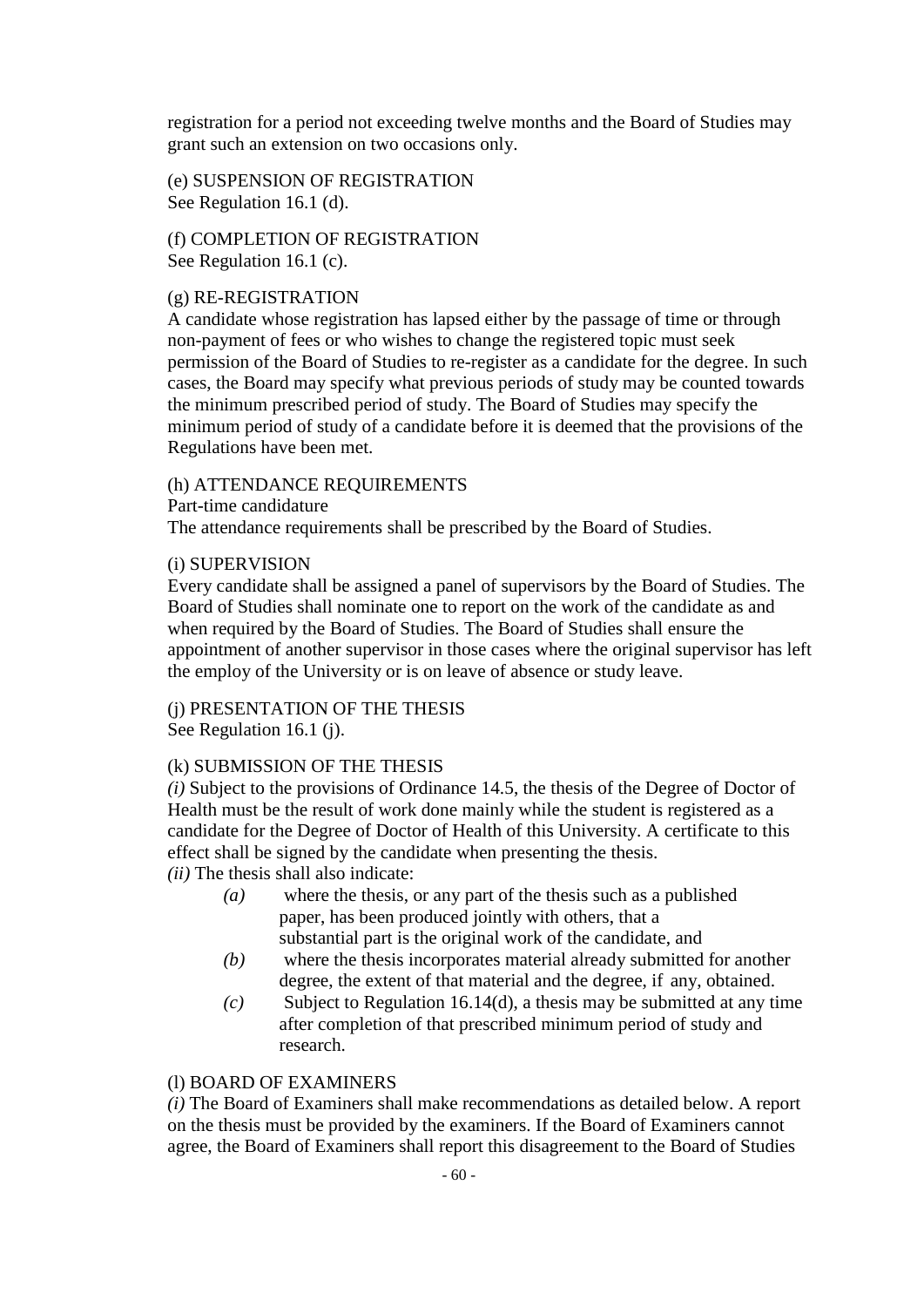which may recommend to Senate that a new Board of Examiners be appointed, without prejudice to the candidate.

*(ii)* The Board of Examiners may recommend to the Board of Studies:

either: (1) that the candidate be awarded the Degree of Doctor of Health; or: (2) that the candidate be awarded the Degree of Doctor of Health, subject to minor corrections to the thesis being executed to the satisfaction of the internal examiner(s); or: (3) that the candidate not be awarded the Degree of Doctor of Health but be given the opportunity of submitting a revised thesis for examination. The examiners shall normally require the candidate to undergo a second viva voce examination if a revised thesis is submitted;

or: (4) that the candidate fail and not be awarded the Degree of Doctor of Health. *(iii)* Where submission of a revised thesis has been recommended candidates may, with the approval of the Board of Studies, be permitted to submit a revised thesis, within such lapse of time as may be prescribed, and present themselves for reexamination; no further resubmission is permitted if the candidate fails to satisfy the Board of Examiners at this second attempt.

## (m) AWARD OF THE DEGREE OF DOCTOR OF HEALTH

The Degree of Doctor of Health shall be awarded to a candidate who shall have: *(i)* pursued a programme of study as prescribed under Regulation 16.14(b) above; and *(ii)* presented a thesis on the candidate's advanced study and research which satisfies the Board of Examiners as:

- *(a)* making an original and significant contribution to knowledge
- *(b)* giving evidence of originality of mind and critical judgement in a particular subject
- *(c)* containing material worthy of peer-reviewed publication
- *(d)* being satisfactory in its literary and/or technical presentation and structure with a full bibliography and references
- *(e)* demonstrating an understanding of the context of the research: this must include, as appropriate for the subject of the thesis, the scientific, engineering, commercial and social contexts, and

*(iii)* passed a viva voce examination conducted by the examiners on the broader aspects of the field of research in addition to the subject of the thesis. A viva voce examination is mandatory once a Doctor of Health candidate has submitted a thesis. Where a candidate satisfies the examiners regarding the contents of the thesis but fails to satisfy the examiners at the viva voce, the candidate shall be given an opportunity of re-examination at a second viva voce; failure to satisfy at the second viva voce shall constitute failure of the submission for the Doctor of Health.

## (n) REVIEWS

Regulation 17 sets out the procedures to be followed in cases where a review of a candidate's progression or result is required.

## **16.15 The Degree of Doctor of Engineering (EngD)**

This Regulation should be read in conjunction with Regulation 16.1.

#### (a) ADMISSION

*(i)* For English Language requirements, see Regulation 16.1 (a).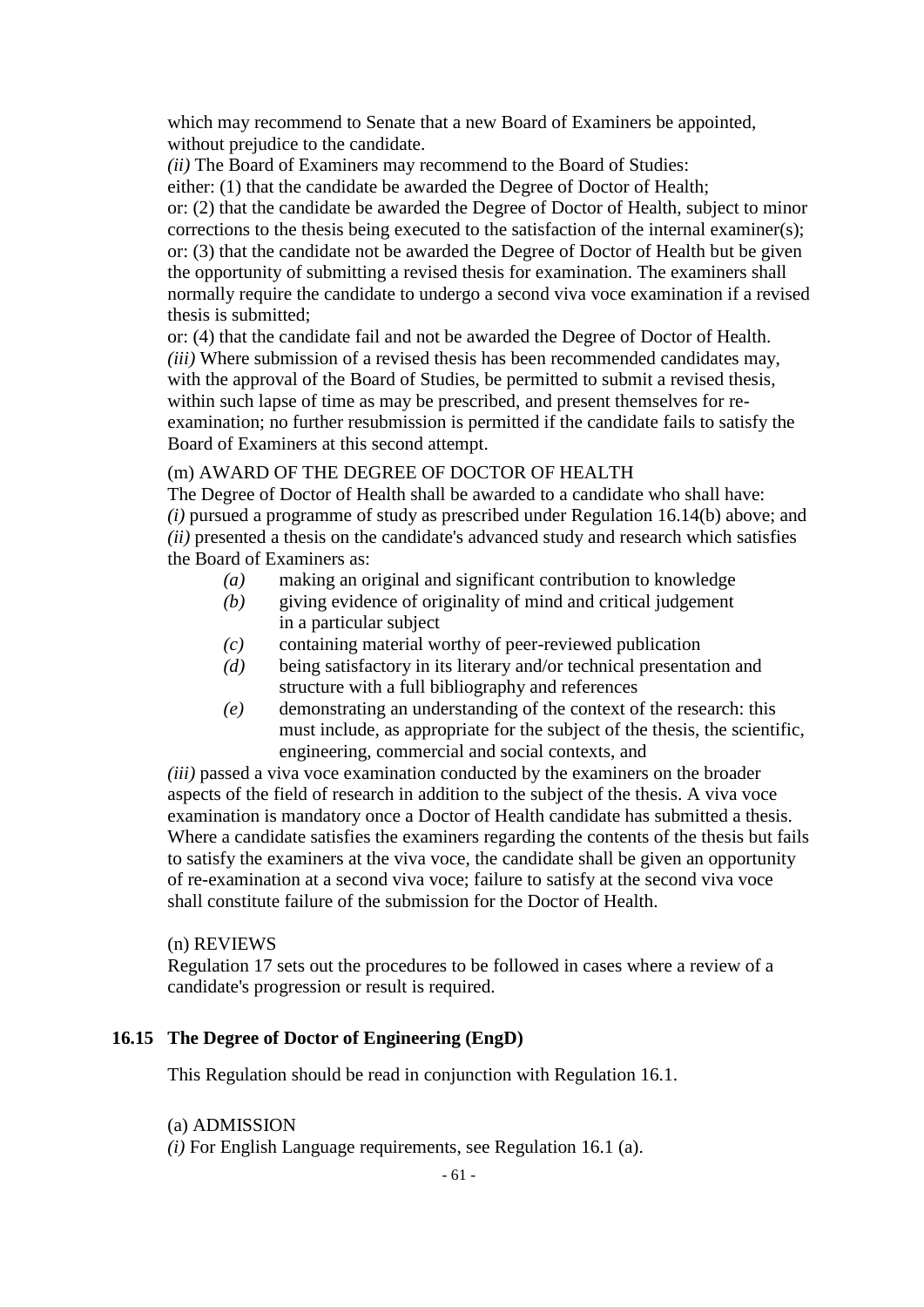*(ii)* Graduates of the University, or of any other Institution approved by the Senate for this purpose who hold at least an upper second class honours degree or its equivalent, may be admitted as candidates for the Degree of Doctor of Engineering provided that they have satisfied the Board of Studies as to their fitness to pursue the programme of study. Persons who are not graduates of a University may be admitted as candidates for the Degree by the Board of Studies provided they have achieved Chartered status or can demonstrate significant, relevant industrial experience, provided they have satisfied the Board of Studies as to their fitness to pursue the programme of study.

(b) Students enrolled on the programme shall be known as Research Engineers (RE).

## (c) PROGRAMME OF STUDY

The Programme of Study for the degree of Doctor of Engineering shall be one of supervised study following an approved Scheme of Studies of taught units offered by universities participating in the programme, followed by submission of a thesis or portfolio of work as set out in the Scheme of Studies. Candidates shall be registered initially for the degree of Doctor of Engineering (EngD). However, depending upon the quantity and nature of the work already undertaken and subject both to the criteria set out in the Scheme of Studies and to the approval of the Board of Studies, Research Engineers may be permitted to transfer their registration to one of the qualifications of Postgraduate Certificate, Postgraduate Diploma, Master of Science or Master of Philosophy. The Board of Studies shall specify the quantity and nature of any further work that is required to meet the requirements for the award of any of these qualifications.

## (d) MID-TERM REVIEW AND CONFIRMATION OF EngD REGISTRATION (WHERE SPECIFIED BY THE SCHEME OF STUDIES)

Where specified by the Scheme of Studies, candidature for the degree of Doctor of Engineering will only be confirmed after submission of a satisfactory major report of 8,000-10,000 words as specified in the Scheme of Studies and successful completion of an oral examination conducted by a Progression Board of Examiners (established for this purpose by the Board of Studies) as specified in the Scheme of Studies. The supervisors may attend the oral examination by invitation of the candidate or the panel (by permission of the candidate). The Director and/or Assistant Director reserve the right to attend such examinations.

Candidates shall be permitted to seek confirmation of the EngD status on a maximum of two occasions. No third attempt will be permitted. The first submission of the Mid-term Review report must take place not more than twenty-four months after the Research Engineer's first registration for the degree of EngD. A candidate who fails to submit the work by the deadline will normally be deemed to have failed their first attempt. Where the candidate fails either to meet the deadline or to achieve the required standard for confirmation for EngD candidature, submission of work for the second attempt must take place on or before a further deadline specified by the Board of Examiners, normally within six months of the first attempt. A candidate who fails to submit the work by this deadline will normally be deemed to have failed their second attempt.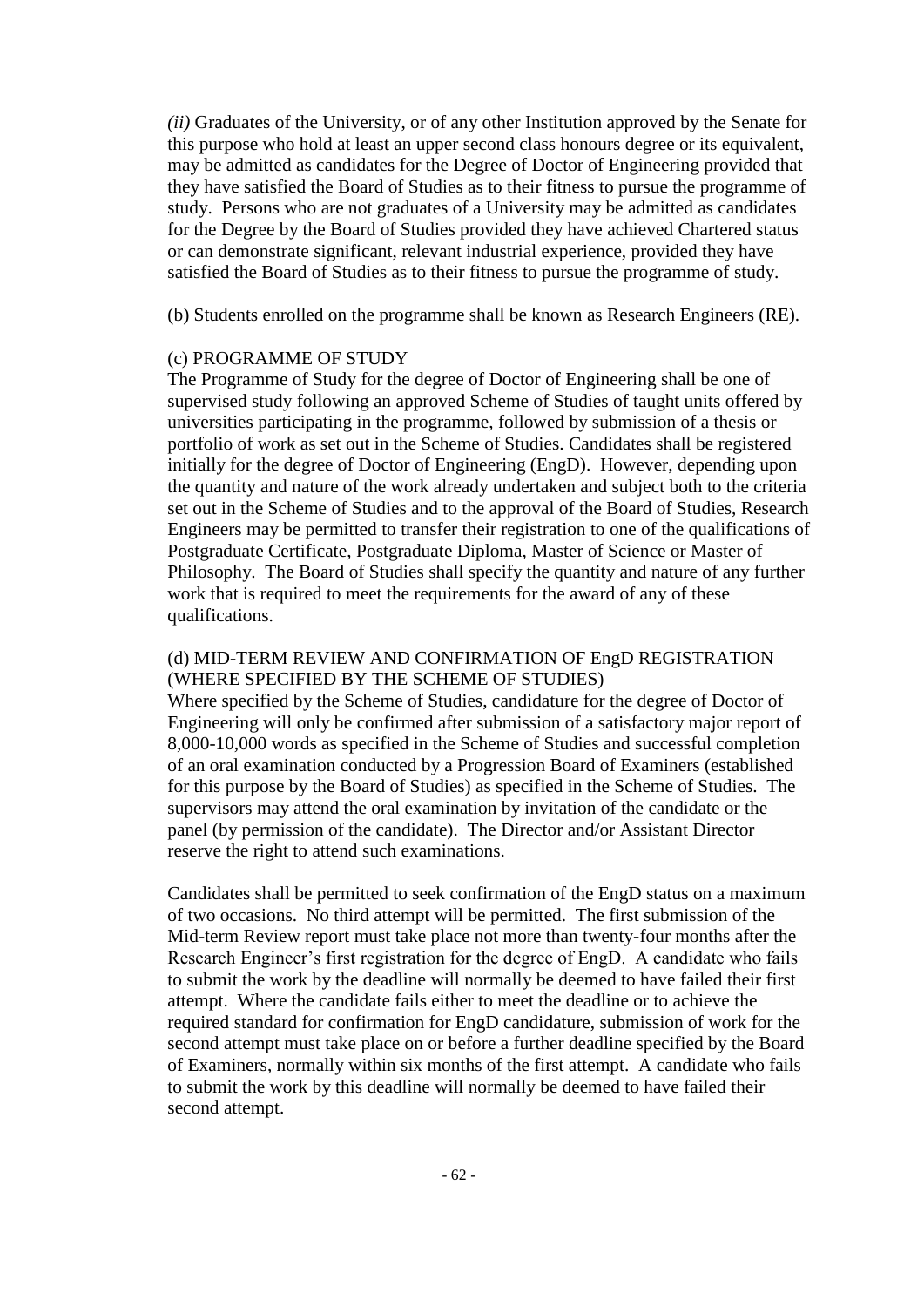The Progression Board of Examiners may recommend to the Board of Studies that: (i) the candidate's registration for the Degree of Doctor of Engineering be confirmed; or

(ii) the candidate be permitted to make a second submission for confirmation within a timescale to be determined by the Progression Board of Examiners; or

(iii) the candidate be awarded either a Postgraduate Diploma or the Degree of Master; or

(iv) the candidate, having failed both to achieve the standard required for continuation on the programme and the standard required for the award of Postgraduate Diploma or the Degree of Master, be required to withdraw.

Regulation 17 sets out the procedures to be followed in cases where a review of a progression decision is required.

As an outcome of the Mid-term Review recommendations (iii) and (iv) shall only be made either:

- (a) following a candidate's first attempt to seek confirmation of EngD registration where no second attempt is permitted because the academic judgement of the Progression Board of Examiners is that the candidate has failed to demonstrate sufficient potential to achieve the required standard at a second attempt; or
- (b) following a candidate's second attempt.

## (e) MINIMUM PERIOD OF REGISTRATION

In accordance with Ordinance 14, the period of study for the degree shall be not less than twenty-four calendar months.

*(i) Full-time industrially-based candidature*

The period of study shall be at least twenty-four calendar months.

## (f) MAXIMUM PERIODS OF REGISTRATION

*(i)*A full-time industrially-based candidate shall present for examination within sixty months of the date of registration for the degree. Subject to the provision of Regulation 16.1 (e) a candidate unable to do so may, before the end of the fifth year, seek an extension of registration for a period not exceeding twelve months and the Board of Studies may grant such an extension on one occasion only.

(g) SUSPENSION OF REGISTRATION See Regulation 16.1 (d).

## (h) COMPLETION OF REGISTRATION See Regulation 16.1 (c).

## (i) RE-REGISTRATION

A candidate whose registration has lapsed either by the passage of time or through non-payment of fees must seek permission of the Board of Studies to re-register as a candidate for the degree. In such cases, the Board may specify what previous periods of study may be counted towards the minimum prescribed period of study. The Board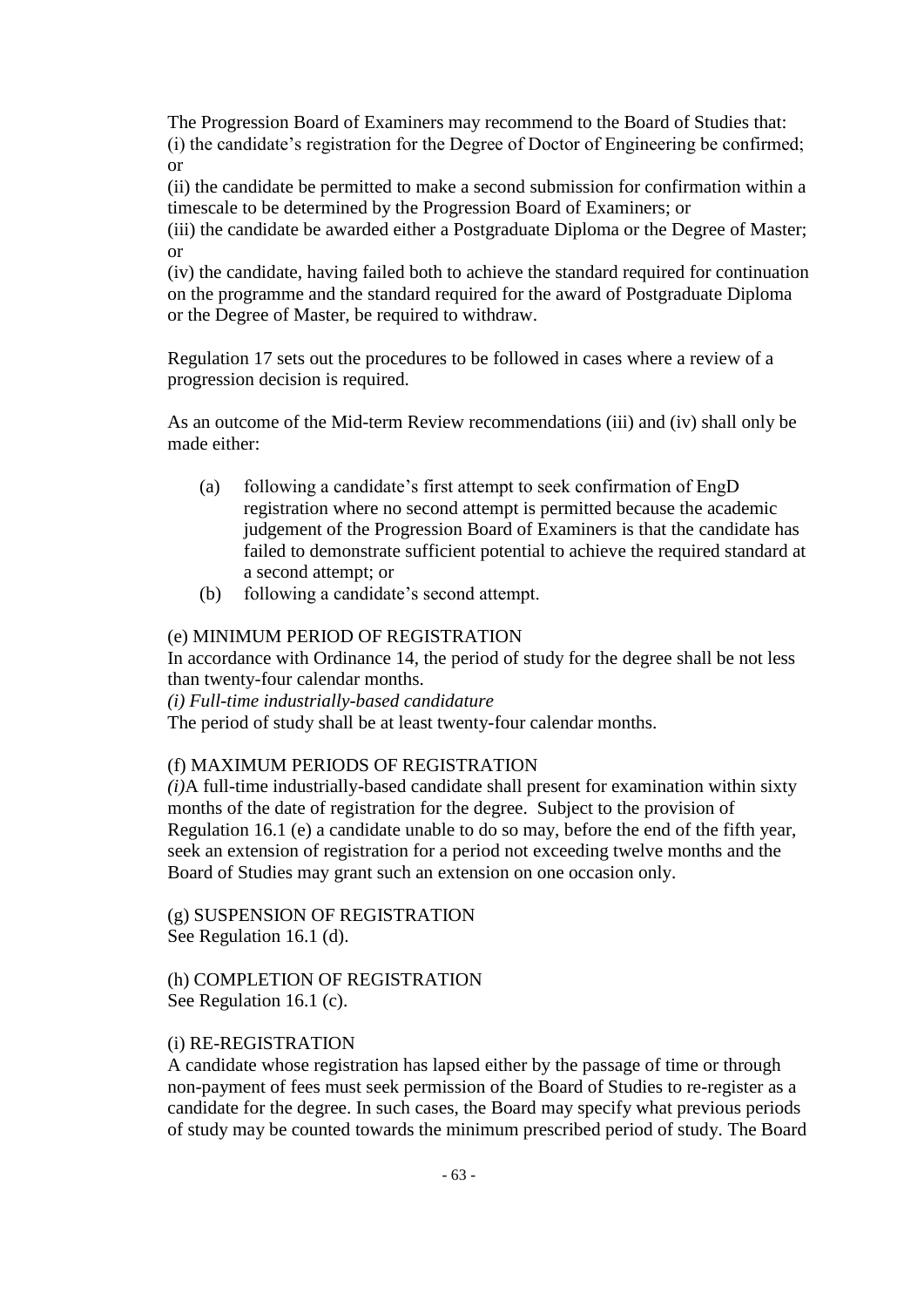of Studies may specify the minimum period of study of a candidate before it is deemed that the provisions of the Regulations have been met.

# (j) ATTENDANCE REQUIREMENTS

*(i) Full-time industrially-based candidature* As specified in the Scheme of Studies.

## (k) SUPERVISION

Every candidate shall be assigned to a supervisory team containing at least one academic supervisor and one industrial supervisor. The academic supervisor shall be responsible for reporting to the Board on the work of the candidate as and when required by the Board of Studies. The Board of Studies shall ensure the appointment of another academic supervisor in those cases where the original supervisor has left the employ of the University or is on leave of absence or study leave.

(l) PRESENTATION OF THE THESIS OR PORTFOLIO See Regulation 16.1 (j).

## (m) SUBMISSION OF THE THESIS OR PORTFOLIO

*(i)* Subject to the provisions of Ordinance 14, the thesis or portfolio of the Degree of Doctor of Engineering must be the result of work done mainly while the student is registered as a candidate for the Degree of Doctor of Engineering of this University. A certificate to this effect shall be signed by the candidate when presenting the thesis or portfolio.

(ii) The thesis or portfolio shall also indicate:

- (a) where the thesis or portfolio, or any part of the thesis or portfolio such as a published paper, has been produced jointly with others, that a substantial part is the original work of the candidate, and
- *(b)* where the thesis or portfolio incorporates material already submitted for another degree, the extent of that material and the degree, if any, obtained.

(iii) Subject to Regulation 16.4(d), a thesis or portfolio may be submitted at any time after completion of that prescribed minimum period of study and research.

## (n) BOARD OF EXAMINERS

Provided that the Research Engineer has submitted a thesis or portfolio of work in accordance with paragraph (l) above:

*(i)* The Board of Examiners shall make recommendations as detailed below. A report on the thesis or portfolio must be provided by the examiners. If the Board of Examiners cannot agree, the Board of Examiners shall report this disagreement to the Board of Studies which may recommend to Senate that a new Board of Examiners be appointed, without prejudice to the candidate.

(ii) The Board of Examiners may recommend to the Board of Studies: either:

(1) that the candidate be awarded the Degree of Doctor of Engineering; or:

(2) that the candidate be awarded the Degree of Doctor of Engineering, subject to minor corrections to the thesis or portfolio being executed to the satisfaction of the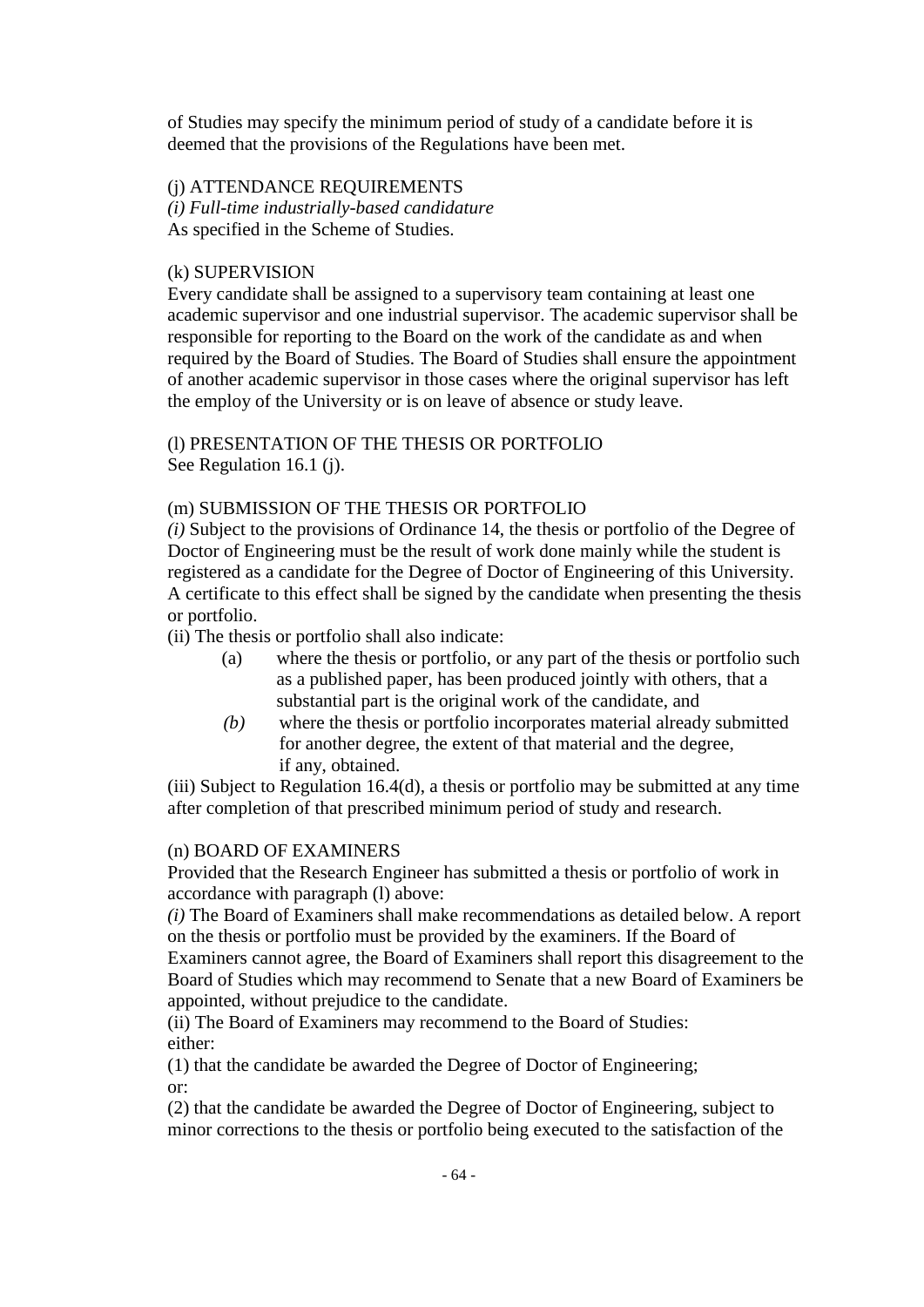internal examiner(s);or:

(3) that the candidate not be awarded the Degree of Doctor of Engineering but be given the opportunity of submitting a revised thesis or portfolio for examination. The examiners may require the candidate to undergo a second viva voce examination if a revised thesis or portfolio is submitted;

or:

(4) that the candidate not be awarded the degree of Doctor of Engineering but be required to present her/himself for a second viva voce examination within six months of the first viva voce examination;

or:

(5) that the candidate be awarded the degree of Master of Philosophy; or:

(6) that the candidate fail and not be awarded either the Degree of Doctor of Engineering or the Degree of Master of Philosophy.

(iii) Where submission of a revised thesis or portfolio has been recommended candidates may, with the approval of the Board of Studies, be permitted to submit a revised thesis or portfolio, within such lapse of time as may be prescribed, and present themselves for re-examination; no further resubmission is permitted if the candidate fails to satisfy the Board of Examiners at this second attempt.

## (o) AWARD OF THE DEGREE OF DOCTOR OF ENGINEERING

The Degree of Doctor of Engineering shall be awarded to a candidate who shall have: (i) pursued a programme of study as prescribed under Regulation 16.15(c) above; and (ii) presented a thesis or portfolio on the candidate's advanced study and research which satisfies the Board of Examiners as:

- (a) making an original and significant contribution to knowledge
- (b) giving evidence of originality of mind and critical judgement in a particular subject
- (c) containing material worthy of peer-reviewed publication
- (d) being satisfactory in its literary and/or technical presentation and structure with a full bibliography and references;
- (e) demonstrating an understanding of the context of the research: this must include, as appropriate for the subject of the thesis or portfolio, the scientific, engineering, commercial and social contexts

(iii) passed a viva voce examination conducted by the examiners on the broader aspects of the field of research in addition to the subject of the thesis or portfolio. A viva voce examination is mandatory once a Doctor of Engineering candidate has submitted a thesis or portfolio. Where a candidate satisfies the examiners regarding the contents of the thesis or portfolio but fails to satisfy the examiners at the viva voce, the candidate shall be given an opportunity of re-examination at a second viva voce not more than six months after the first viva voce examination; failure to satisfy at the second viva voce shall constitute failure of the submission for the Doctor of Engineering. Candidates at the discretion of the examiners may be required to pass a written examination to test their knowledge of the chosen field of research.

## (p) REVIEWS

Regulation 17 sets out the procedures to be followed in cases where a review of a candidate's progression or result is required.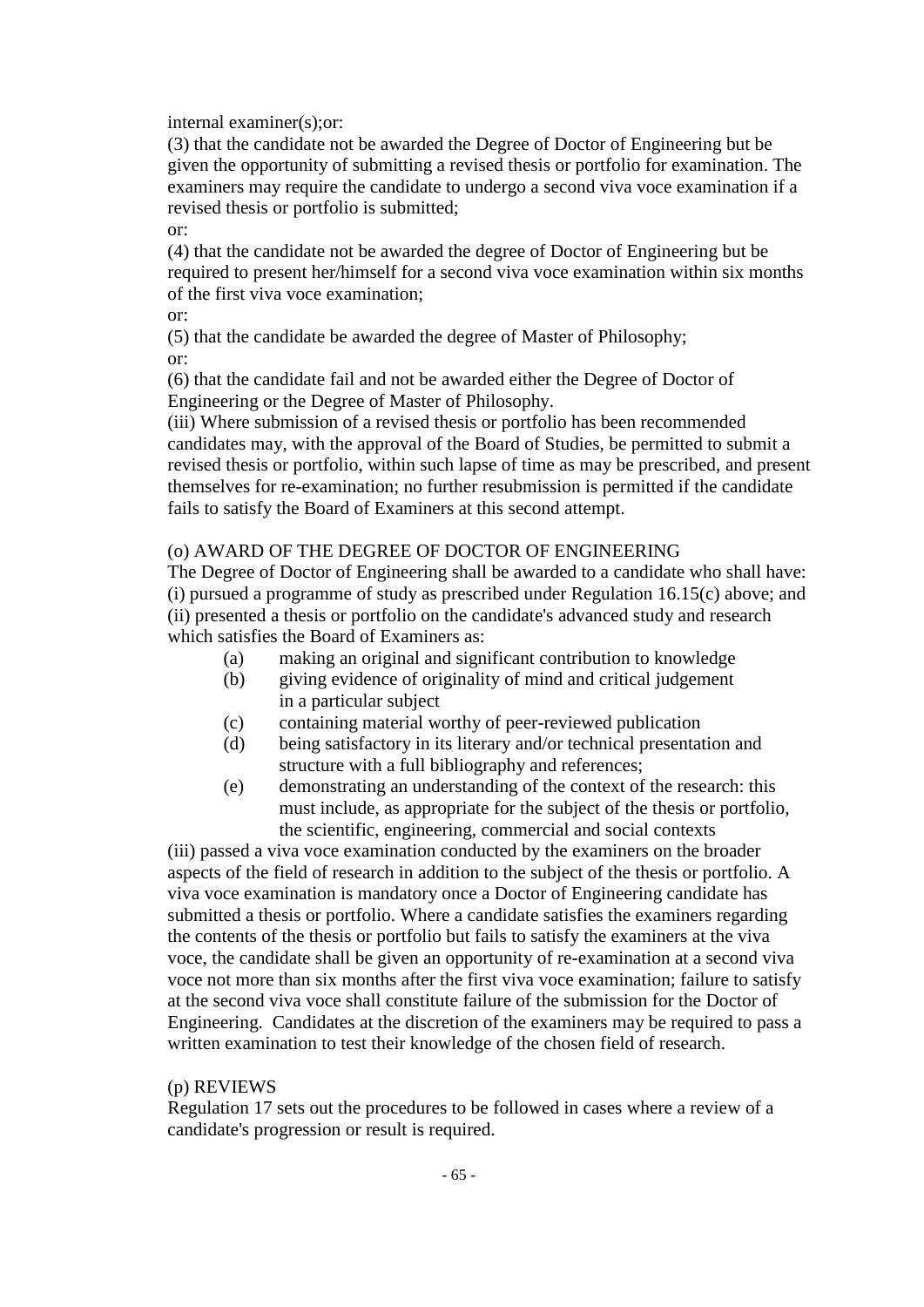## **16.16 The Degree of Doctor of Clinical Psychology (DClinPsy)**

This Regulation should be read in conjunction with Regulation 16.1.

#### (a) ADMISSION

*(i)* For English Language requirements, see Regulation 16.1 (a).

*(ii)* Graduates of the University, or of any other Institution approved by the Senate for this purpose who hold at least an upper second class honours degree or its equivalent, may be admitted as candidates for the Degree of Doctor of Clinical Psychology provided that they satisfy the admissions requirements set out in the Scheme of Studies and have satisfied the Board of Studies as to their fitness to pursue the programme of study.

#### (b) PROGRAMME OF STUDY

The Programme of Study for the degree of Doctor of Clinical Psychology shall be one of supervised study following an approved Scheme of Studies of taught units and clinical placements, and submission of a portfolio of work as set out in the Scheme of Studies.

#### (c) MINIMUM PERIOD OF REGISTRATION

In accordance with Ordinance 14, the period of study for the degree shall be not less than twenty-four calendar months.

*(i) Full-time candidature*

The period of study shall be at least thirty-six calendar months.

#### (d) MAXIMUM PERIODS OF REGISTRATION

(i) A full-time candidate shall present for examination within thirty-six months of the date of registration for the degree. Subject to the provision of Regulation 16.1 (e) a candidate unable to do so may, before the end of the third year, seek an extension of registration for a period not exceeding twelve months and the Board of Studies may grant such an extension on one occasion only.

#### (e) SUSPENSION OF REGISTRATION

See Regulation 16.1 (d). Additionally, no student shall be permitted to suspend their studies for such a length of time that the period between initial registration and completion of all required work exceeds seventy-two months.

(f) COMPLETION OF REGISTRATION See Regulation 16.1 (c).

# (g) ATTENDANCE REQUIREMENTS

*(i) Full-time candidature*

As specified in the Scheme of Studies.

## (h) SUPERVISION

Every candidate shall be assigned supervisors as specified in the Scheme of Studies. The lead academic supervisor shall be responsible for reporting to the Board on the work of the candidate as and when required by the Board of Studies. The Board of Studies shall ensure the appointment of another academic supervisor in those cases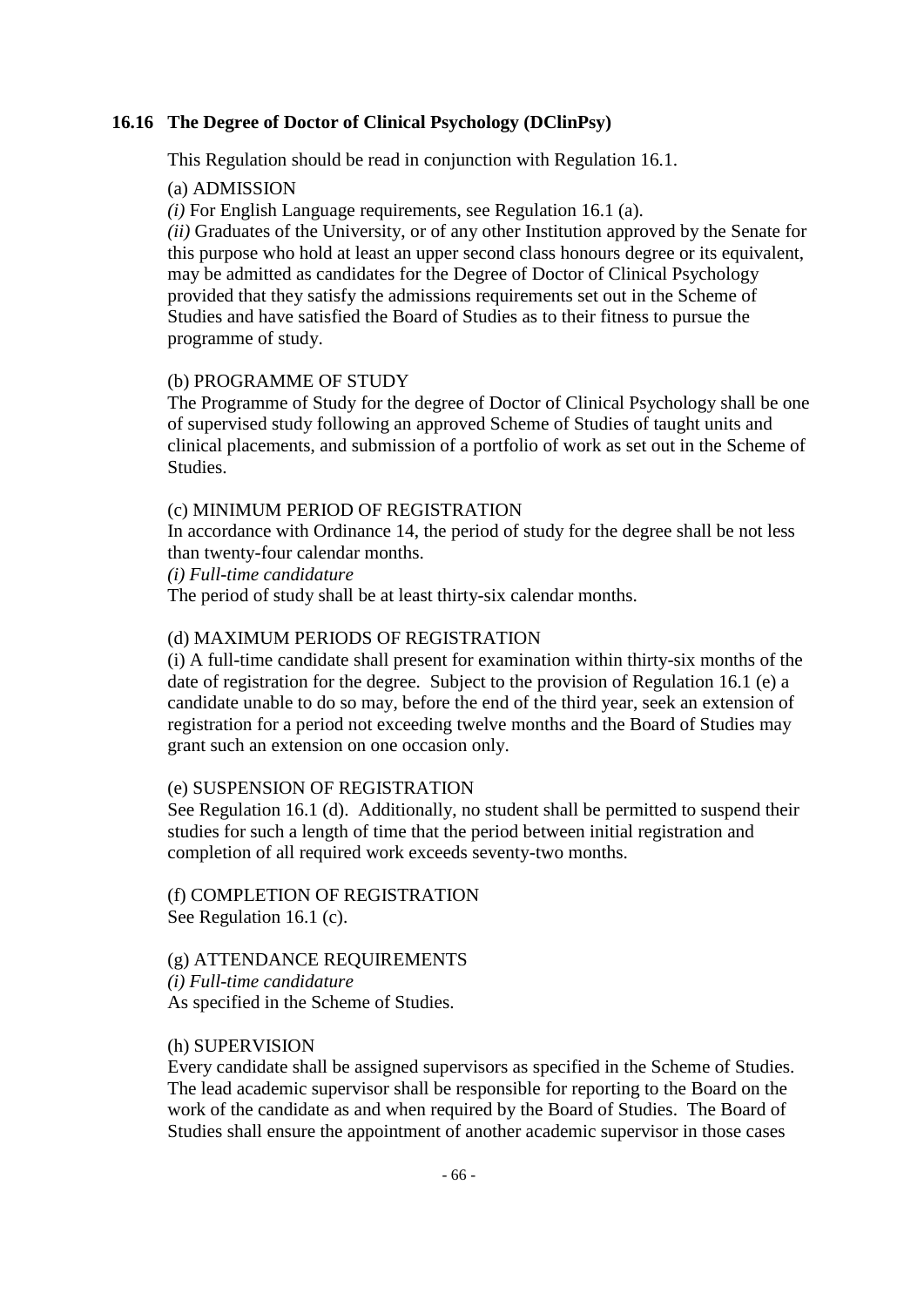where the original supervisor has left the employ of the University or is on leave of absence or study leave.

# (i) PRESENTATION OF THE PORTFOLIO See Regulation 16.1 (j).

# (j) SUBMISSION OF THE PORTFOLIO

*(i)* Subject to the provisions of Ordinance 14, the portfolio of the Degree of Doctor of Clinical Psychology must be the result of work done wholly while the student is registered as a candidate for the Degree of Doctor of Clinical Psychology of this University. A certificate to this effect shall be signed by the candidate when presenting the portfolio.

*(ii)* The portfolio shall also indicate:

- *(a)* where parts of the portfolio have been produced jointly with others, that a substantial part is the original work of the candidate, and
- *(b)* where the portfolio incorporates material already submitted for another degree, the extent of that material and the degree, if any, obtained.

*(iii)* A portfolio may be submitted at any time after completion of the prescribed minimum period of study and research.

# (k) PROGRAMMEBOARD OF EXAMINERS

Provided that the student has submitted a research portfolio of work in accordance with paragraph (j) above:

*(i)* The Programme Board of Examiners shall make recommendations as detailed below. A report on the research portfolio must be provided by the portfolio examiners. If the research portfolio Examiners cannot agree, the Programme Board of Examiners shall report this disagreement to the Board of Studies which may recommend to Senate that new Examiners for the research portfolio be appointed, without prejudice to the candidate.

*(ii)* The Programme Board of Examiners may recommend to the Board of Studies: either:

(1) that the candidate be awarded the Degree of Clinical Psychology subject to successful completion of the remaining units of study as prescribed in the Scheme of Studies;

or:

(2) that the candidate be awarded the Degree of Clinical Psychology subject to minor corrections to the research portfolio being executed to the satisfaction of the internal research portfolio Examiner(s) and subject to successful completion of the remaining units of study as prescribed in the Scheme of Studies;

or:

(3) that the student be required to attend a second viva voce examination, normally within six months;

or:

(4) that the student be given the opportunity of submitting a revised portfolio for examination, normally within twelve months. The Programme Board of Examiners, considering the recommendations of the research portfolio Examiners shall determine whether a second viva voce examination is necessary;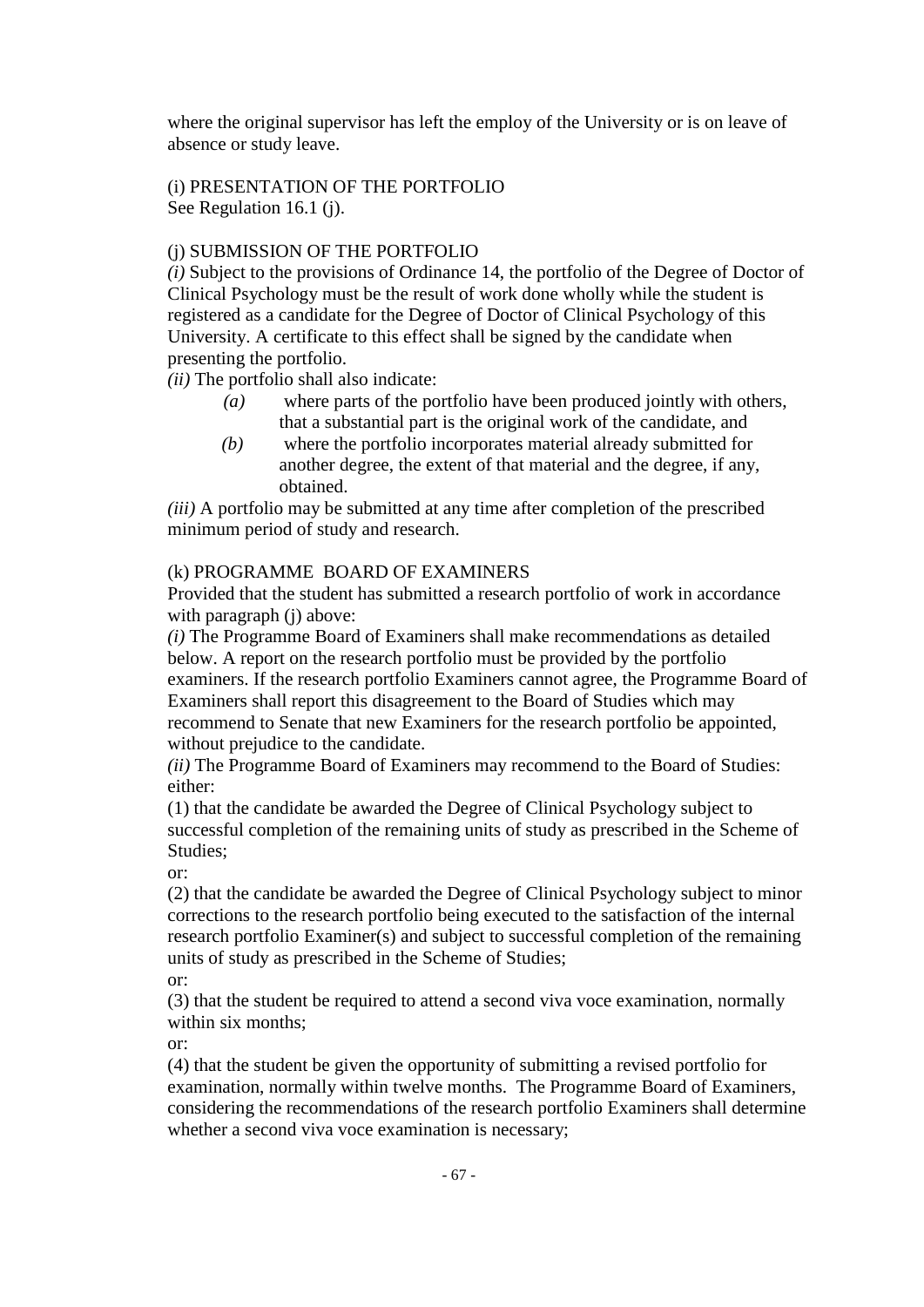or;

(5) that the student, having failed one of the clinical units, be awarded the degree of Master of Philosophy (subject to any minor revisions to the research portfolio which may be prescribed by the examiners and must be carried out to their satisfaction) and satisfactory completion of all non-clinical unit assessments;

or;

(6) that the student fail and not be awarded the degree of Doctor of Clinical Psychology or the degree of Master of Philosophy.

(l) AWARD OF THE DEGREE OF DOCTOR OF CLINICAL PSYCHOLOGY The Degree of Doctor of Clinical Psychology shall be awarded to a candidate who shall have:

*(i)* pursued a programme of study as prescribed under Regulation 16.16(b) above and successfully completed all units of study; and

*(ii)* presented a portfolio on the candidate's advanced study and research which satisfies the Board of Examiners as:

- *(a)* making an original and significant contribution to knowledge
- *(b)* giving evidence of originality of mind and critical judgement in a particular subject
- *(c)* containing material worthy of peer-reviewed publication
- *(d)* being satisfactory in its literary and/or technical presentation and structure with a full bibliography and references;
- *(e)* demonstrating an understanding of the context of the research as appropriate for the subjects of the papers in their scientific, professional and social contexts

*(iii)* passed a viva voce examination conducted by the examiners on the broader aspects of the field of research in addition to the subject of the portfolio.

# (m) REVIEWS

Regulation 17 sets out the procedures to be followed in cases where a review of a candidate's progression or result is required.

# 16.17 **The Degree of Doctor of Policy Research & Practice (DPRP)**

This Regulation should be read in conjunction with Regulation 16.1.

# (a) ADMISSION

# (i) For English Language requirements, see Regulation 16.1 (a).

(ii) Graduates holding at least upper second class honours or equivalent of the University, or of any other Institution approved by the Senate for this purpose and who have at least three years of appropriate professional experience as set out in the Scheme of Studies, or those who hold an approved graduate-equivalent qualification, and who also hold an advanced qualification (a Masters degree) in a related field, and who have at least three years of appropriate professional experience as set out in the Scheme of Studies, may be admitted as candidates for the Degree of Doctor of Policy Research & Practice provided that they have satisfied the Board of Studies as to the subject of their research enquiry and their fitness to undertake it.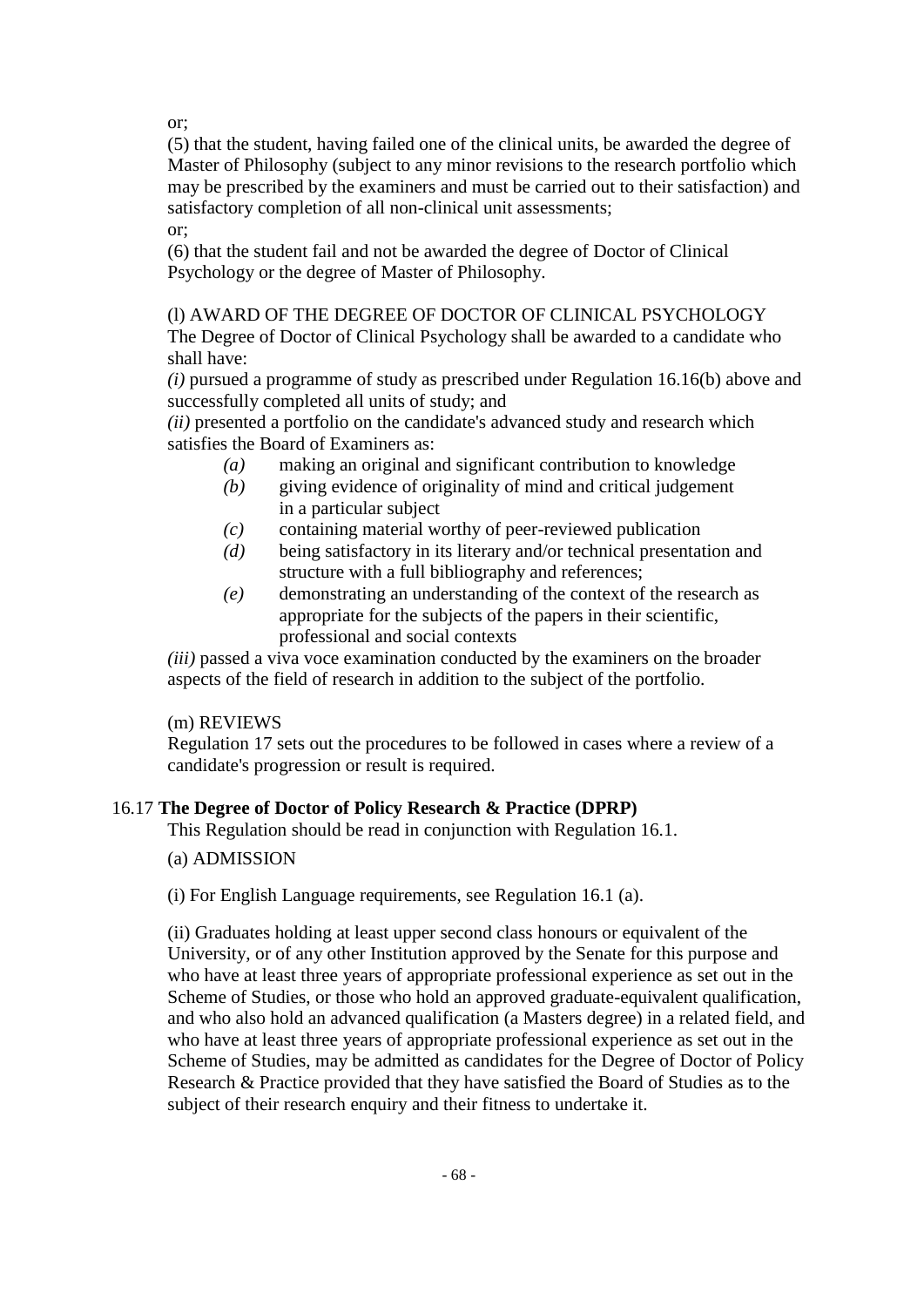#### (b) PROGRAMME OF STUDY

The Programme of Study for the degree of Doctor of Policy Research & Practice (DPRP) shall be one of supervised study following an approved Scheme of Studies of taught units and a thesis. Candidates shall be registered initially for the degree of Doctor of Policy Research & Practice. However, depending upon the quantity and nature of the work undertaken and subject to the criteria set out in the Scheme of Studies, candidates may be awarded one of the qualifications of Postgraduate Certificate in Policy Research & Practice, Postgraduate Diploma in Policy Research & Practice or Master of Philosophy in place of the Degree of Doctor of Policy Research & Practice.

## (c) MINIMUM PERIODS OF REGISTRATION

In accordance with Ordinance 14, the period of study for the degree shall be not less than twenty-four calendar months.

(i) Part-time candidature

The period of study shall be at least forty-eight calendar months.

## (d) MAXIMUM PERIODS OF REGISTRATION

(i) A part-time candidate shall present for examination within eight years of the date of registration for the degree. Subject to the provision of Regulation 16.1 (e) a candidate unable to do so may, before the end of the eighth year, seek an extension of registration for a period not exceeding twelve months and the Board of Studies may grant such an extension on two occasions only.

## (e) SUSPENSION OF REGISTRATION

See Regulation 16.1 (d).

# (f) COMPLETION OF REGISTRATION

See Regulation 16.1 (c).

## (g) RE-REGISTRATION

A candidate whose registration has lapsed either by the passage of time or through non-payment of fees or who wishes to change the registered topic must seek permission of the Board of Studies to re-register as a candidate for the degree. In such cases, the Board may specify what previous periods of study may be counted towards the minimum prescribed period of study. The Board of Studies may specify the minimum period of study of a candidate before it is deemed that the provisions of the Regulations have been met.

## (h) ATTENDANCE REQUIREMENTS

(i) Part-time candidature

The attendance requirements shall be prescribed by the Board of Studies.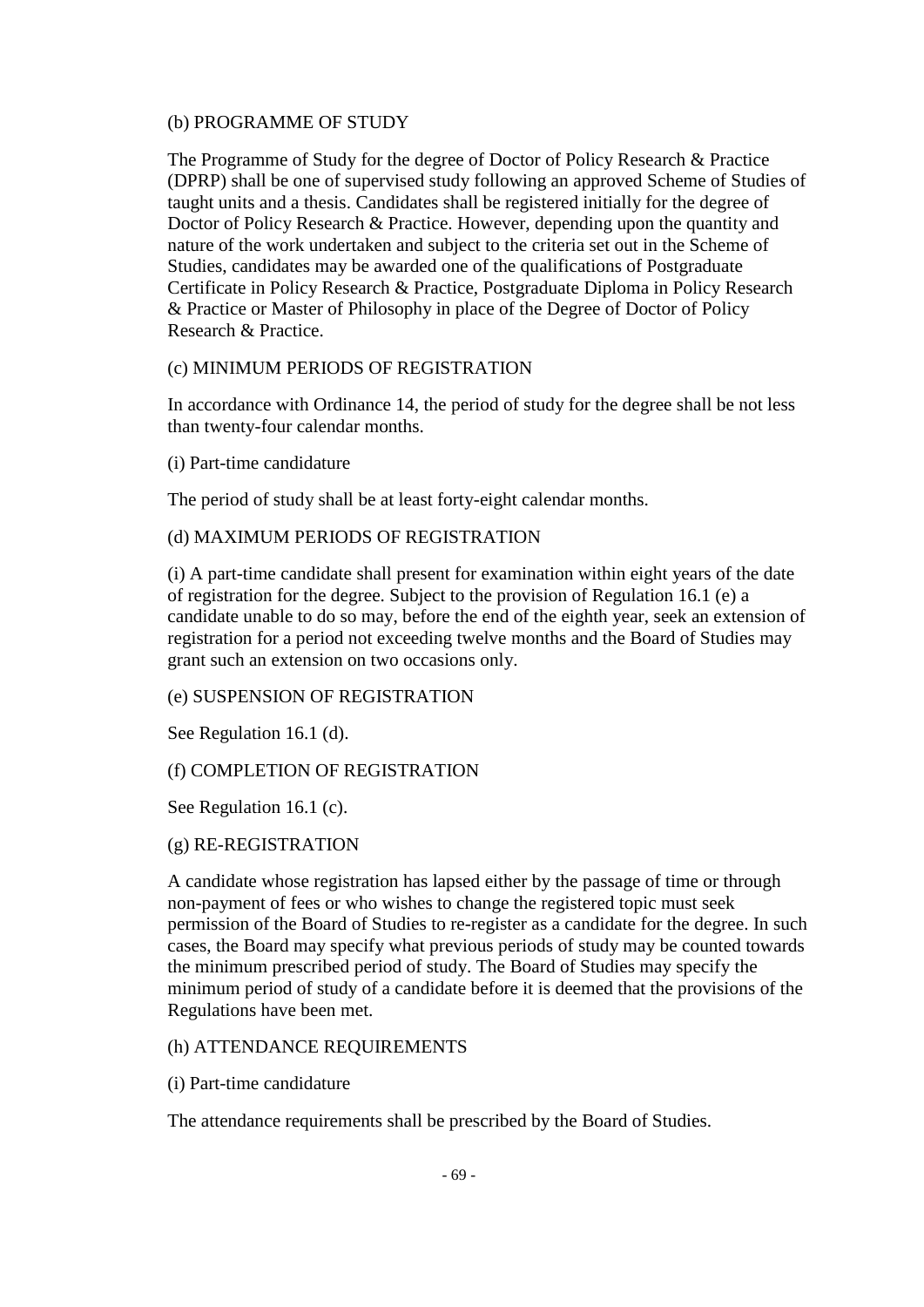## (i) SUPERVISION

Every candidate shall be assigned to a supervisory team by the Board of Studies. The Board of Studies shall ensure the appointment of another supervisor in those cases where the original lead supervisor has left the employ of the University or is on leave of absence or study leave.

## (j) PRESENTATION OF THE THESIS

See Regulation 16.1 (j).

## (k) SUBMISSION OF THE THESIS

(i) Subject to the provisions of Ordinance 14.5, the thesis of the Degree of Doctor of Policy Research & Practice must be the result of work done mainly while the student is registered as a candidate for the Degree of Doctor of Policy Research & Practice of this University. A certificate to this effect shall be signed by the candidate when presenting the thesis.

(ii) The thesis shall also indicate:

(a) where the thesis, or any part of the thesis such as a published paper, has been produced jointly with others, that a substantial part is the original work of the candidate, and

(b) where the thesis incorporates material already submitted for another degree, the extent of that material and the degree, if any, obtained.

(c) Subject to Regulation 16.17(d), a thesis may be submitted at any time after completion of the prescribed minimum period of study and research.

## (l) BOARD OF EXAMINERS

(i) The Board of Examiners shall make recommendations as detailed below. A report on the thesis must be provided by the examiners. If the Board of Examiners cannot agree, the Board of Examiners shall report this disagreement to the Board of Studies which may recommend to Senate that a new Board of Examiners be appointed, without prejudice to the candidate.

(ii) The Board of Examiners may recommend to the Board of Studies:

either: (1) that the candidate be awarded the Degree of Doctor of Policy Research & Practice;

or: (2) that the candidate be awarded the Degree of Doctor of Policy Research & Practice, subject to minor corrections to the thesis being executed to the satisfaction of the internal examiner(s);

or: (3) that the candidate be awarded the Degree of Doctor of Policy Research & Practice subject to satisfactory performance at a second viva voce examination and subject also to any minor corrections to the thesis required by the examiners. Failure to satisfy the examiners at the second viva shall constitute failure of the submission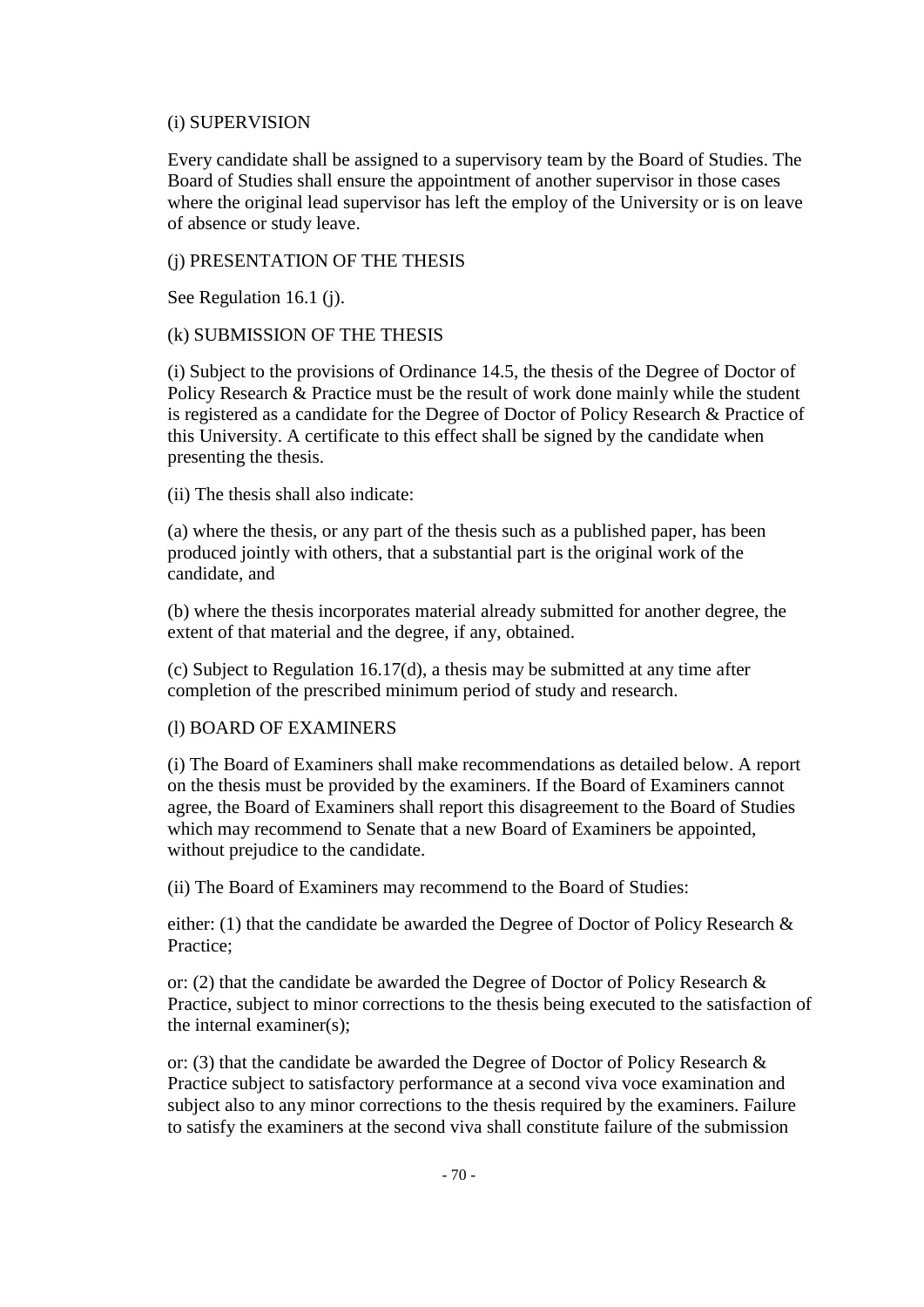for the Degree of Doctor of Policy Research & Practice;

or: (4) that the candidate not be awarded the Degree of Doctor of Policy Research & Practice but be given the opportunity of submitting a revised thesis for the degree of Doctor of Policy Research & Practice. The examiners shall normally require the candidate to undergo a second viva voce examination. If, in the opinion of the examiners, the thesis as first submitted is worthy of the award of the Degree of Master of Philosophy, the examiners may offer the candidate the opportunity to accept the Degree of Master of Philosophy, subject to any minor corrections to the thesis which may be prescribed by the examiners and which must be carried out to their satisfaction. A candidate wishing to accept the Degree of Master of Philosophy under these circumstances shall inform the examiners in writing of this wish by the date prescribed by the examiners;

or: (5) that the candidate not be awarded the Degree of Doctor of Policy Research & Practice but be awarded the Degree of Master of Philosophy (subject to any minor revisions to the thesis which may be prescribed by the examiners and which must be carried out to their satisfaction);

or: (6) that the candidate be awarded neither the Degree of Doctor of Policy Research & Practice nor the Degree of Master of Philosophy, but be awarded either the Postgraduate Diploma in Policy Research & Practice or the Postgraduate Certificate in Policy Research & Practice, subject to the requirements for each award as set out in the Scheme of Studies;

or: (7) that the candidate fail and be awarded none of the relevant awards (Doctor of Policy Research & Practice, Master of Philosophy, Postgraduate Diploma in Policy Research & Practice, Postgraduate Certificate in Policy Research & Practice).

(iii) Where submission of a revised thesis has been recommended candidates may, with the approval of the Board of Studies, be permitted to submit a revised thesis, within such lapse of time as may be prescribed, and present themselves for reexamination; no further resubmission is permitted if the candidate fails to satisfy the Board of Examiners at this second attempt.

## (m) AWARD OF THE DEGREE OF DOCTOR OF POLICY RESEARCH & PRACTICE

The Degree of Doctor of Policy Research & Practice shall be awarded to a candidate who has:

(i) pursued a programme of study as prescribed under Regulation 16.17(b) above; and

(ii) presented a thesis on the candidate's advanced study and research which satisfies the Board of Examiners as:

(a) making an original and significant contribution to knowledge

(b) giving evidence of originality of mind and critical judgement in a particular subject

(c) containing material worthy of peer-reviewed publication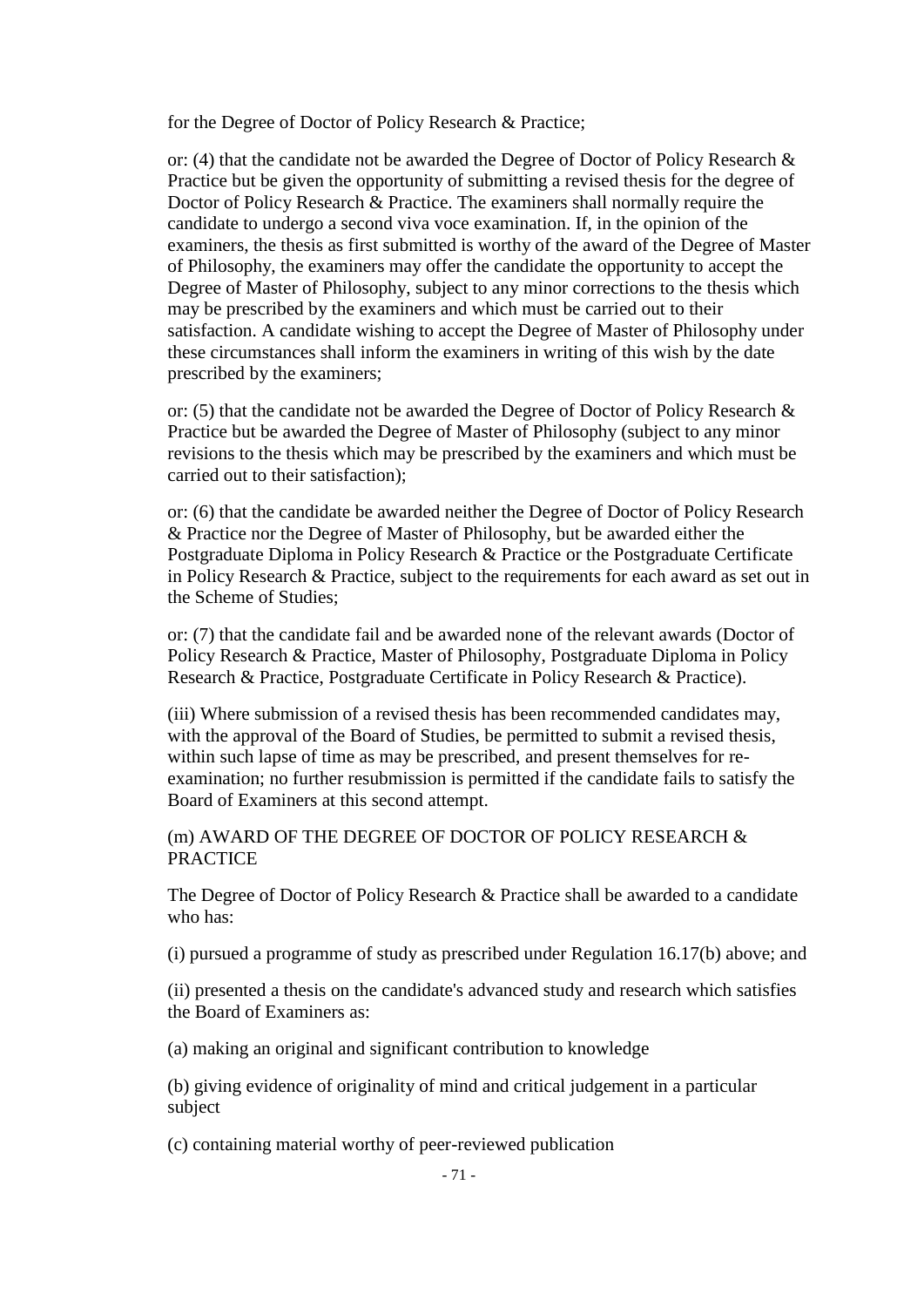(d) being satisfactory in its literary and/or technical presentation and structure with a full bibliography and references

(e) demonstrating an understanding of the context of the research: this must include, as appropriate for the subject of the thesis, the scientific, engineering, commercial and social contexts

(iii) passed a viva voce examination conducted by the examiners on the broader aspects of the field of research in addition to the subject of the thesis. A viva voce examination is mandatory once a Doctor of Policy Research & Practice candidate has submitted a thesis. Where a candidate satisfies the examiners regarding the contents of the thesis but fails to satisfy the examiners at the viva voce, the candidate shall be given an opportunity of re-examination at a second viva voce; failure to satisfy at the second viva voce shall constitute failure of the submission for the Doctor of Policy Research & Practice.

Candidates at the discretion of the examiners may be required to pass a written examination to test their knowledge of the chosen field of research.

## (n) REVIEWS

Regulation 17 sets out the procedures to be followed in cases where a review of a candidate's progression or result is required.

## **17. CONDUCT OF STUDENT ACADEMIC APPEALS AND REVIEWS**

## **INTRODUCTION**

## **Scope**

- **17.1** This Regulation applies to all programmes of study leading to an award of the University. It gives effect to the responsibility of Senate prescribed in Statute 19.43: *To consider, to adjudicate upon, and, if thought fit, uphold academic appeals by students relating to (a) progression from one part of the programme of studies to the next; or (b) the outcome of examinations or formal course assessments; or (c) dissatisfaction of a student with the level of attainment where there exists new and relevant information concerning matters which might have affected that student's performance.* It provides the means whereby individual students may appeal against decisions made by a Board of Studies relating to their academic progress, the marks/grades, degrees, certificates or diplomas, and the classifications/grades awarded to them. Dissatisfaction with a mark or set of marks, or any other aspect of the properly exercised academic judgement of the examiners, will not of itself be acceptable as a valid ground for an Academic Appeal. The procedure for submitting complaints about other matters is set out in Appendix 1 to the Regulations.
- **17.2** Students who have concerns about assessment outcomes that have not yet been approved by a Board of Studies should seek advice in the first instance from their Director of Studies. This may include matters such as suspecting errors in the totalling or transcription of marks/grades, or wishing to seek clarification about the marking process.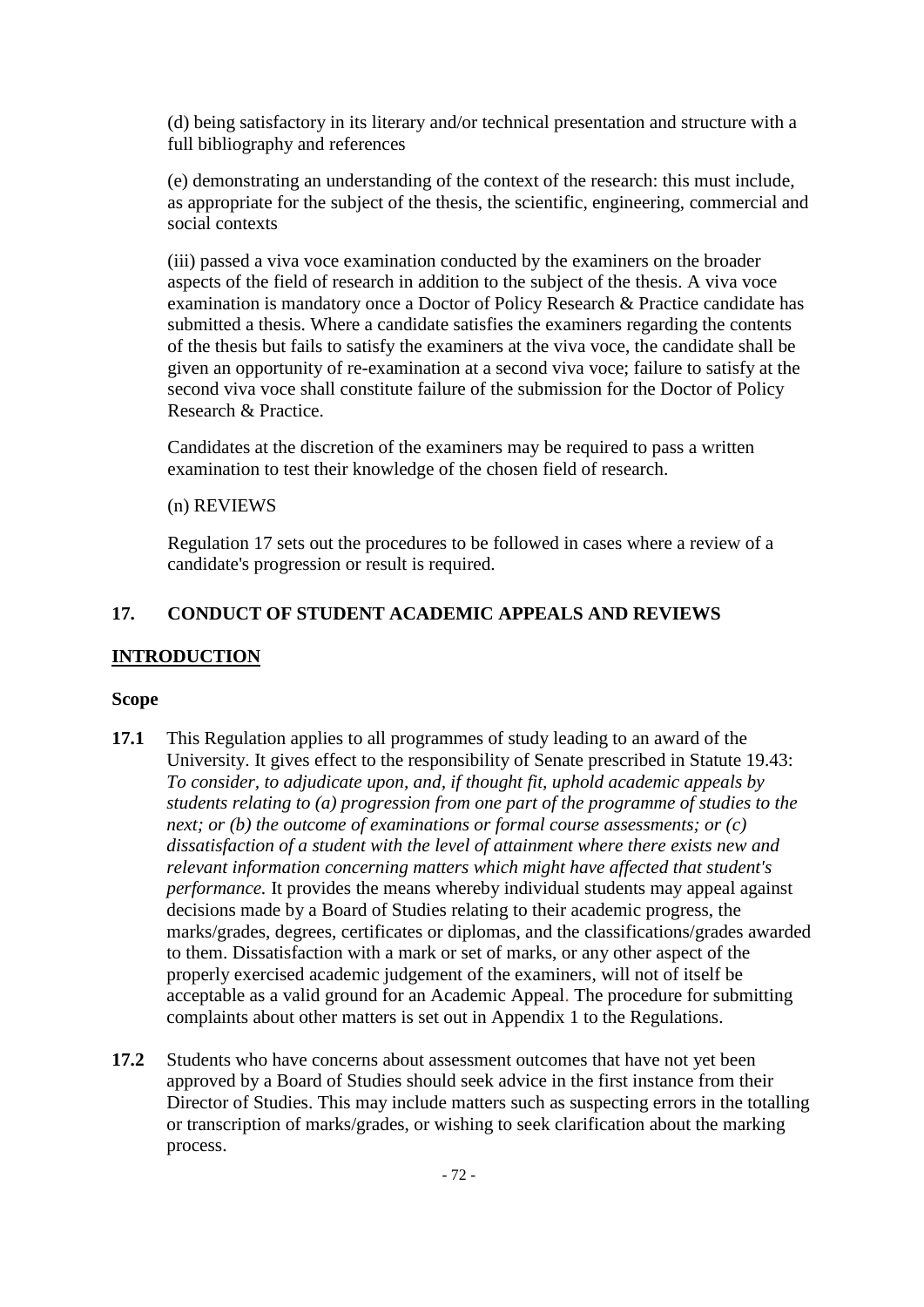# **Principles**

- **17.3** By means of this regulation, the University ensures that students can, in good faith, submit an Academic Appeal and not be penalised for so doing. Students' requests will be addressed fairly, promptly and, so far as is compatible with proper consideration of the case, confidentially. Any complaint which might arise in this regard may be addressed by means of the procedure set out in Appendix 1 to the Regulations.
- **17.4** It is the responsibility of students making an Academic Appeal to behave responsibly and not to make unwarranted or unsubstantiated allegations concerning the personal or professional reputations or conduct of members of University staff.
- **17.5** From time to time, a group of students might wish to submit a group Academic Appeal.
	- a) If a group appeal is deemed by the Chair of the Board of Studies to be an appropriate method to deal fairly with the circumstances of the individual students involved, the Chair of the Board of Studies will invite the group to nominate one student to act as the group representative. The Chair of the Board of Studies will deal with the group representative, and this student will be expected to liaise with the other students. It is expected that appropriate adjustments may need to be made to the processes described here, including, for example, Executive Action being determined as applicable to all in the group, or an Appeal Hearing being conducted collectively for the group. Individuals' personal data should not be disclosed to the group, and outcomes that reflect individual circumstances should be communicated directly and separately to all group members.
	- b) If a group appeal is deemed by the Chair of the Board of Studies to be an inappropriate method to deal fairly with the circumstances of the individual students involved, the Chair of the Board of Studies may elect to invite the students to submit appeals individually, within seven days of the invitation to do so. In such cases, consideration of the individual cases will follow the normal processes described here.
- **17.6** Both students and staff may seek guidance in relation to student Academic Appeals and Reviews as appropriate. For example, a student may seek guidance on drafting the appeal or request for review from an appropriate source such as the Postgraduate Association or the Students' Union. Guidance on the University's Student Academic Appeals and Reviews procedure, and about the Complaints procedure, is available at <http://www.bath.ac.uk/students/support/complaints/index.html>

# **Disclosure**

**17.7** In accordance with the provisions of Statute 28, no papers, minutes or other records which relate to reserved areas of business shall at any time be made available to a student, except insofar as the papers, minutes or other records constitute the student's own personal data. Reserved areas of business include those concerning decisions on the academic assessment of individual students; in any case of doubt, the Chair of the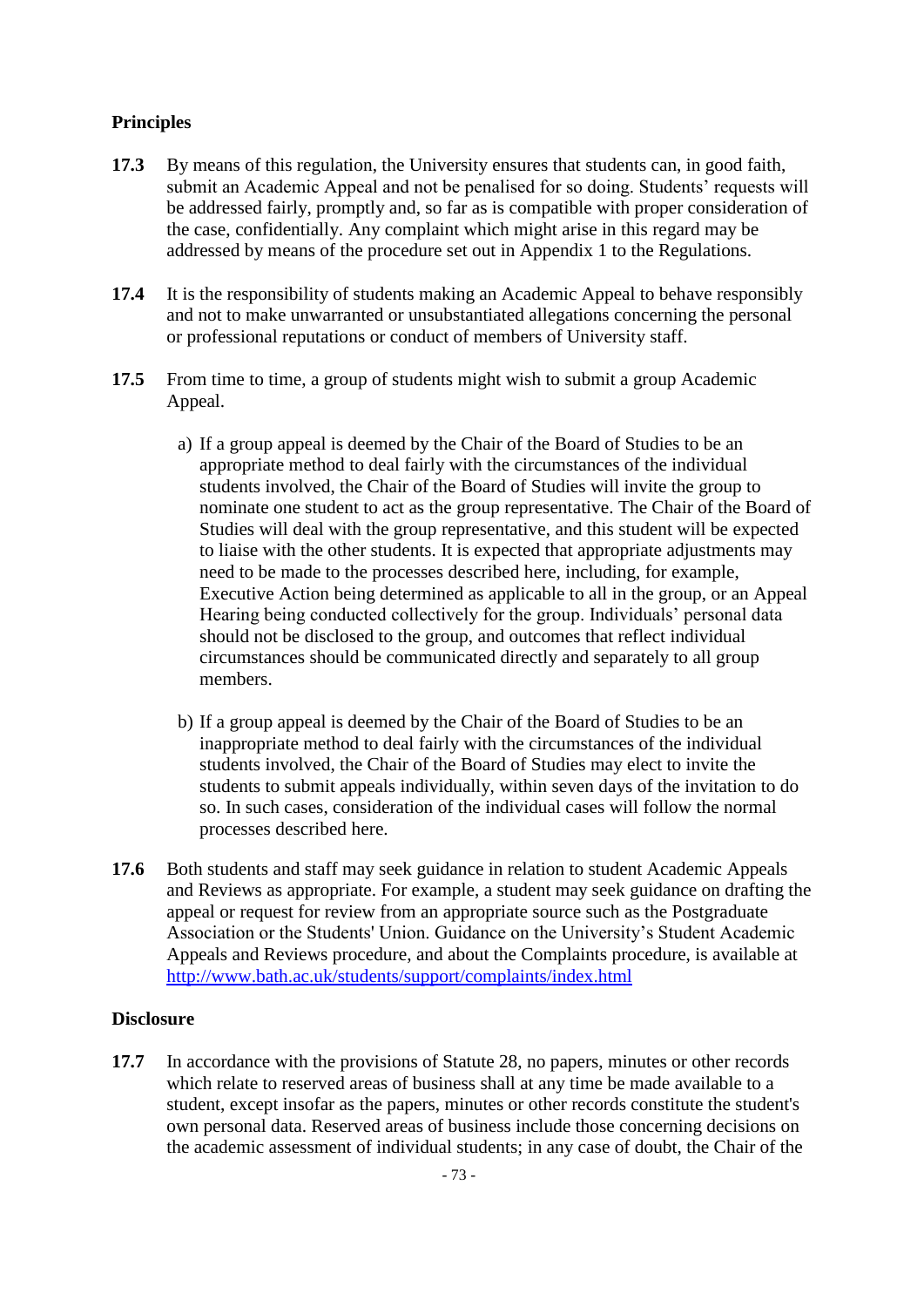Board of Studies shall decide whether a matter is a reserved area of business or not, and the Chair's decision shall be final.

**17.8** Guidance on the disclosure of papers relating to an Academic Appeal is available on the University's Data Protection Website [\(http://www.bath.ac.uk/data](http://www.bath.ac.uk/data-protection/guidance/academic-appeals/index.html)[protection/guidance/academic-appeals/index.html\)](http://www.bath.ac.uk/data-protection/guidance/academic-appeals/index.html). Further advice is also available from the University's Legal Adviser.

### **OVERVIEW OF PROCESS**

#### **Preparatory appointment of Board of Studies Appeal Hearing panel members**

**17.9** At the start of the academic year, each Faculty will appoint two members of academic staff from each Department within the Faculty who are not members of the Board of Studies and have experience of student matters (for example, as a Director of Studies) to serve as Board of Studies Appeal Hearing panel members. The membership of any Board of Studies Appeal Sub-Committee will include members drawn from this panel, and the Chair of the Board of Studies will seek advice from appropriate members of the panel when specified types of Executive Action may be proposed. The School of Management **and the Doctoral College** will co-opt at least three members from the Faculty panels to serve as its Board of Studies Appeal Hearing panel members.

### **Stage 1 (Academic Appeal)**

**17.10** An Academic Appeal will initially be considered by the Chair of the appropriate Board of Studies. The Chair will determine either a) that a *prima facie* case has been established such that an Appeal Hearing must be held or Executive Action taken, or b) that no *prima facie* case has been established, with the consequence that no further action should be taken.

### **Stage 2 (A) (Review of Stage 1 Academic Appeal outcome where no** *prima facie* **case has been established)**

**17.11** Where the outcome of an Academic Appeal is that no *prima facie* case has been established, the student may ask the Director of Academic Registry for a review of the process and its outcome. The Director of Academic Registry will determine a) that an Appeal Hearing should take place, or b) that the Chair of the Board of Studies should be invited to take Executive Action, or c) that no further action should be taken. A decision by the Director of Academic Registry that no further action should be taken constitutes completion of internal procedures.

# **Stage 2 (B) (Review of Appeal Hearing or Executive Action)**

**17.12** Where an Appeal Hearing has been held or Executive Action taken and the student disagrees with the outcome and wishes further evidence or procedural irregularities to be considered, the student may ask the University Secretary to convene a Student Academic Appeals Committee to consider the case. The University Secretary will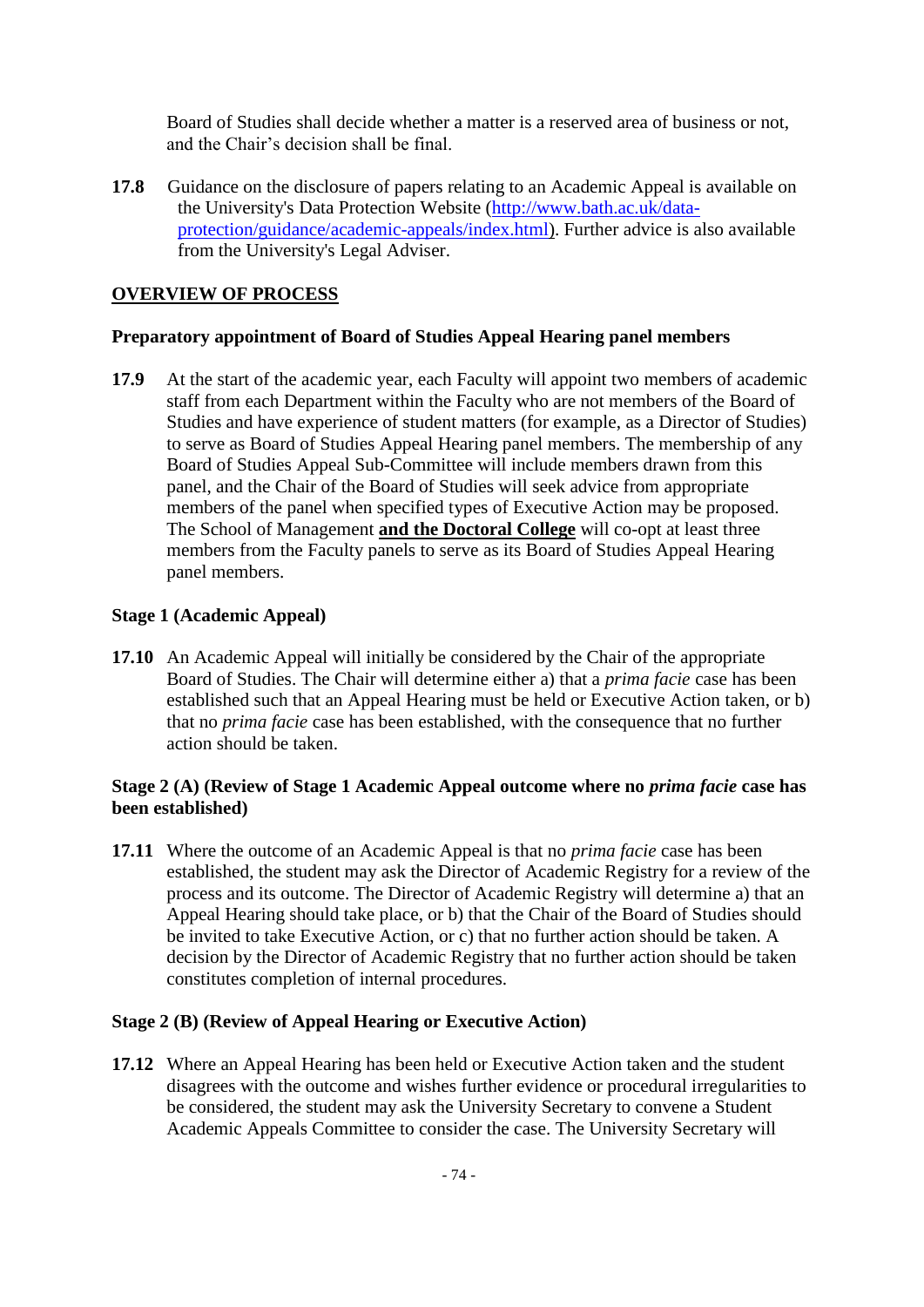determine whether, in accordance with Statute 19.43, a Student Academic Appeals Committee should be convened. Both the outcome of a Student Academic Appeals Committee and a decision not to convene one constitute completion of internal procedures.

# **Timescales for Appeal Hearings and Student Academic Appeals Committees**

**17.13** Timescales and arrangements for attendance at Appeal Hearings and Student Academic Appeals Committees may be negotiated (for example, in the case of distance-learning programmes). See also Regulations [17.26](#page-77-0) and [17.44.](#page-80-0)

### **Appeal to the Office of the Independent Adjudicator**

**17.14** Where the University's internal procedures have been completed but the student remains dissatisfied, the student may submit the case to the Office of the Independent Adjudicator.

# **STAGE 1: ACADEMIC APPEALS**

#### **Making an academic appeal**

- **17.15** Dissatisfaction with a mark or set of marks, or any other aspect of the properly exercised academic judgement of the examiners, will not of itself be acceptable as a valid ground for an Academic Appeal.
- **17.16** An Academic Appeal must meet all of the following four requirements:
	- a) It must relate to a decision taken by a Board of Studies in respect of one or more of the following:
		- i. the student's suitability to progress from one stage of the programme of studies to the next;
		- ii. the student's suitability to remain on the programme of study;
		- iii.the marks/grades, degrees, certificates or diplomas, and the classifications/grades awarded to the student.
	- b) It must be submitted, in writing, no more than fourteen calendar days after notification of the decision of the Board of Studies.
	- c) It must be based on one or more of the following grounds:

*For both taught and research degrees*

i. that there exist circumstances affecting the performance of the candidate of which the Board of Examiners have not been made aware and which the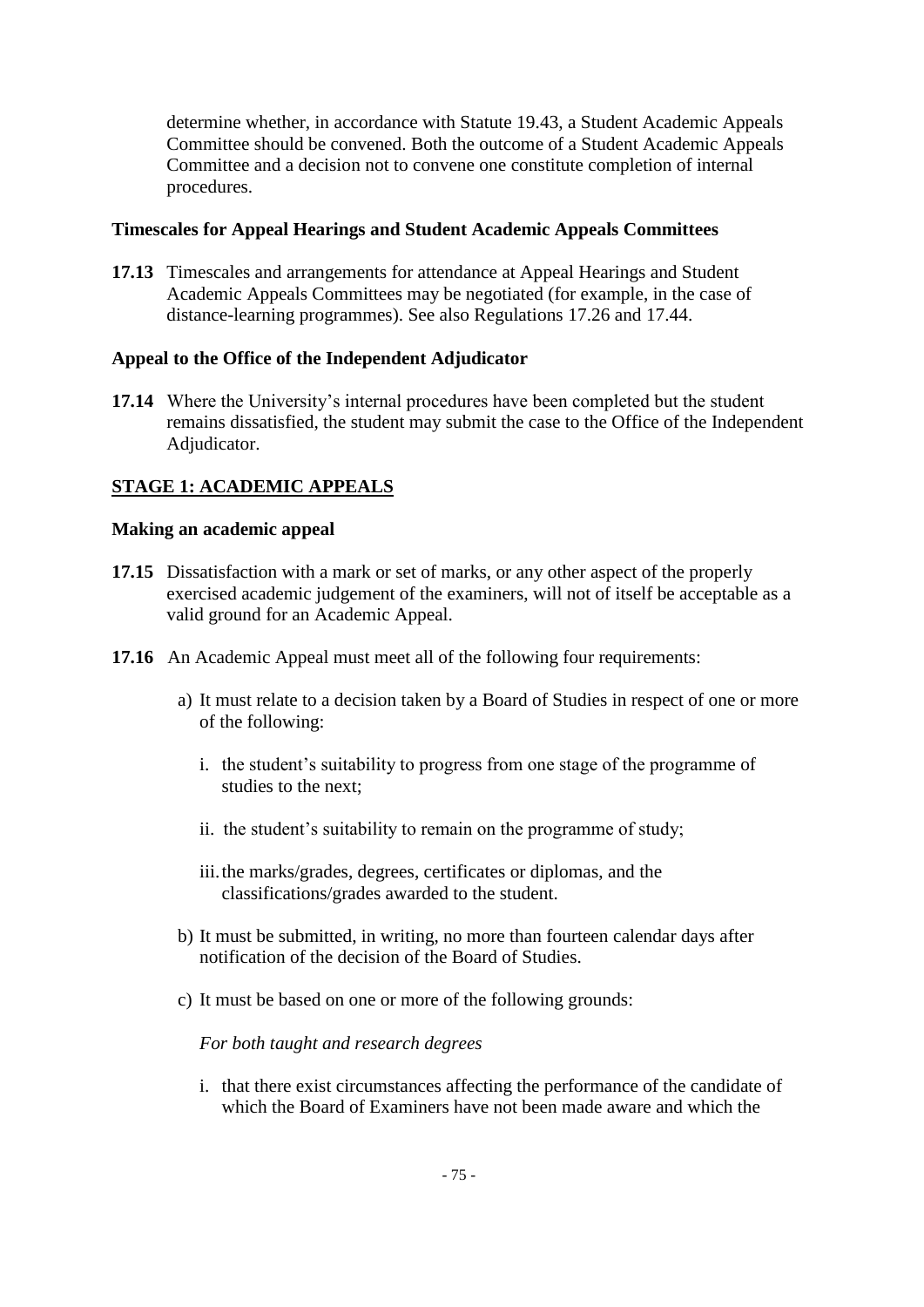candidate could not reasonably have been expected to have disclosed to the Director of Studies in accordance with Regulation 15.3 (d);

- ii. that there were procedural irregularities in the conduct of the examinations or formal course assessments (including administrative error) of such a nature as to cause reasonable doubt whether the Board of Examiners would have reached its decision had the irregularities not occurred;
- iii. that there is positive evidence of prejudice, bias or inadequate assessment on the part of one or more of the examiners;

#### *For research degrees only*

- iv. that there were genuine academic differences in philosophical approach or paradigms which had not been apparent when examiners were appointed on the recommendation of the Board of Studies.
- d) It must include:
	- i. a completed University Academic Appeal form, indicating the outcome(s) against which the student is appealing, the ground(s) on which the Appeal is based, and the student's desired action following consideration of the Appeal;
	- ii. all documentary evidence available to the student in support of the case;
	- iii.where relevant, a detailed explanation and documentary evidence if available as to why the student was previously unable to provide any new information now disclosed about the circumstances affecting her/his performance in accordance with the requirements of Regulation 15.3 (d).
- **17.17** Where it is expected that consideration of a Stage 1 Academic Appeal will be completed after the start of the next stage of the programme, the Chair of the Board of Studies, in consultation with the Director of Academic Registry, will determine whether the student should be permitted to attend classes.

#### **Consideration of an Academic Appeal**

**17.18** An Academic Appeal will be acknowledged in writing by the Chair. The Appeal will initially be considered by the Chair of the appropriate Board of Studies in consultation with the Head of the student's Department or, in the case of the School of Management, the relevant Associate Dean, or, in the case of the Natural Sciences programmes, the Head of Natural Sciences. The Chair has discretion to decide either a) that a *prima facie* case has been established such that an Appeal Hearing must be held or Executive Action taken, or b) that no *prima facie* case has been established with the consequence that no further action should be taken. To establish whether a case might be resolved through Executive Action, the Chair may consult with the Director of Studies and relevant internal examiners to assess the appropriateness of the student's desired action, or other possible actions, in the light of the circumstances, relevant regulations, and the student's academic profile.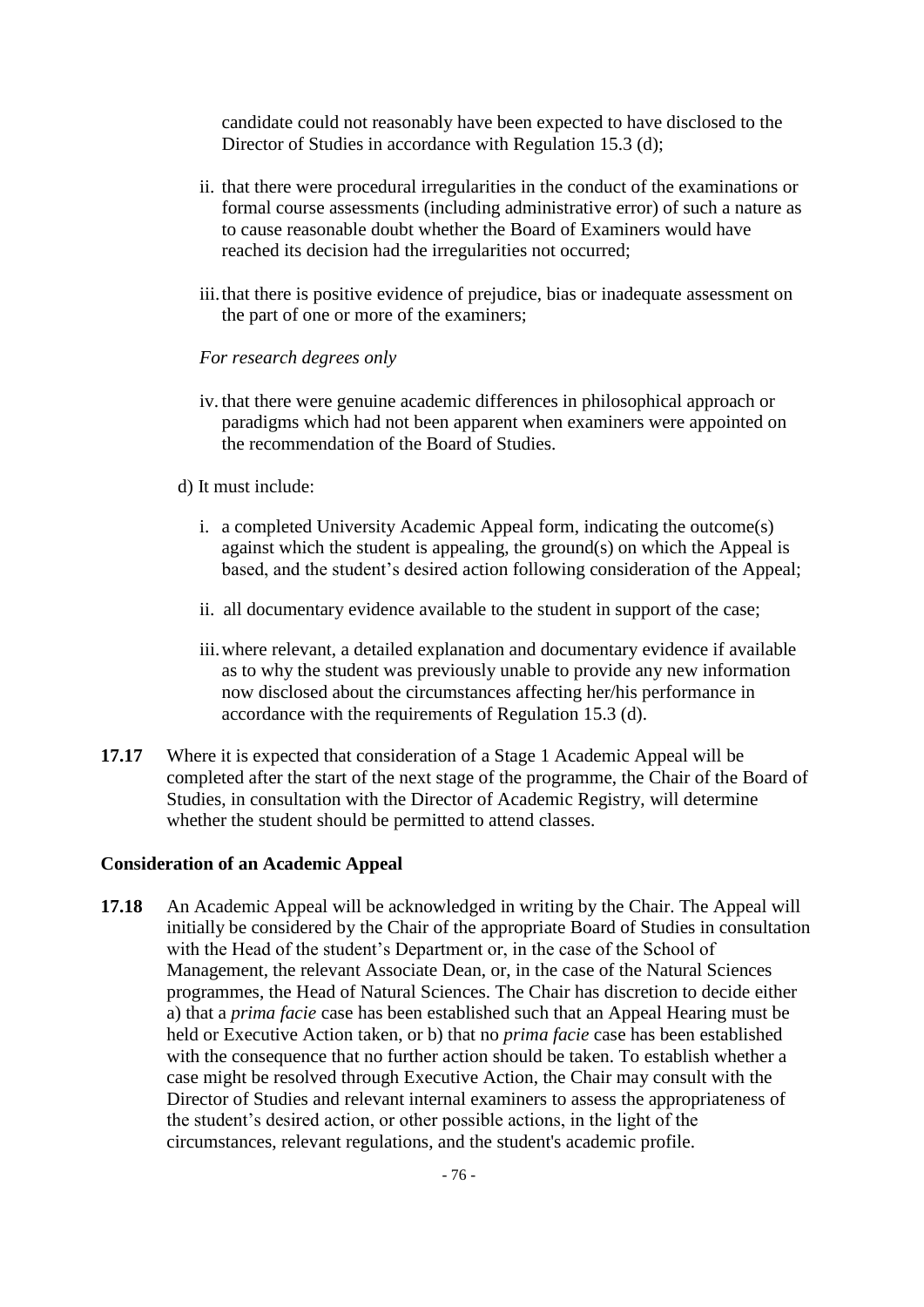- <span id="page-76-0"></span>**17.19** Stage 1 will be completed in a timely manner consistent with the Chair of the Board of Studies determining on the basis of the evidence provided by the student whether a *prima facie* case has been established. The Chair of the Board of Studies should reach a decision within thirty-five calendar days of receiving the Appeal. Where the conclusion of the Chair is that an Appeal Hearing should be held, the Chair will normally seek to communicate this decision to the student no more than twenty-eight calendar days after receipt of the request.
- **17.20** Where the decision is that that no *prima facie* case has been established the student will be informed in writing in accordance with the timescales set out in Regulation [17.19](#page-76-0) of the decision and of the student's right to submit a request to the Director of Academic Registry for a Review of the Academic Appeal outcome.
- <span id="page-76-2"></span>**17.21** Where the decision is that a *prima facie* case has been established and that Executive Action can be taken, the Chair of the Board of Studies will, following consultation where necessary with the Director of Studies and relevant internal examiners, inform the student in writing in accordance with the timescales set out in Regulation [17.19](#page-76-0) of the proposed action to be taken. Where the relevant assessment regulations only permit action(s) other than the desired action indicated by the student, or where other permitted actions might be deemed to be in the student's best interests, the student will be invited to meet or correspond with the Chair about the available outcomes. The student may be accompanied by a friend or adviser. The aim of such discussion will be to resolve the Academic Appeal by timely and appropriate Executive Action. Where the decision relates to the conferment of an award, the Chair will consult by correspondence or meeting with appropriate members of the Board of Studies, and at least three members of the panel established in accordance with Regulation 17.9 not more than one of whom shall be from the student's academic Department or School. All Executive Action decisions will be reported to the Board of Studies and Senate (via the minutes of the Board of Studies).
- **17.22** Where the decision is that a *prima facie* case has been established and that an Appeal Hearing will be held, the Board of Studies will normally delegate responsibility for the conduct and determination of Appeal Hearings to an Appeal Sub-Committee.

# **APPEAL HEARINGS**

#### **Membership of the Board of Studies Appeal Sub-Committee**

- <span id="page-76-1"></span>**17.23** Membership of a Faculty Board of Studies Appeal Sub-Committee will normally include:
	- a) The Chair of the Board of Studies or alternate if necessary (Sub-Committee Chair);
	- b) Two nominated members of the Board of Studies from a Department other than that of the student;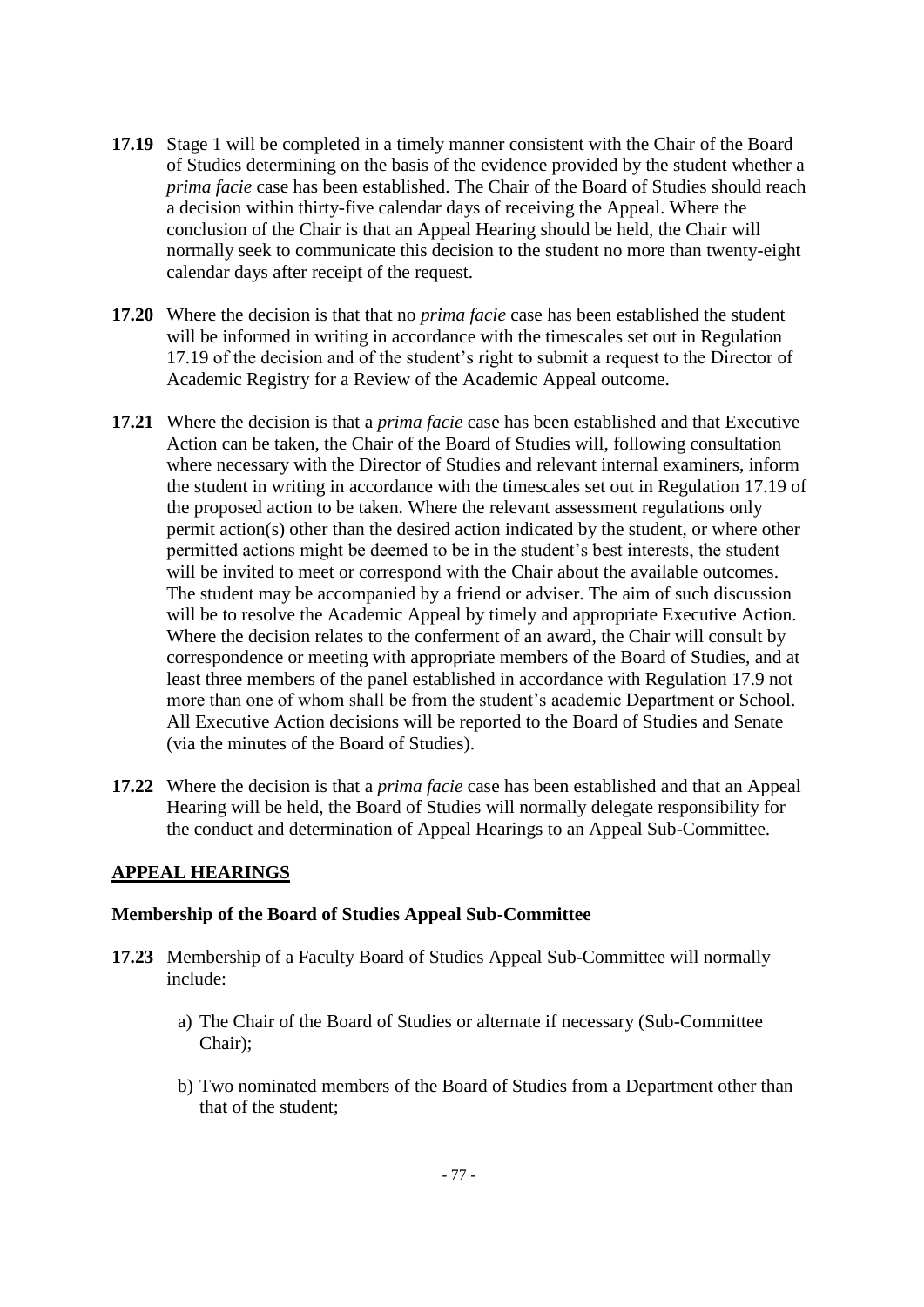c) Two members of the Appeal Hearing panel described in Regulation 17.9 from a Department other than that of the student.

# **17.24** Membership of the School of Management Board of Studies Appeal Sub-Committee **and the Board of Studies (Doctoral) Appeal Sub-Committee** will normally include:

- a) The Chair of the Board of Studies or alternate if necessary (Sub-Committee Chair, who should not have been the Chair of the Board of Examiners for Programmes that made the relevant recommendation to the Board of Studies);
- b) One nominated member of the Board of Studies;
- c) Three members of the Appeal Hearing panel described in Regulation 17.9.
- **17.25** No member, other than the Chair, should have had a previous involvement with the case. If the Chair of the Board of Studies has had substantial previous involvement with the case which could be perceived as a conflict of interest, he or she will appoint an alternate as Chair of the Board of Studies Appeal Sub-Committee. If the Appeal Hearing takes place at the request of the Director of Academic Registry in accordance with Regulation [17.40,](#page-80-1) the Director of Academic Registry will have sole discretion to determine whether the Chair of the Sub-Committee will be the Chair of the student's Board of Studies, or the Chair of another Board of Studies.

# **Convening an Appeal Hearing**

- <span id="page-77-0"></span>**17.26** The student (and any friend or advisor specified in the original appeal application) should normally receive at least seven calendar days' written notice of the Appeal Hearing but, where it would be of benefit to the student, and the student is in agreement, the notification of an Appeal Hearing may be given at less than seven calendar days' notice subject to any reasonable constraining factors including the availability of members of the Board of Studies Appeal Sub-Committee.
- **17.27** The notification will inform the student of the time and place of the Hearing and of the student's right:
	- a) to be present throughout the Appeal Hearing, other than for the Sub-Committee's discussion of the case;
	- b) to be accompanied at the Hearing by one friend or adviser;
	- c) to be represented at the Hearing in the student's absence by one friend or adviser;
	- d) to make additional written statements, provided that these are submitted to the Chair of the Sub-Committee no later than three calendar days before the Hearing. Any written evidence submitted after this time will not be considered by the Sub-Committee.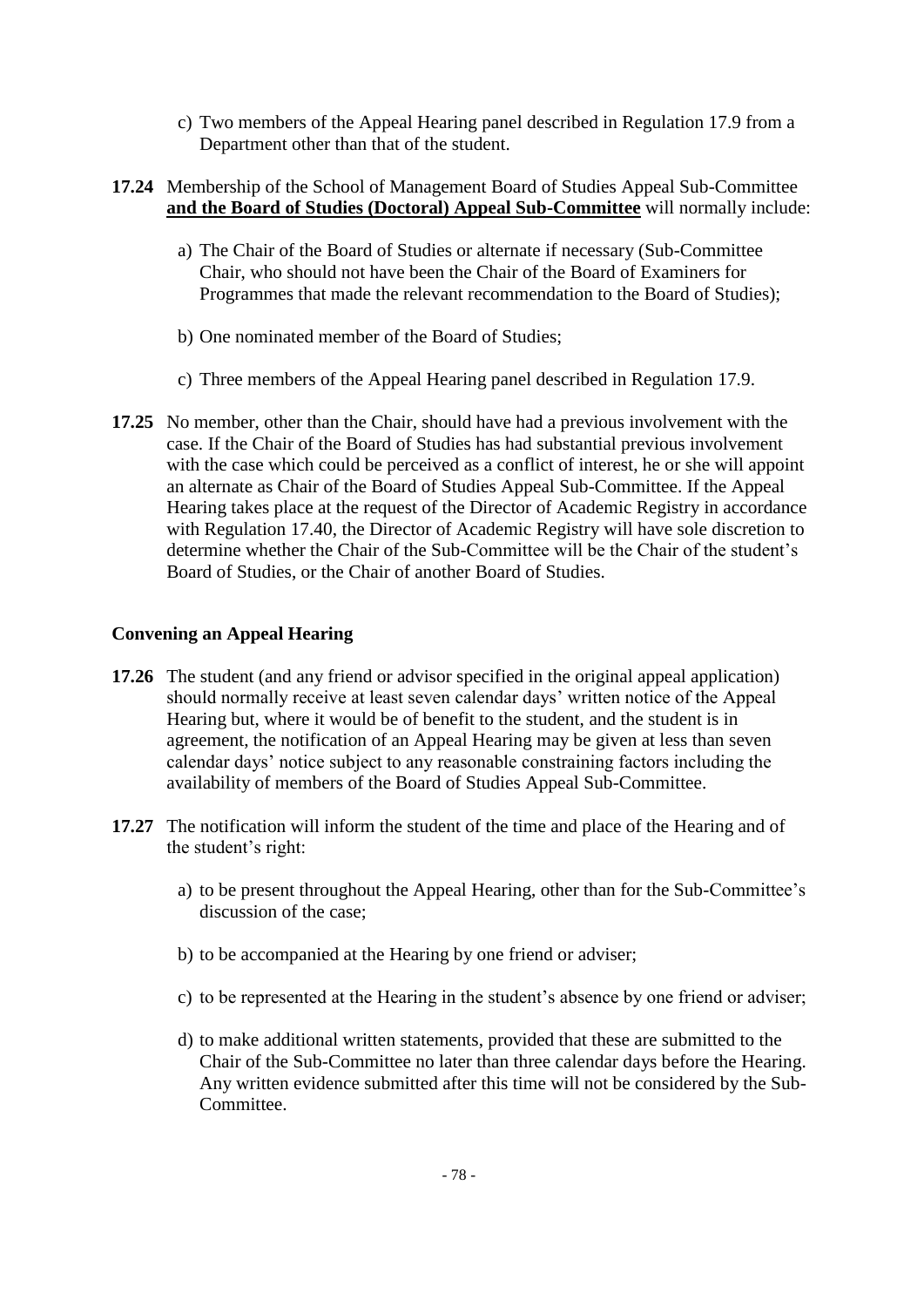**17.28** The notification will include any written evidence already received by the Chair from witnesses. It is the student's responsibility to provide copies of the notification and any such evidence to any friend or adviser not specified in the original appeal application.

# **Conduct of an Appeal Hearing**

- **17.29** The Chair of the Board of Studies Appeal Sub-Committee will make an introductory statement in the presence of the student and any friend or adviser, or the student's representative, concerning procedural matters.
- **17.30** The Board of Studies Appeal Sub-Committee will consider the written and oral evidence presented by the student and any friend or adviser, or by the student's representative, and may invite witnesses to give evidence. These witnesses will not have voting rights, and the Chair, in consultation with members of the Sub-Committee, will have discretion to decide at what point during the Hearing any witnesses will be invited to speak to the Hearing and at what point they will be asked to withdraw.
- **17.31** The student and any friend or adviser, or the student's representative, and/or any witnesses will be given an opportunity to ask questions of, and to respond to questions from, the Board of Studies Appeal Sub-Committee. The student and any friend or adviser, or the student's representative, may then make a closing statement. The student and any friend or adviser, or the student's representative, and the witnesses will withdraw while the Sub-Committee discusses the case.
- **17.32** All members of the Board of Studies Appeal Sub-Committee will have equal voting rights.
- **17.33** If the student or representative fails to attend the Hearing, having had notice of the time and place, the Board of Studies Appeal Sub-Committee may base its review on the student's written submission and the other records of the University concerning the student during attendance at the University.
- **17.34** Referral will be made to appropriate External Examiners where necessary.

# **Outcome of an Appeal Hearing**

- **17.35** The outcome of the Board of Studies Appeal Sub-Committee's deliberations will normally be communicated to the student immediately after the Appeal Hearing and will be confirmed in writing within five working days.
- **17.36** Where the outcome is that action should be taken, this will be implemented at the earliest opportunity in favour of the student. The decision of the Board of Studies Appeal Sub-Committee will be reported to the Board of Studies and noted in the minutes of the Board of Studies for report to Senate.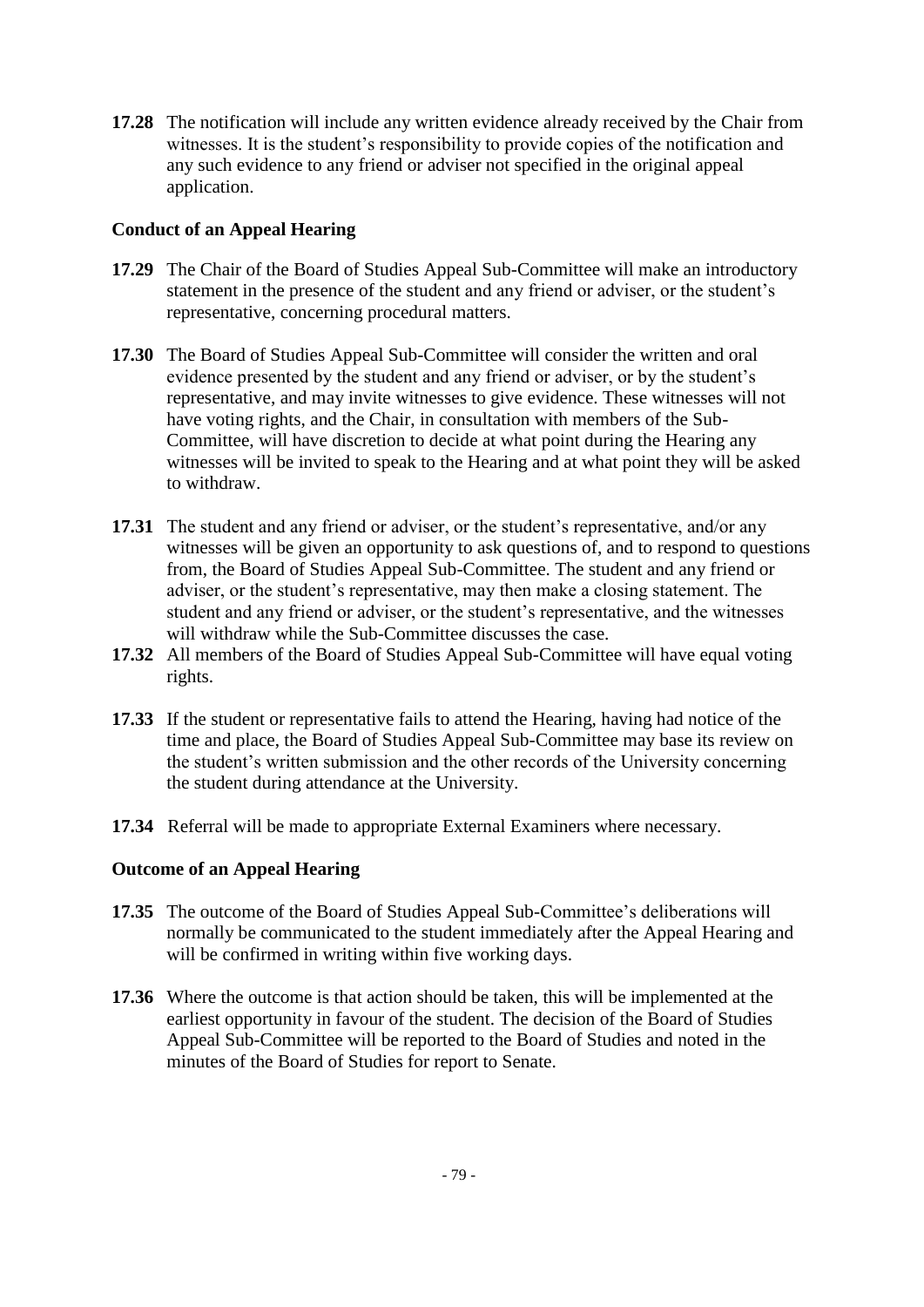### **Record of an Appeal Hearing**

<span id="page-79-0"></span>**17.37** The formal record of an Appeal Hearing should include a summary of the arguments put forward by all parties, a summary of the Board of Studies Appeal Sub-Committee's discussion including any counter arguments, and a record of the Sub-Committee's findings and decisions.

# **STAGE 2 (A): REVIEW OF A STAGE 1 OUTCOME WHERE NO PRIMA FACIE CASE WAS ESTABLISHED**

### **Requesting a Review**

- **17.38** A request for a Review of an Academic Appeal outcome must meet the following five requirements:
	- a) It must be submitted, in writing, to the Director of Academic Registry no more than fourteen calendar days after notification of the decision of the Chair of the Board of Studies. A request lodged after the fourteen day period shall be invalid unless the Director of Academic Registry, in her/his sole discretion, has agreed an extension of time.
	- b) It must relate to a decision by the Chair of the Board of Studies, in response to an Academic Appeal, that no *prima facie* case had been established.
	- c) It must not seek to challenge any decisions taken by the Board of Studies other than those cited in the Academic Appeal.
	- d) It must not make reference to grounds other than those cited in the Academic Appeal, except for those arising from the student's dissatisfaction with the process or outcome of the consideration of the Appeal by the Chair of the Board of Studies.
	- e) It must include:
		- i. a copy of all the material submitted to the Chair of the Board of Studies in the Academic Appeal, together with any further material or documentary evidence which the student could not reasonably have been expected to present as part of the original submission;
		- ii. a clear statement, supported by evidence, of the grounds of the student's dissatisfaction with the process or outcome of the consideration of the Appeal by the Chair of the Board of Studies.

# **Review by the Director of Academic Registry**

**17.39** The review should be completed within twenty-eight calendar days of receipt by the Director of Academic Registry of the request. The Director of Academic Registry will decide whether or not an Appeal Hearing should be held or whether the Chair of the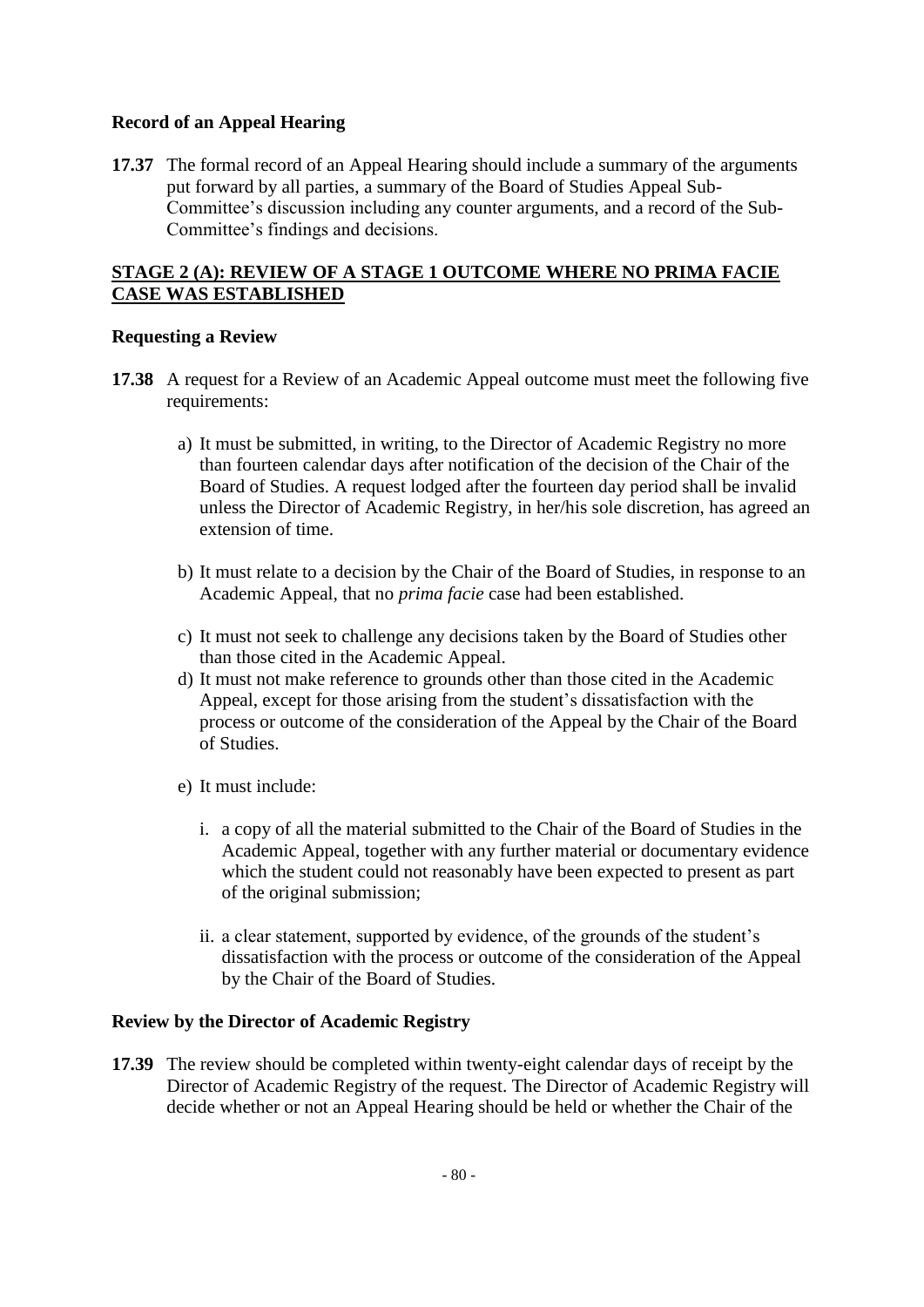Board of Studies should be asked to take Executive Action, and this decision will be final.

- <span id="page-80-1"></span>**17.40** The Director of Academic Registry will determine:
	- a) that a *prima facie* case has been established such that an Appeal Hearing must be held or Executive Action taken in accordance with the procedures set out in Regulations [17.23–](#page-76-1)[17.37](#page-79-0) or [17.21](#page-76-2) respectively; or
	- b) that no *prima facie* case has been established with the consequence that no further action should be taken.
- **17.41** Where it is the Director of Academic Registry's decision that there are no grounds for holding an Appeal Hearing or taking Executive Action, a letter of completion of internal procedures will be issued. A student who is of the opinion that the case is unresolved may apply to the Office of the Independent Adjudicator.

### **STAGE 2 (B): REVIEW OF A STAGE 1 OUTCOME WHERE A PRIMA FACIE CASE WAS ESTABLISHED**

### **Requesting consideration by a Student Academic Appeals Committee**

- **17.42** A student who disagrees with the outcome of an Appeal Hearing or Executive Action and wishes further evidence or procedural irregularities to be considered may ask the University Secretary to convene a Student Academic Appeals Committee to consider the case.
- **17.43** Such a request must meet the following four requirements:
	- a) It must be submitted, in writing, to the University Secretary no more than fourteen calendar days after notification of the decision of the Appeal Sub-Committee, or Chair of the Board of Studies in the case of Executive Action. A request lodged after the fourteen day period shall be invalid unless the University Secretary, in her/his sole discretion, has agreed an extension of time.
	- b) It must relate to the decision reached in the Appeal Hearing/Executive Action.
	- c) It must not make reference to grounds other than those cited in the Academic Appeal, except for those arising from the student's dissatisfaction with the procedures or outcome of the Appeal Hearing/Executive Action.
	- d) It must include a clear statement of the grounds and a brief description of any new evidence.

#### **Consideration by the University Secretary**

<span id="page-80-0"></span>**17.44** The University Secretary will determine whether (in accordance with Statute 19.43) a Student Academic Appeals Committee should be convened. This decision will normally be notified to the student within twenty-eight calendar days of receipt by the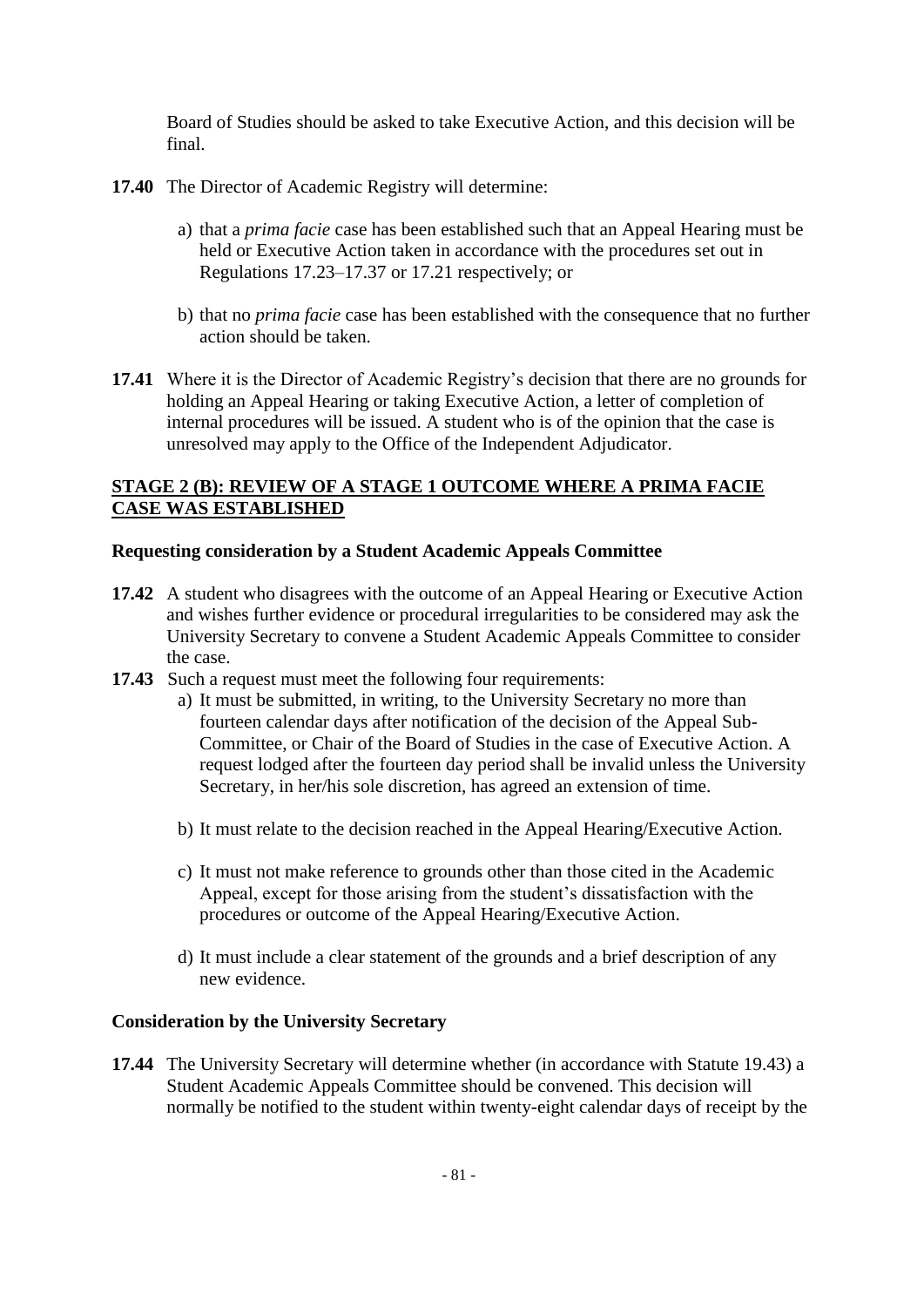University Secretary of the request. The University Secretary's decision concerning the need to convene a Student Academic Appeals Committee will be final.

**17.45** Where it is the University Secretary's decision that there are not grounds for a Student Academic Appeals Committee to be convened, a letter of completion of internal procedures will be issued. A student who is of the opinion that the case is unresolved may apply to the Office of the Independent Adjudicator.

# **Hearing by a Student Academic Appeals Committee**

**17.46** The procedures and timescales governing the Hearing by a Student Academic Appeals Committee are set out in the Standing Orders of Senate (see: [http://www.bath.ac.uk/orders/senate/\)](http://www.bath.ac.uk/orders/senate/). Where a Student Academic Appeals Committee has been convened, its decision will be deemed to be final, except where it adjudicates that a student's degree classification should be altered, in which case this would form a recommendation to Senate for approval. In all cases, the decision of the Student Academic Appeals Committee will be reported to Senate. A letter of completion of internal procedures will be issued when the decision has been taken by the Student Academic Appeals Committee/Senate. A student who is of the opinion that the case is unresolved may apply to the Office of the Independent Adjudicator.

# **MONITORING ACADEMIC APPEALS AND REVIEWS**

An annual report of the number of Academic Appeals for each Faculty/School will be made to the relevant Board of Studies. An annual report of the number of Academic Appeals and Reviews will be made to the Council/Senate Students' Union Committee and to Senate.

(Further guidance regarding the University's Student Academic Appeals and Reviews Procedure is available at: [http://www.bath.ac.uk/registry/appeals/\)](http://www.bath.ac.uk/registry/appeals/)

# **18. FREEDOM OF EXPRESSION**

*This Code of Practice describes the framework within which staff and students of the University and visitors enjoy the right to freedom of expression.*

# **Policy statement**

- **18.1** As an institution of higher education, which values academic freedom, the University is committed to promoting and positively encouraging free debate and enquiry. This means that it accommodates a wide range of views, political as well as academic, even when they are unpopular, controversial or provocative.
- 18.2 In any event, the University has an explicit duty in  $law<sup>1</sup>$  to take such steps as are reasonably practicable to ensure that freedom of speech within the law is secured for members, students, employees and visiting speakers. This duty includes a responsibility to ensure that the use of University premises is not denied to any

1

<sup>&</sup>lt;sup>1</sup> Under the Education ( $N^{\circ}$  2) Act 1986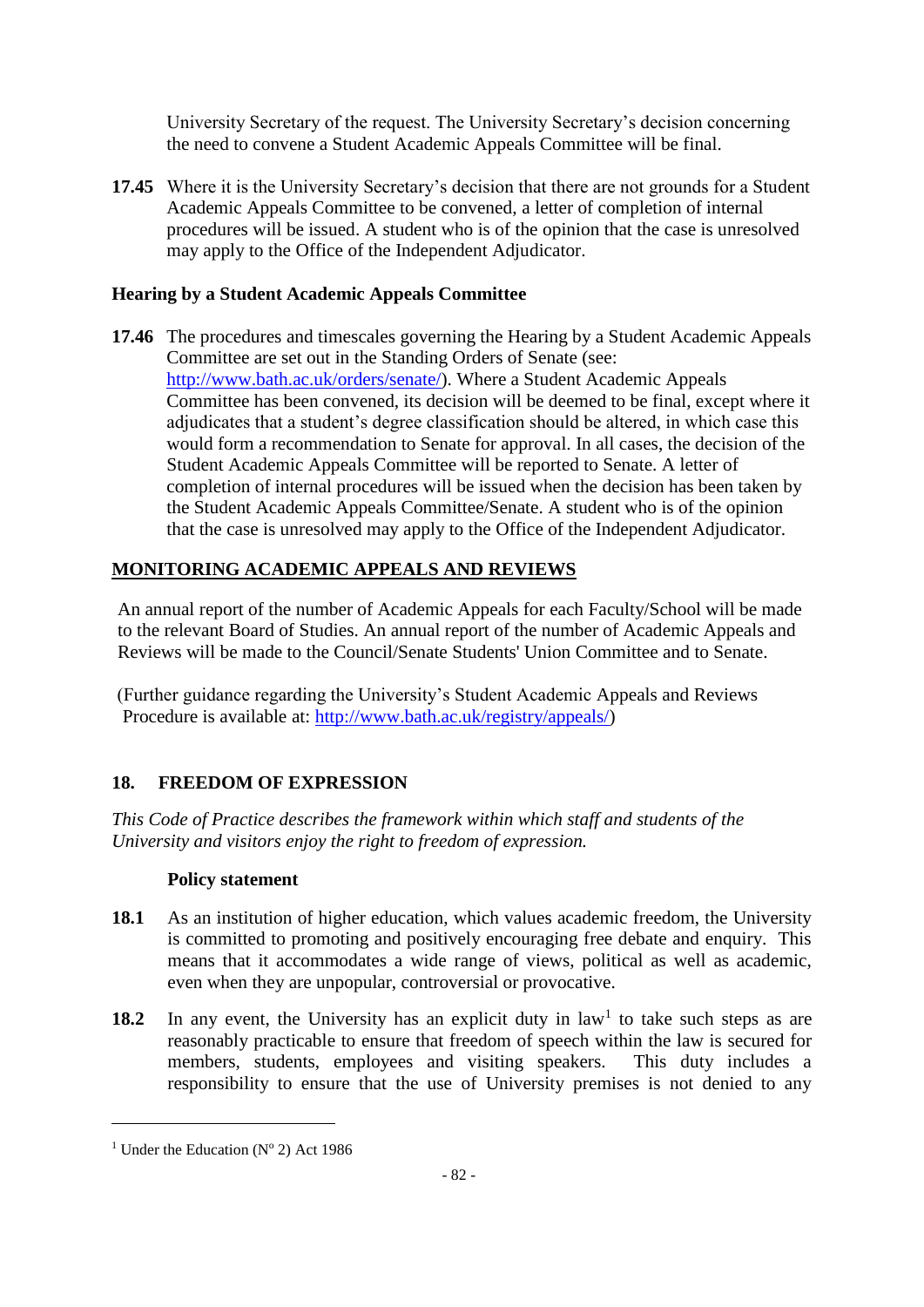individual or group on the grounds of the belief or views of that individual or any member of that group or on the grounds of the policy or objectives of the group. The University is, however, under no legal obligation to allow meetings to be open to members of the public.

- **18.3** This does not mean that the right to freedom of expression is unfettered. It is limited, for example, by laws to protect national security and public safety, for the prevention of disorder or crime, for the protection of the reputation or rights of others, and to prevent the disclosure of information received in confidence. A speaker from an organisation proscribed by law would therefore not be allowed. A significant strand in the regulatory framework is the duty (under the Race Relations (Amendment) Act 2000) to promote good relations between persons of different racial groups.
- **18.4** The Counter-Terrorism and Security Act 2015 also imposes a duty on the University to have due regard to the need to prevent people from being drawn into terrorism. This Code of Practice fulfils the requirement in the Prevent Duty for Universities to have policies and procedures in place for the management of events on Campus and use of the University's premises.
- **18.5** Freedom of expression also has to be set in the context of the University's values, and the values of a civilised, democratic, inclusive society. The University expects speakers and those taking part in protest activities to respect those values, to be sensitive to the diversity of its inclusive community, and to show respect to all sections of that community. These precepts include the way in which views are expressed and the form of any protest activities.
- **18.6** In considering whether or not to permit its premises to be used for a particular event, the University has to consider:
	- whether the views or ideas to be put forward (or the manner of their expression)
		- $\sim$  infringe the rights of others, or
		- ~ discriminate against them*,* or
		- $\sim$  constitute views that risk drawing people into terrorism or are shared by terrorist groups. For the avoidance of doubt, the definition of terrorism above is that as set out in the Terrorism Act 2000 (or as subsequently amended).
	- whether the activity in question
		- $\sim$  constitutes a criminal offence
		- $\sim$  constitutes a threat to public order or to the health and safety of individuals
		- $\sim$  incites others to commit criminal acts, or
		- $\sim$  is contrary to the civil and human rights of individuals.
	- Whether adequate arrangements can be made to safeguard the safety of participants in the event, and other people within the vicinity, and to ensure that public order is maintained.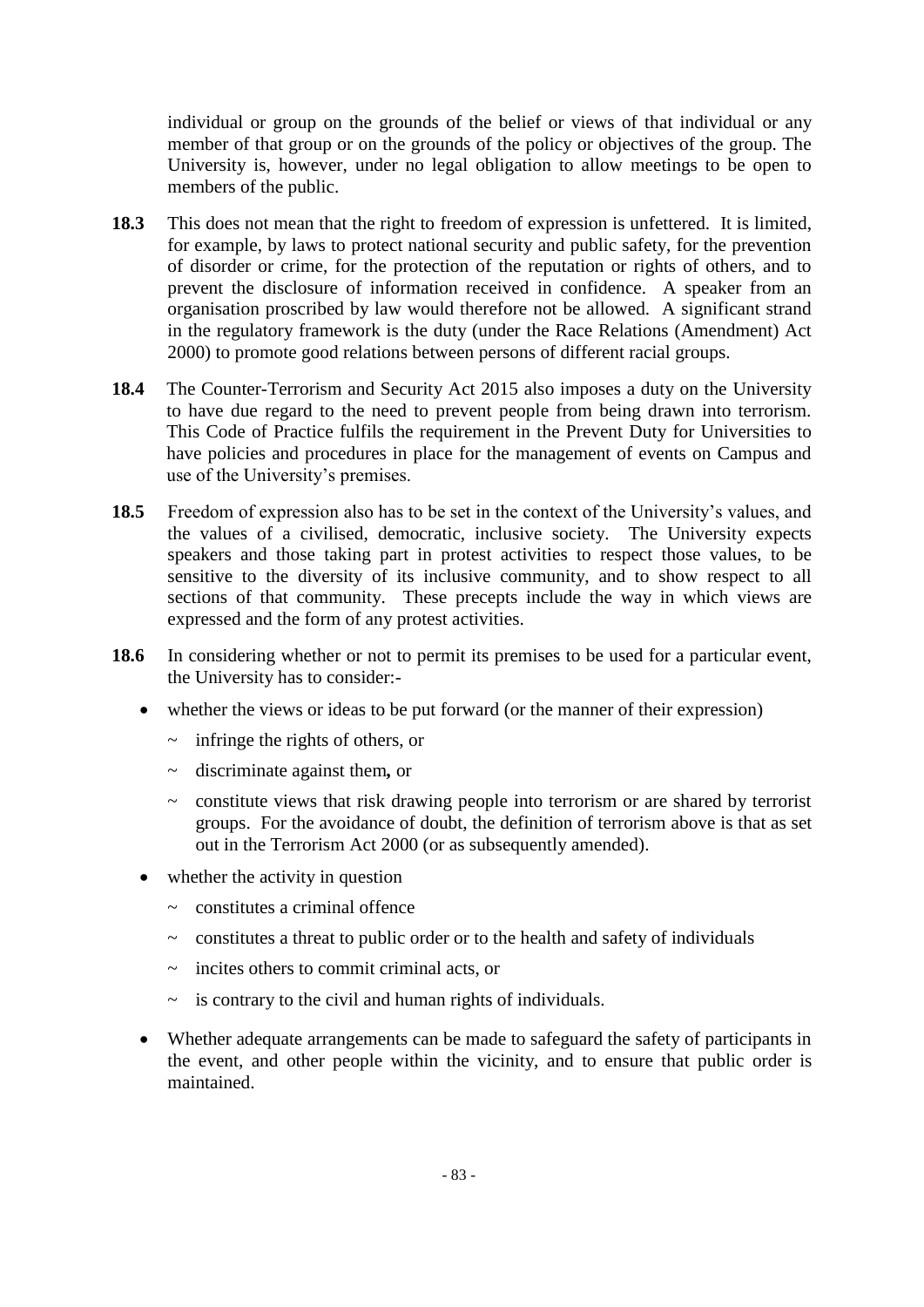### **Authority**

**18.7** The Council authorises the University Secretary to act on its behalf to ensure as far as is reasonably practicable that all staff and students of the University, and all visiting speakers, comply with the provisions of this Code.

### **Procedure**

#### *Meetings*

- **18.8** Those booking rooms in the University are taken to have read and agreed to abide by the provisions of this Code of Practice. In addition, they are required to designate a 'Principal Organiser', who must be a member of staff or student of the University and who will be responsible for ensuring that the organisers comply with the obligations placed upon them by or under this Code of Practice. The Principal Organiser shall ensure that appropriate information is provided on the booking form about the nature and topic of the meeting.
- **18.9** The Principal Organiser is required to notify the University Secretary as far as possible in advance of the meeting, and in any case at least two weeks before it – for any meeting to be held on the University campus if the subject matter of the meeting is or might reasonably be construed as 'controversial' (a 'controversial' meeting in this context being taken as a speaker who might reasonably be construed as having the potential to occasion protest from, or give offence to, any section of the University or wider community, or constitute extremist views, or any speaker from a political party).
- **18.10** The Principal Organiser shall on request provide the University Secretary with such information as the latter may require – including in particular the name of the principal speaker or speakers at the meeting, the theme(s) of the speech(es), the grounds for notification under section 9 and the extent to which the speaker's past history suggests that they might infringe one of the criteria set out in paragraph 6 above, the name and experience of the person who will chair the meeting, the subject of the address or addresses, the names and experience of any stewards and other logistical information.
- **18.11** The University Secretary shall grant or withhold permission for the use of University premises (including, as appropriate, space used by the Students' Union or Chaplaincy) for the meeting proposed. Permission will only normally be withheld on the grounds indicated in  $5 - 6$  above, or if the Principal Organiser cannot or will not ensure compliance with any conditions set by the University Secretary. Such conditions may include requirements
	- (a) that tickets be issued and/or restricting the number of persons attending;
	- (b) that an adequate number of stewards be available, in addition to any University security staff that the University Secretary may feel should be present, to maintain safety and order;
	- (c) as to the venue for the meeting and/or restricting banners or placards;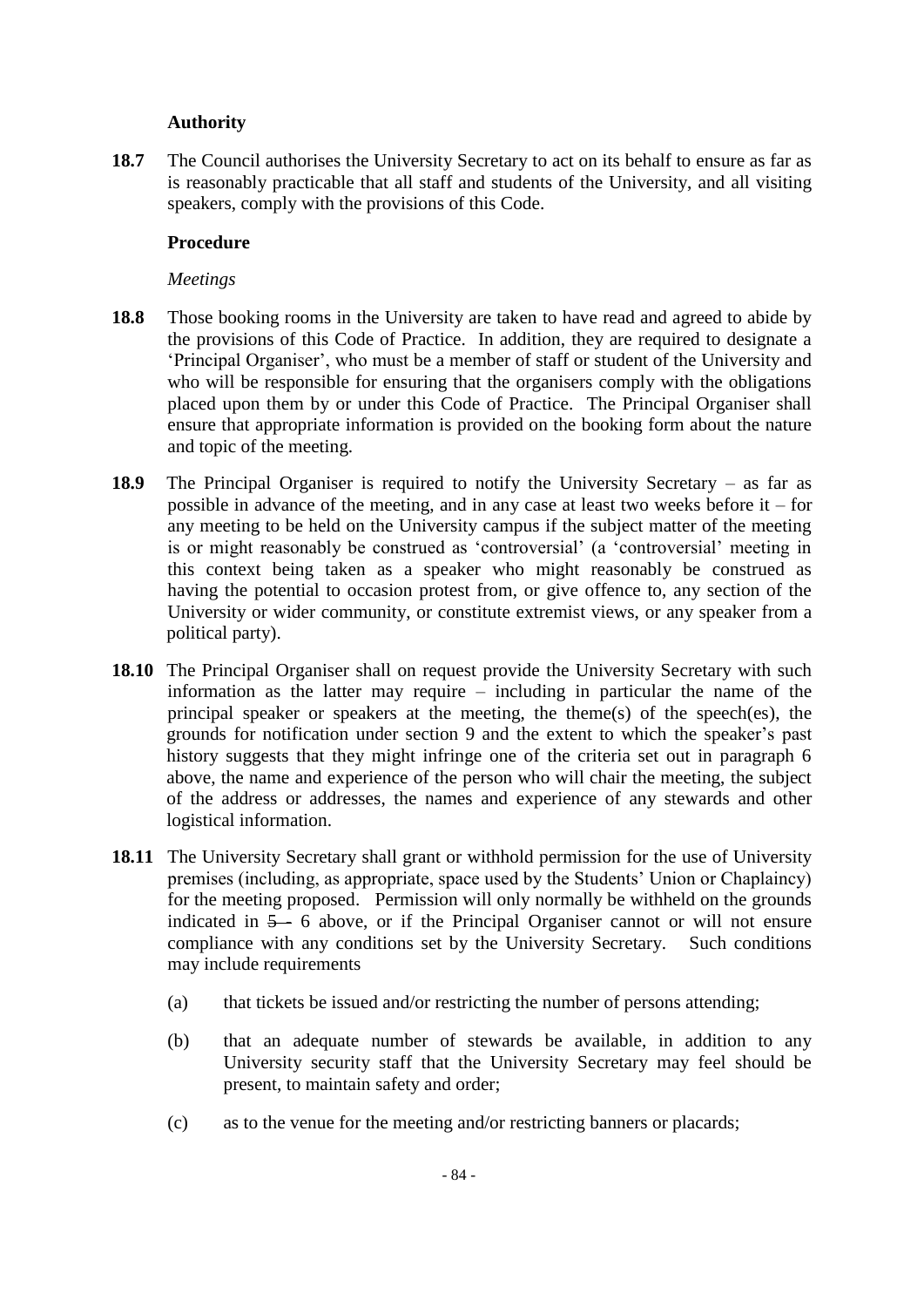- (d) as to the admission or exclusion of press, television or broadcasting personnel, and, subject to licensing law, the sale or consumption of alcohol within the premises;
- (e) as to the arrangements for chairing the meeting, and as to the circumstances in which the meeting may or must be terminated prematurely;
- (f) that a speaker be balanced by one or more speakers with opposing views;
- (g) that the designated meeting or activity be restricted to staff and students of the University;
- (h) that University staff be responsible for all security arrangements connected with the meeting.
- **18.12** It shall in all cases be open to the University Secretary to invite the Police to be present at any meeting on University premises. It shall also be open to the University Secretary to withdraw permission for a meeting if, having originally granted permission, he or she judges that the meeting will not in fact conform to University policy (as outlined in 5-6 above) or that safety or public order cannot be guaranteed or if the Principal Organiser cannot or will not ensure compliance with any conditions set by the University Secretary.
- **18.13** Premises used for meetings must be left in clean and tidy condition, in default of which the organisers may be charged for any additional cleaning and repairs that are subsequently required. Payment in advance or evidence of ability to pay towards these costs may be required. The University reserves the right to re-charge the organisers of any meeting for any extraordinary expenditure it incurs as a result of that meeting.

#### *Protests and demonstrations*

- **18.14** Those arranging protests or demonstrations on University premises (whether in relation to a meeting covered by this Code or on any other matter) are taken to have read and agreed to abide by the provisions of this Code. They are also required to designate a 'Principal Organiser', who will be a student or member of staff, who will be responsible for ensuring that the organisers comply with the obligations placed upon them by or under this Code of Practice.
- **18.15** As long as is reasonably practicable in advance of the event in question, the Principal Organiser shall ensure that appropriate information is provided to the University Secretary, normally through Security Services, about the nature and theme of the event. Wherever possible, this information shall be provided at least a week before the event. The Principal Organiser shall on request provide the University Secretary with such information as the latter may require.
- **18.16** The University Secretary shall grant or withhold permission for the use of University premises for the meeting proposed. Permission will normally be withheld only on the grounds indicated above, or if the Principal Organiser cannot or will not ensure compliance with any conditions set by the University Secretary.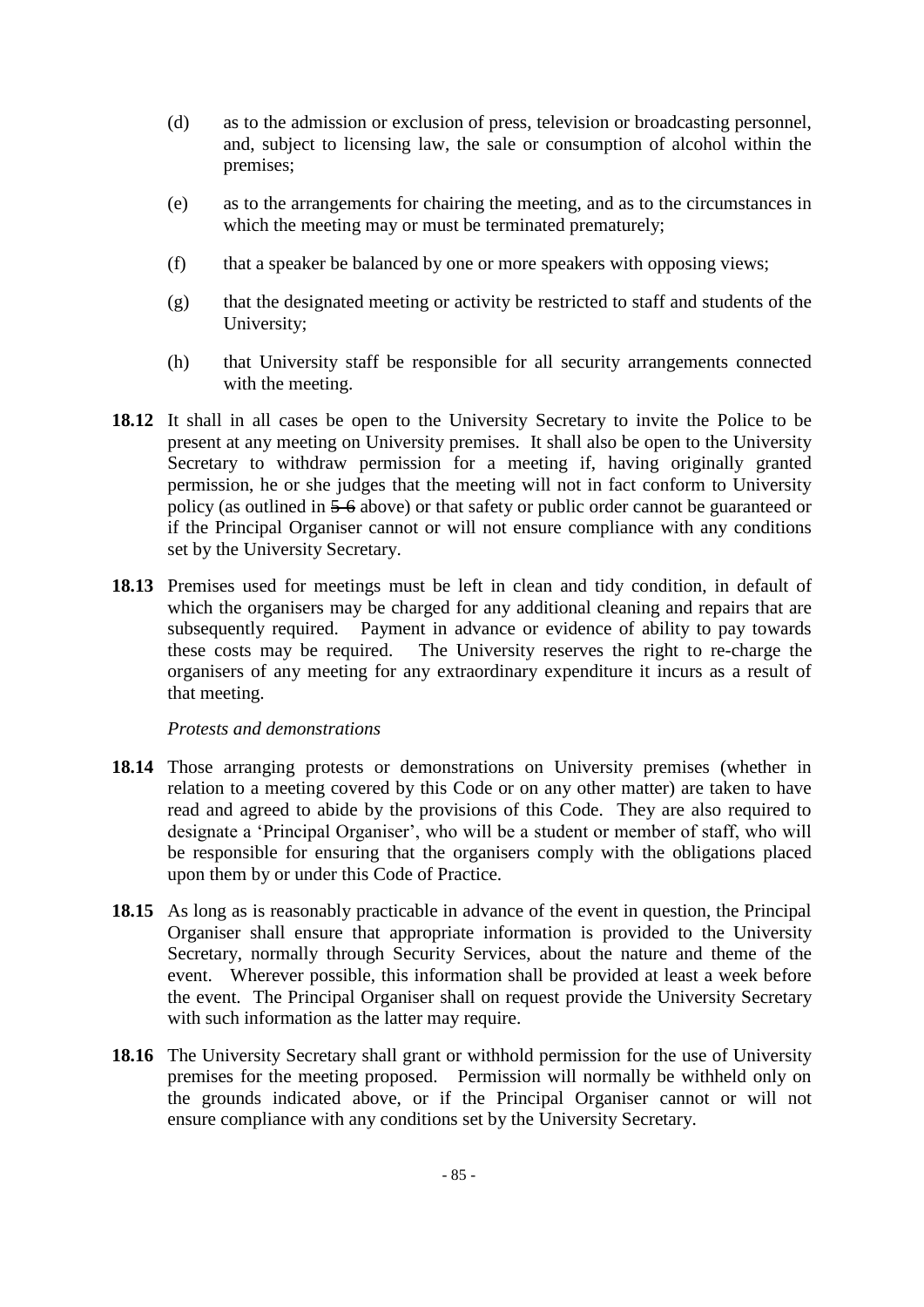#### **Appeals**

**18.17** Appeals against the rulings of the University Secretary may be made to the Vice-Chancellor, whose decision shall be final.

#### **Infringements**

18.18 The University Secretary shall report to the Council on the circumstances of any significant infringements of, and departures from, the provisions of this Code. Any such infringements or departures, in whatever respect, may render those responsible liable to disciplinary action under the University's disciplinary procedures.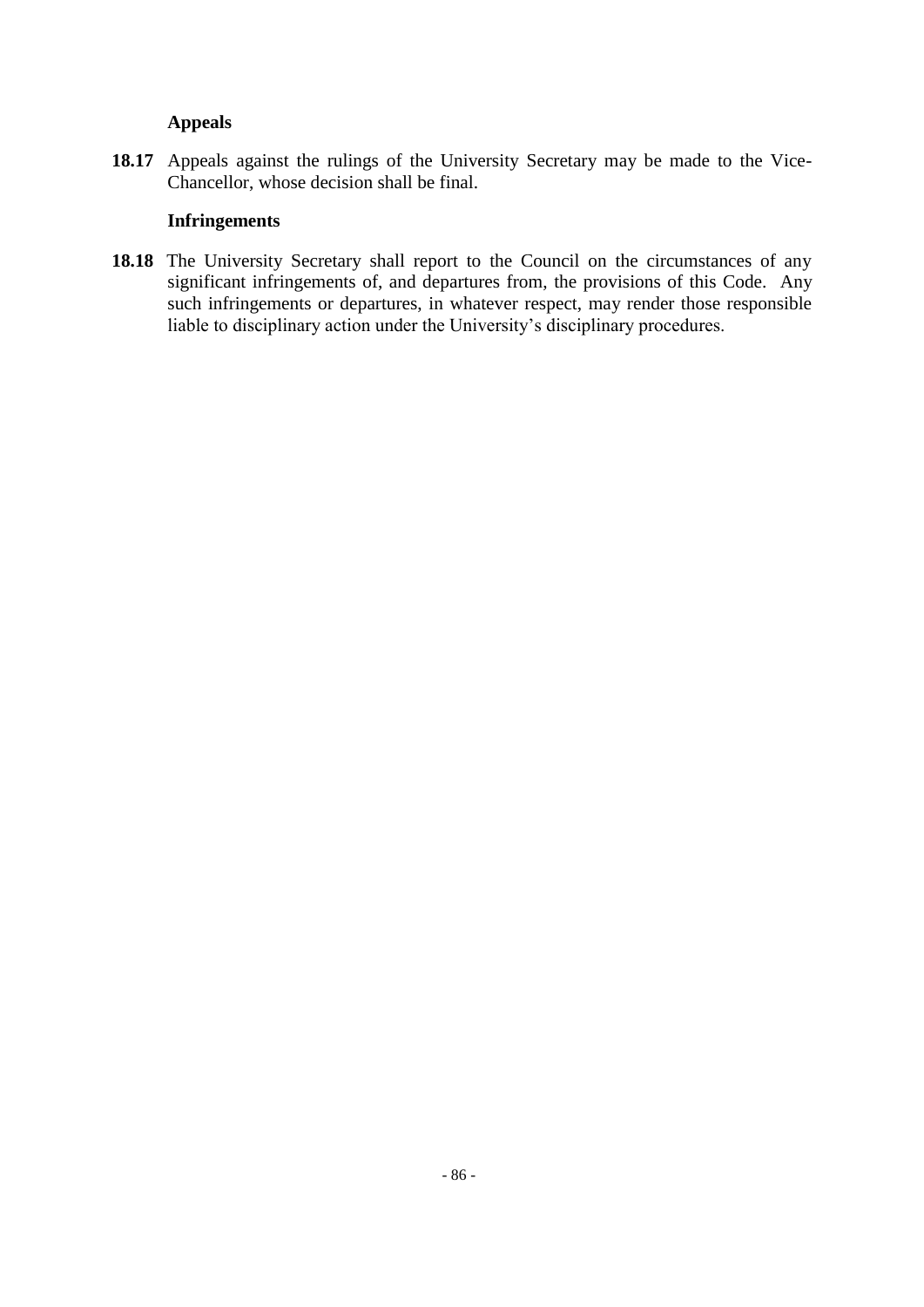# **APPENDIX 1**

### **UNIVERSITY OF BATH STUDENT COMPLAINTS PROCEDURE**

### **Introduction**

- 1.1 The University welcomes feedback in respect of the services it provides, and believes that students are entitled to have access to effective systems for handling any complaints that might arise during the course of their studies as a way of ensuring the University provides the highest possible academic and service standards. Students should feel able to make a complaint, knowing that it will be fairly investigated.
- 1.2 Detailed below is the three stage process the University has adopted for dealing with students' complaints, which is intended to provide a clear means of resolving such complaints to the satisfaction of all parties.

# **Definitions and scope**

- 2.1 The University defines a student complaint as an expression of dissatisfaction levelled by a student against another student, member of staff, service or facility of the University. For the purpose of this procedure a student is defined as a person who has been accepted to study at the University, a student registered for an award of the University, or a former student who has left the institution within the last four calendar months.
- 2.2 Examples of what can be complained about under this policy include the following:
	- A University service, academic or non-academic
	- Information about academic programmes
	- Teaching or supervision
	- **•** Facilities
	- The behaviour of a member of staff
	- The behaviour of another student
- 2.3 Issues covered by other specific procedures will not be dealt with under this procedure. For example:
	- Academic Appeals and Reviews, the procedures for which can be found in Section 17 of the Student Regulations.
	- Complaints relating to services provided by the Students' Union, which should be pursued with the Students' Union in the first instance.
	- Complaints relating to franchise provision, should the Institutional Agreement allow, will be dealt with according to the franchise partner's procedures, unless they relate to a University service. Where the complaint is not resolved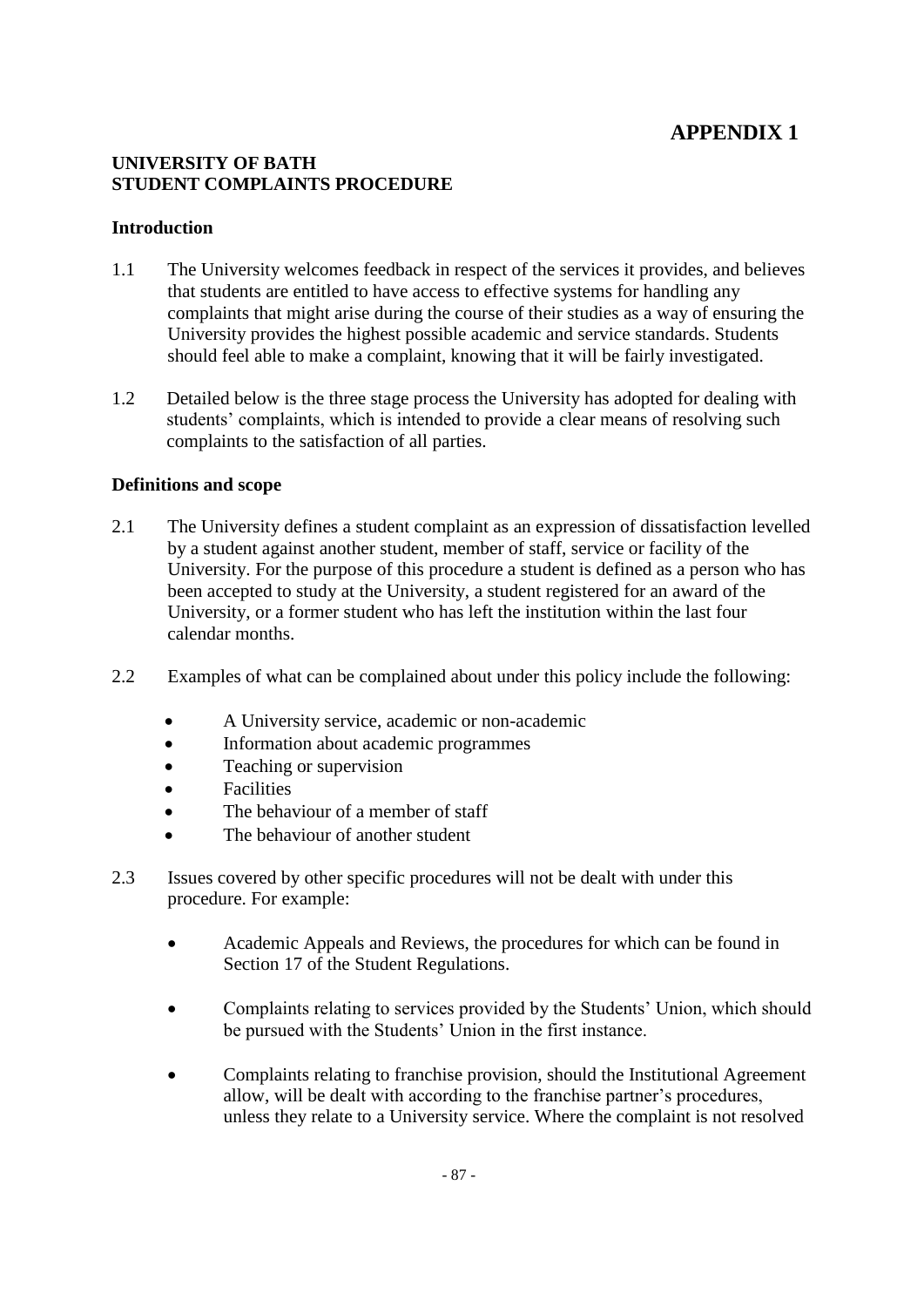at this level the student may request a review by the University Secretary, under Stage 3 of these procedures.

- Complaints relating to University accommodation, which should be submitted under the Accommodation Services' own complaints procedure. Where the complaint is not resolved at this level the student may request a review by the University Secretary, under Stage 3 of these procedures.
- Complaints relating to the service provided by Westwood Nursery, which has its own complaints procedure, which can be found at: [http://www.bath.ac.uk/hr/working/childcare/westwood](http://www.bath.ac.uk/hr/working/childcare/westwood-nursery/complaints/index.html)[nursery/complaints/index.html](http://www.bath.ac.uk/hr/working/childcare/westwood-nursery/complaints/index.html)
- 2.4 Complaints about any form of discrimination, bullying, harassment or victimisation fall within the University's Dignity and Respect for Students and Staff Policy and Procedure. This policy and procedure can be found at: <http://www.bath.ac.uk/equalities/policiesandpractices/dignityandrespectpolicy.pdf> Formal complaints from students under the Dignity and Respect Policy will be considered under Stage 2 of this procedure.
- 2.5 Research Postgraduates who have a complaint in respect of an academic matter can, if they deem it inadvisable to raise concerns at a local level, contact the Students' Union Advice and Representation Centre for advice. Alternatively they may approach the University Independent Advisor for Postgraduate Research Students directly. Further details can be found in the Postgraduate Guide: <http://www.bath.ac.uk/guides/doctoral-representation/>

# **General Principles**

- 3.1 The University seeks to minimise student complaints by ensuring that students have opportunities to participate in all the appropriate formal decision-making processes of the institution through representation on committees at programme, departmental, faculty and institutional levels. The University is committed to the continuing review and improvement of its provision and seeks regular feedback from students through Staff/Student Liaison Committees, evaluation questionnaires and user groups. The University is also committed to providing an environment within which students are encouraged to raise any matters of concern in an informal manner as soon as they arise. This often removes the need for formal complaints.
- 3.2 Students are encouraged to raise a concern or complaint as soon as possible after the event has taken place, and normally no later than four months from the date the initial issue or event occurred, to enable the matter to be addressed in a timely manner.
- 3.3 A group of students may use this procedure to make a collective complaint, provided that one student identifies themselves as the main contact for purposes of communication.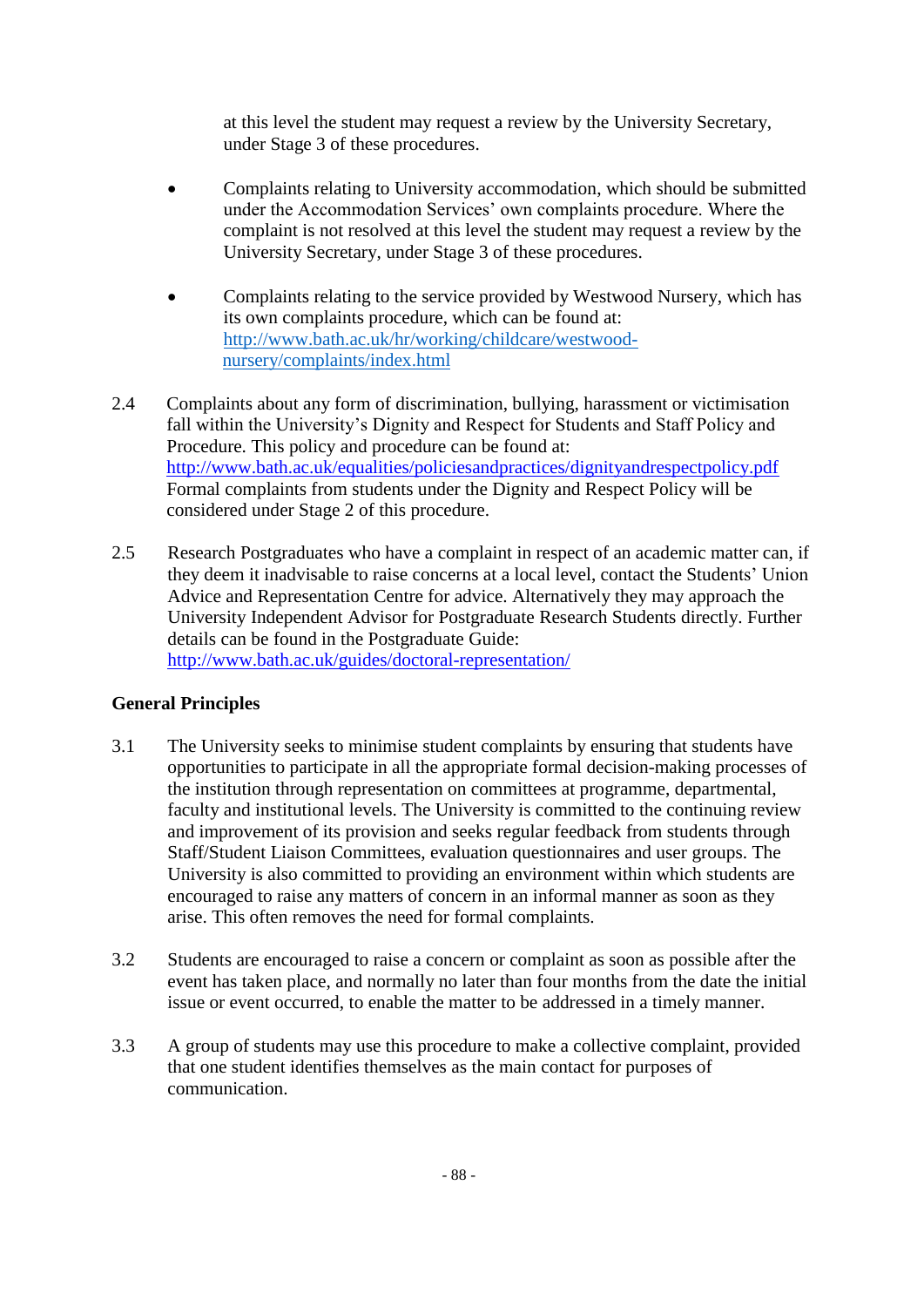- 3.4 As far as possible matters raised as a complaint will remain confidential to those directly involved in investigating the complaint, providing a response to it and communicating with the student. However, it should be noted that, in the interests of natural justice, parties to a complaint have the right to know the full details of the complaint or, if necessary in exceptional circumstances, only those details which need to be shared to enable a proper response to be made.
- 3.5 Any investigation into a complaint will be carried out in a timely, thorough and systematic manner, and any judgement made will be on the basis of the evidence provided by all parties.
- 3.6 In order to ensure that a thorough investigation of a complaint is made, the University expects to be able to collect appropriate information from all the parties involved. Anonymous complaints will therefore not be accepted. There are other routes (such as the Students' Union or Staff/Student Liaison Committees) where a concern can be raised anonymously if required.
- 3.7 Those investigating or adjudicating upon a complaint at any stage of the procedure will do so impartially. Anyone with a material personal interest in the complaint will neither investigate nor adjudicate.
- 3.8 Every effort will be made to adhere to the time limits set out in this procedure. However, the timescales may be varied by mutual agreement in individual cases. The parties to the complaint will receive an explanation of the delay and be advised of when progress is expected.
- 3.9 At any meeting held as part of the complaints procedure, the student will have the right to be accompanied by one person (for instance, a representative of the Students' Union) as will any other parties to the complaint. Those accompanying shall not normally be professional legal representatives, and in the case of members of staff, will either be a work colleague or Trade Union representative. Other matters of procedure for such meetings not set out in this procedure will be at the discretion of the Head of Department / Service or Review Panel as appropriate.
- 3.10 If a student fails to attend a meeting (which could be by Skype or in the form of a telephone call if both parties are not present at the University) in respect of their complaint within fourteen days, the investigation will continue and be concluded in their absence.
- 3.11 Where a deficiency in provision or process is acknowledged, a complaint may be addressed by offering an apology or an acceptable explanation for the deficiency, by undertaking to implement future improvement, or by a mutually acceptable course of action to address the individual circumstances of the case.
- 3.12 The University Mediation Service is available to assist all parties to a complaint to find their own solution. If at any stage in the complaint process the parties believe that the complaint could be resolved through mediation, the University Mediation Service may be used. This service is accessed through the Director of Student Services or the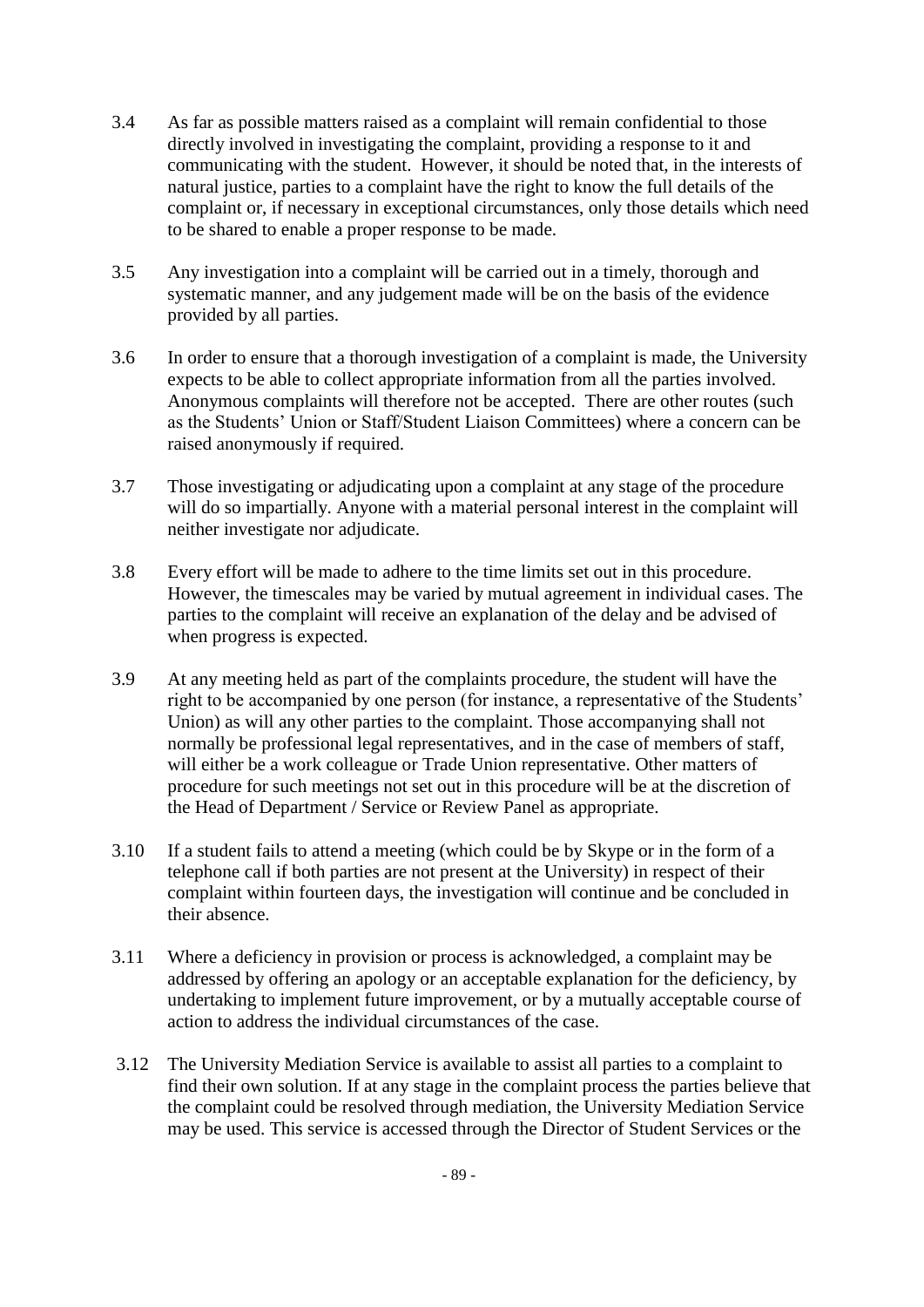Mediation Service Manager. Normally mediation will form part of an informal attempt to resolve the complaint (Stage 1 of this procedure). If the parties decide to attempt to resolve the complaint through mediation once a formal complaint has been made (under Stage 2 of this procedure) the formal process will be suspended whilst mediation takes place, with the length of the suspension being agreed by all parties.

- 3.13 A complainant is strongly advised to report matters, which they suspect are criminal offences**,** to the police. Where criminal proceedings are under way, the University may delay the progression of any complaint relating to the same matters until after the outcome of the proceedings is known.
- 3.14 If the complaint is about the Head of Department / Service, advice should be sought from the Office of the University Secretary in respect of to whom the complaint should be submitted. If the complaint directly affects the Office of the University Secretary, the role of the University Secretary at Stage 3 would be taken by the Pro-Vice-Chancellor (Learning and Teaching).
- 3.15 Students will not be disadvantaged as a result of raising a matter of concern or of making a complaint, provided it is made in good faith. Where a complaint is shown to be vexatious, the complaint shall be rejected and disciplinary action may be taken.
- 3.16 The University recognises that making a complaint can be stressful and burdensome for all parties involved. Students are therefore advised to seek advice and guidance before making a complaint from the Students' Union Advice and Representation Centre (Tel: 01225 386906, Email: [suadvice@bath.ac.uk\)](mailto:suadvice@bath.ac.uk).

# **Procedure**

4.1 The three stage complaints procedure is as follows:

# **Stage 1 - Informal Complaint**

- 4.2 It is expected that most complaints can be resolved at an early stage by discussing the matter informally at a local level at the earliest opportunity. A student should therefore bring the matter to the attention of an appropriate member of staff, who will aim to resolve the matter by informal discussion. For example, if the complaint concerns academic matters, a student might wish to take this up with their Personal Tutor / Research Supervisor / Director of Studies, or with another member of academic staff. If the complaint is about a University service, then the student should talk to an appropriate member of staff from that service. If there is any doubt regarding who to contact, or if the student feels it is more appropriate, the Head of Department or Service should be contacted.
- 4.3 Recipients of informal student complaints are responsible for addressing them promptly and fairly. The recipient will normally let the student know (or arrange for a colleague to do so) within five working days of receiving the initial complaint what steps (if any) will be taken to address the complaint and the expected timescale, and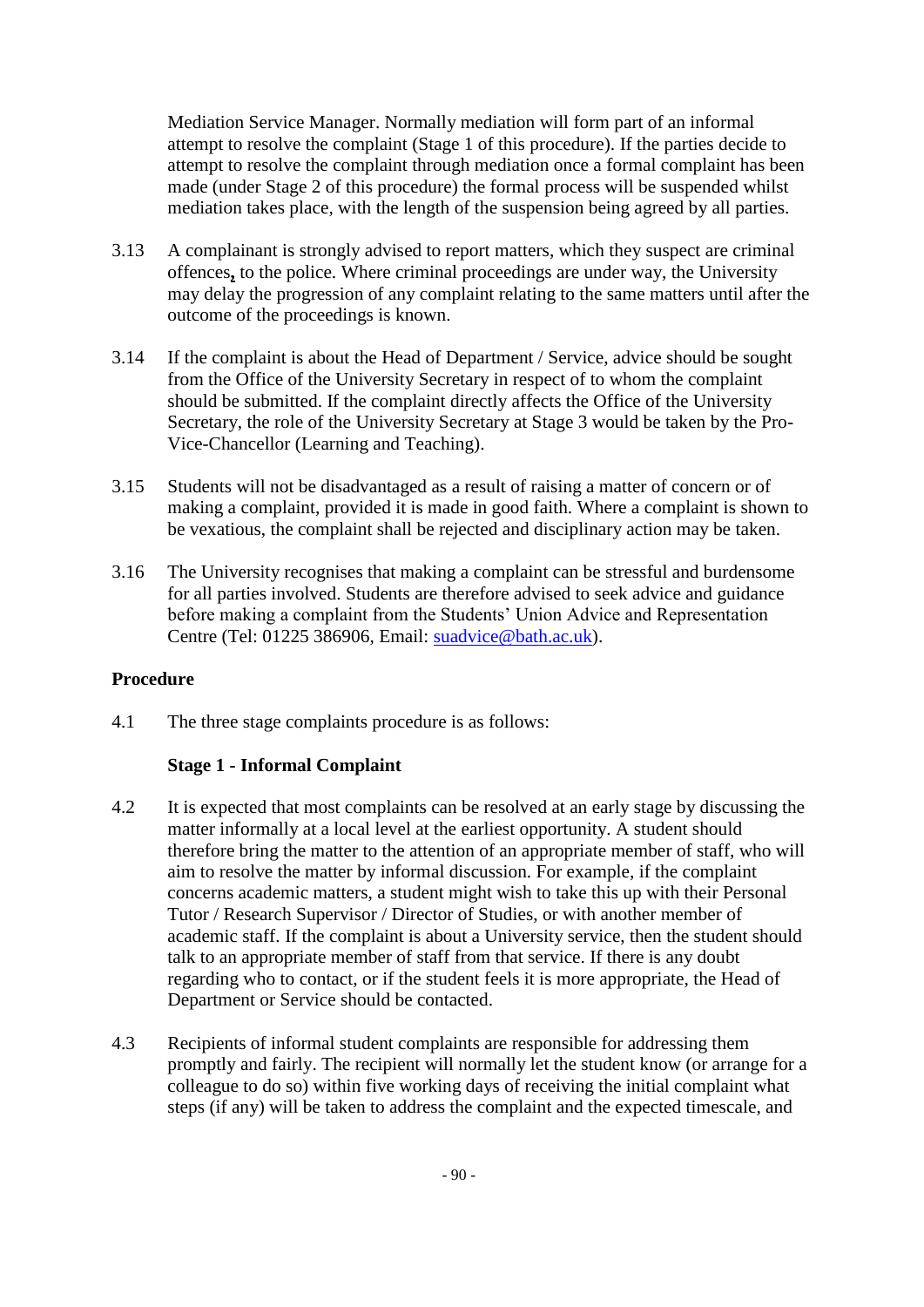advise to whom they should submit a formal complaint if they are dissatisfied with this outcome.

- 4.4 It should be noted that this stage will normally be an informal oral process (or via email if face to face contact is not possible), but where proportionate to do so any agreed action should be confirmed (normally by email).
- 4.5 Any staff involved will be encouraged to share the experience where the effectiveness of their Department or Service could benefit. It is expected that the majority of complaints will be resolved in this way.

# **Stage 2 – Formal Complaint**

- 4.6 If a student has attempted to resolve matters informally but is not satisfied with the outcome, they may elect to proceed to the next stage by submitting a formal complaint within fourteen calendar days of receiving the outcome of their informal complaint. A student may also submit a formal complaint if the issue involved is too complex or serious for informal resolution. At this point, students may wish to seek advice from the Students' Union on how best to progress their complaint. The student must submit their complaint by means of a Student Complaint Form and submit it to the Head of the Department or Service concerned. If a student is unsure who to submit their formal complaint to, they should seek advice from the Office of the University Secretary.
- 4.7 If a student has made an allegation under the Dignity and Respect Policy and the informal process has not resolved the issue to the student's satisfaction they may submit a written complaint to the Head of the Department or Service concerned, with a copy sent (if the complaint is against a member of staff) to the relevant HR Manager, to be considered as a formal complaint under this procedure. At the outset the Head of Department / Service should seek advice from Human Resources (where the complaint is against a member of staff) or from Student Services (where the complaint is against a student).
- 4.8 The student should keep a copy of their complaint and any other documentation submitted for their own records.
- 4.9 The Head of Department / Service should acknowledge the complaint within five working days of receipt, and at the same time notify the Director of Academic Registry and Director of Student Services. The Director of Academic Registry and / or the Director of Student Services may at this point contact the Head of Department should they feel it would be appropriate for them to become involved in the investigation of the complaint. In any event, the Head of Department is free to consult either post holder if they consider it appropriate.
- 4.10 The complaint will be investigated by the Head of Department or Service concerned (or their nominee), who will arrange to meet with the student to discuss their complaint in detail. If a meeting is felt to be inappropriate, undesirable or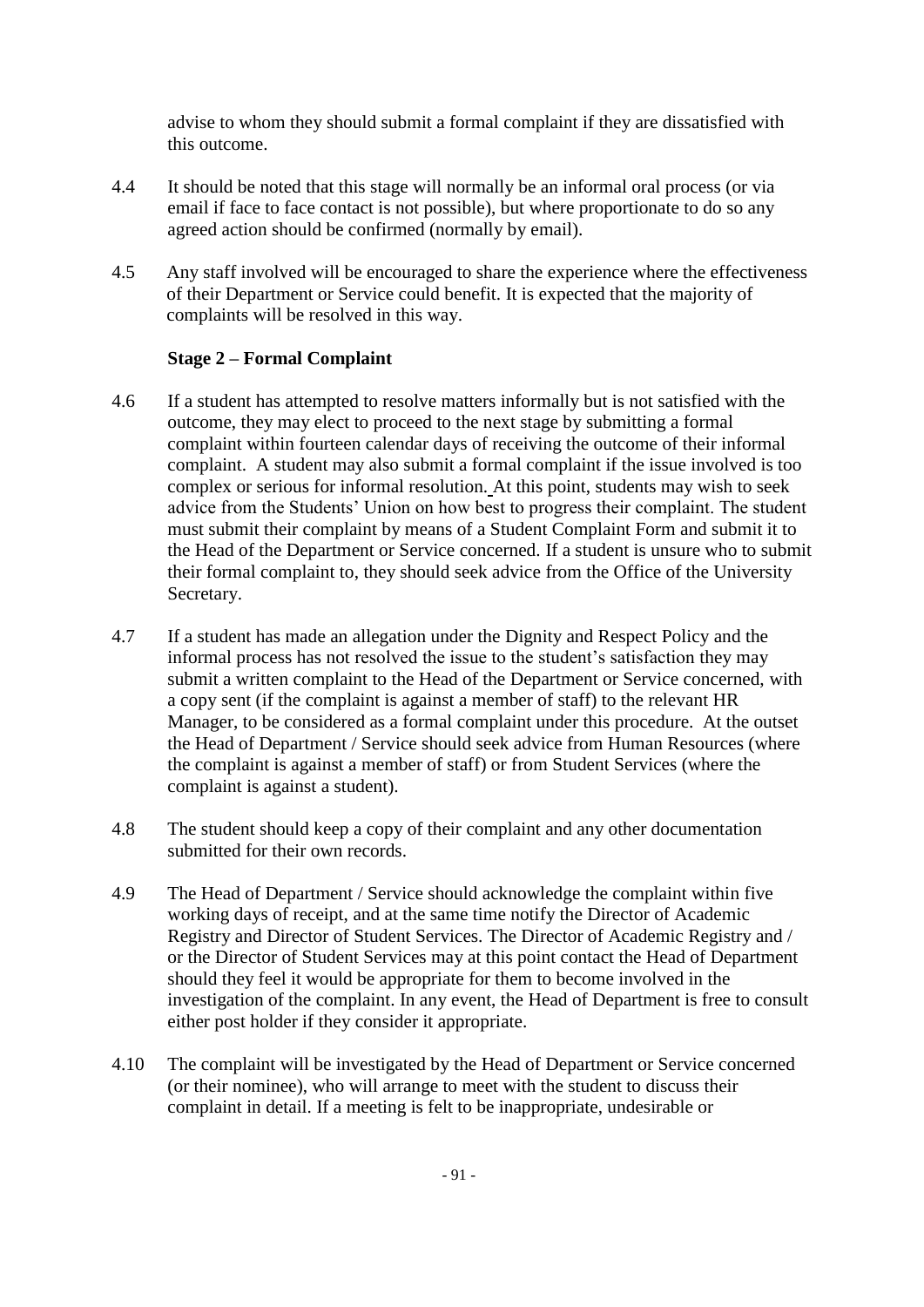unnecessary, the Head of Department / Service may, with the consent of the student, dispense with a meeting and conduct their investigation by other means.

- 4.11 At this meeting the student may be accompanied by one other person (as set out in paragraph 3.9), who may participate in the proceedings. Other parties to the complaint may also be invited to attend the meeting at the discretion of the person investigating the complaint.
- 4.12 The meeting will follow this format:
	- The student will be asked to explain their complaint and present any supporting evidence, with the assistance of their companion as necessary, following which they may be asked questions by the Head of Department / Service (or their nominee), and by any other parties to the complaint present;
	- If present, other parties to the complaint will then respond to the complaint, with the assistance of their companion(s) as necessary, following which they may also be asked questions by the Head of Department / Service (or their nominee) and the complainant. If not present, the Head of Department / Service (or their nominee) will make any necessary enquiries.
- 4.13 The student will receive a full written response to their complaint, which should detail the nature of the complaint, the findings of any investigation carried out, and the points covered in the meeting. The student should receive this written response within twenty-eight calendar days of submitting a formal complaint (or forty-two calendar days when a complaint is submitted during or shortly before a vacation). If this is not possible, the student will be informed in writing of the progress being made towards the consideration of their complaint and given a timescale for completion. In either event, the Director of Student Services and the Director of Academic Registry should receive a copy of the correspondence.
- 4.14 If the complaint is considered justified, the student will be informed of the action taken to resolve or redress the complaint. If the complaint is not upheld, then the student should receive an explanation of the reason for this decision.

# **Stage 3 - Review by the University Secretary**

- 4.15 If the student is not satisfied with the decision taken in respect of their complaint under Stage 2 above, they may request that a review of the case be carried out by the University Secretary. Such a request must be made in writing within fourteen calendar days of the student being notified of the outcome of Stage 2. The request should state the grounds for review, which should meet one of the following criteria:
	- That there were procedural irregularities in the investigation of the complaint; or
	- That fresh evidence can be presented which was not or could not reasonably have been made available to the investigation; or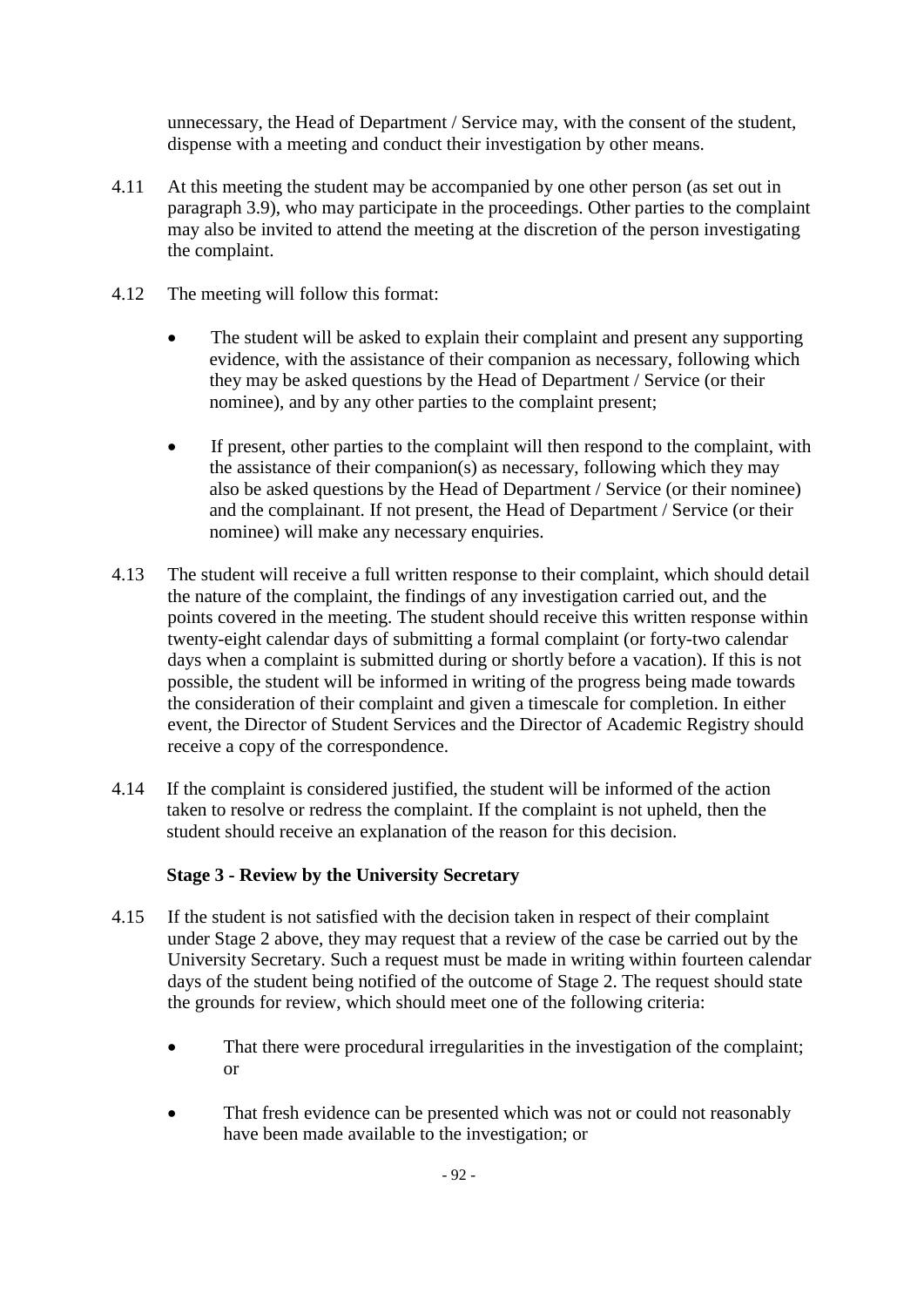- That the finding of the investigation was inappropriate in light of the evidence.
- 4.16 If the University Secretary is satisfied that a review is justified, he / she will have discretion to either:
	- Make a judgement on the complaint based on the written evidence; or
	- Establish a Review Panel to examine the evidence and come to a judgement on the complaint. The Review Panel will normally comprise one lay member of Council and two members of staff chosen by the University Secretary, of which he / she may be one. All members of the Review Panel will have had no previous association with the case.
- 4.17 When undertaking a review, the University Secretary or Review Panel has the power to overturn any decision made under stage 2 of this procedure.
- 4.18 If a Review Panel is established, the student will have the right to attend a meeting to explain their complaint, and be accompanied at this meeting by one other person (as set out in paragraph 3.9 above), who may participate in the proceedings. Other parties to the complaint, and / or their companion, may also be invited to attend the meeting on the same basis at the discretion of the University Secretary.
- 4.19 Meetings of the Review Panel will follow this format:
	- The Student will be asked to explain their complaint and present any supporting evidence, with the assistance of their companion as necessary, following which they may be asked questions by the Panel, and by any other parties to the complaint;
	- The other parties to the complaint will then respond to the complaint, with the assistance of their companion as necessary, following which they may also be asked questions by the Panel and the complainant.
	- Both parties will be asked to sum up, following which the Review Panel will come to a judgement on the complaint.
- 4.20 If the University Secretary makes a judgement on the complaint based on the evidence already in his/her possession, the student will be notified of the outcome of the review in writing normally within twenty-eight calendar days of submitting a request for review. If a Review Panel is convened, the student will be notified of the outcome in writing within one week of the meeting of the Review Panel. If the complaint is upheld the student will be informed of any action to be taken to resolve the matter. If the complaint is not upheld, the student will be informed of the reason for this decision, and the University will also issue a completion of procedures letter to the student stating that the University's internal complaints procedures have been exhausted.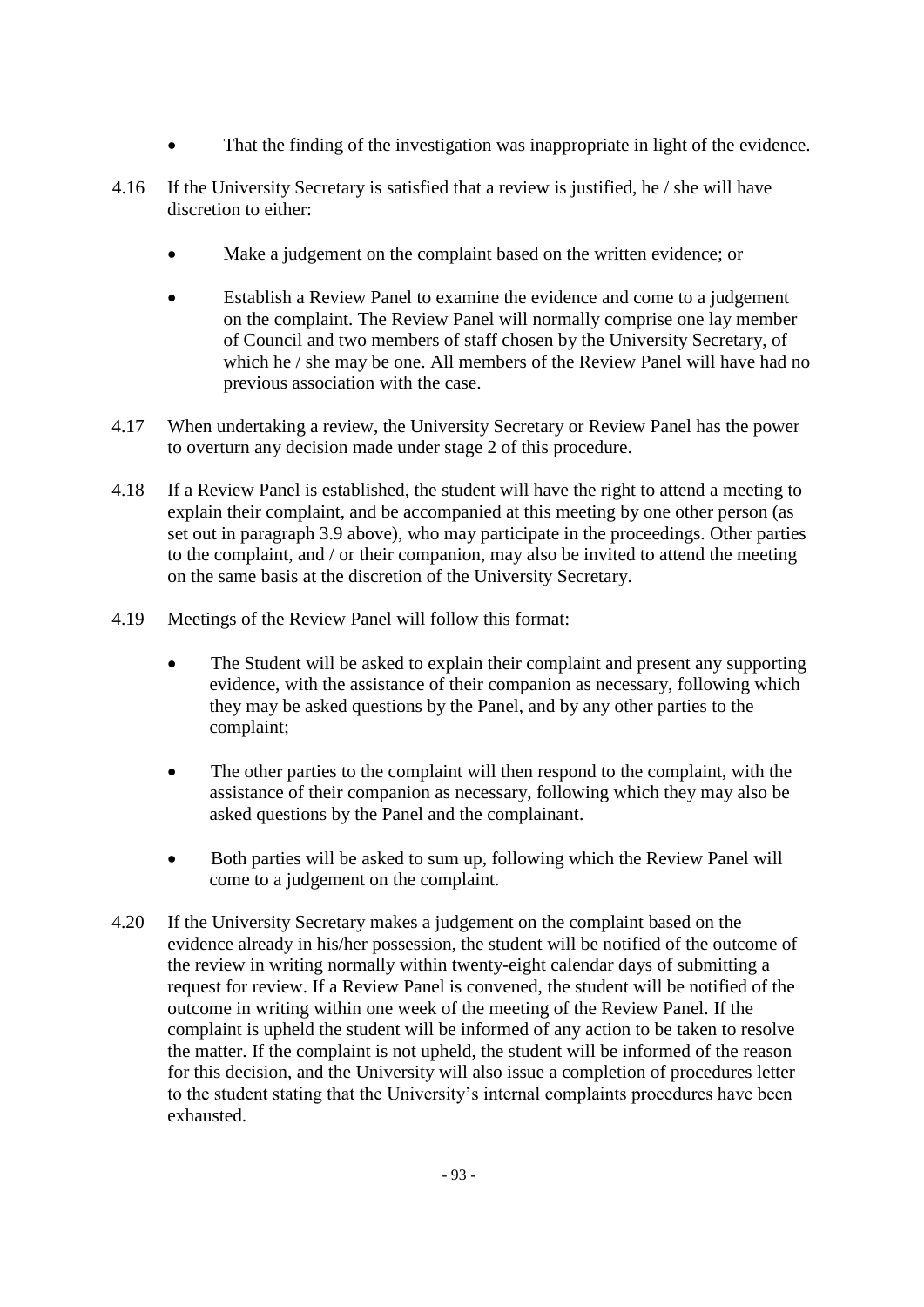# **5. Office of the Independent Adjudicator for Higher Education (OIA)**

5.1 If recourse to the University's internal procedures has not resulted in the resolution of a complaint to the student's satisfaction, they have the option to pursue it with the Office of the Independent Adjudicator for Higher Education (OIA). Where a case is considered eligible, the OIA will provide independent adjudication on the resolution of complaints, once the institution's internal procedures have been exhausted. The Students' Union's Advice and Representation Centre can advise on this external review process. The OIA website can be found at: [http://www.oiahe.org.uk.](http://www.oiahe.org.uk/)

# **6. Monitoring**

- 6.1 Heads of Department / Service will keep a record of all formal student complaints received.
- 6.2 Boards of Studies will receive an annual summary of the formal complaints submitted within their Faculty / School so that experiences can be shared, and where appropriate changes to procedure / practice made to ensure the University meets the highest possible standards. This information will then be forwarded to the Office of the University Secretary.
- 6.3 Professional Service Heads of Department / Service will supply an annual return direct to the Office of the University Secretary.
- 6.4 An annual report summarising all formal student complaints received by the University shall be submitted to the Council / Senate / Students' Union Committee for consideration, and reported to Senate and Council.
- 6.5 The details of those students raising complaints will be checked against information held centrally by the University to enable equality monitoring to take place.
- 6.6 The effectiveness of these procedures will be reviewed and if necessary updated on a regular basis.

# **7. Further Enquiries**

7.1 If you have any queries in respect of the Student Complaints Procedure, please contact the Office of the University Secretary. Email: studentcomplaints@bath.ac.uk, telephone: 01225 385398.

# **8. Alternative Formats**

8.1 If you require this policy in an alternative format please contact the Office of the University Secretary. Students who wish to submit a complaint and require documents in alternative formats should indicate this when making the complaint.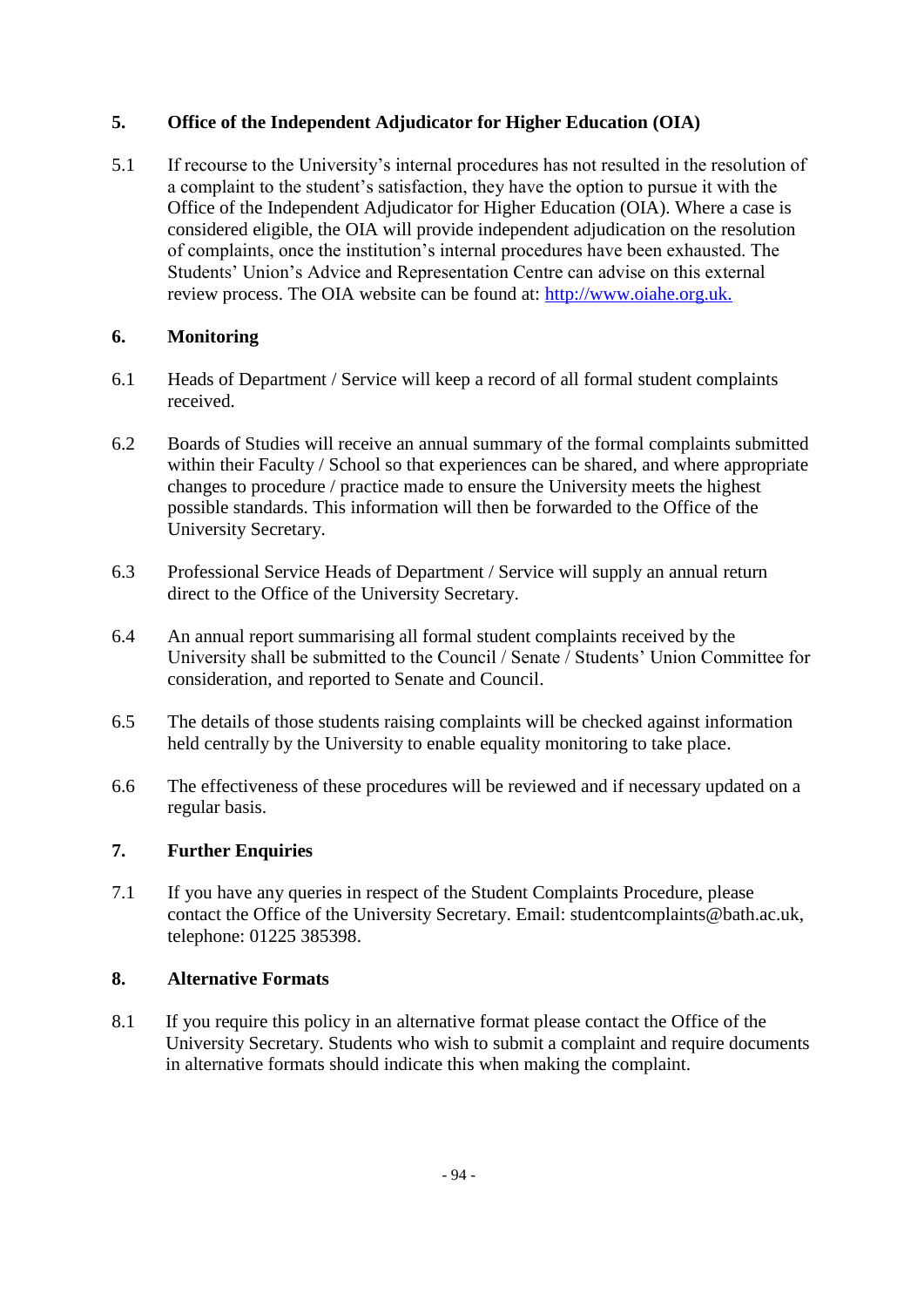# **UNIVERSITY OF BATH**

### **FITNESS TO STUDY POLICY**

#### **1. Purpose and Scope**

- 1.1 Whilst at University all students should be able to study and perform to the best of their ability, in a safe and comfortable environment. The reality of University life means that students not only work, but also often live, in close proximity to each other, and whilst many students find studying and living in such an environment easy and enjoyable, others can find it more challenging.
- 1.2 In order to maintain and enhance the University community, students need to conform to certain standards of behaviour, and the University has disciplinary mechanisms in place to deal with students whose behaviour falls outside these standards (see Student Regulations 7  $\&$  8). However, it is recognized that the cause of misconduct may include issues relating to a student's health and general well-being, where disciplinary action may not be appropriate.
- 1.3 The University has in place a Fitness to Practise Policy for students on specified programmes.
- 1.4 Similarly, a student's fitness to study may be questioned if health problems are disrupting their own studies or the studies of others, or result in unreasonable demands being placed on staff or other students. The University has a duty of care to its community and is bound by health and safety legislation, which means it is obliged to take action if a student presents a risk to themselves or to others.
- 1.5 The term 'fitness to study' as used in this policy relates to the entire student experience, and not just a student's ability to engage with their studies. For example, unless it is informed otherwise, the University expects its students to be able to live independently and in harmony with others, and not conduct themselves in a way which has an adverse impact on those around them. This policy is not designed to be used to address academic performance issues (which should be dealt with under the normal assessment procedures) or with issues relating to attendance (Student Regulation 3) or individual mitigating circumstances.
- 1.6 The level of risk posed by a student will be measured by the use of a risk assessment process, which will be used throughout the procedure to provide a consistent means of assessing the risk to the student, other individuals and the institution. This process will be led by the Student Health and Well-Being Manager (or designate) in close collaboration with department staff, who would play a key role in identifying the specific evidence to underpin any concerns.
- 1.7 As a general rule this policy is only intended for use in cases in which the behaviour, disruption or risk presented by the student is perceived to be of a serious or potentially serious nature. Where possible the support services available to students should be used as the first port of call prior to taking any formal action.
- 1.8 The University reserves the right to use the disciplinary procedure to deal with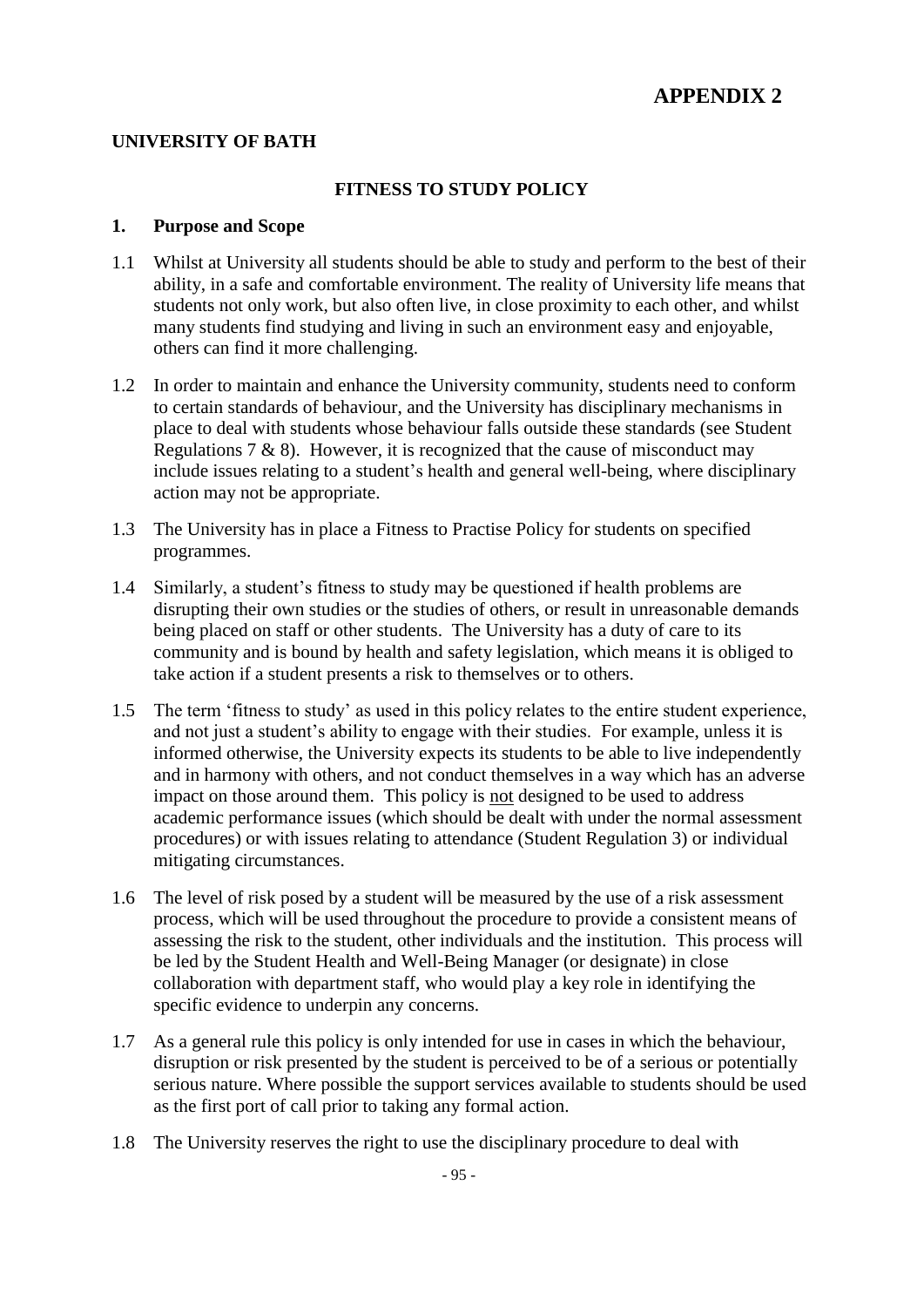behaviour which is the result of physical or mental health issues, depending on the individual circumstances of the case. However, once this policy had been used (at any of the three stages) the behaviour observed will normally be considered under this policy rather than under the disciplinary procedure.

- 1.9 The Fitness to Study policy detailed below has three levels. Depending upon the perceived severity of the situation and seriousness of any perceived risks, action may be initiated at any of the three levels.
- 1.10 If concerns are raised whilst a student is on placement, where the University's ability to engage with the student may be limited, if possible the University will discuss with the placement provider alternative arrangements that might address any concerns.

# **2. Crisis Situations**

2.1 It is possible that a student may pose such an extreme risk to themselves and / or others that that they require emergency assistance outside of these procedures. In such cases staff should refer to the following:

Crisis Intervention Guidelines – Supporting Students in Distress [\(http://www.bath.ac.uk/guides/supporting-students-in-distress/\)](http://www.bath.ac.uk/guides/supporting-students-in-distress/)

# **3. Initial Support and Guidance to Students**

- 3.1 Student with a mental or physical health difficulty, firstly:-
	- Are encouraged to consult all relevant support services available at the University, and in particular the University Medical Centre, the Student Health and Well Being Service, the Disability Advisory Service, the International Office and the Chaplaincy (further information on these services can be found by visiting the Student Support web-pages).
	- Are expected to speak to their Personal Tutor, Director of Studies or another appropriate member of staff in their academic department about the difficulty and any related problems that they may be experiencing.

# **4. Circumstances Under which a Student's Fitness to Study May Be Brought Into Question**

- 4.1 A student's fitness to study may be brought into question as a result of a wide range of circumstances. These include (but are not restricted to) the following:-
	- Serious concerns about the student emerge from a third party (i.e. house-mate, friend, colleague, placement provider, member of the public, medical professional etc.) which indicate that there is a need to address their fitness to study.
	- The student has told a member of the university that they have a problem and/or provided information which indicates that there is a need to address their fitness to study.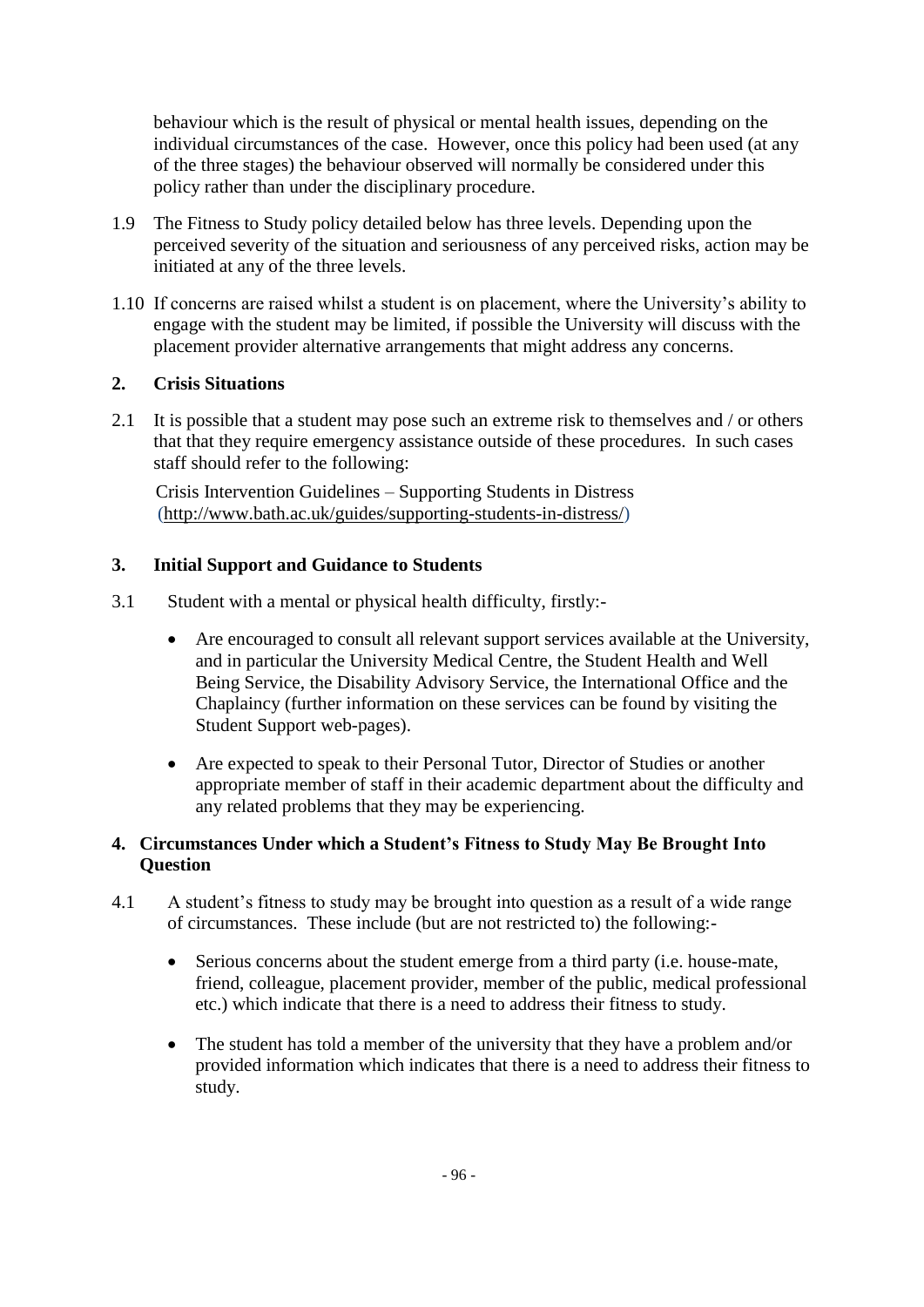- The student's disposition is such that it indicates that there may be a need to address an underlying mental health problem, for example if they have demonstrated moods swings; shown signs of depression; become withdrawn.
- Behaviour, which would otherwise be dealt with as a disciplinary matter, which it is considered may be the result of an underlying physical or mental health problem.
- The student's academic performance or physical behaviour is not acceptable and this is thought to be the result of an underlying physical or mental health problem.
- 4.2 In all cases, the student's personal tutor or Director of Studies should be notified so that the Department is aware of the situation and can provide any necessary support.

# **5. Stage 1 – Informal Action by the Department**

- 5.1 Should preliminary action be unsuccessful, a member of staff should approach the student and explain to them, in a supportive and understanding manner, that concerns about their fitness to study have emerged. This would ordinarily be a member of staff within the academic department with primary responsibility and /or knowledge of the student concerned (e.g. their Personal Tutor or Director of Studies). However, if concerns arise within the student residences, then the Student Accommodation Office should take the lead, in consultation with the student's department. Should a member of staff require advice or guidance on this they should contact Student Services.
- 5.2 The student should be made aware of the precise nature of the behaviour that has caused these concerns to be raised, including if appropriate reference to the level of perceived risk presented by the student as measured by the risk assessment process. The member of staff will attempt to resolve the matter by informal discussions with the student. The student should be given the opportunity to explain their own views on the matter, and be encouraged to think about using one or more of the support services offered by the University. It may also be appropriate to look into the possibility of applying special academic arrangements to enable the student to study effectively.
- 5.3 It is hoped that in most cases issues can be resolved at this level, and that students will respond positively, co-operating fully with the process and taking advantage of the support available.
- 5.4 A review period should be determined (if possible by agreement between the member of staff and the student) to allow the student to consider their own behaviour and seek advice from the support services available. At the end of this period a meeting should be held to discuss any steps taken by the student to address the concerns. If the concerns have been addressed satisfactorily, this will be noted. Further meetings may be scheduled to continue to monitor the situation/progress and help ensure that continued support is provided to the student to enable them to study effectively. If, however, the concerns have not been addressed, a further review period may be agreed, or the case will move to the next stage of the policy.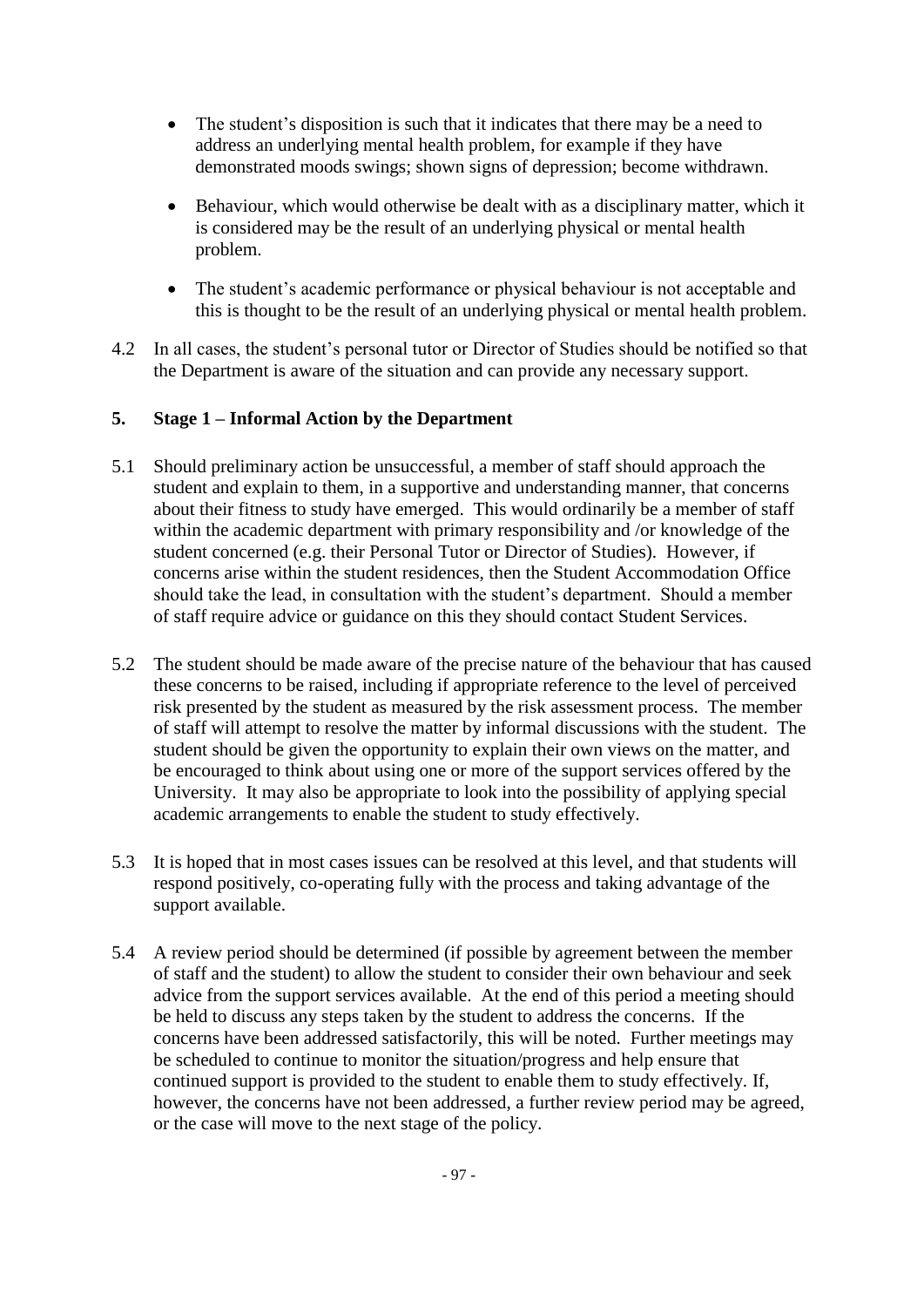- 5.5 The informal discussions, advice and any undertakings made by the department and / or the student should be documented for the benefit of both the department and the student.
- 5.6 If a student is unable to co-operate with the above process or modify their behaviour, they should be informed that more formal action under Stage 2 of this policy may be considered appropriate.

# **6. Stage 2 – Case Review Group**

- 6.1 If the action taken under Stage 1 has not been successful, or it is felt that the case is too serious to be dealt with informally, Stage 2 of the policy can be invoked. A meeting of a Case Review Group shall be convened by the Head of Department, made up of appropriate representatives of the student's academic department (normally the Director of Studies) and the Director of Student Services (or nominee). Representatives from the Student Accommodation Office, the Student Health and Well Being Service and Security Services may also attend for information and advice if felt appropriate.
- 6.2 Before the meeting a medical assessment may be sought. The student will be encouraged to consent to this, as it will ultimately enable the University to address the student's difficulties in the most effective manner possible, and make an accurate assessment of risk. The medical assessment will be used to determine the following matters:
	- the nature and extent of any medical condition from which the student may be suffering;
	- their prognosis;
	- the extent to which it may affect his/her fitness to study and manage the demands of student life;
	- any impact it may have or risk it may pose to others;
	- whether any additional steps should be taken by the University in light of the medical condition to enable the student to study effectively;
	- whether the student will be receiving any ongoing medical treatment or support.
- 6.3 The student will be asked to authorise full disclosure to the University of the results of any examination. The University recognises that any such information disclosed will constitute "sensitive data" for the purposes of the Data Protection Act 1998 and will be handled, processed and stored accordingly. Should the student refuse to undertake a medical examination, the University may continue this policy based on the information already in its possession, or use another appropriate means to address the issue.
- 6.4 The student will be given at least 7 days notice of the Case Review Group and informed of the purpose of the meeting. They will also be provided with any documents which will be considered by the Group, and asked to provide any documentation they may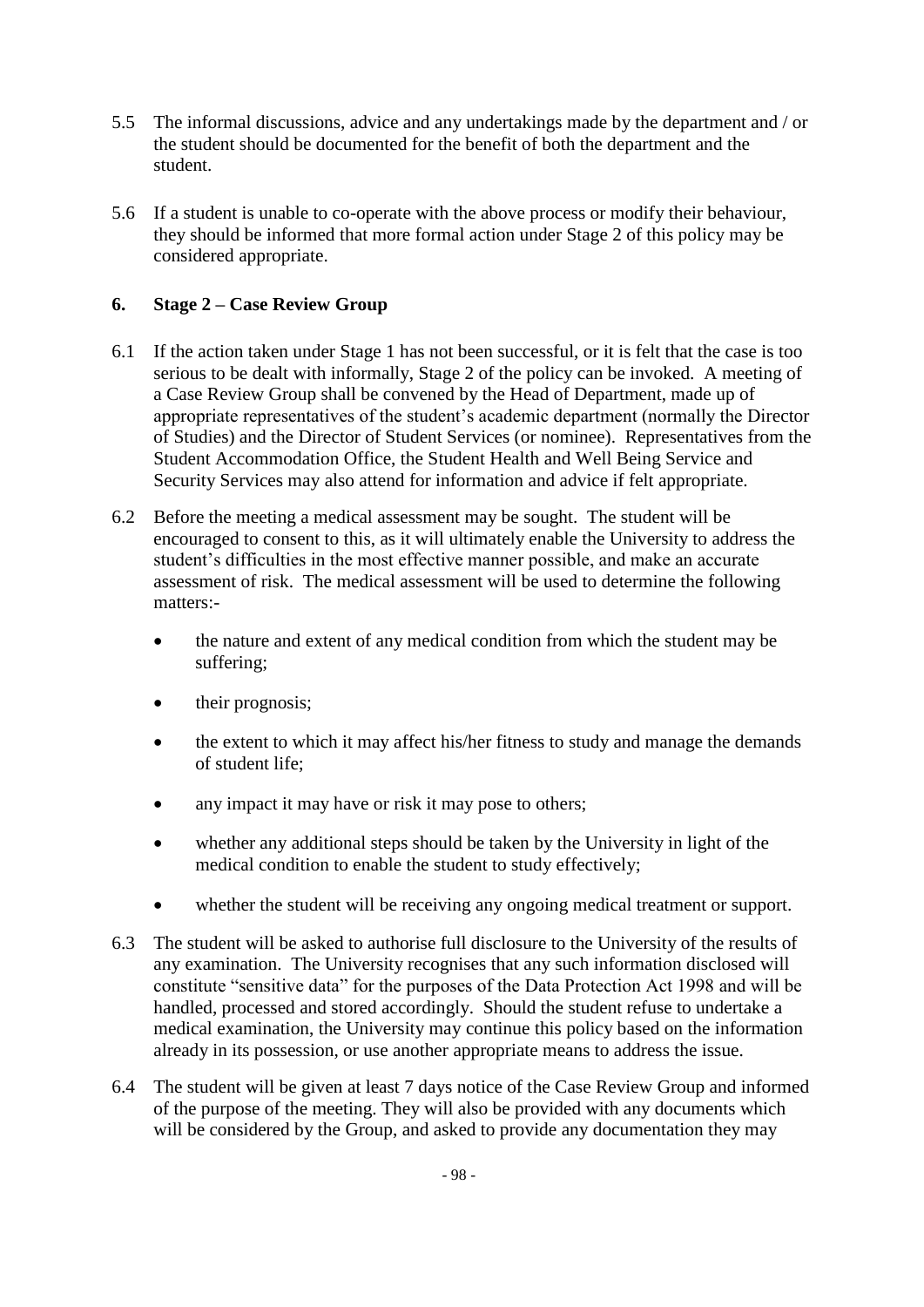wish the Group to consider in good time for the meeting.

- 6.5 The student may be accompanied at the meeting by a Students' Union representative, a fellow student, or other advisor. Disabled students may also be accompanied by a support worker if required.
- 6.6 The purpose of the meeting will be to ensure that:-
	- The student is made fully aware of the nature of the concerns which have been raised,
	- The student's views are heard and taken account of,
	- The best way to proceed is agreed upon,
	- The student is fully aware of the possible outcomes if difficulties remain.
- 6.7 The Case Review Group will order its proceedings at its own discretion and may call witnesses, including Student Services staff working with the student, and institute enquiries to assist its deliberations. It will also consider an updated risk assessment where appropriate.
- 6.8 The Case Review Group may decide:-
	- That no further action is required;
	- To formally monitor the student's progress for a specified period of time. In this case an action plan will be agreed with the student, outlining any steps which the student will need to take and/or any support to be provided to the student to address the concerns identified. Regular review meetings with the student will need to be arranged with a nominated member of staff (to ensure that the action plan is being appropriately followed and/or that reasonable support to enable the student to study effectively is being provided). The student will also need to be informed of the consequences of any breaches of the action plan, which will normally involve their fitness to study being considered at Stage 3;
	- To recommend part-time study (where appropriate and available) or that special academic arrangements be put in place. Such recommendations would need to be agreed by the student's department and by the student through the change of circumstance process. The student should also be advised to seek guidance from the Student Information and Funding Service and the International Office (where appropriate) before agreeing to a change in circumstance. The student will be informed that unless these arrangements remedy the concerns to the University's satisfaction, their fitness to study may be considered at Stage 3;
	- Where the student is on placement, to propose to the student suspending the placement or (if available) switching programmes to a 'without placement' equivalent.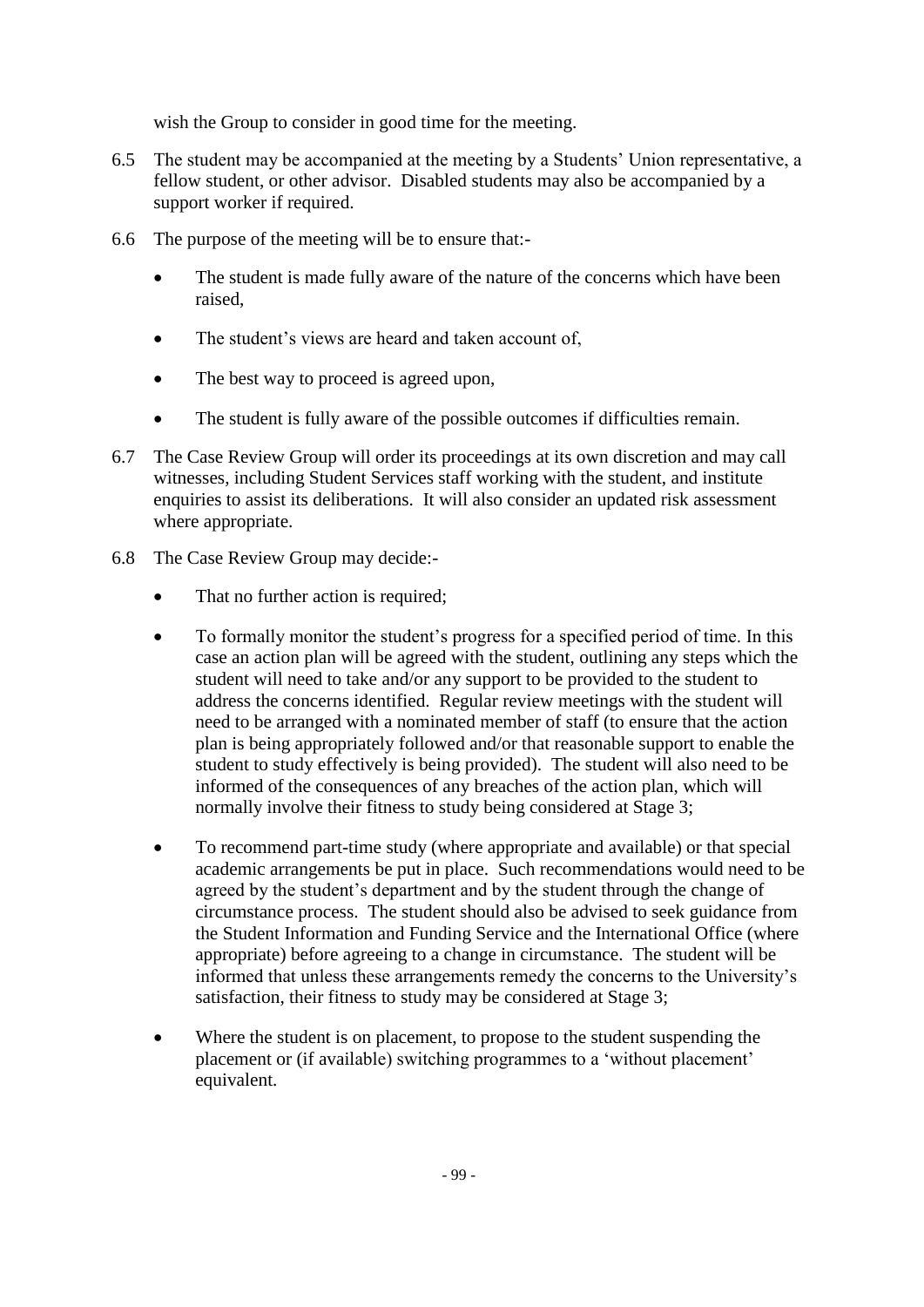- With the consent of the student, to agree that their studies be suspended for a mutually agreed period of time;
- To refer the case to the University Secretary to be considered under Stage 3 of this policy. This will only be appropriate in the most serious of cases, where for example evidence of a serious risk to either the health and safety of the student or others has been identified, and it is thought that suspension, exclusion or expulsion of the student may be the appropriate course of action, or where a particular course of action has been recommended (such as part-time study or suspending a placement) but the student does not agree.
- 6.9 The decision of the Case Review Group, together with a concise record of the meeting, should be sent to the student within 7 working days from the date of the meeting, and a copy kept on the student's personal file.

# **7. Stage 3 – Vice-Chancellor's Review Panel**

- 7.1 This stage of the procedure will only be implemented following a referral from a Stage 2 Case Review Group, or if in the opinion of the University Secretary (having consulted as appropriate) initial concerns are raised which are sufficiently serious as to warrant the consideration of the student's suspension; exclusion or expulsion (e.g. if they pose a potentially threat to the health and safety of themselves or others, or disruption to the working of the institution).
- 7.2 As a first step the Vice-Chancellor (advised by the University Secretary) shall consider whether interim suspension of the student pending further action is appropriate, including from University accommodation.
- 7.3 The University Secretary, in consultation with the Vice-Chancellor, shall then convene a Review Panel which shall be chaired by the Vice-Chancellor. This will normally comprise the Vice-Chancellor, the Head of Department, the Director of Student Services and a member of Senate who is not a member of the Senate Appeals Committee. (If judged appropriate, the University Secretary or the University's Legal Adviser may also be in attendance.)
- 7.4 The University Secretary's Office will fix a date for a formal meeting of the Vice-Chancellor's Review Panel to hear the case and invite the student to attend to discuss the concerns and all relevant issues. A member of the University Secretary's Office will act as Secretary to the Panel.
- 7.5 Wherever possible the student will be given at least 7 days notice of the meeting of the Vice-Chancellor's Review Panel. The student will be informed of the purpose of the hearing. The student will also be provided with any documents to be considered at the meeting and asked to provide any documentation he /she may wish the Group to consider in good time for the meeting.
- 7.6 The student may be accompanied at the meeting by a Students' Union representative, a fellow student or other adviser. Disabled students may also be accompanied by a support worker where required.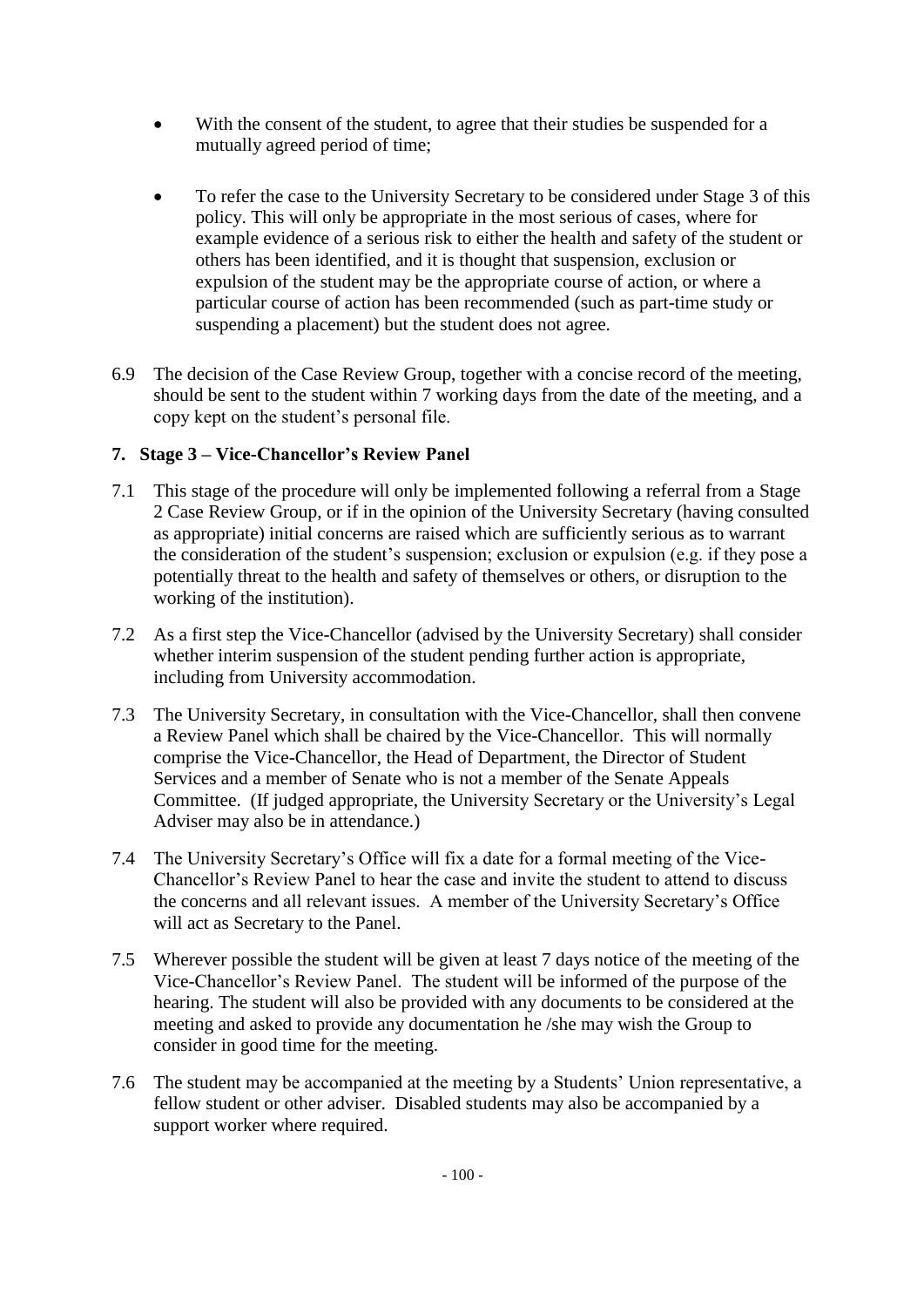- 7.7 The purpose of the meeting will be to consider the evidence available, including the student's perception of these concerns and to reach an appropriate decision, action plan or other outcome.
- 7.8 The Vice-Chancellor's Review Panel will order its proceedings at its discretion and may call witnesses and institute enquiries to assist its deliberations, including Student Services staff working with the student, which may include requesting further medical assessments of the Student's fitness to study. It will also consider an updated risk assessment where appropriate.
- 7.9 The decision it arrives at shall be made by the Vice-Chancellor, having received the advice of other members of the committee.
- 7.10 The student shall be notified of the decision within 7 days of the meeting of the Vice-Chancellor's Review Panel. This may include one or more of the following:-
	- To formally monitor the student's progress for a specified period of time. In this case the Panel will provide the student with an agreed action plan, outlining any steps which the student will need to take and/or any support to be provided to the student to address the concerns identified. Regular review meetings with the student will need to be arranged with a nominated member of staff (to ensure that the action plan is being appropriately followed and/or that reasonable support to enable the student to study effectively is being provided). The student will also need to be informed of the consequences of any breaches of the action plan.
	- That, following consultation with the academic department, the student should convert from full-time to part-time study with support; special academic arrangements are put in place; or an interruption of studies occurs. The student should be advised to seek guidance from the Student Information and Funding Service and the International Office (where appropriate) on the implications of such a measure. The student will be informed of the consequences should these arrangements fail to remedy the concerns identified to the University's satisfaction.
	- To recommend that the Vice-Chancellor exercises her statutory power to suspend or exclude the student.
	- To refer the case to the Senate with a recommendation that Senate should exercise its statutory power to expel the student from the University.
	- Any other action considered to be appropriate and proportionate.
- 7.11 The outcome of the hearing shall also be reported to Senate at its next meeting.

# **8. Return to Study**

8.1 After a period of suspension on health grounds reached by mutual consent, the decision as to whether to permit the student to return to study will be made by the Department, having taken advice from Student Services. (The Head of Department and Director of Student Services should not be involved at this stage).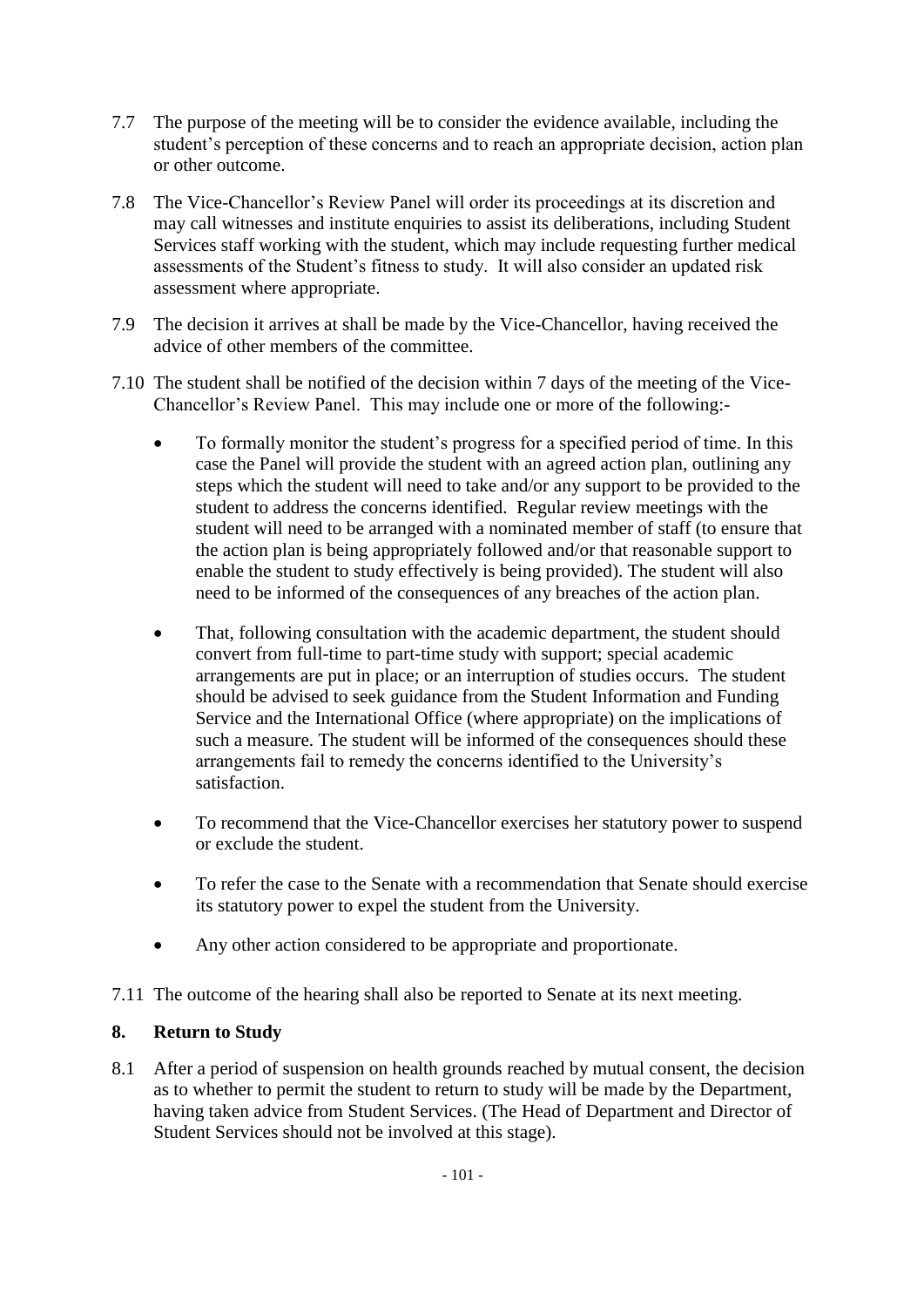- 8.2 To this end, Student Services, in consultation with the Department, will identify the issues of concern the University has in respect of the student's fitness to study. Student Services will contact the relevant medical professional for an assessment of the student's ability to manage the demands of studying at University, drawing attention to the nature and extent of the student's previous problems and the University's concerns about them.
- 8.3 Students will only be permitted to return if, after receiving medical advice, the University is satisfied that the individual is fit to study and able to comply with any conditions imposed on their return. Should it not be immediately obvious that return to study is appropriate the decision should be referred to a Stage 2 meeting.
- 8.4 For suspensions made by the Vice-Chancellor, the same medical evidence will normally be required to inform the Vice-Chancellor in deciding if the suspension may be lifted. A Stage 2 meeting may be appropriate to advise the Vice-Chancellor on whether the suspension should be lifted.
- 8.5 In any case where a student returns to study following the implementation of the fitness to study procedure, the University may decide that there should be regular review meetings with the student that can be used to monitor and support a return to study plan. If so, the student must provide their continued co-operation in this respect and such review meetings may continue for part or all of their remaining time at University.
- 8.6 Further advice on returning to studies can be found in the following guidance note:

[www.bath.ac.uk/studentservices/policy/suspendstudy.html](http://www.bath.ac.uk/studentservices/policy/suspendstudy.html) 

# **9. Right of Appeal**

9.1 A student who wishes to appeal against a decision to suspend or exclude them may do so to the Senate Appeals Committee under the provisions of University Statute 27.1. In addition to this right, a student may also appeal to the Senate Appeals Committee against any other decision reached at Stage 3 of the Fitness to Study Procedure, except where this is a recommendation by the Vice-Chancellor to Senate that a student be expelled. Statute 27.2 also provides for an appeal to the Council Appeals Committee against a decision of the Senate (on the recommendation of the Vice-Chancellor's Review Panel) to expel a Student.

# **10. General Matters**

- 10.1 Any of the functions of the Vice-Chancellor under this Policy may be delegated to the Deputy Vice-Chancellor or a Pro-Vice-Chancellor either generally or in respect of a particular case.
- 10.2 The University will take account of relevant legislation such as the Data Protection Act, the Mental Health Act, the Human Rights Act, the Equality Act and the general rights and expectations of a student of confidentiality. In cases where Stages 2 or 3 of the Fitness to Study Procedure have been invoked, the Chair will make a decision about whether the student's emergency contact should be informed, and discuss with the student whether any statutory services should be contacted.